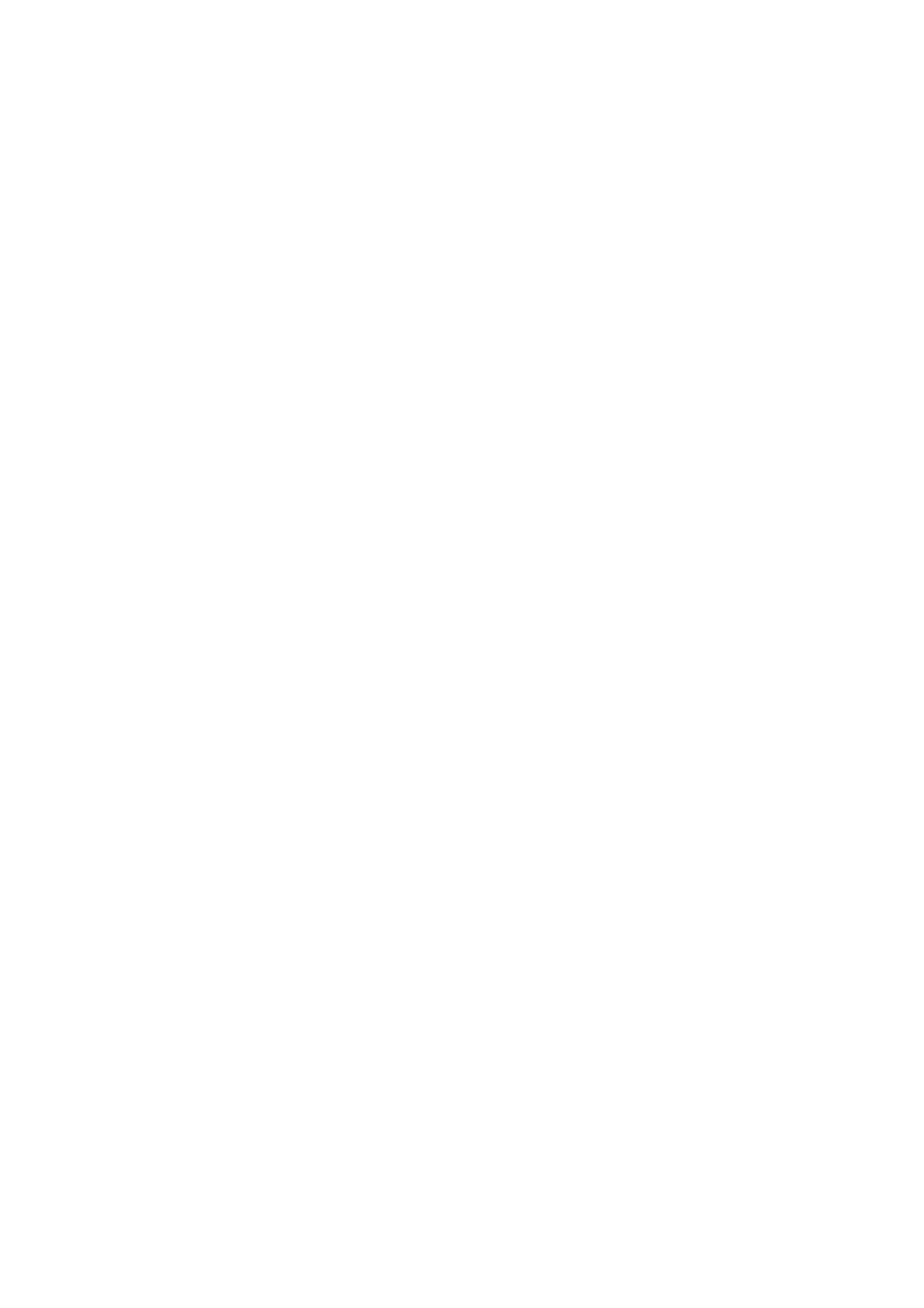# Contents

| 2                      |                                                         |    |
|------------------------|---------------------------------------------------------|----|
| 3                      |                                                         |    |
|                        | Schedule 1—Amendments relating to deceptive recruiting, |    |
|                        | trafficking in persons and debt bondage                 | 3  |
| Criminal Code Act 1995 |                                                         | 3  |
|                        | <b>Schedule 2—Consequential amendments</b>              | 18 |
| Crimes Act 1914        |                                                         | 18 |
|                        | Telecommunications (Interception) Act 1979              | 18 |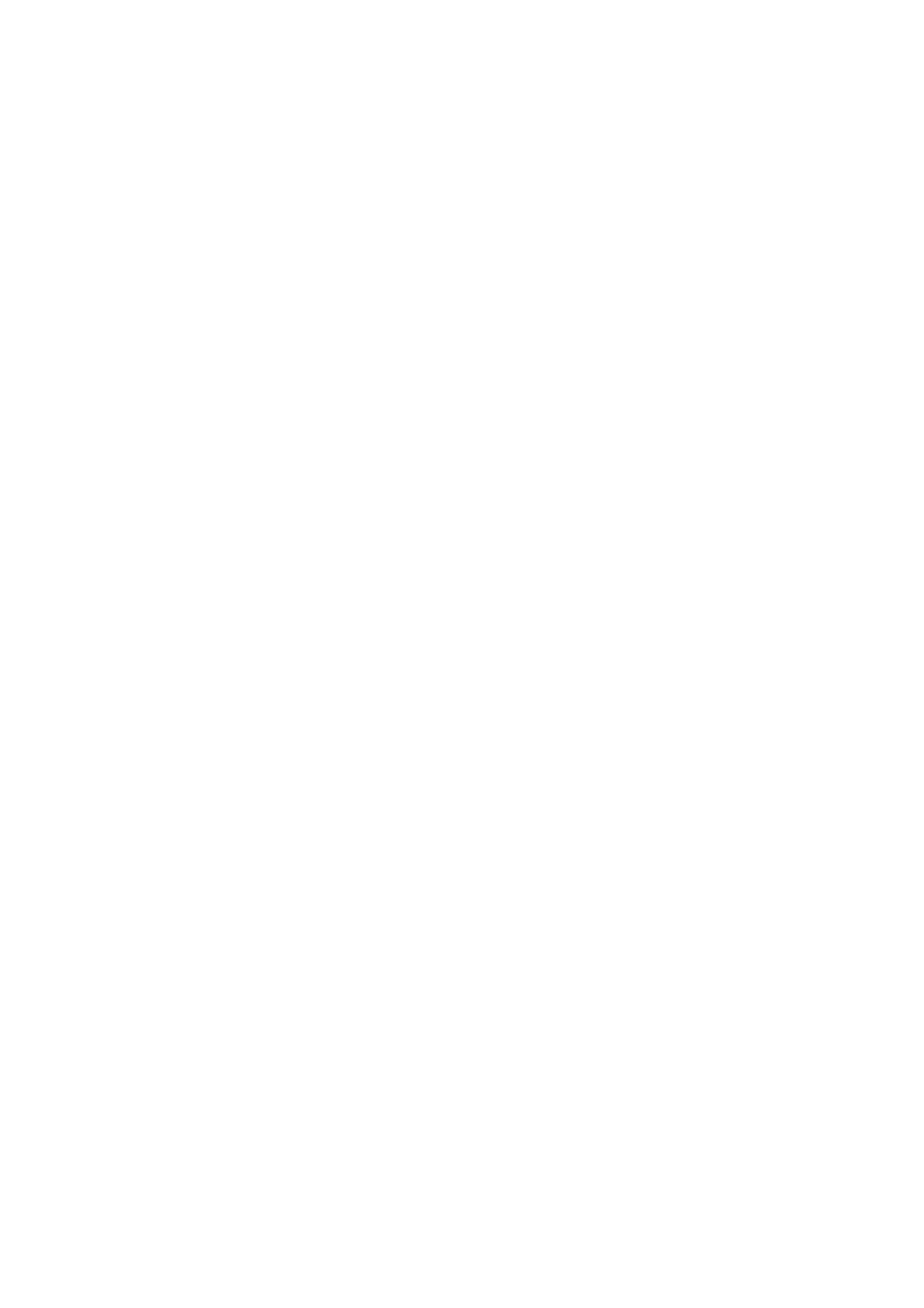

# **Criminal Code Amendment (Trafficking in Persons Offences) Act 2005**

**No. 96, 2005** 

# **An Act to amend the** *Criminal Code Act 1995* **to provide for offences relating to trafficking in persons, and for related purposes**

[*Assented to 6 July 2005*]

The Parliament of Australia enacts:

**1 Short title** 

 This Act may be cited as the *Criminal Code Amendment (Trafficking in Persons Offences) Act 2005*.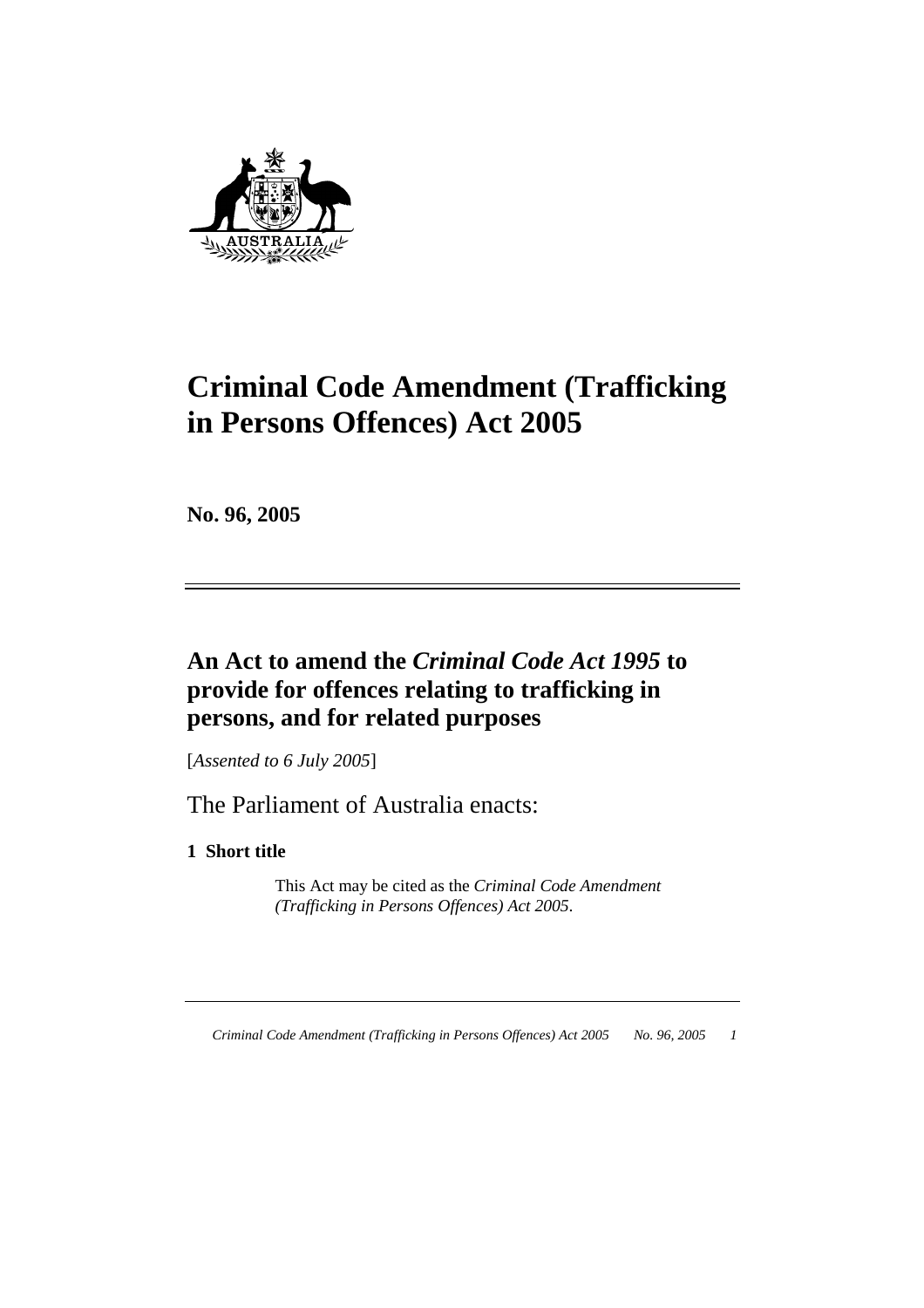## **2 Commencement**

 (1) Each provision of this Act specified in column 1 of the table commences, or is taken to have commenced, in accordance with column 2 of the table. Any other statement in column 2 has effect according to its terms.

| <b>Commencement information</b>                                                                                                                                                                                 |                                                                            |                     |  |  |
|-----------------------------------------------------------------------------------------------------------------------------------------------------------------------------------------------------------------|----------------------------------------------------------------------------|---------------------|--|--|
| Column 1                                                                                                                                                                                                        | Column 2                                                                   | Column 3            |  |  |
| <b>Provision(s)</b>                                                                                                                                                                                             | Commencement                                                               | <b>Date/Details</b> |  |  |
| 1. Sections 1 to 3<br>and anything in<br>this Act not<br>elsewhere covered<br>by this table                                                                                                                     | The day on which this Act receives the<br>Royal Assent.                    | 6 July 2005         |  |  |
| 2. Schedules 1<br>and 2                                                                                                                                                                                         | The 28th day after the day on which this Act<br>receives the Royal Assent. | 3 August 2005       |  |  |
| This table relates only to the provisions of this Act as originally<br>Note:<br>passed by the Parliament and assented to. It will not be expanded to<br>deal with provisions inserted in this Act after assent. |                                                                            |                     |  |  |
| (2) Column 3 of the table contains additional information that is not<br>part of this Act. Information in this column may be added to or<br>edited in any published version of this Act.                        |                                                                            |                     |  |  |

## **3 Schedule(s)**

 Each Act that is specified in a Schedule to this Act is amended or repealed as set out in the applicable items in the Schedule concerned, and any other item in a Schedule to this Act has effect according to its terms.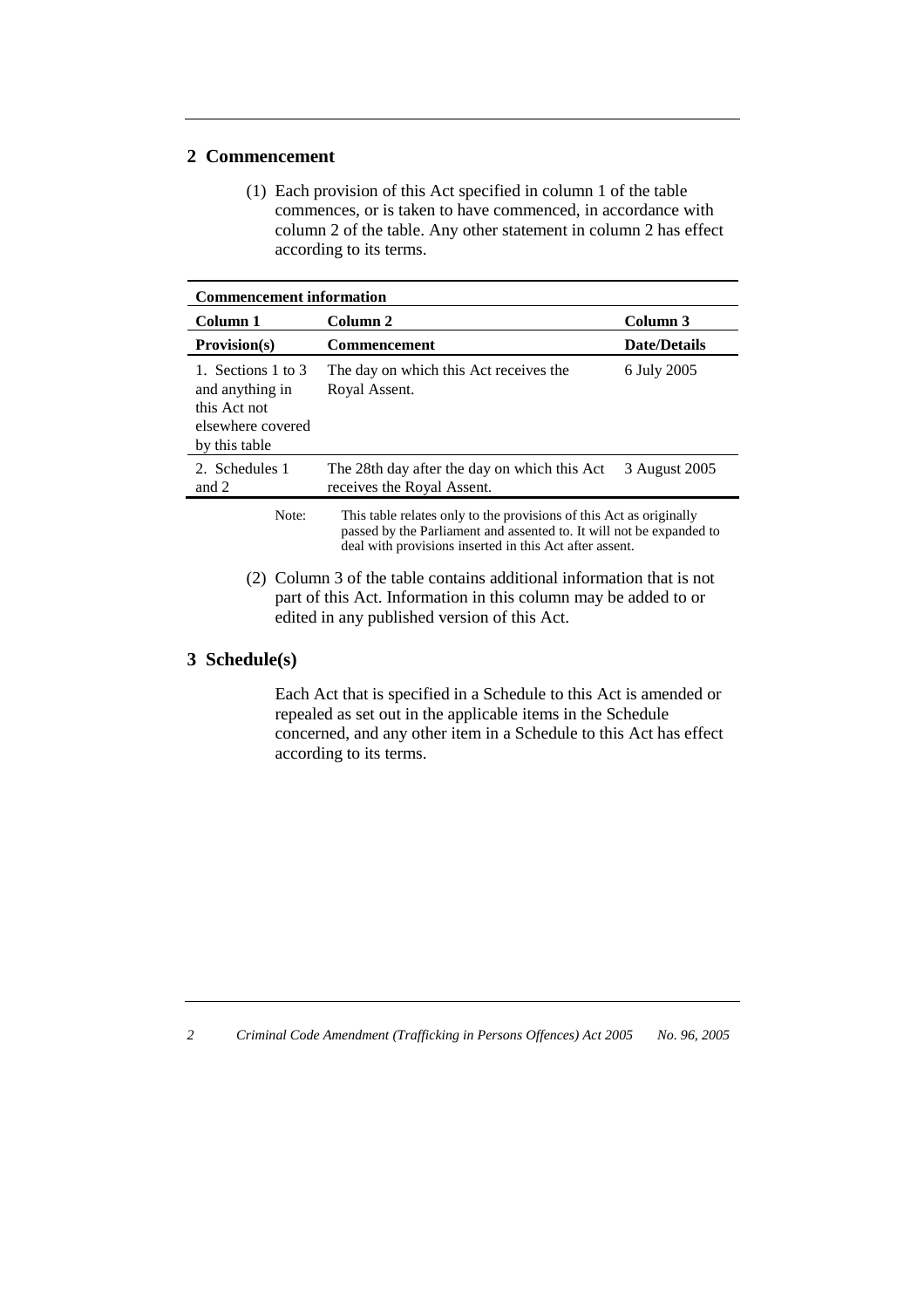# **Schedule 1—Amendments relating to deceptive recruiting, trafficking in persons and debt bondage**

# *Criminal Code Act 1995*

# **1 Subsection 73.2(2) of the Criminal Code**

Repeal the subsection.

# **2 Subsection 73.6(2) of the Criminal Code**

Repeal the subsection.

**3 Subsection 270.4(2) of the Criminal Code (definition of sexual service)** 

Repeal the definition.

## **4 Section 270.5 of the Criminal Code**

Repeal the section, substitute:

## **270.5 Jurisdictional requirement**

 Section 15.2 (extended geographical jurisdiction—category B) applies to an offence against section 270.6 or 270.7.

# **5 Subsection 270.6(1) of the Criminal Code (penalty)**

Omit "19 years", substitute "20 years".

# **6 Subsection 270.6(2) of the Criminal Code (penalty)**

Omit "19 years", substitute "20 years".

# **7 Subsection 270.7(1) of the Criminal Code**

Repeal the subsection, substitute:

 (1) A person who, with the intention of inducing another person to enter into an engagement to provide sexual services, deceives that other person about: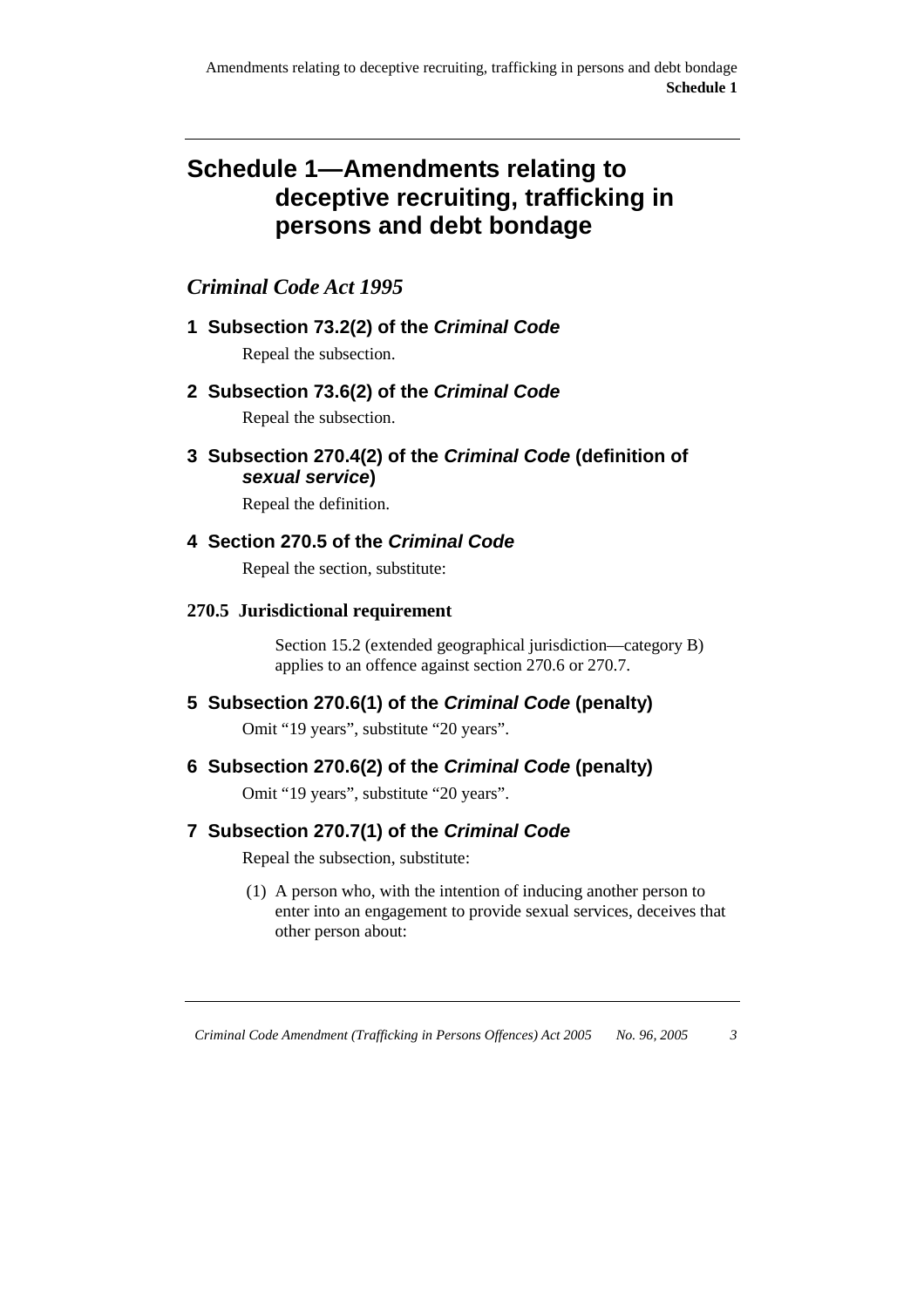- (a) the fact that the engagement will involve the provision of sexual services; or
- (aa) the nature of sexual services to be provided (for example, whether those services will require the person to have unprotected sex); or
- (b) the extent to which the person will be free to leave the place or area where the person provides sexual services; or
- (c) the extent to which the person will be free to cease providing sexual services; or
- (d) the extent to which the person will be free to leave his or her place of residence; or
- (da) if there is or will be a debt owed or claimed to be owed by the person in connection with the engagement—the quantum, or the existence, of the debt owed or claimed to be owed; or
	- (e) the fact that the engagement will involve exploitation, debt bondage or the confiscation of the person's travel or identity documents;

is guilty of an offence.

Penalty:

- (a) in the case of an aggravated offence (see section 270.8) imprisonment for 9 years; or
- (b) in any other case—imprisonment for 7 years.
- (1A) In determining, for the purposes of any proceedings for an offence against subsection (1), whether a person has been deceived about any matter referred to in a paragraph of that subsection, a court, or if the trial is before a jury, the jury, may have regard to any of the following matters:
	- (a) the economic relationship between the person and the alleged offender;
	- (b) the terms of any written or oral contract or agreement between the person and the alleged offender;
	- (c) the personal circumstances of the person, including but not limited to:
		- (i) whether the person is entitled to be in Australia under the *Migration Act 1958*; and
		- (ii) the person's ability to speak, write and understand English or the language in which the deception or inducement occurred; and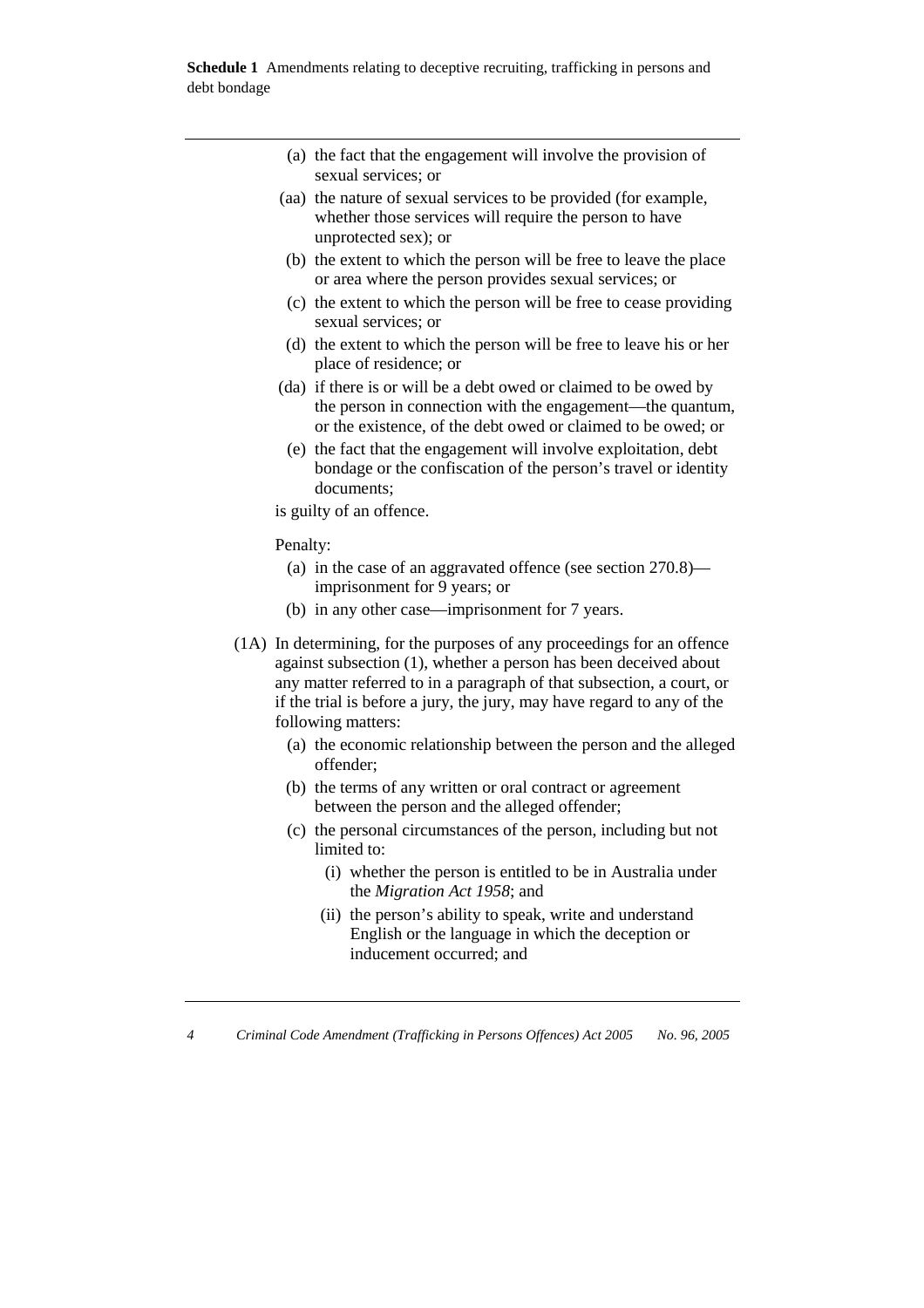- (1B) Subsection (1A) does not:
	- (a) prevent the leading of any other evidence in proceedings for an offence against subsection (1); or
	- (b) limit the manner in which evidence may be adduced or the admissibility of evidence.

## **7A Subsection 270.7(2)**

Insert:

*deceive* has the same meaning as in Division 271.

## **8 Sections 270.10 and 270.11 of the Criminal Code**

Repeal the sections.

**9 At the end of Chapter 8 of the Criminal Code** Add:

# **Division 271—Trafficking in persons and debt bondage**

## **Subdivision A—Definitions**

#### **271.1 Definitions**

In this Division:

*confiscate*, in relation to a person's travel or identity document. means to take possession of the document, whether permanently or otherwise, to the exclusion of the person, or to destroy the document.

*constitutional corporation* means a corporation to which paragraph 51(xx) of the Constitution applies.

*deceive* means mislead as to fact (including the intention of any person) or as to law, by words or other conduct.

#### *threat* means:

- (a) a threat of force; or
- (b) a threat to cause a person's removal from Australia; or

 <sup>(</sup>iii) the extent of the person's social and physical dependence on the alleged offender.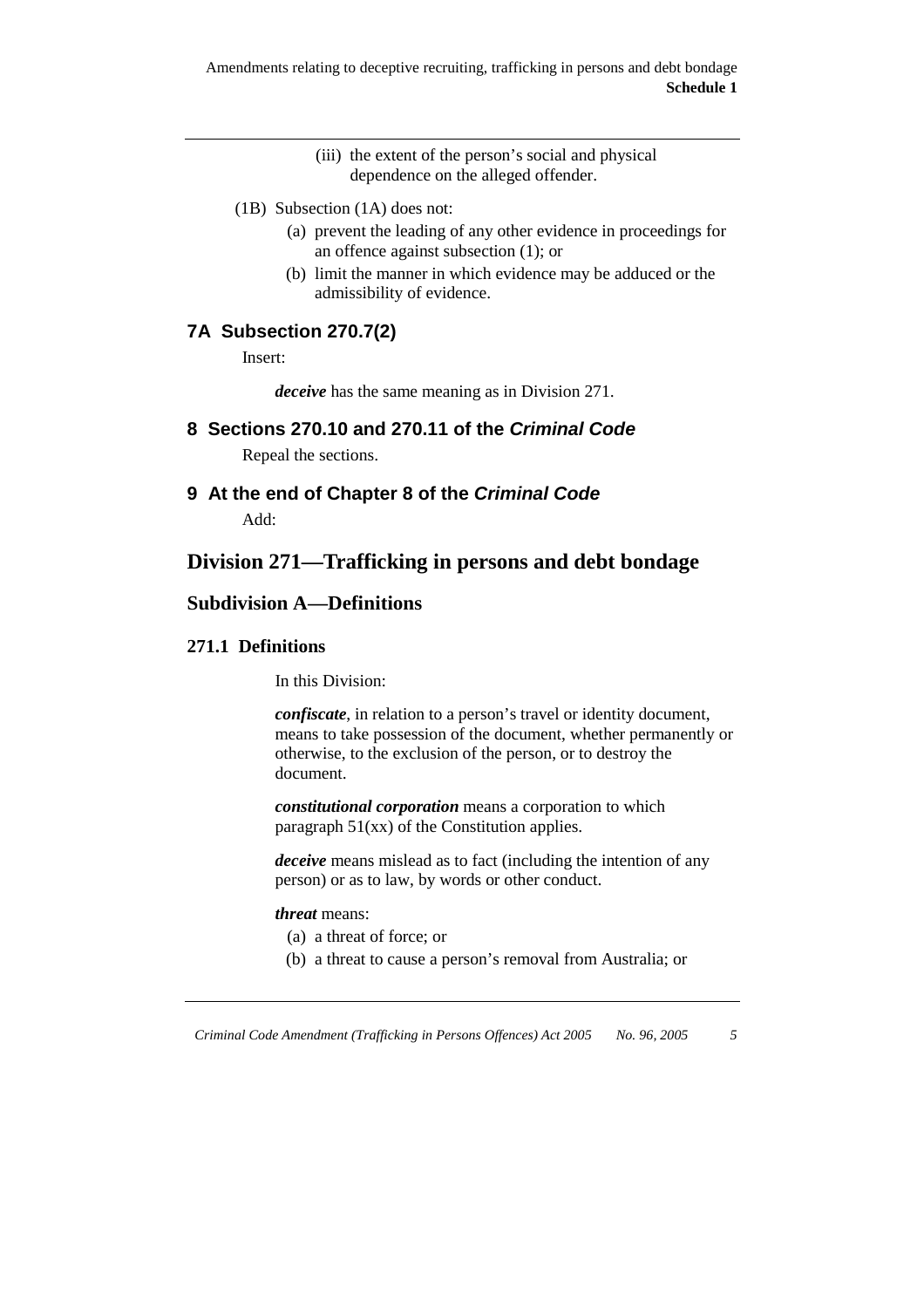**Schedule 1** Amendments relating to deceptive recruiting, trafficking in persons and debt bondage

(c) a threat of any other detrimental action;

unless there are reasonable grounds for the threat of that action.

### **Subdivision B—Offences relating to trafficking in persons**

#### **271.2 Offence of trafficking in persons**

- (1) A person (the *first person*) commits an offence of trafficking in persons if:
	- (a) the first person organises or facilitates the entry or proposed entry, or the receipt, of another person into Australia; and
	- (b) the first person uses force or threats; and
	- (c) that use of force or threats results in the first person obtaining the other person's compliance in respect of that entry or proposed entry or in respect of that receipt.

Penalty: Imprisonment for 12 years.

- (1A) A person (the *first person*) commits an offence of trafficking in persons if:
	- (a) the first person organises or facilitates the exit or proposed exit of another person from Australia; and
	- (b) the first person uses force or threats; and
	- (c) that use of force or threats results in the first person obtaining the other person's compliance in respect of that exit or proposed exit.

Penalty: Imprisonment for 12 years.

- (1B) A person (the *first person*) commits an offence of trafficking in persons if:
	- (a) the first person organises or facilitates the entry or proposed entry, or the receipt, of another person into Australia; and
	- (b) in organising or facilitating that entry or proposed entry, or that receipt, the first person is reckless as to whether the other person will be exploited, either by the first person or another, after that entry or receipt.

Penalty: Imprisonment for 12 years.

 (1C) A person (the *first person*) commits an offence of trafficking in persons if: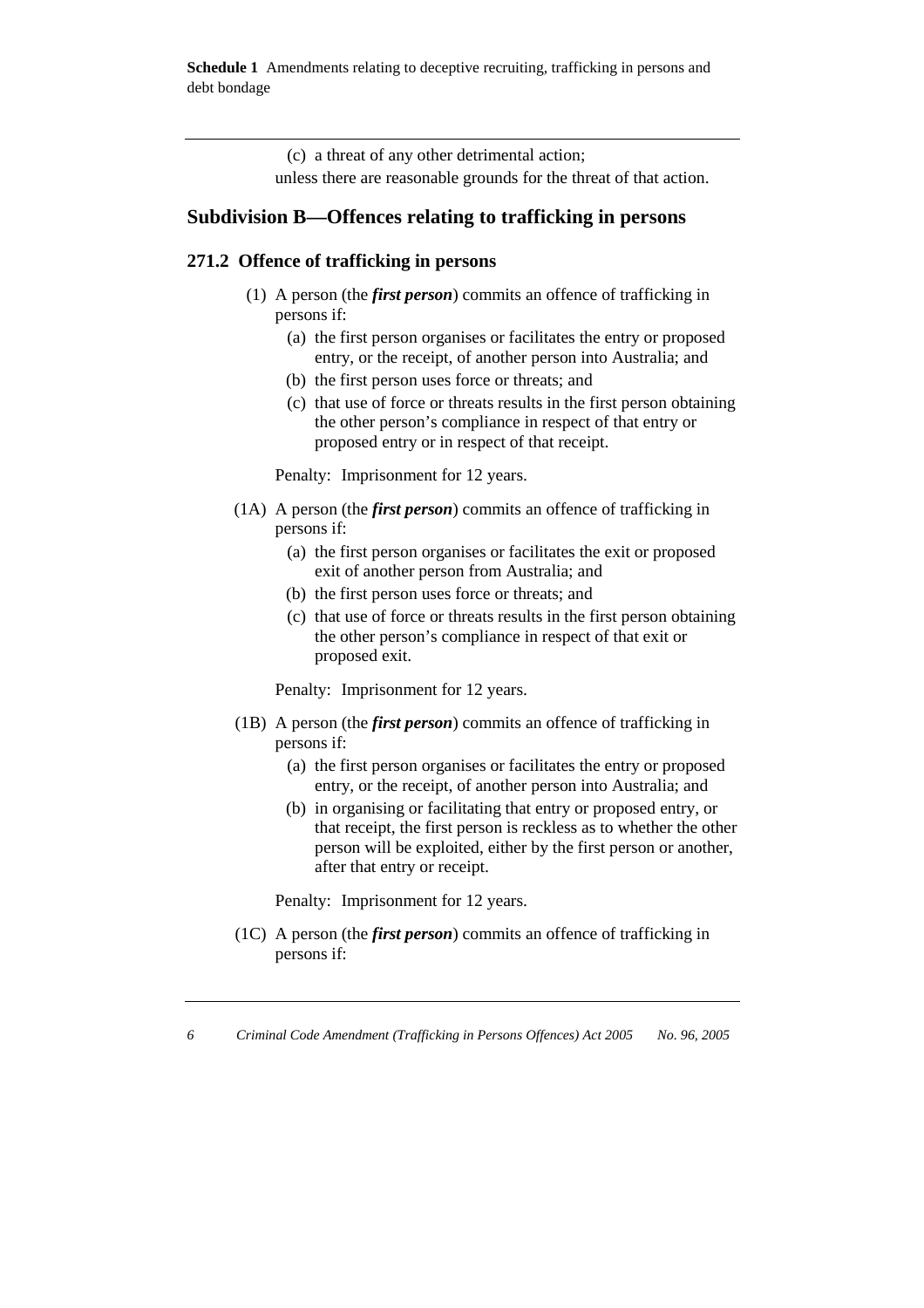- (a) the first person organises or facilitates the exit or proposed exit of another person from Australia; and
- (b) in organising or facilitating that exit or proposed exit, the first person is reckless as to whether the other person will be exploited, either by the first person or another, after that exit.

Penalty: Imprisonment for 12 years.

- (2) A person (the *first person*) commits an offence of trafficking in persons if:
	- (a) the first person organises or facilitates the entry or proposed entry, or the receipt, of another person into Australia; and
	- (b) the first person deceives the other person about the fact that the other person's entry or proposed entry, the other person's receipt or any arrangements for the other person's stay in Australia, will involve the provision by the other person of sexual services or will involve the other person's exploitation or debt bondage or the confiscation of the other person's travel or identity documents.

Penalty: Imprisonment for 12 years.

- (2A) A person (the *first person*) commits an offence of trafficking in persons if:
	- (a) the first person organises or facilitates the exit or proposed exit of another person from Australia; and
	- (b) the first person deceives the other person about the fact that the other person's exit or proposed exit is for purposes that involve the provision by the other person of sexual services outside Australia or will involve the other person's exploitation or debt bondage or the confiscation of the other person's travel or identity documents.

Penalty: Imprisonment for 12 years.

- (2B) A person (the *first person*) commits an offence of trafficking in persons if:
	- (a) the first person organises or facilitates the entry or proposed entry, or the receipt, of another person into Australia; and
	- (b) there is an arrangement for the other person to provide sexual services in Australia; and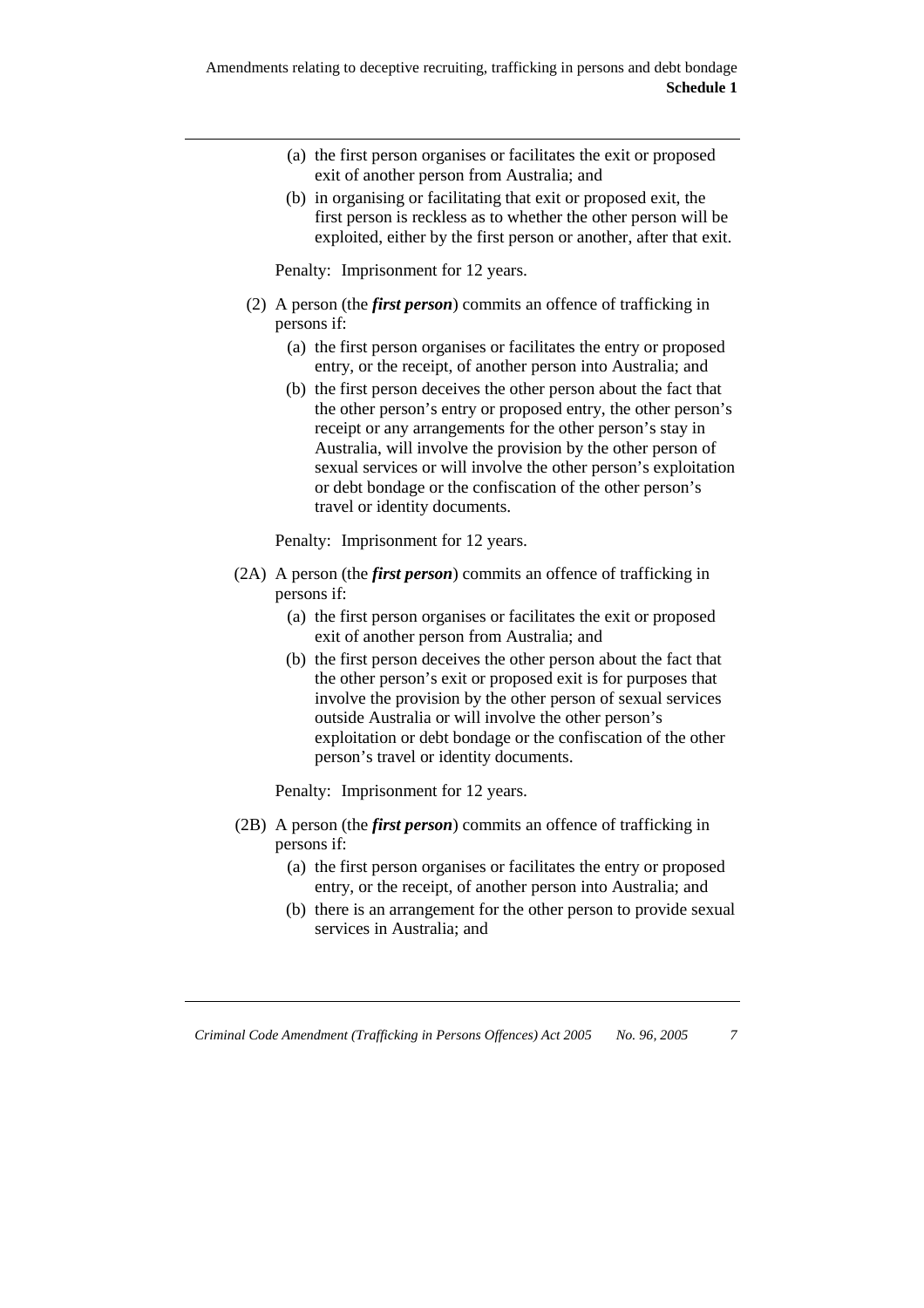- (c) the first person deceives the other person about any of the following:
	- (i) the nature of the sexual services to be provided;
	- (ii) the extent to which the other person will be free to leave the place or area where the other person provides sexual services;
	- (iii) the extent to which the other person will be free to cease providing sexual services;
	- (iv) the extent to which the other person will be free to leave his or her place of residence;
	- (v) if there is a debt owed or claimed to be owed by the other person in connection with the arrangement for the other person to provide sexual services—the quantum, or the existence, of the debt owed or claimed to be owed.

Penalty: Imprisonment for 12 years.

- (2C) A person (the *first person*) commits an offence of trafficking in persons if:
	- (a) the first person organises or facilitates the exit or proposed exit of another person from Australia; and
	- (b) there is an arrangement for the other person to provide sexual services outside Australia; and
	- (c) the first person deceives the other person about any of the following:
		- (i) the nature of the sexual services to be provided;
		- (ii) the extent to which the other person will be free to leave the place or area where the other person provides sexual services;
		- (iii) the extent to which the other person will be free to cease providing sexual services;
		- (iv) the extent to which the other person will be free to leave his or her place of residence;
		- (v) if there is a debt owed or claimed to be owed by the other person in connection with the arrangement for the other person to provide sexual services—the quantum, or the existence, of the debt owed or claimed to be owed.

Penalty: Imprisonment for 12 years.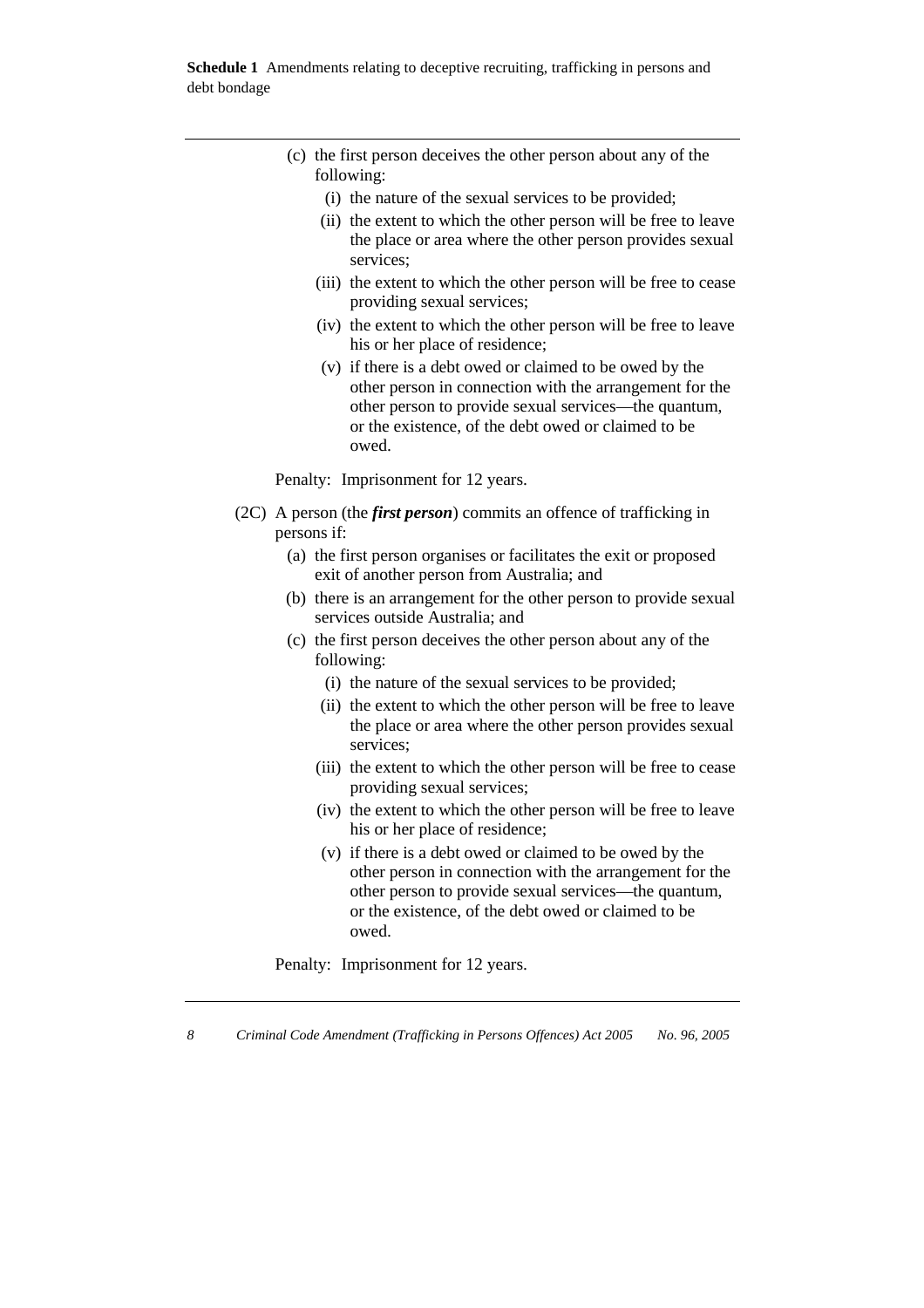(3) Absolute liability applies to paragraphs  $(1)(c)$  and  $(1A)(c)$ .

#### **271.3 Aggravated offence of trafficking in persons**

- (1) A person (the *first person*) commits an aggravated offence of trafficking in persons if the first person commits the offence of trafficking in persons in relation to another person (the *victim*) and any of the following applies:
	- (a) the first person commits the offence intending that the victim will be exploited, either by the first person or another:
		- (i) if the offence of trafficking in persons is an offence against subsection  $271.2(1)$ ,  $(1B)$ ,  $(2)$  or  $(2B)$ —after entry into Australia; and
		- (ii) if the offence of trafficking in persons is an offence against subsection  $271.2(1A)$ ,  $(1C)$ ,  $(2A)$  or  $(2C)$ —after exit from Australia;
	- (b) the first person, in committing the offence, subjects the victim to cruel, inhuman or degrading treatment;
	- (c) the first person, in committing the offence:
		- (i) engages in conduct that gives rise to a danger of death or serious harm to the victim; and
		- (ii) is reckless as to that danger.

Penalty: Imprisonment for 20 years.

 (2) If, on a trial for an offence against this section, the court, or if the trial is before a jury, the jury, is not satisfied that the defendant is guilty of the aggravated offence, but is satisfied that he or she is guilty of an offence against section 271.2, it may find the defendant not guilty of the aggravated offence but guilty of an offence against that section.

## **271.4 Offence of trafficking in children**

- (1) A person (the *first person*) commits an offence of trafficking in children if:
	- (a) the first person organises or facilitates the entry or proposed entry into Australia, or the receipt in Australia, of another person; and
	- (b) the other person is under the age of 18; and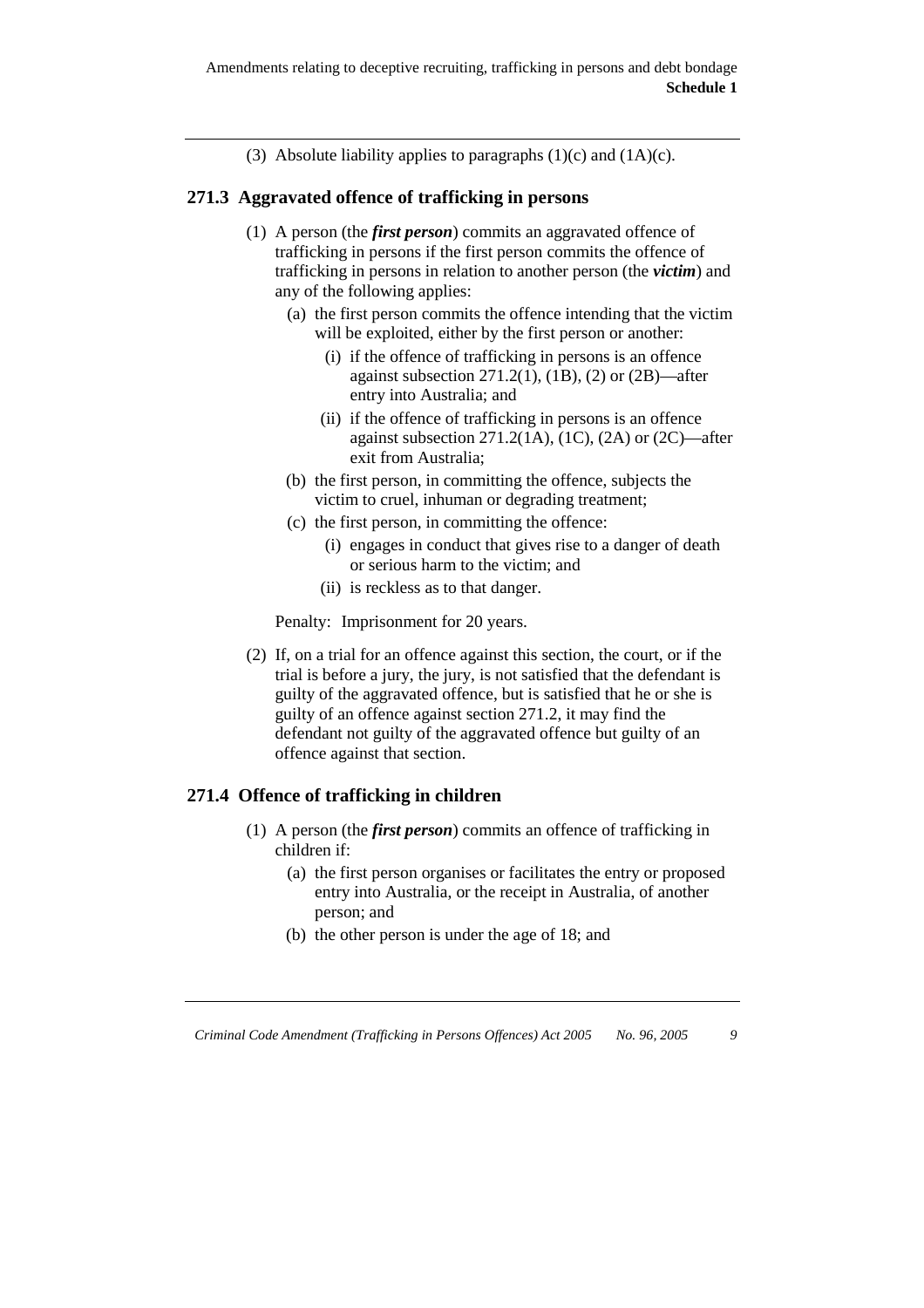- (c) in organising or facilitating that entry or proposed entry, or that receipt, the first person:
	- (i) intends that the other person will be used to provide sexual services or will be otherwise exploited, either by the first person or another, after that entry or receipt; or
	- (ii) is reckless as to whether the other person will be used to provide sexual services or will be otherwise exploited, either by the first person or another, after that entry or receipt.

Penalty: Imprisonment for 25 years.

- (2) A person (the *first person*) commits an offence of trafficking in children if:
	- (a) the first person organises or facilitates the exit or proposed exit from Australia of another person; and
	- (b) the other person is under the age of 18; and
	- (c) in organising or facilitating that exit or proposed exit, the first person:
		- (i) intends that the other person will be used to provide sexual services or will be otherwise exploited, either by the first person or another, after that exit; or
		- (ii) is reckless as to whether the other person will be used to provide sexual services or will be otherwise exploited, either by the first person or another, after that exit.

Penalty: Imprisonment for 25 years.

(3) In this section:

*sexual service* means the use or display of the body of the person providing the service for the sexual gratification of others.

#### **271.5 Offence of domestic trafficking in persons**

- (1) A person (the *first person*) commits an offence of domestic trafficking in persons if:
	- (a) the first person organises or facilitates the transportation or proposed transportation of another person from one place in Australia to another place in Australia; and
	- (b) the first person uses force or threats; and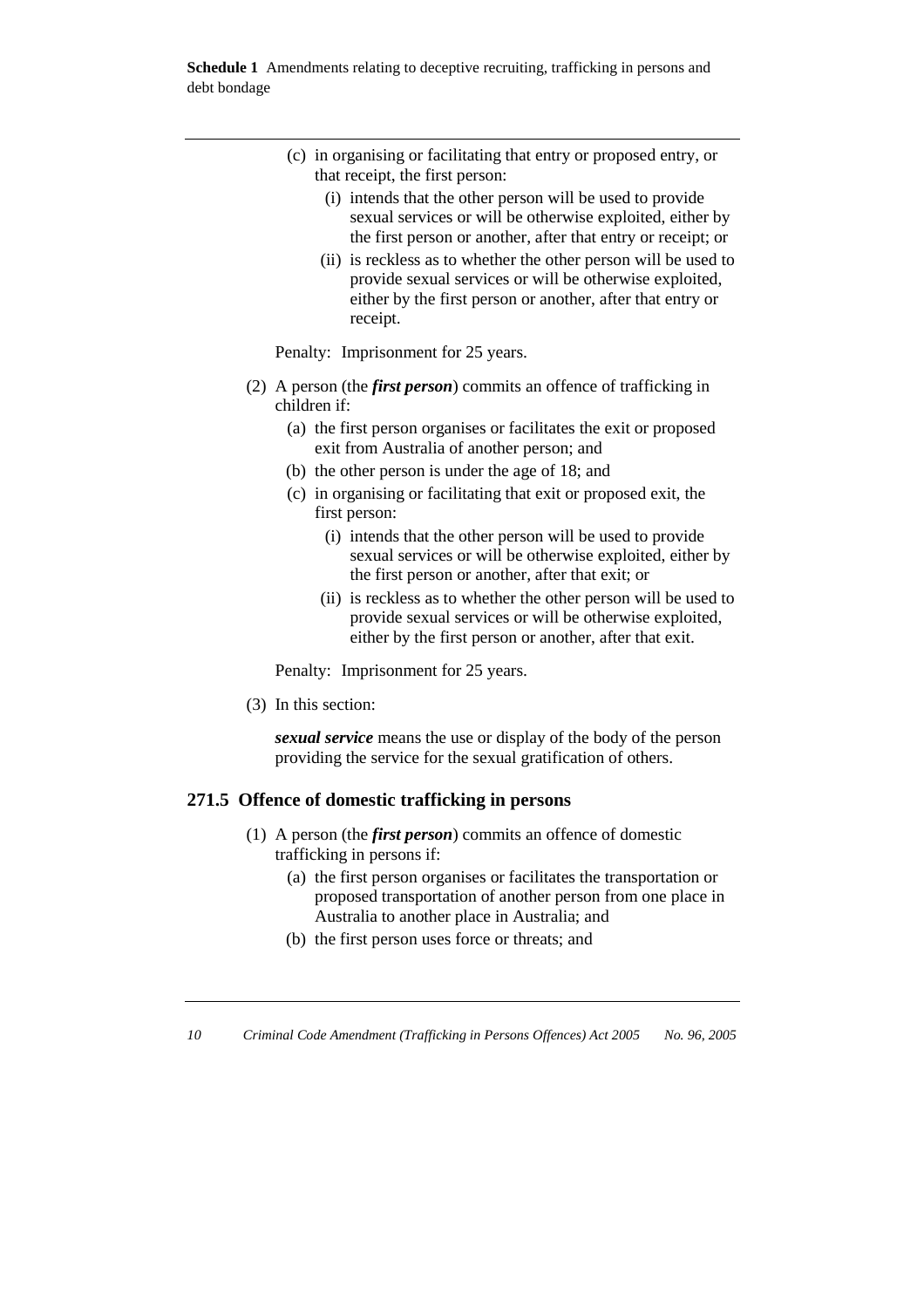(c) that use of force or threats results in the first person obtaining the other person's compliance in respect of that transportation or proposed transportation.

Penalty: Imprisonment for 12 years.

- (2) A person (the *first person*) commits an offence of domestic trafficking in persons if:
	- (a) the first person organises or facilitates the transportation or proposed transportation of another person from one place in Australia to another place in Australia; and
	- (b) in organising or facilitating that transportation or proposed transportation, the first person is reckless as to whether the other person will be exploited, either by the first person or another, after that transportation.

Penalty: Imprisonment for 12 years.

- (2A) A person (the *first person*) commits an offence of domestic trafficking in persons if:
	- (a) the first person organises or facilitates the transportation of another person from one place in Australia to another place in Australia; and
	- (b) the first person deceives the other person about the fact that the transportation, or any arrangements the first person has made for the other person following the transportation, will involve the provision by the other person of sexual services or will involve the other person's exploitation or debt bondage or the confiscation of the other person's travel or identity documents.

Penalty: Imprisonment for 12 years.

- (2B) A person (the *first person*) commits an offence of domestic trafficking in persons if:
	- (a) the first person organises or facilitates the transportation of another person from one place in Australia to another place in Australia; and
	- (b) there is an arrangement for the other person to provide sexual services; and
	- (c) the first person deceives the other person about any of the following: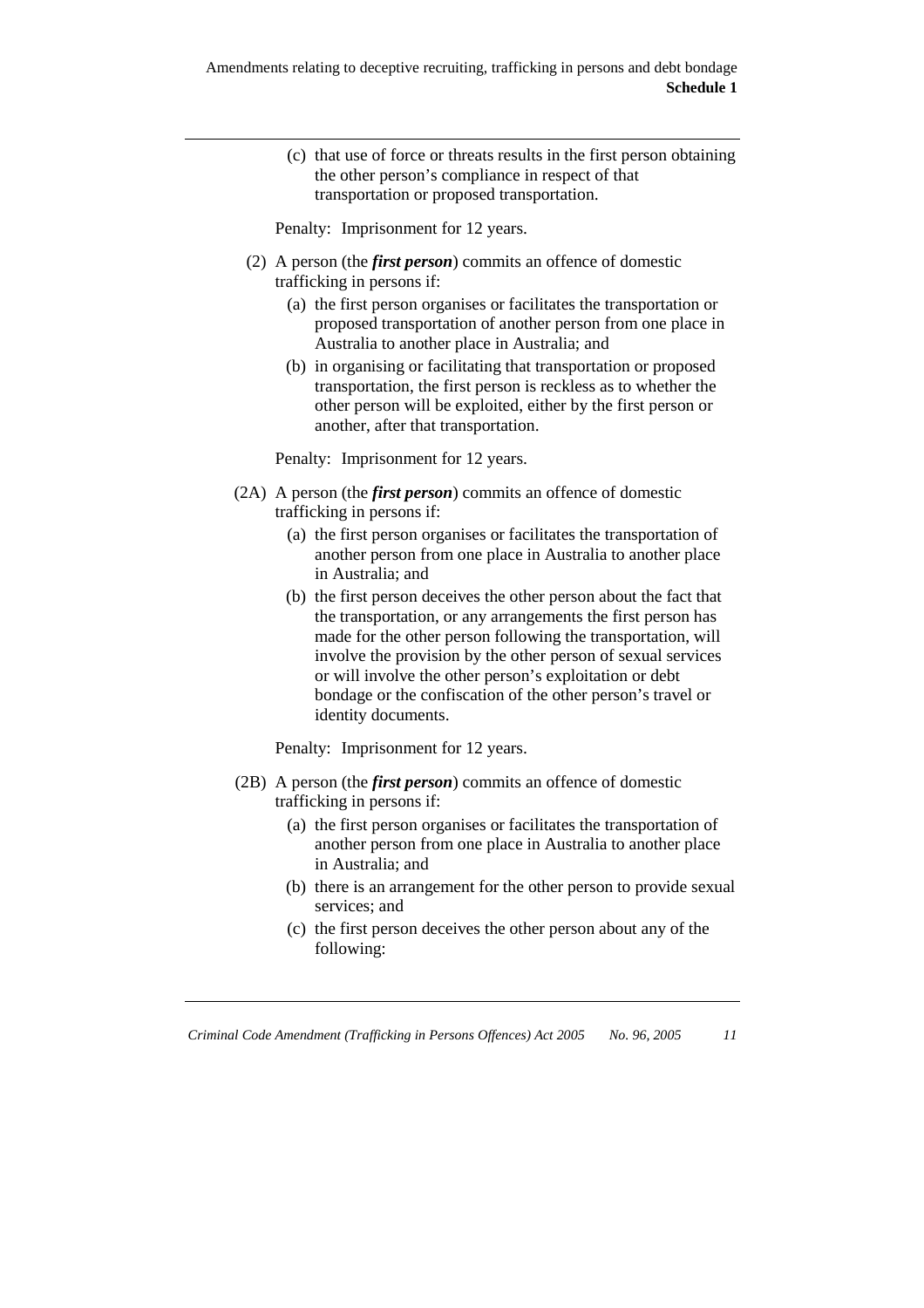- (i) the nature of the sexual services to be provided;
- (ii) the extent to which the other person will be free to leave the place or area where the other person provides sexual services;
- (iii) the extent to which the other person will be free to cease providing sexual services;
- (iv) the extent to which the other person will be free to leave his or her place of residence;
- (v) if there is a debt owed or claimed to be owed by the other person in connection with the arrangement for the other person to provide sexual services—the quantum, or the existence, of the debt owed or claimed to be owed.

Penalty: Imprisonment for 12 years.

(3) Absolute liability applies to paragraph  $(1)(c)$ .

#### **271.6 Aggravated offence of domestic trafficking in persons**

- (1) A person (the *first person*) commits an aggravated offence of domestic trafficking in persons if the first person commits the offence of domestic trafficking in persons in relation to another person (the *victim*) and any of the following applies:
	- (a) the first person commits the offence intending that the victim will be exploited, either by the first person or by another, after arrival at the place to which the person has been transported;
	- (b) the first person, in committing the offence, subjects the victim to cruel, inhuman or degrading treatment;
	- (c) the first person, in committing the offence:
		- (i) engages in conduct that gives rise to a danger of death or serious harm to the victim; and
		- (ii) is reckless as to that danger.

Penalty: Imprisonment for 20 years.

 (2) If, on a trial for an offence against this section, the court, or if the trial is before a jury, the jury, is not satisfied that the defendant is guilty of the aggravated offence, but is satisfied that he or she is guilty of an offence against section 271.5, it may find the

*<sup>12</sup> Criminal Code Amendment (Trafficking in Persons Offences) Act 2005 No. 96, 2005*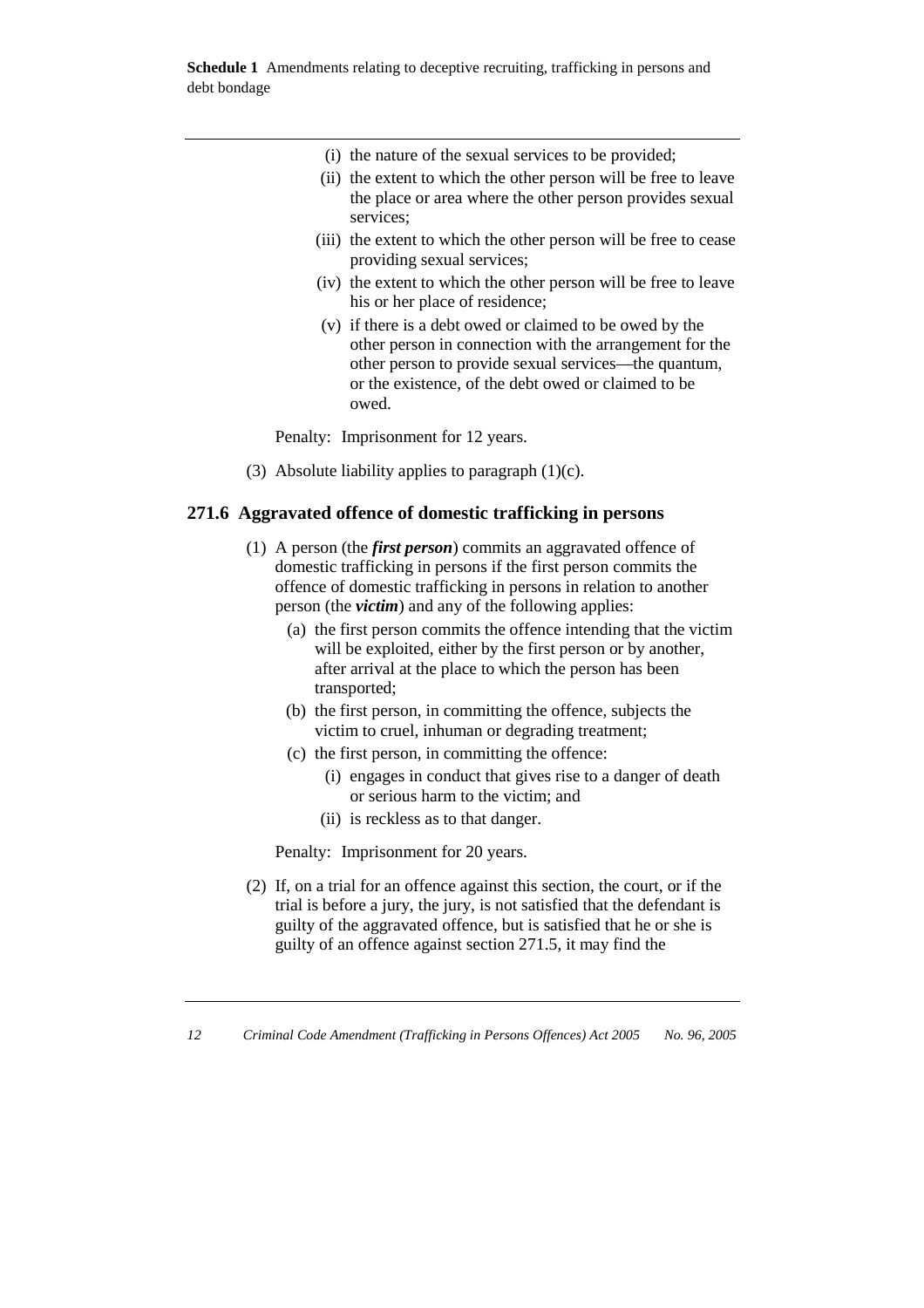defendant not guilty of the aggravated offence, but guilty of an offence against that section.

## **271.7 Offence of domestic trafficking in children**

- (1) A person commits an offence of domestic trafficking in children if:
	- (a) the first-mentioned person organises or facilitates the transportation of another person from one place in Australia to another place in Australia; and
	- (b) the other person is under the age of 18; and
	- (c) in organising or facilitating that transportation, the first-mentioned person:
		- (i) intends that the other person will be used to provide sexual services or will be otherwise exploited, either by the first-mentioned person or another, during or following the transportation to that other place; or
		- (ii) is reckless as to whether the other person will be used to provide sexual services or will be otherwise exploited, either by the first-mentioned person or another, during or following the transportation to that other place.

Penalty: Imprisonment for 25 years.

(2) In this section:

*sexual service* means the use or display of the body of the person providing the service for the sexual gratification of others.

## **Subdivision C—Offences relating to debt bondage**

## **271.8 Offence of debt bondage**

- (1) A person commits an offence of debt bondage if:
	- (a) the person engages in conduct that causes another person to enter into debt bondage; and
	- (b) the person intends to cause the other person to enter into debt bondage.

Penalty: Imprisonment for 12 months.

 (2) In determining, for the purposes of any proceedings for an offence against subsection (1), whether a person (the *first person*) has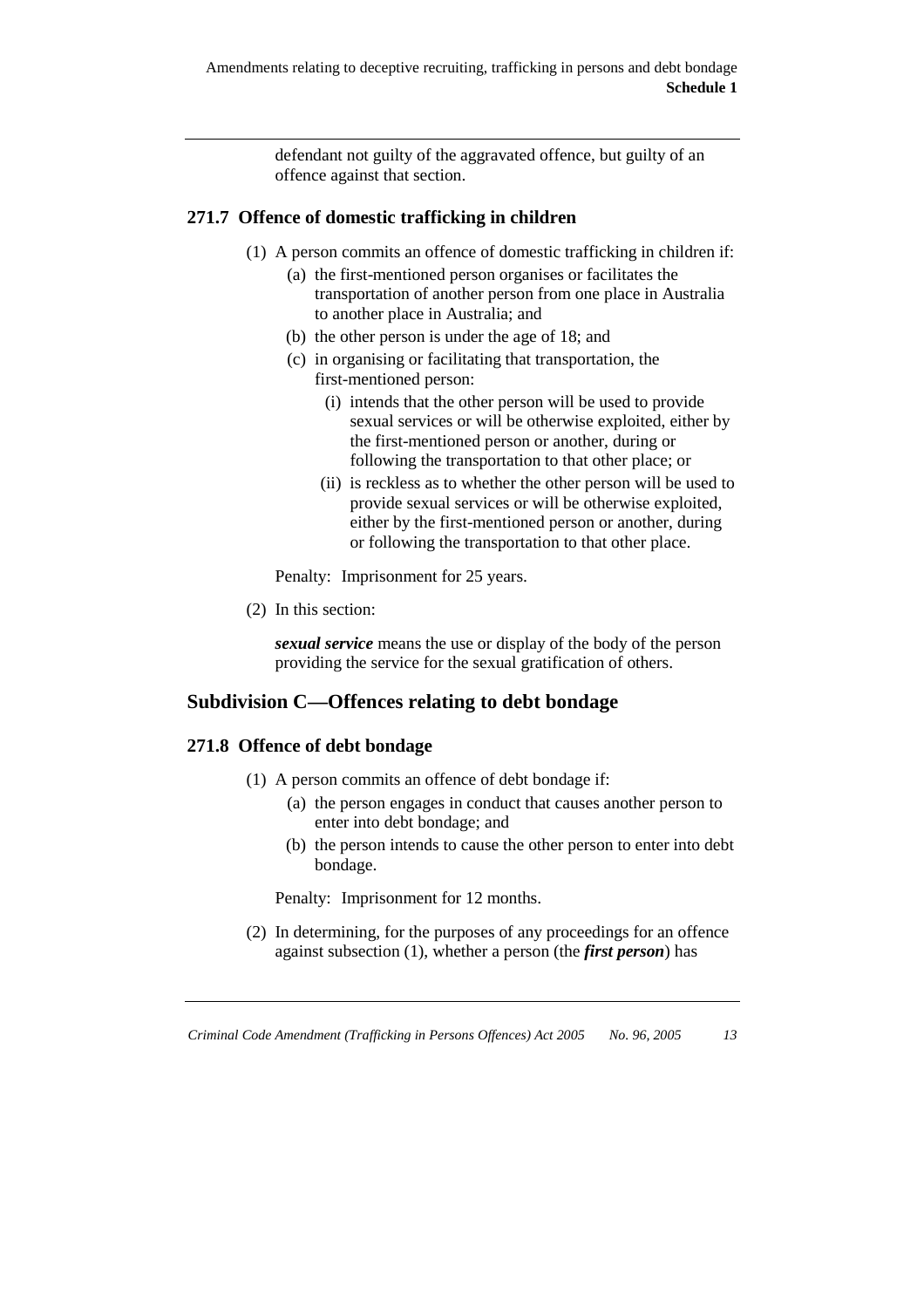caused another person (the *second person*) to enter into debt bondage, a court, or if the trial is before a jury, the jury, may have regard to any of the following matters:

- (a) the economic relationship between the first person and the second person;
- (b) the terms of any written or oral contract or agreement between the second person and another person (whether or not the first person);
- (c) the personal circumstances of the second person, including but not limited to:
	- (i) whether the second person is entitled to be in Australia under the *Migration Act 1958*; and
	- (ii) the second person's ability to speak, write and understand English or the language in which the deception or inducement occurred; and
	- (iii) the extent of the second person's social and physical dependence on the first person.
- (3) Subsection (2) does not:
	- (a) prevent the leading of any other evidence in proceedings for an offence against subsection (1); or
	- (b) limit the manner in which evidence may be adduced or the admissibility of evidence.

#### **271.9 Offence of aggravated debt bondage**

 (1) A person commits an offence of aggravated debt bondage if the person commits an offence of debt bondage in relation to another person (the *victim*) and the victim is under 18.

Penalty: Imprisonment for 2 years.

- (2) In order to prove an offence of aggravated debt bondage, the prosecution must prove that the defendant intended to commit, or was reckless as to committing, the offence against a person under that age.
- (3) If, on a trial for an offence against this section, the court, or if the trial is before a jury, the jury, is not satisfied that the defendant is guilty of the aggravated offence, but is satisfied that he or she is guilty of an offence against section 271.8, it may find the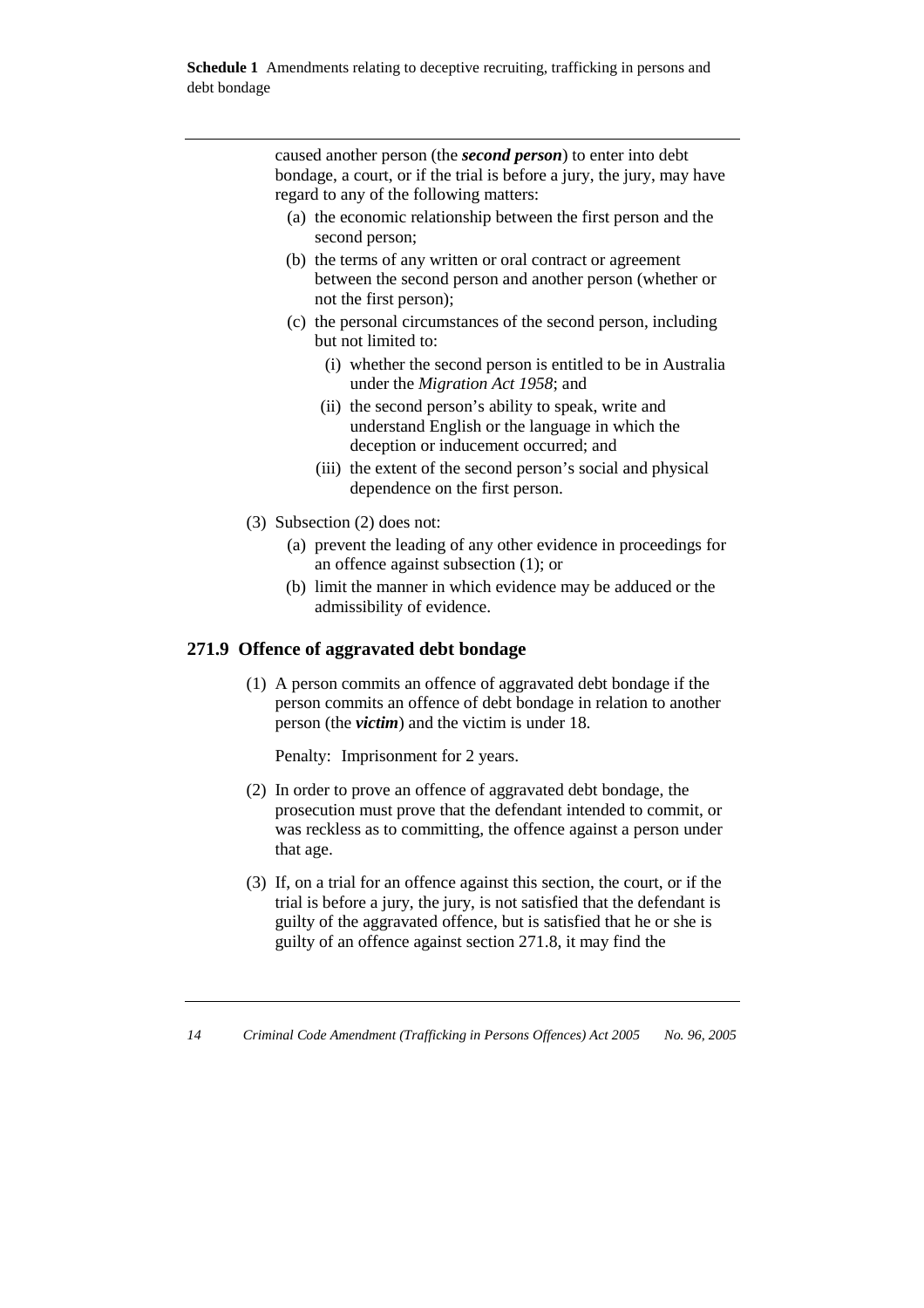defendant not guilty of the aggravated offence but guilty of an offence against that section.

## **Subdivision D—General provisions relating to offences under this Division**

## **271.10 Jurisdictional requirement for offences other than offences related to domestic trafficking in persons**

 Section 15.2 (extended geographical jurisdiction—category B) applies to an offence against section 271.2, 271.3, 271.4, 271.8 or 271.9.

#### **271.11 Jurisdictional requirement for offences related to domestic trafficking in persons**

 A person commits an offence against section 271.5, 271.6 or 271.7 only if one or more of the following paragraphs applies:

- (a) the conduct constituting the offence occurs to any extent outside Australia;
- (b) the conduct constituting the offence involves transportation across State borders, either for reward or in connection with a commercial arrangement;
- (c) the conduct constituting the offence occurs within a Territory or involves transportation to or from a Territory;
- (d) the conduct constituting the offence is engaged in by, or on behalf of, a constitutional corporation, or in circumstances where the victims of the trafficking conduct were intended to be employed by a constitutional corporation;
- (e) some of the conduct constituting the offence is engaged in by communication using a postal, telegraphic or telephonic service within the meaning of paragraph  $51(v)$  of the Constitution;
- (f) the victim of the conduct constituting the offence is an alien for the purposes of paragraph 51(xix) of the Constitution.

## **271.12 Other laws not excluded**

 This Division is not intended to exclude or limit the operation of any other law of the Commonwealth or any law of a State or Territory.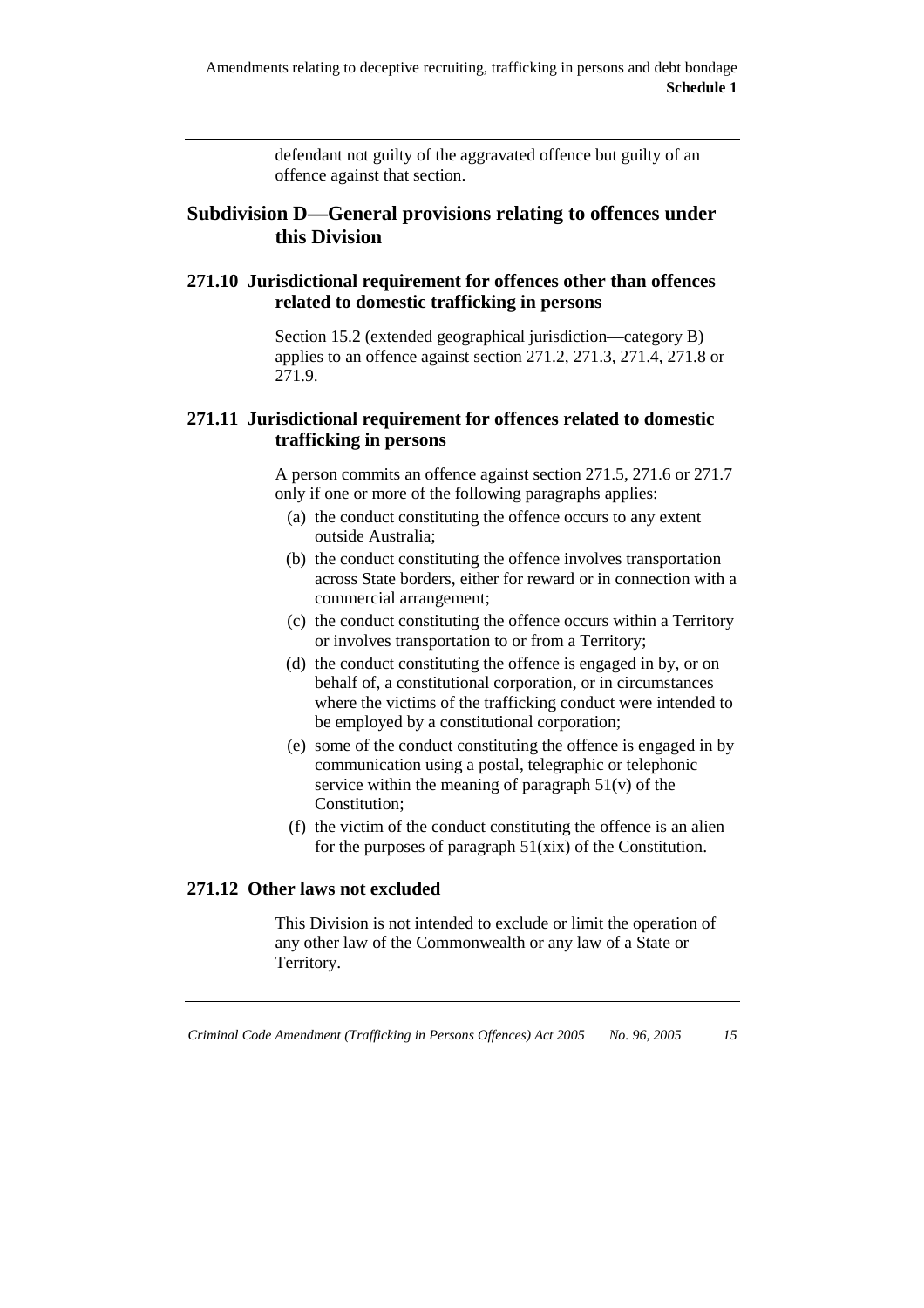**Schedule 1** Amendments relating to deceptive recruiting, trafficking in persons and debt bondage

#### **271.13 Double jeopardy**

 If a person has been convicted or acquitted in a country outside Australia of an offence against the law of that country in respect of any conduct, the person cannot be convicted of an offence against this Division in respect of that conduct.

#### **10 Dictionary in the Criminal Code**

Insert:

*debt bondage* means the status or condition that arises from a pledge by a person:

- (a) of his or her personal services; or
- (b) of the personal services of another person under his or her control;

as security for a debt owed, or claimed to be owed, (including any debt incurred, or claimed to be incurred, after the pledge is given), by that person if:

- (ba) the debt owed or claimed to be owed is manifestly excessive; or
- (c) the reasonable value of those services is not applied toward the liquidation of the debt or purported debt; or
- (d) the length and nature of those services are not respectively limited and defined.

#### **11 Dictionary in the Criminal Code**

Insert:

*exploitation*, of one person (the *victim*) by another person (the *exploiter*), occurs if:

- (a) the exploiter's conduct causes the victim to enter into slavery, forced labour or sexual servitude; or
- (b) the exploiter's conduct causes an organ of the victim to be removed and:
	- (i) the removal is contrary to the law of the State or Territory where it is carried out; or
	- (ii) neither the victim nor the victim's legal guardian consented to the removal and it does not meet a medical or therapeutic need of the victim.

## **12 Dictionary in the Criminal Code**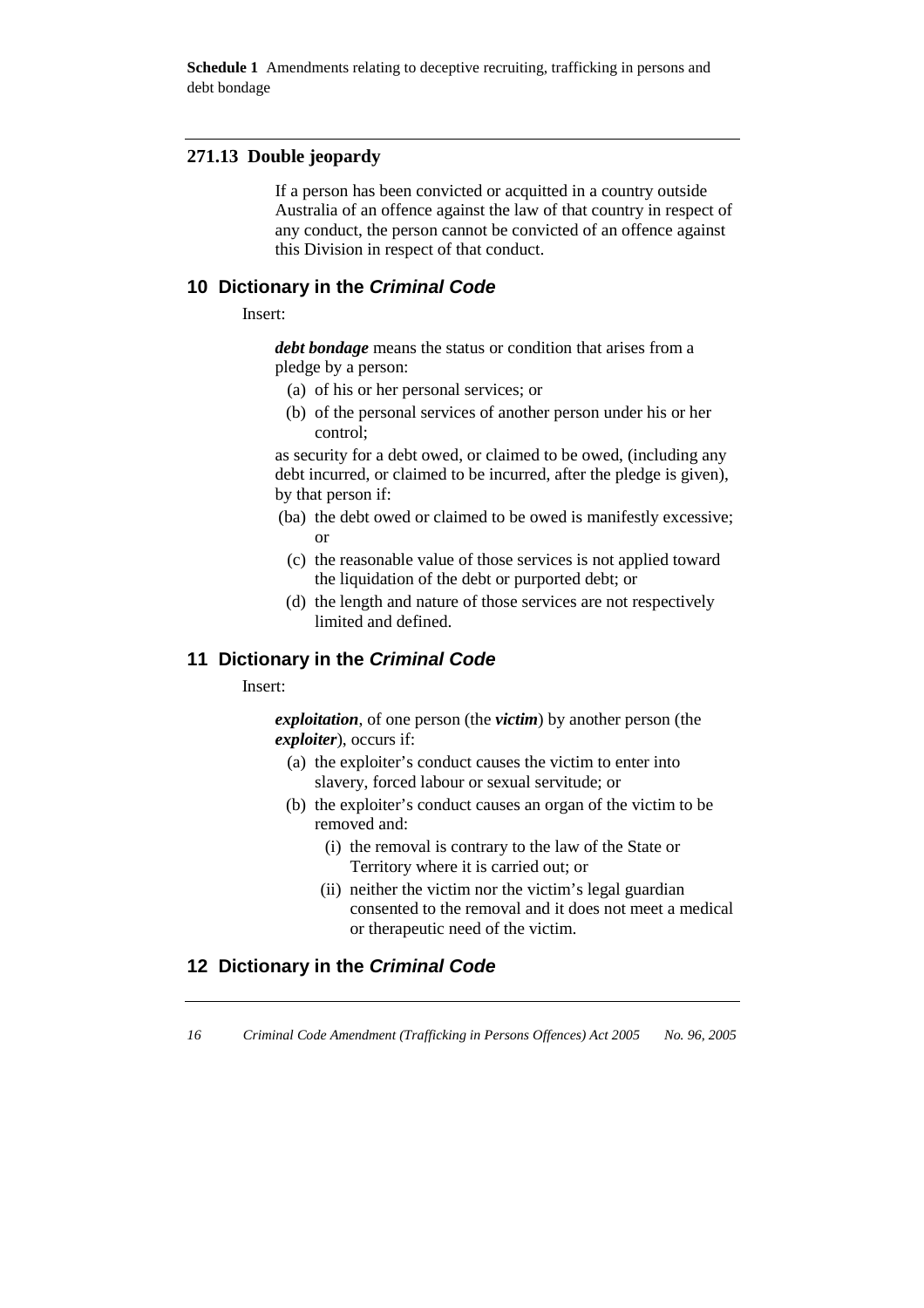Insert:

*forced labour* is defined in section 73.2.

## **13 Dictionary in the Criminal Code**

Insert:

*identity document* includes any kind of document that may be used to establish the identity of a person in a country under the law or procedures of that country.

## **14 Dictionary in the Criminal Code**

Insert:

*personal service* means any labour or service, including a sexual service, provided by a person.

## **15 Dictionary in the Criminal Code**

Insert:

*sexual service* means the commercial use or display of the body of the person providing the service for the sexual gratification of others.

#### **16 Dictionary in the Criminal Code**

Insert:

*travel document* includes any kind of document required, under the law of a country, to enter or leave that country.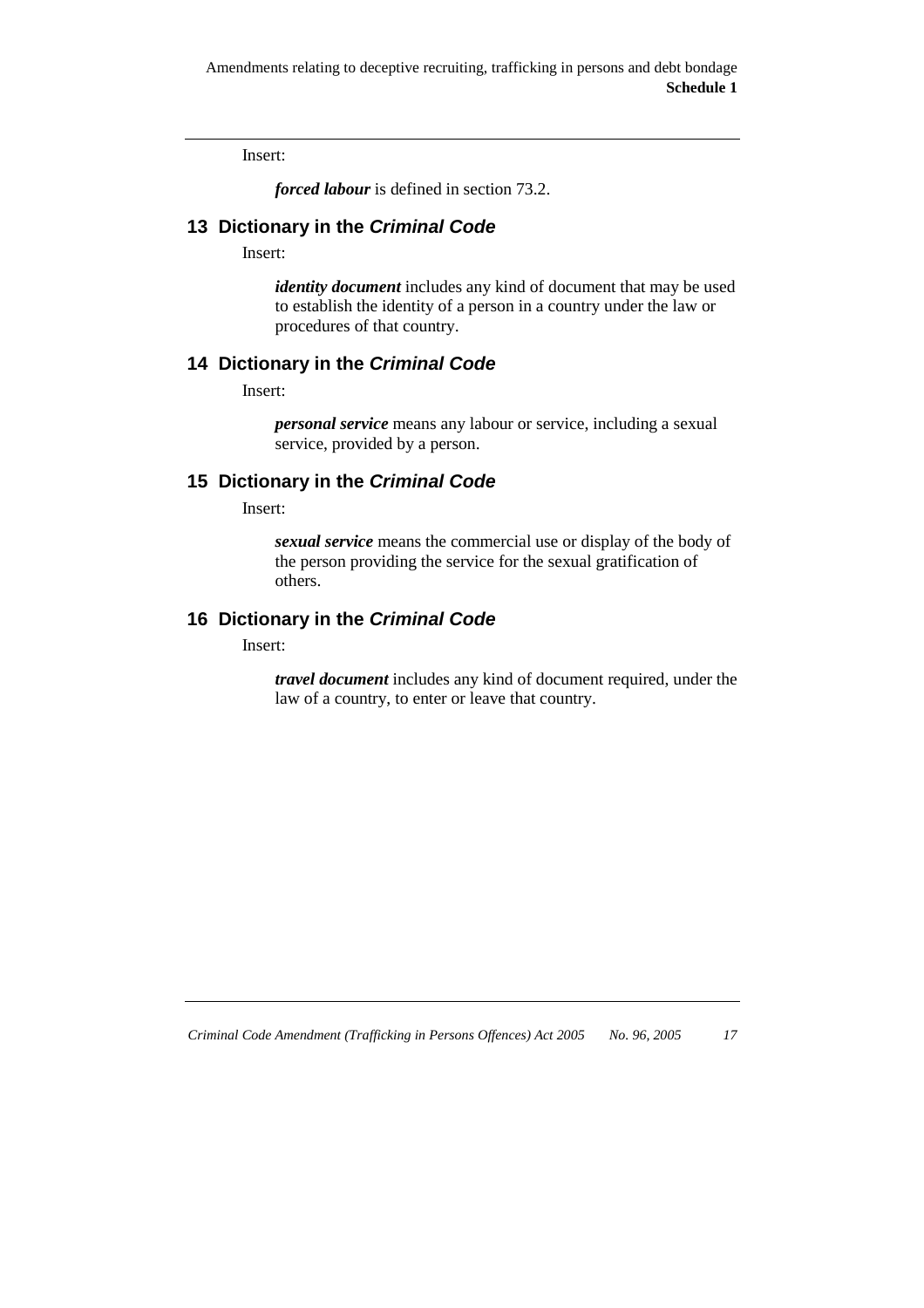# **Schedule 2—Consequential amendments**

## *Crimes Act 1914*

## **1 After paragraph 15Y(1)(c)**

Insert:

 (caa) an offence against Division 271 of the *Criminal Code* (trafficking in persons, trafficking in children, debt bondage); or

## **2 Paragraph 15Y(1)(e)**

After "paragraph (a), (b), (c)", insert ", (caa)".

## **3 Paragraph 15Y(1)(f)**

After "paragraph  $(a)$ ,  $(b)$ ,  $(c)$ ,", insert " $(caa)$ ,".

# *Telecommunications (Interception) Act 1979*

## **4 Paragraphs 5D(3A)(a) and (b)**

Repeal the paragraphs, substitute:

- (a) section 73.1, 73.2, 73.3, 73.8, 73.9, 73.10 or 73.11; or
- (b) section 270.3, 270.6, 270.7 or 270.8; or
- (c) section 271.2, 271.3, 271.4, 271.5, 271.6 or 271.7;

[*Minister's second reading speech made in— Senate on 8 December 2004 House of Representatives on 21 June 2005*]

(238/04)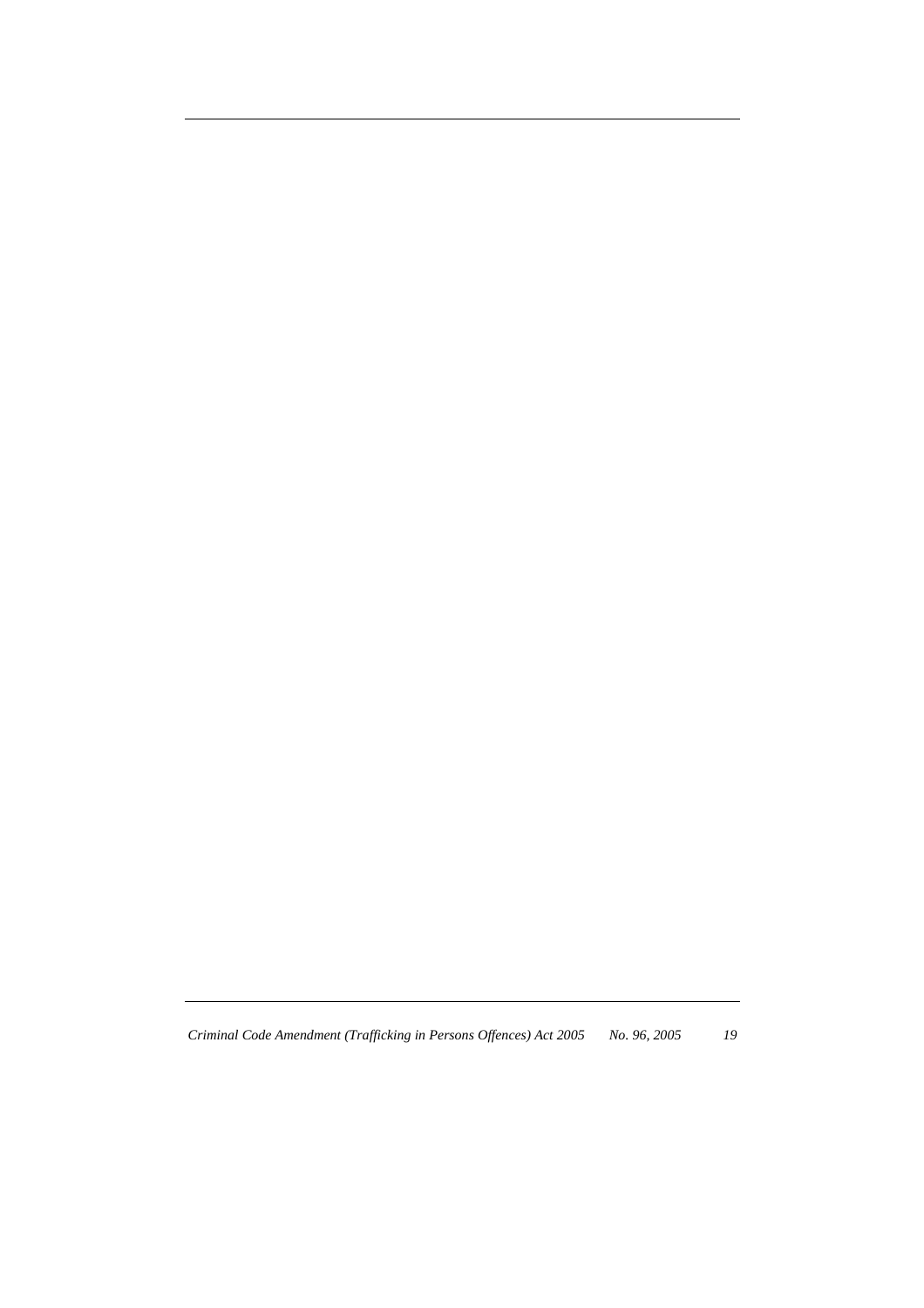

# **Crimes Legislation Amendment (Slavery, Slavery-like Conditions and People Trafficking) Act 2013**

**No. 6, 2013**

**An Act to amend the law relating to slavery, slavery-like conditions and people trafficking, and for other purposes**

Note: An electronic version of this Act is available in ComLaw [\(http://www.comlaw.gov.au/\)](http://www.comlaw.gov.au/)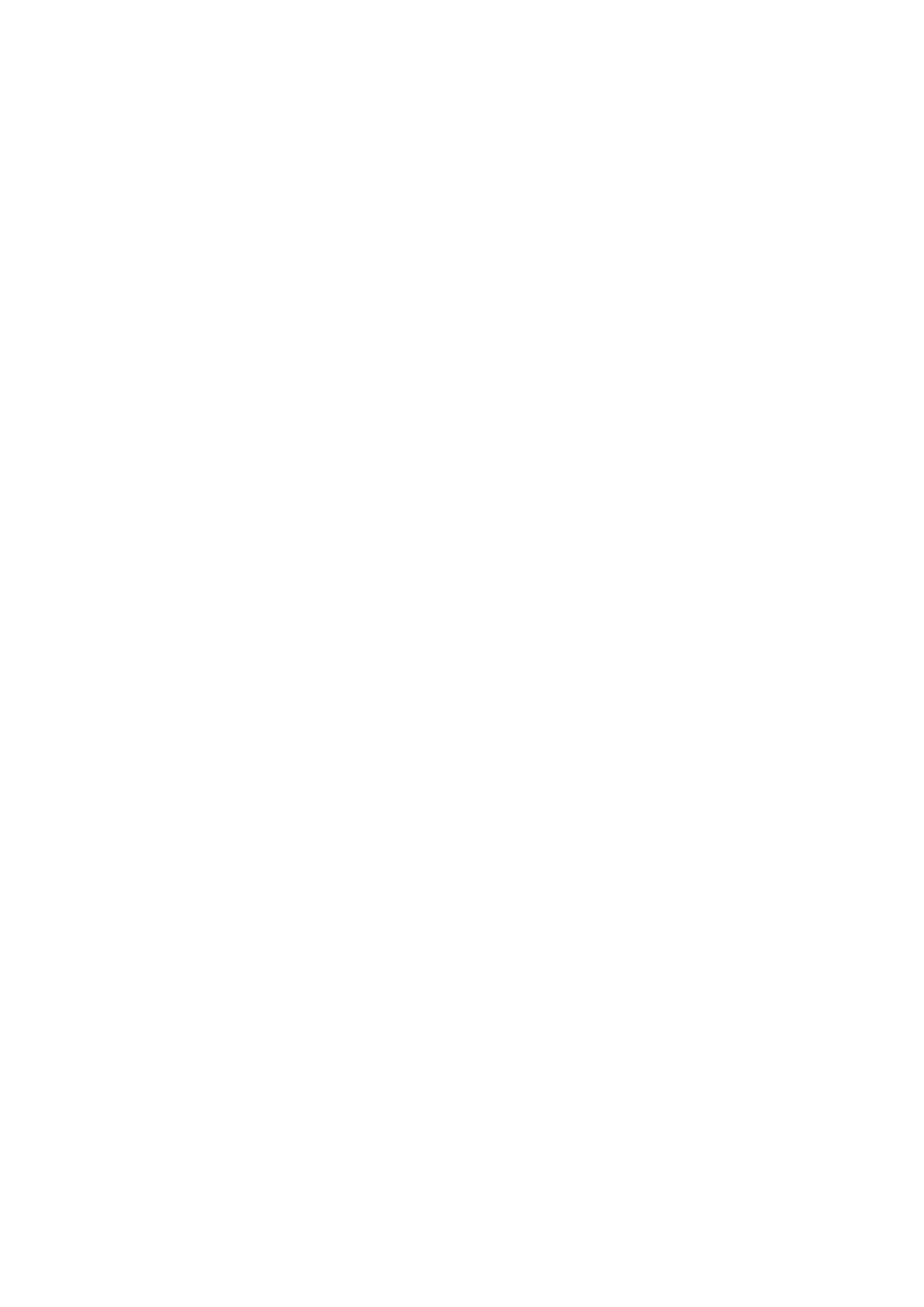# Contents

| 1                          |                                                       |               |
|----------------------------|-------------------------------------------------------|---------------|
| 2                          |                                                       | $\mathcal{D}$ |
| 3                          |                                                       |               |
|                            | <b>Schedule 1—Criminal Code amendments</b>            | 3             |
| Criminal Code Act 1995     |                                                       | 3             |
|                            | <b>Schedule 2—Amendments of other Acts</b>            | 26            |
| Crimes Act 1914            |                                                       | 26            |
| <i>Migration Act 1958</i>  |                                                       | 26            |
| Proceeds of Crime Act 2002 |                                                       | 27            |
|                            | Telecommunications (Interception and Access) Act 1979 | 27            |
|                            | <b>Schedule 3—Application of amendments</b>           | 29            |

*i Crimes Legislation Amendment (Slavery, Slavery-like Conditions and People Trafficking) Act 2013 No. 6, 2013*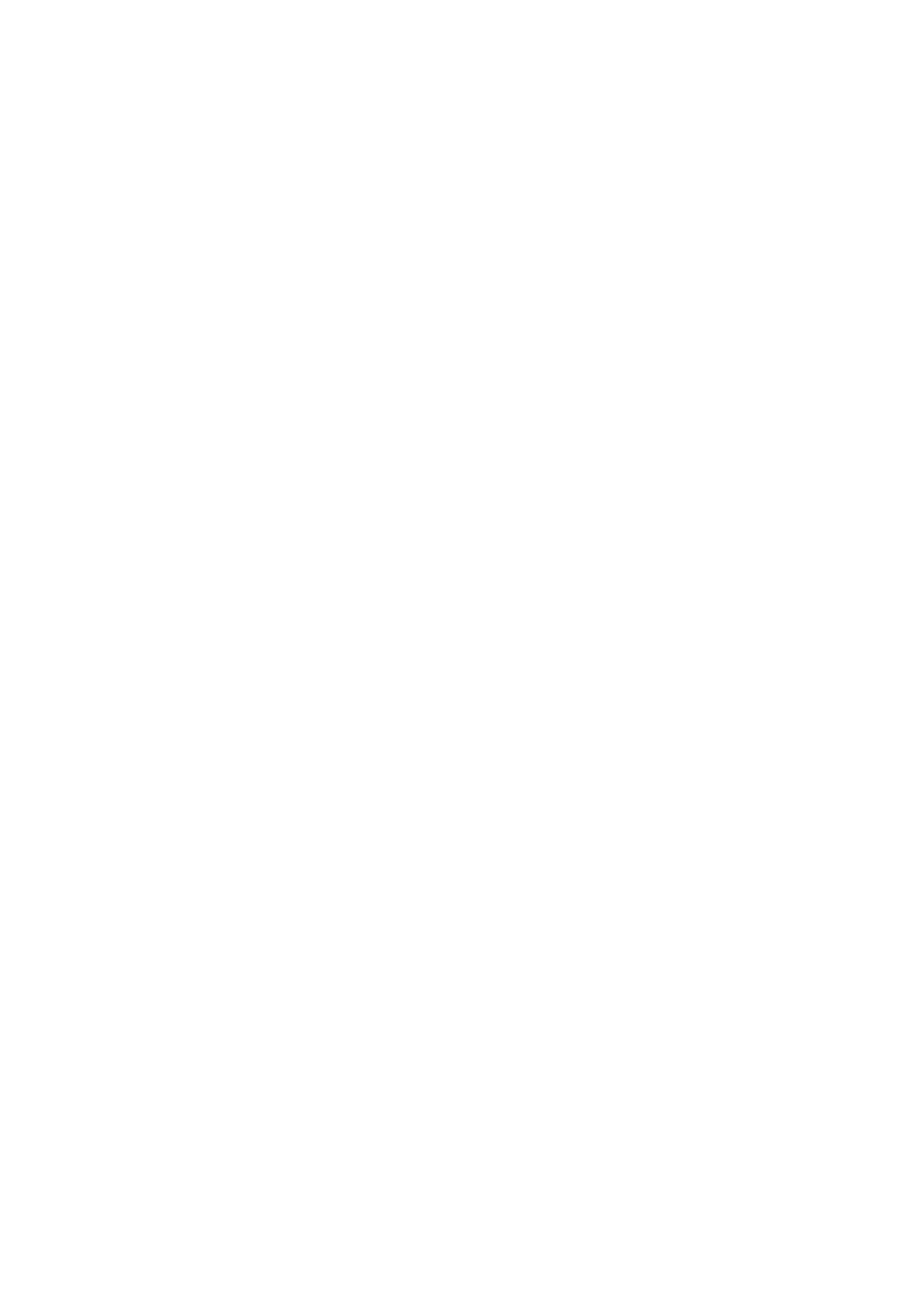

# **Crimes Legislation Amendment (Slavery, Slavery-like Conditions and People Trafficking) Act 2013**

**No. 6, 2013**

**An Act to amend the law relating to slavery, slavery-like conditions and people trafficking, and for other purposes**

[*Assented to 7 March 2013*]

The Parliament of Australia enacts:

*Crimes Legislation Amendment (Slavery, Slavery-like Conditions and People Trafficking) Act 2013 No. 6, 2013 1*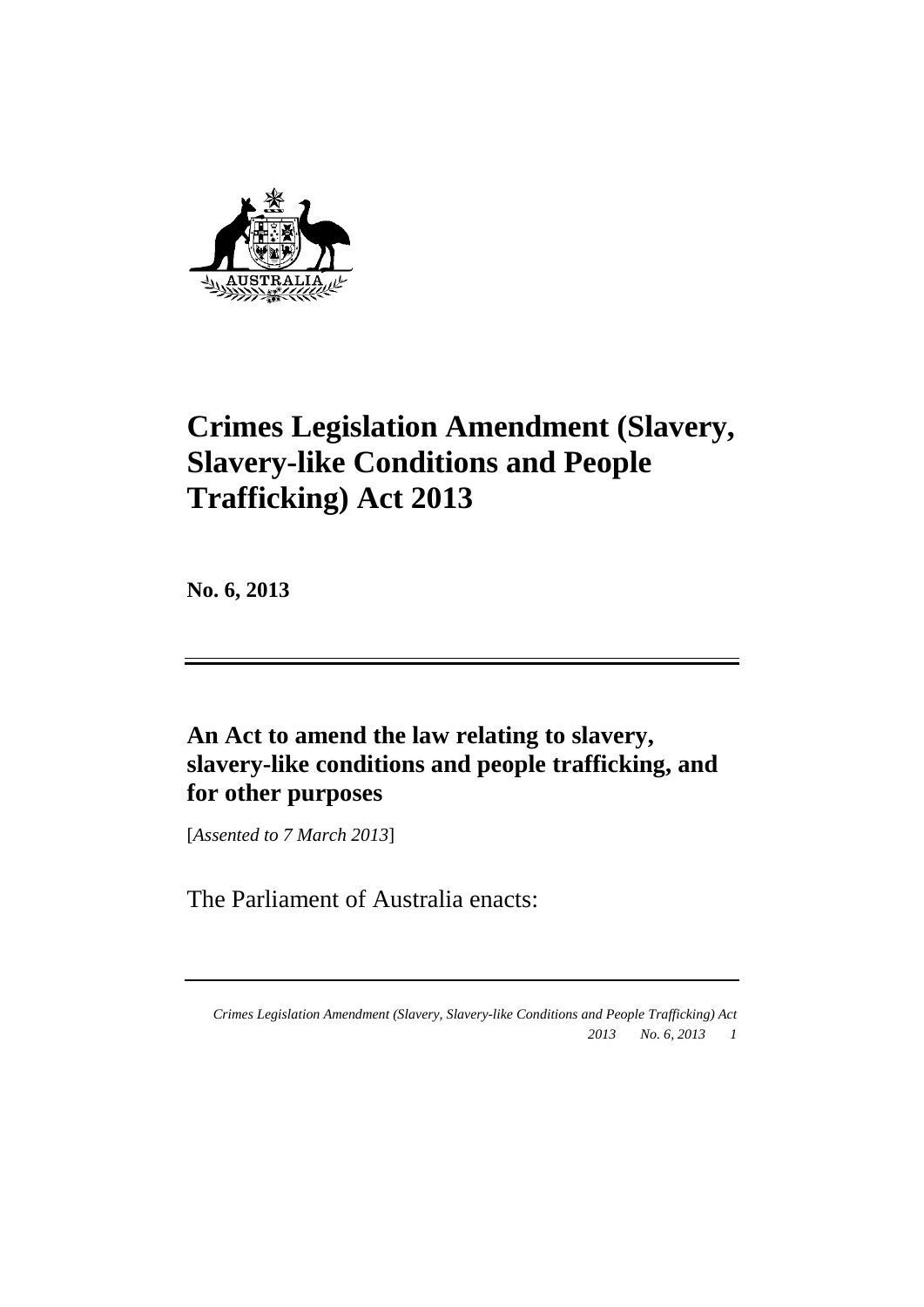#### **1 Short title**

This Act may be cited as the *Crimes Legislation Amendment (Slavery, Slavery-like Conditions and People Trafficking) Act 2013*.

#### **2 Commencement**

This Act commences on the day after this Act receives the Royal Assent.

#### **3 Schedule(s)**

Each Act that is specified in a Schedule to this Act is amended or repealed as set out in the applicable items in the Schedule concerned, and any other item in a Schedule to this Act has effect according to its terms.

*<sup>2</sup> Crimes Legislation Amendment (Slavery, Slavery-like Conditions and People Trafficking) Act 2013 No. 6, 2013*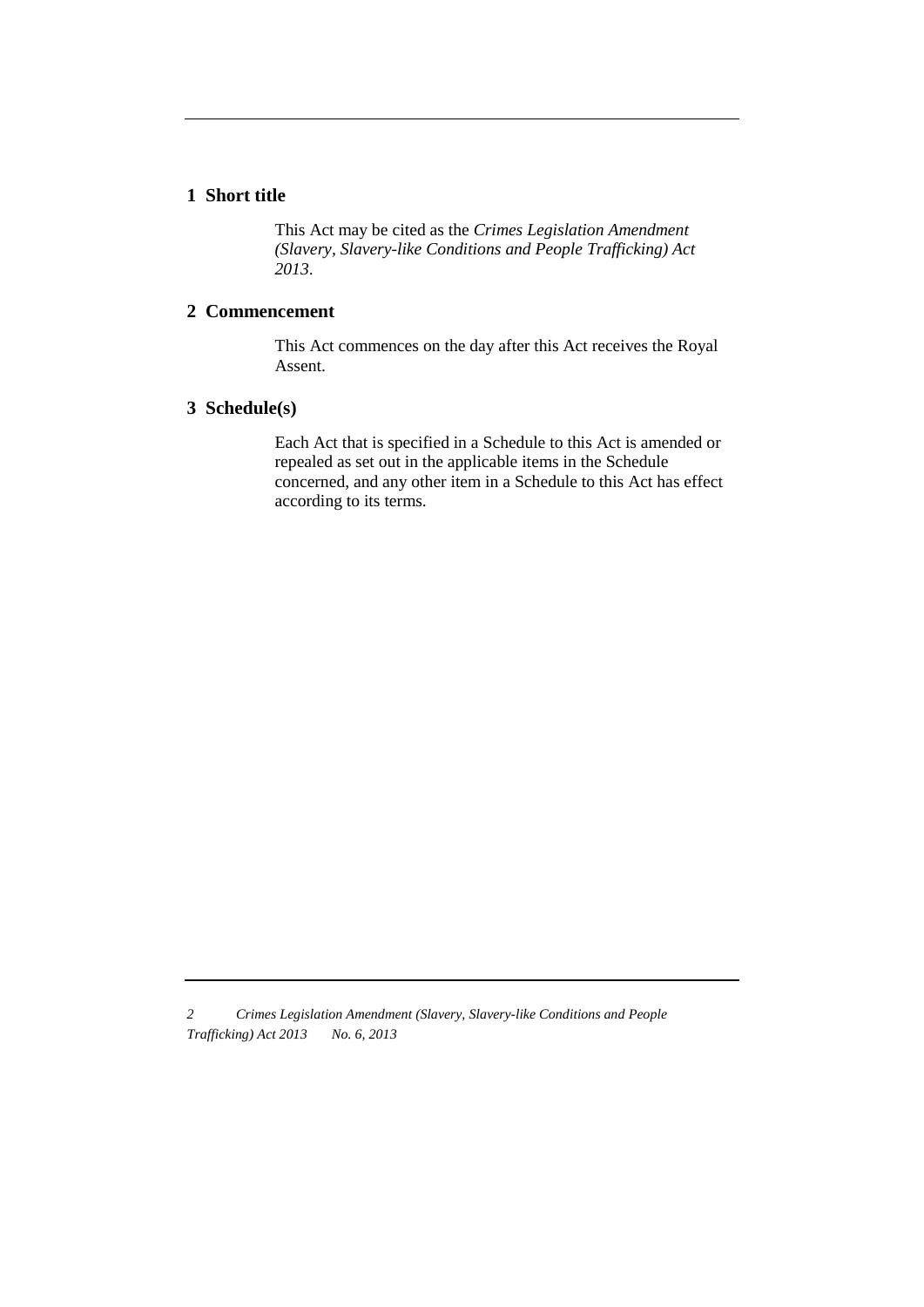# **Schedule 1—Criminal Code amendments**

## *Criminal Code Act 1995*

#### **1 Paragraph 4.3(b) of the** *Criminal Code*

Omit "by law there is a duty to perform", substitute "there is a duty to perform by a law of the Commonwealth, a State or a Territory, or at common law".

### **2 Section 73.2 of the** *Criminal Code* **(heading)**

Repeal the heading, substitute:

#### **73.2 Aggravated offence of people smuggling (danger of death or serious harm etc.)**

#### **3 Subsection 73.2(1) of the** *Criminal Code*

Omit "any of the following applies", substitute "either or both of the following apply".

#### **4 Paragraph 73.2(1)(a) of the** *Criminal Code*

Repeal the paragraph.

## **5 Subsection 73.2(3) of the** *Criminal Code*

Repeal the subsection.

## **6 Subsections 268.15(3), 268.60(3) and 268.83(3) of the**  *Criminal Code* **(definitions of** *sexual service***)**

Repeal the definitions.

## **7 Division 270 of the** *Criminal Code* **(heading)**

Repeal the heading, substitute:

## **Division 270— Slavery and slavery-like conditions**

### **8 Before section 270.1 of the** *Criminal Code*

Insert:

*Crimes Legislation Amendment (Slavery, Slavery-like Conditions and People Trafficking) Act 2013 No. 6, 2013 3*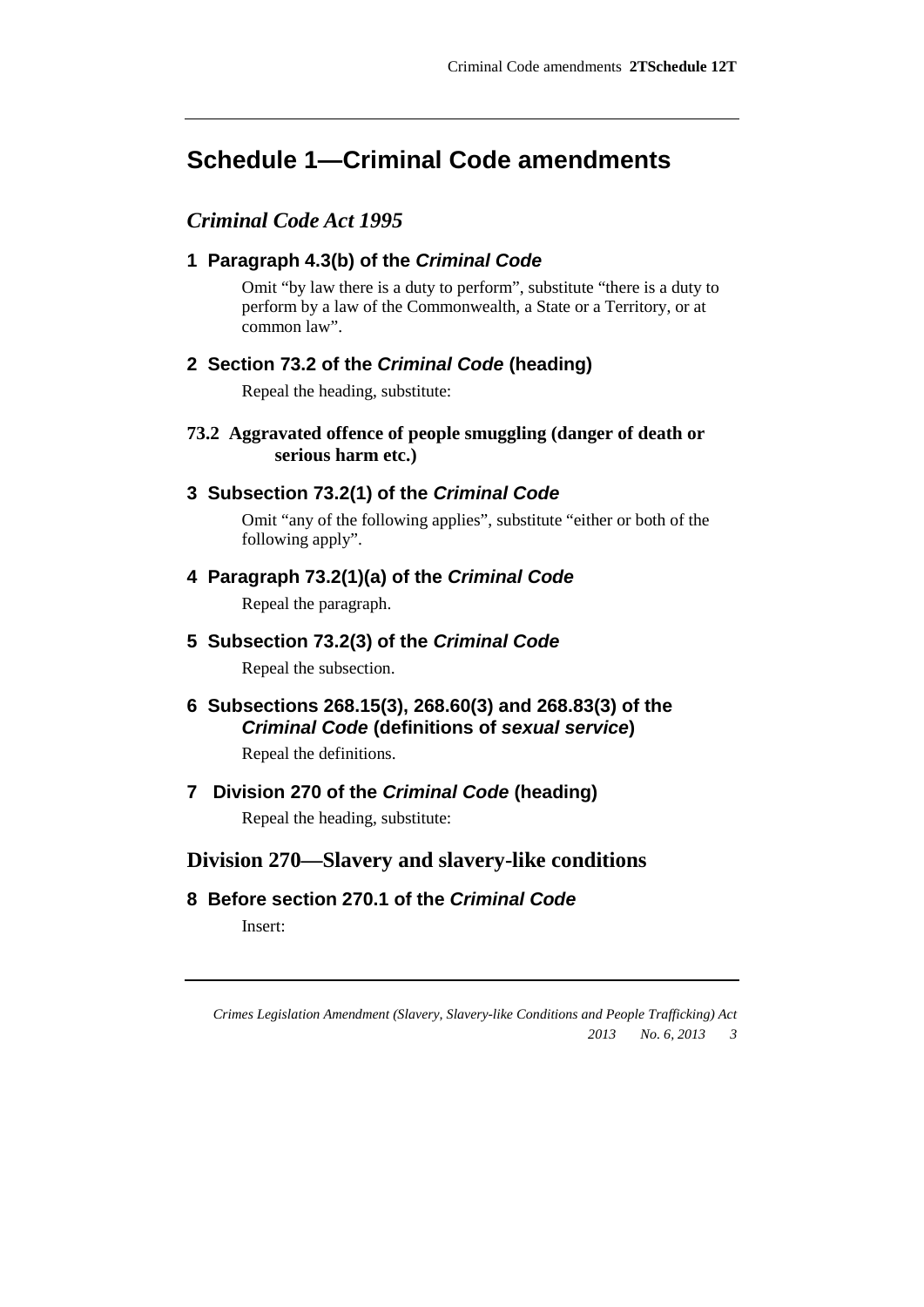#### **Subdivision A—Preliminary**

#### **270.1A Definitions for Division 270**

In this Division:

*coercion* includes coercion by any of the following:

- (a) force;
- (b) duress;
- (c) detention;
- (d) psychological oppression;
- (e) abuse of power;
- (f) taking advantage of a person's vulnerability.

#### *conducting a business* includes:

- (a) taking any part in the management of the business; and
- (b) exercising control or direction over the business; and
- (c) providing finance for the business.

*deceive* has the same meaning as in Division 271 (see section 271.1).

Note: *Deception* has a corresponding meaning (see section 18A of the *Acts Interpretation Act 1901*).

*forced labour* has the meaning given by section 270.6.

*forced marriage* has the meaning given by section 270.7A.

*servitude* has the meaning given by section 270.4.

*slavery* has the meaning given by section 270.1.

*slavery-like offence* means an offence against any of the following provisions:

- (a) section 270.5 (servitude offences);
- (b) section 270.6A (forced labour offences);
- (c) section 270.7 (deceptive recruiting for labour or services);
- (d) section 270.7B (forced marriage offences).

#### *threat* means:

(a) a threat of coercion; or

*4 Crimes Legislation Amendment (Slavery, Slavery-like Conditions and People Trafficking) Act 2013 No. 6, 2013*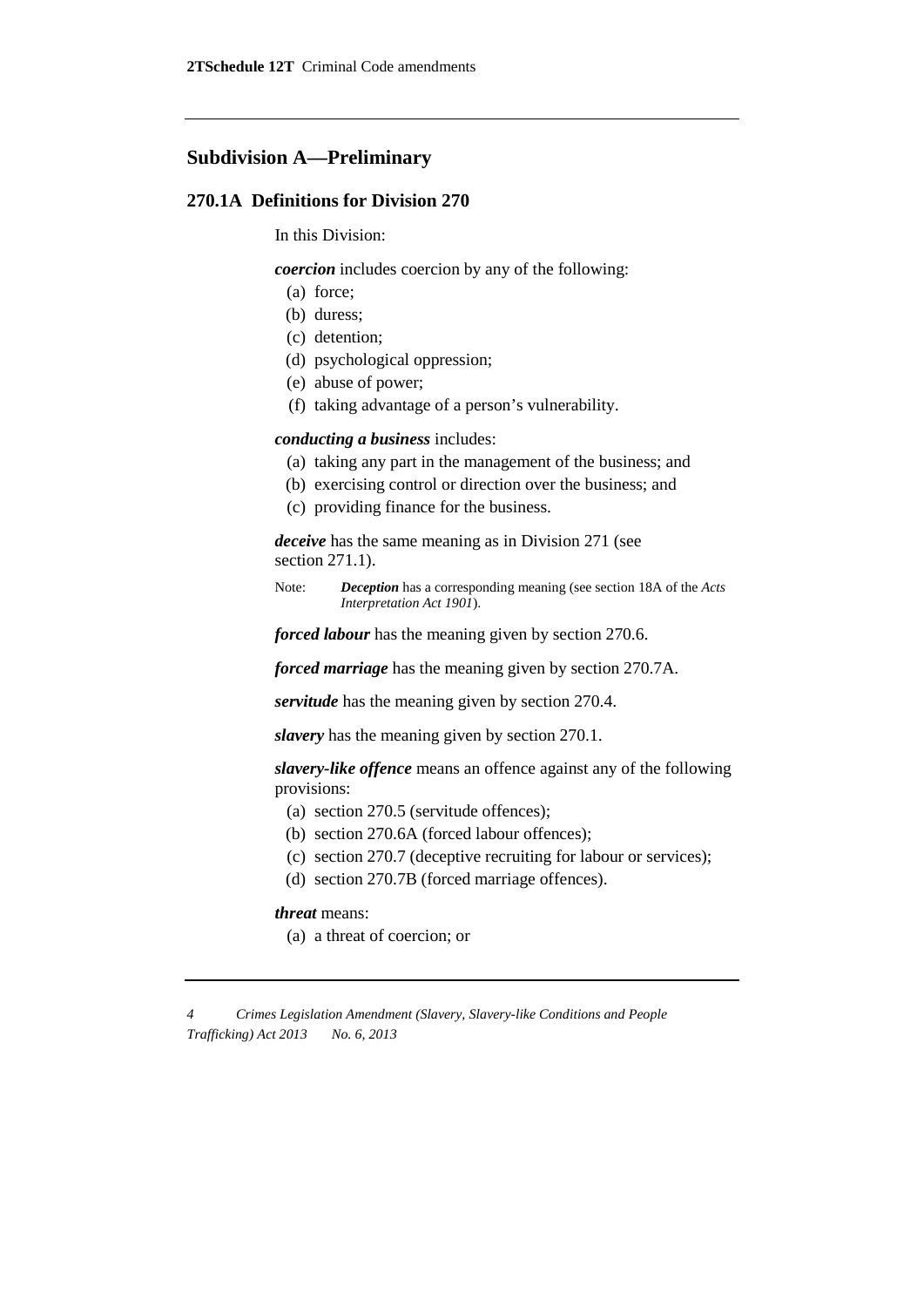- (b) a threat to cause a person's deportation or removal from Australia; or
- (c) a threat of any other detrimental action, unless there are reasonable grounds for the threat of that action in connection with the provision of labour or services by a person.
- Note: *Threat* includes a threat made by any conduct, whether express or implied and whether conditional or unconditional (see the definition in the Dictionary).

## **Subdivision B— Slavery**

#### **9 Before paragraph 270.3(1)(a) of the** *Criminal Code*

Insert:

(aa) reduces a person to slavery; or

#### **10 Paragraph 270.3(2)(b) of the** *Criminal Code*

Omit "or slave trading;", substitute ", slave trading or the reduction of a person to slavery;".

#### **11 Subsection 270.3(3) of the** *Criminal Code*

Insert:

*commercial transaction involving a slave* includes a commercial transaction by which a person is reduced to slavery.

#### **12 Sections 270.4 to 270.9 of the** *Criminal Code*

Repeal the sections, substitute:

## **Subdivision C—Slavery-like conditions**

#### **270.4 Definition of** *servitude*

- (1) For the purposes of this Division, *servitude* is the condition of a person (the *victim*) who provides labour or services, if, because of the use of coercion, threat or deception:
	- (a) a reasonable person in the position of the victim would not consider himself or herself to be free:
		- (i) to cease providing the labour or services; or
		- (ii) to leave the place or area where the victim provides the labour or services; and

*Crimes Legislation Amendment (Slavery, Slavery-like Conditions and People Trafficking) Act 2013 No. 6, 2013 5*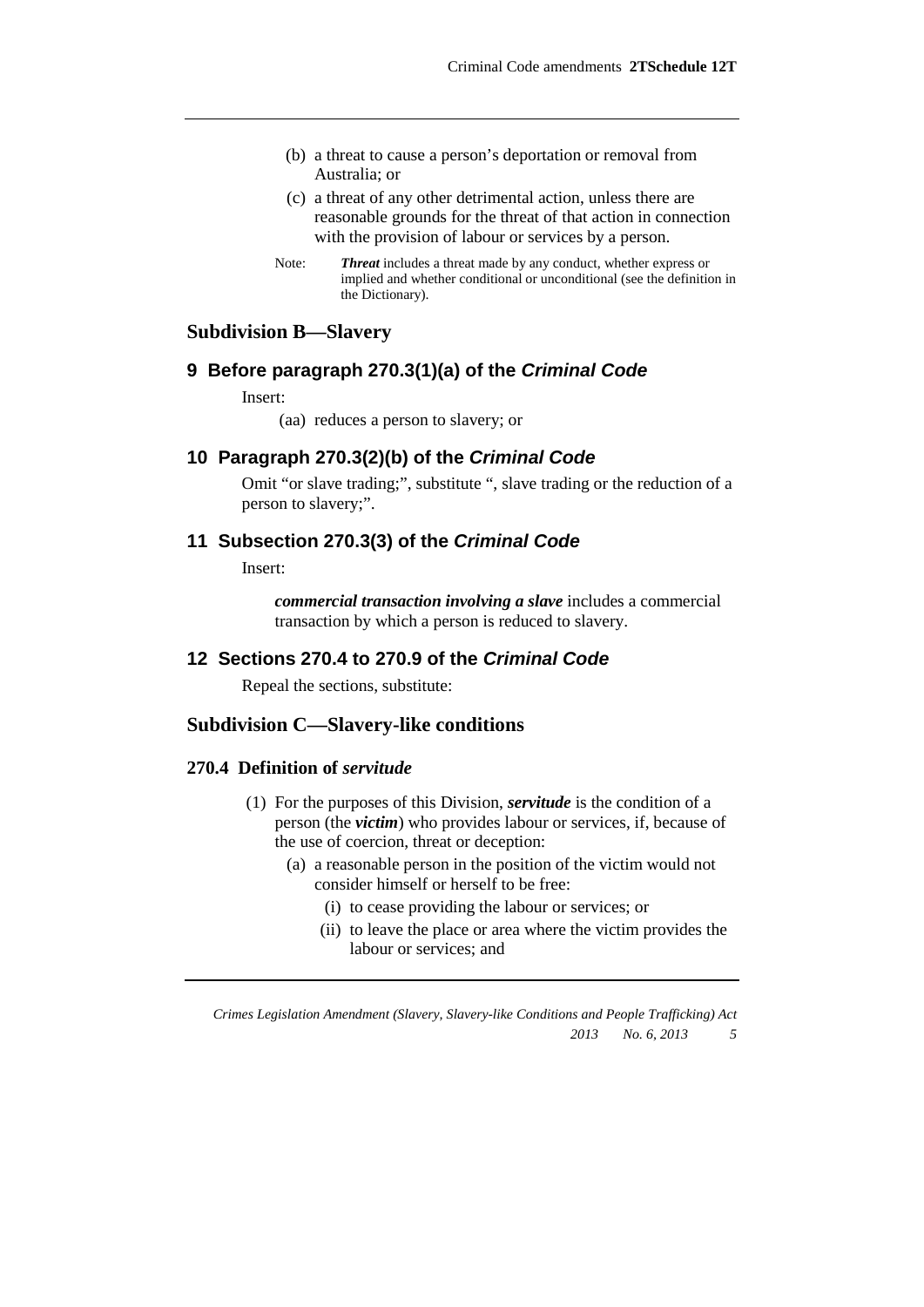- (b) the victim is significantly deprived of personal freedom in respect of aspects of his or her life other than the provision of the labour or services.
- (2) Subsection (1) applies whether the coercion, threat or deception is used against the victim or another person.
- (3) The victim may be in a condition of servitude whether or not:
	- (a) escape from the condition is practically possible for the victim; or
	- (b) the victim has attempted to escape from the condition.

#### **270.5 Servitude offences**

*Causing a person to enter into or remain in servitude*

- (1) A person commits an offence if:
	- (a) the person engages in conduct; and
	- (b) the conduct causes another person to enter into or remain in servitude.

Penalty:

- (a) in the case of an aggravated offence (see section 270.8) imprisonment for 20 years; or
- (b) in any other case—imprisonment for 15 years.

*Conducting a business involving servitude*

- (2) A person commits an offence if:
	- (a) the person conducts any business; and
	- (b) the business involves the servitude of another person (or persons).

#### Penalty:

- (a) in the case of an aggravated offence (see section 270.8) imprisonment for 20 years; or
- (b) in any other case—imprisonment for 15 years.

*<sup>6</sup> Crimes Legislation Amendment (Slavery, Slavery-like Conditions and People Trafficking) Act 2013 No. 6, 2013*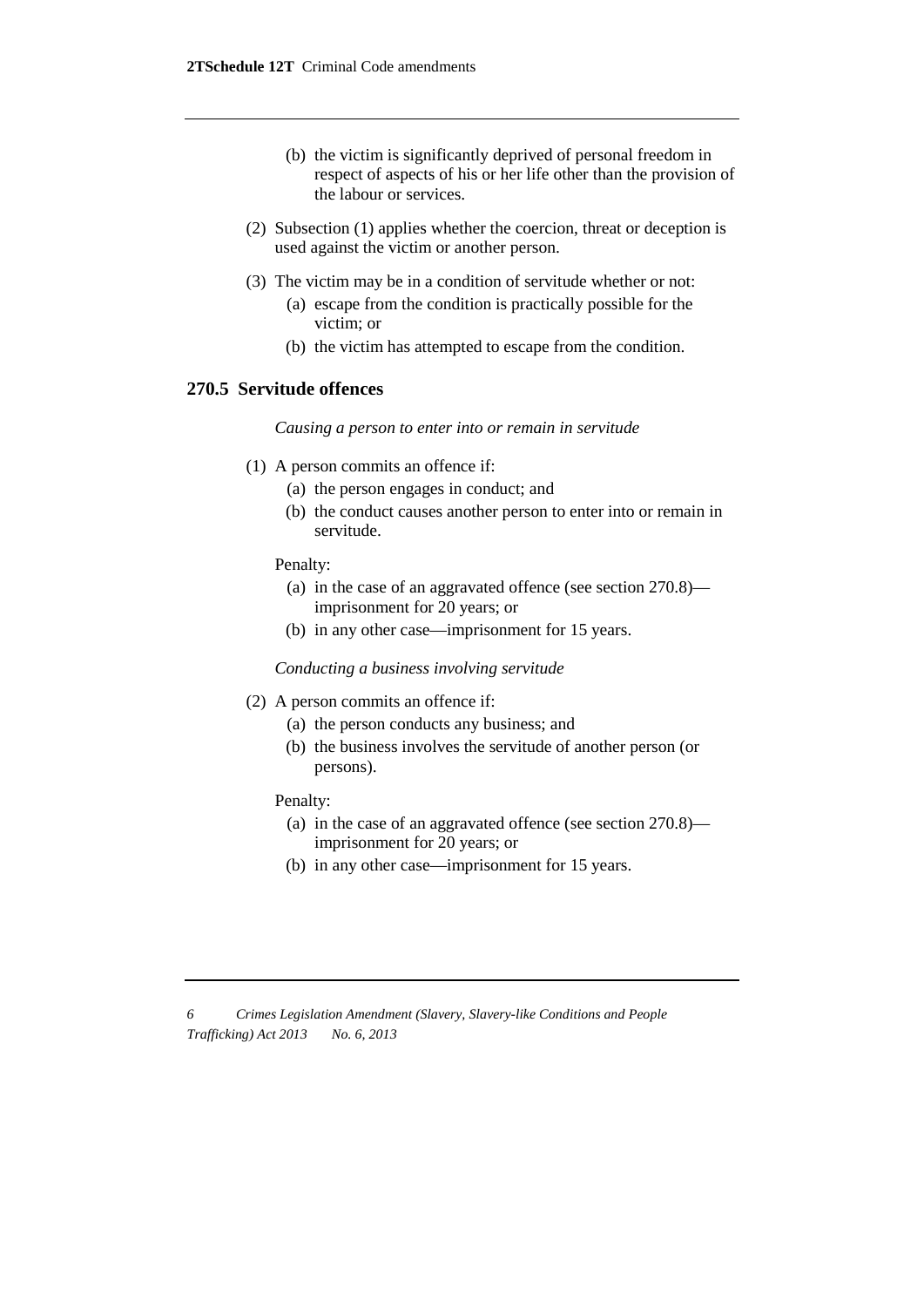*Alternative verdict of forced labour*

- (3) Subsection (4) applies if, in a prosecution for an offence (the *servitude offence*) against a provision listed in column 1 of the following table, the trier of fact:
	- (a) is not satisfied that the defendant is guilty of that offence; but
	- (b) is satisfied beyond reasonable doubt that the defendant is guilty of an offence (the *forced labour offence*) against the corresponding provision listed in column 2 of the table.

| Servitude and forced labour offences |                                |                               |  |  |  |
|--------------------------------------|--------------------------------|-------------------------------|--|--|--|
| Item                                 | Column 1                       | Column 2                      |  |  |  |
|                                      | <b>Servitude offences</b>      | <b>Forced labour offences</b> |  |  |  |
|                                      | Subsection (1) of this section | Subsection $270.6A(1)$        |  |  |  |
|                                      | Subsection (2) of this section | Subsection $270.6A(2)$        |  |  |  |

(4) The trier of fact may find the defendant not guilty of the servitude offence, but guilty of the forced labour offence, so long as the defendant has been afforded procedural fairness in relation to that finding of guilt.

#### **270.6 Definition of** *forced labour*

- (1) For the purposes of this Division, *forced labour* is the condition of a person (the *victim*) who provides labour or services if, because of the use of coercion, threat or deception, a reasonable person in the position of the victim would not consider himself or herself to be free:
	- (a) to cease providing the labour or services; or
	- (b) to leave the place or area where the victim provides the labour or services.
- (2) Subsection (1) applies whether the coercion, threat or deception is used against the victim or another person.
- (3) The victim may be in a condition of forced labour whether or not:
	- (a) escape from the condition is practically possible for the victim; or
	- (b) the victim has attempted to escape from the condition.

*Crimes Legislation Amendment (Slavery, Slavery-like Conditions and People Trafficking) Act 2013 No. 6, 2013 7*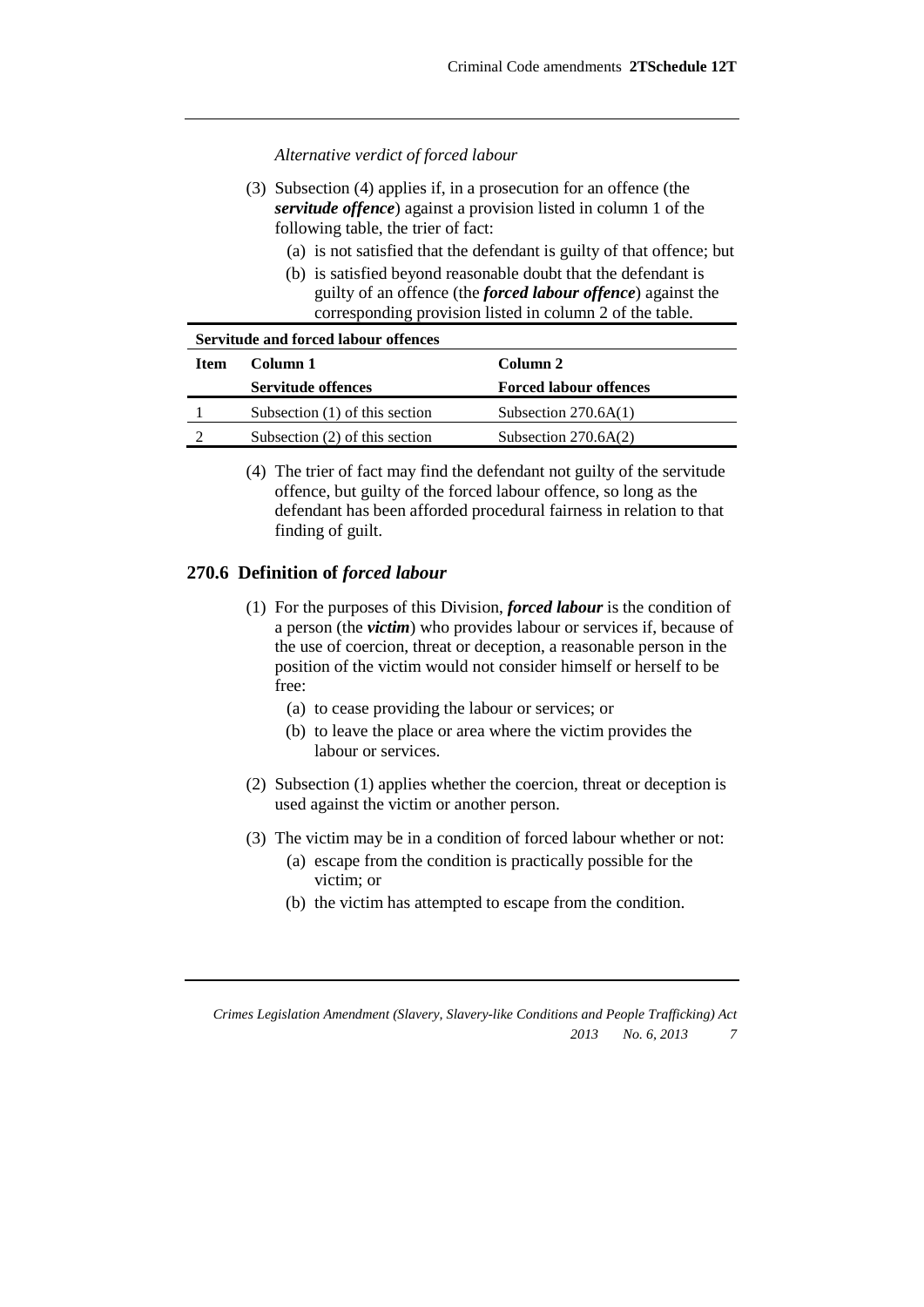#### **270.6A Forced labour offences**

*Causing a person to enter into or remain in forced labour*

- (1) A person commits an offence if:
	- (a) the person engages in conduct; and
	- (b) the conduct causes another person to enter into or remain in forced labour.

Penalty:

- (a) in the case of an aggravated offence (see section 270.8) imprisonment for 12 years; or
- (b) in any other case—imprisonment for 9 years.

*Conducting a business involving forced labour*

- (2) A person commits an offence if:
	- (a) the person conducts any business; and
	- (b) the business involves the forced labour of another person (or persons).

Penalty:

- (a) in the case of an aggravated offence (see section 270.8) imprisonment for 12 years; or
- (b) in any other case—imprisonment for 9 years.
- Note: On a trial for an offence against section 270.5 (servitude offences), the trier of fact may find a defendant not guilty of that offence but guilty of the corresponding offence under this section (see subsections  $270.5(3)$  and  $(4)$ ).

#### **270.7 Deceptive recruiting for labour or services**

A person (the *recruiter*) commits an offence if:

- (a) the recruiter engages in conduct; and
- (b) the recruiter engages in the conduct with the intention of inducing another person (the *victim*) to enter into an engagement to provide labour or services; and
- (c) the conduct causes the victim to be deceived about:
	- (i) the extent to which the victim will be free to leave the place or area where the victim provides the labour or services; or

*8 Crimes Legislation Amendment (Slavery, Slavery-like Conditions and People Trafficking) Act 2013 No. 6, 2013*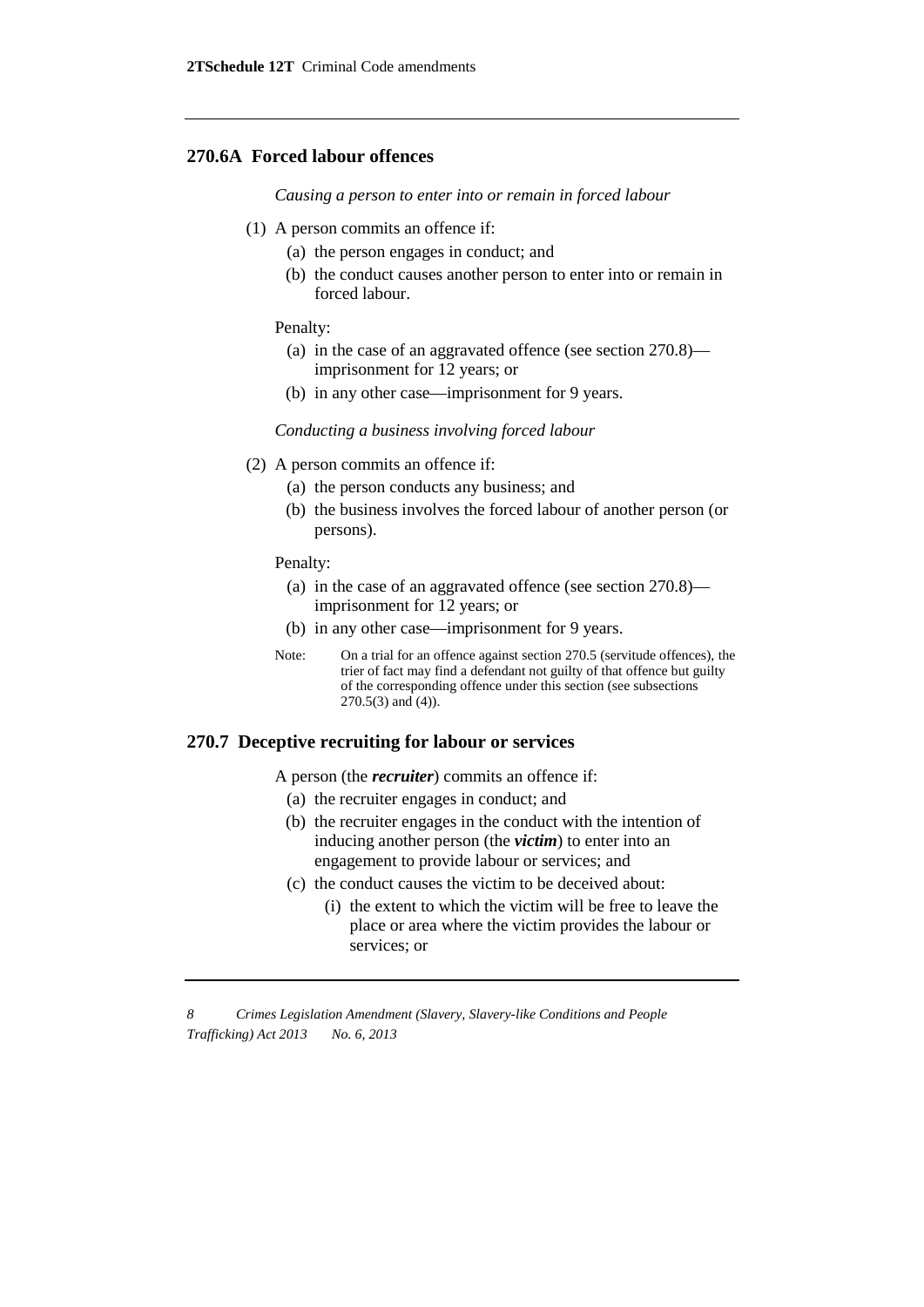- (ii) the extent to which the victim will be free to cease providing the labour or services; or
- (iii) the extent to which the victim will be free to leave his or her place of residence; or
- (iv) if there is or will be a debt owed or claimed to be owed by the victim in connection with the engagement—the quantum, or the existence, of the debt owed or claimed to be owed; or
- (v) the fact that the engagement will involve exploitation, or the confiscation of the victim's travel or identity documents; or
- (vi) if the engagement is to involve the provision of sexual services—that fact, or the nature of sexual services to be provided (for example, whether those services will require the victim to have unprotected sex).

#### Penalty:

- (a) in the case of an aggravated offence (see section 270.8) imprisonment for 9 years; or
- (b) in any other case—imprisonment for 7 years.

#### **270.7A Definition of** *forced marriage*

- (1) For the purposes of this Division, a marriage is a *forced marriage* if, because of the use of coercion, threat or deception, one party to the marriage (the *victim*) entered into the marriage without freely and fully consenting.
- (2) For the purposes of subsection (1), *marriage* includes the following:
	- (a) a registered relationship within the meaning of section 2E of the *Acts Interpretation Act 1901*;
	- (b) a marriage recognised under a law of a foreign country;
	- (c) a relationship registered (however that process is described) under a law of a foreign country, if the relationship is of the same, or a similar, type as any registered relationship within the meaning of section 2E of the *Acts Interpretation Act 1901*;
	- (d) a marriage (including a relationship or marriage mentioned in paragraph (a), (b) or (c)) that is void, invalid, or not recognised by law, for any reason, including the following:

*Crimes Legislation Amendment (Slavery, Slavery-like Conditions and People Trafficking) Act 2013 No. 6, 2013 9*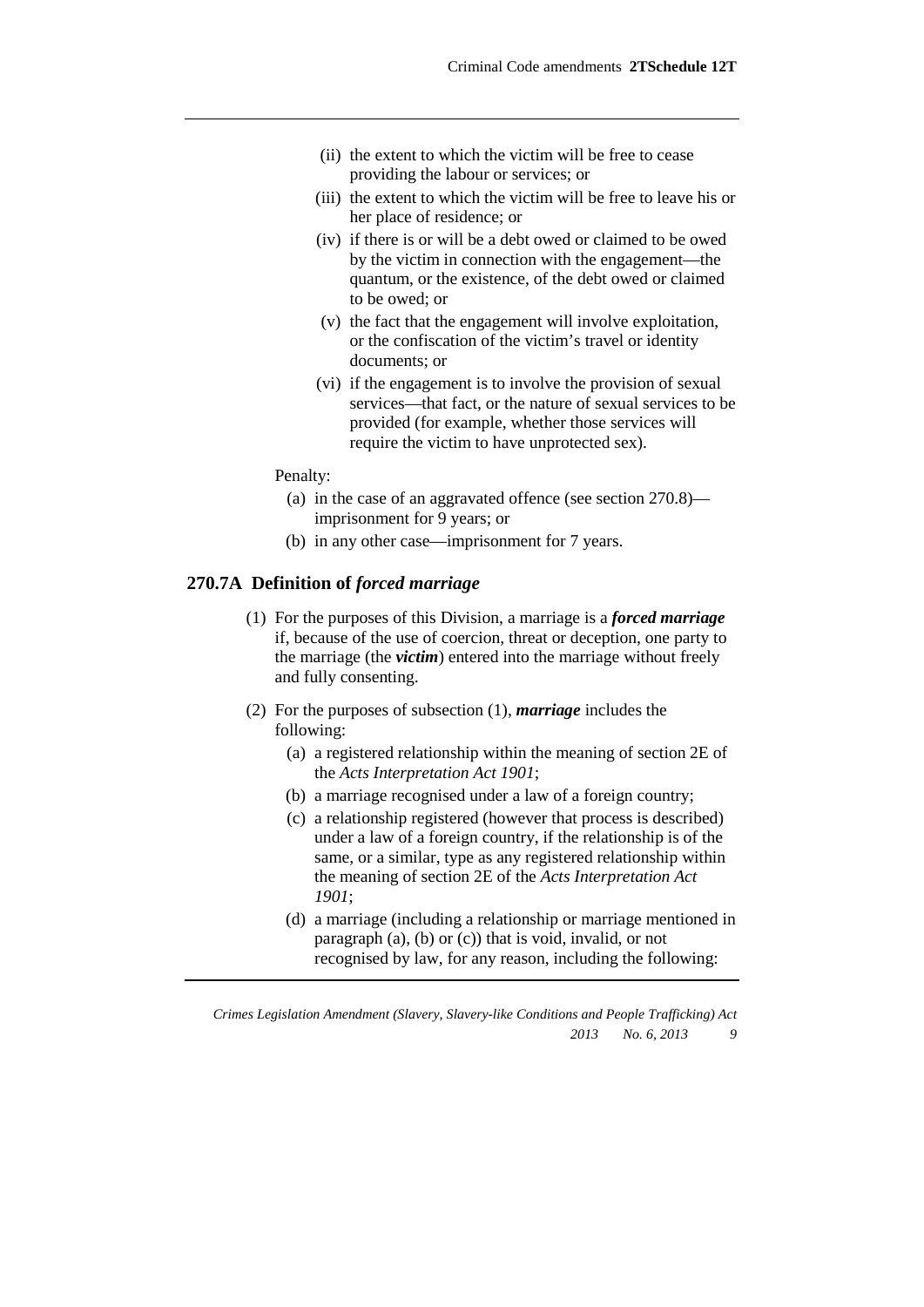- (i) a party to the marriage has not freely or fully consented to the marriage (for example, because of natural, induced or age-related incapacity);
- (ii) a party to the marriage is married (within the meaning of this subsection) to more than one person.
- Note: Section 2E of the *Acts Interpretation Act 1901* covers relationships registered under a law of a State or Territory that are prescribed by regulations under that Act.
- (3) Subsection (1) applies whether the coercion, threat or deception is used against the victim or another person.

#### **270.7B Forced marriage offences**

*Causing a person to enter into a forced marriage*

- (1) A person (the *first person*) commits an offence if:
	- (a) the first person engages in conduct; and
	- (b) the conduct causes another person to enter into a forced marriage as the victim of the marriage.

Penalty:

- (a) in the case of an aggravated offence (see section 270.8) imprisonment for 7 years; or
- (b) in any other case—imprisonment for 4 years.

*Being a party to a forced marriage*

- (2) A person commits an offence if:
	- (a) the person is a party to a marriage (within the meaning of section 270.7A); and
	- (b) the marriage is a forced marriage; and
	- (c) the person is not a victim of the forced marriage.

Penalty:

- (a) in the case of an aggravated offence (see section 270.8) imprisonment for 7 years; or
- (b) in any other case—imprisonment for 4 years.
- (3) Strict liability applies to paragraph  $(2)(c)$ .

Note: For strict liability, see section 6.1.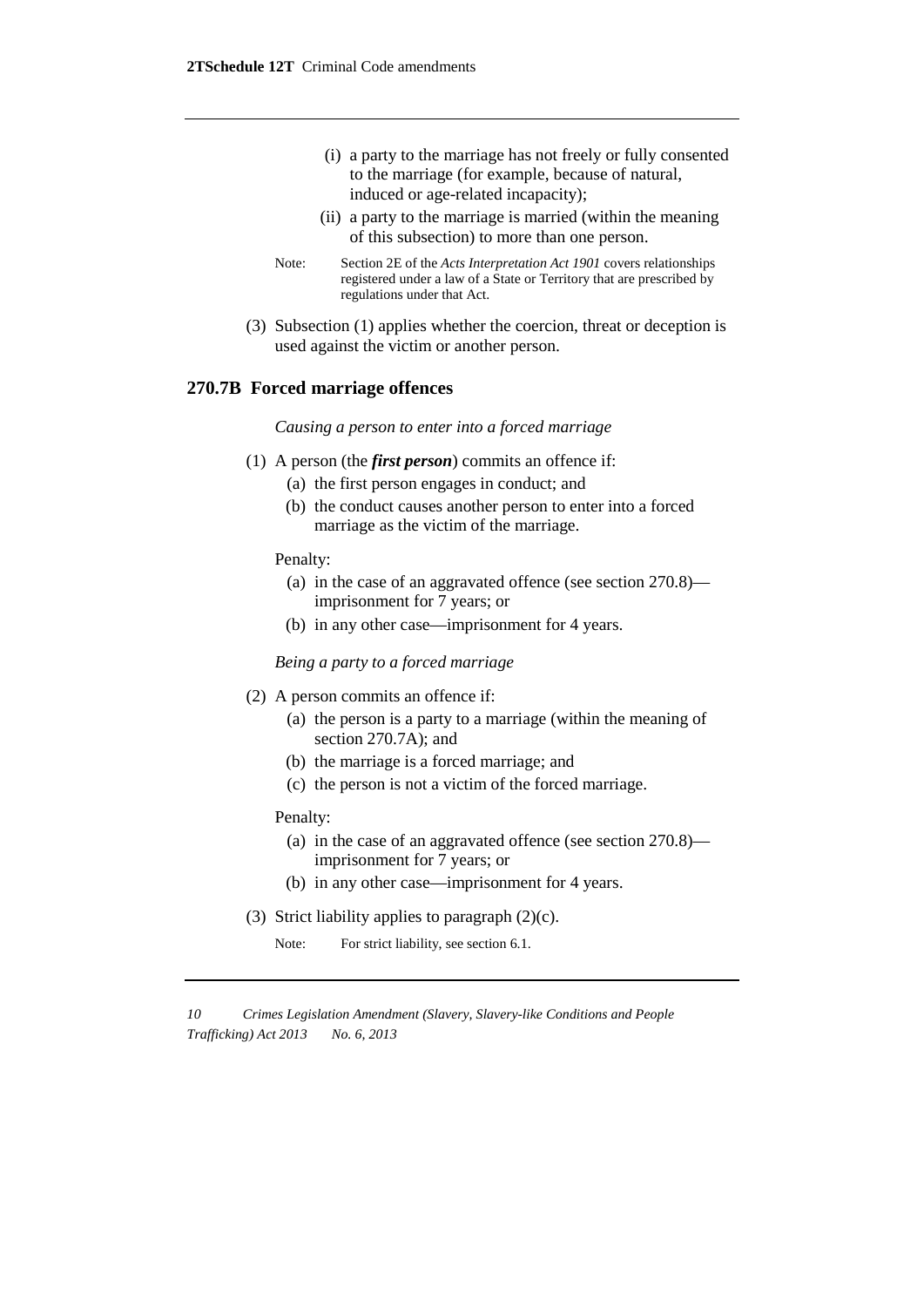- (4) Subsection (2) does not apply if the person has a reasonable excuse.
	- Note: A defendant bears an evidential burden in relation to the matter in subsection (4) (see subsection 13.3(3)).

#### **270.8 Slavery-like offences—aggravated offences**

- (1) For the purposes of this Division, a slavery-like offence committed by a person (the *offender*) against another person (the *victim*) is an *aggravated offence* if any of the following applies:
	- (a) the victim is under 18;
	- (b) the offender, in committing the offence, subjects the victim to cruel, inhuman or degrading treatment;
	- (c) the offender, in committing the offence:
		- (i) engages in conduct that gives rise to a danger of death or serious harm to the victim or another person; and
		- (ii) is reckless as to that danger.
- (2) If the prosecution intends to prove an aggravated offence, the charge must allege the relevant aggravated offence.
- (3) If, on a trial for an aggravated offence, the trier of fact is not satisfied that the defendant is guilty of the aggravated offence, but is otherwise satisfied that the defendant is guilty of the corresponding slavery-like offence, it may find the defendant not guilty of the aggravated offence, but guilty of the corresponding slavery-like offence.
- (4) Subsection (3) only applies if the defendant has been afforded procedural fairness in relation to the finding of guilt for the corresponding slavery-like offence.

#### **270.9 Slavery-like offences—jurisdictional requirement**

Section 15.2 (extended geographical jurisdiction—category B) applies to a slavery-like offence.

#### **270.10 Slavery-like offences—relevant evidence**

(1) For the purposes of proceedings for a slavery-like offence, the trier of fact may have regard to any of the matters covered by subsection (2) in determining whether a person (the *alleged victim*)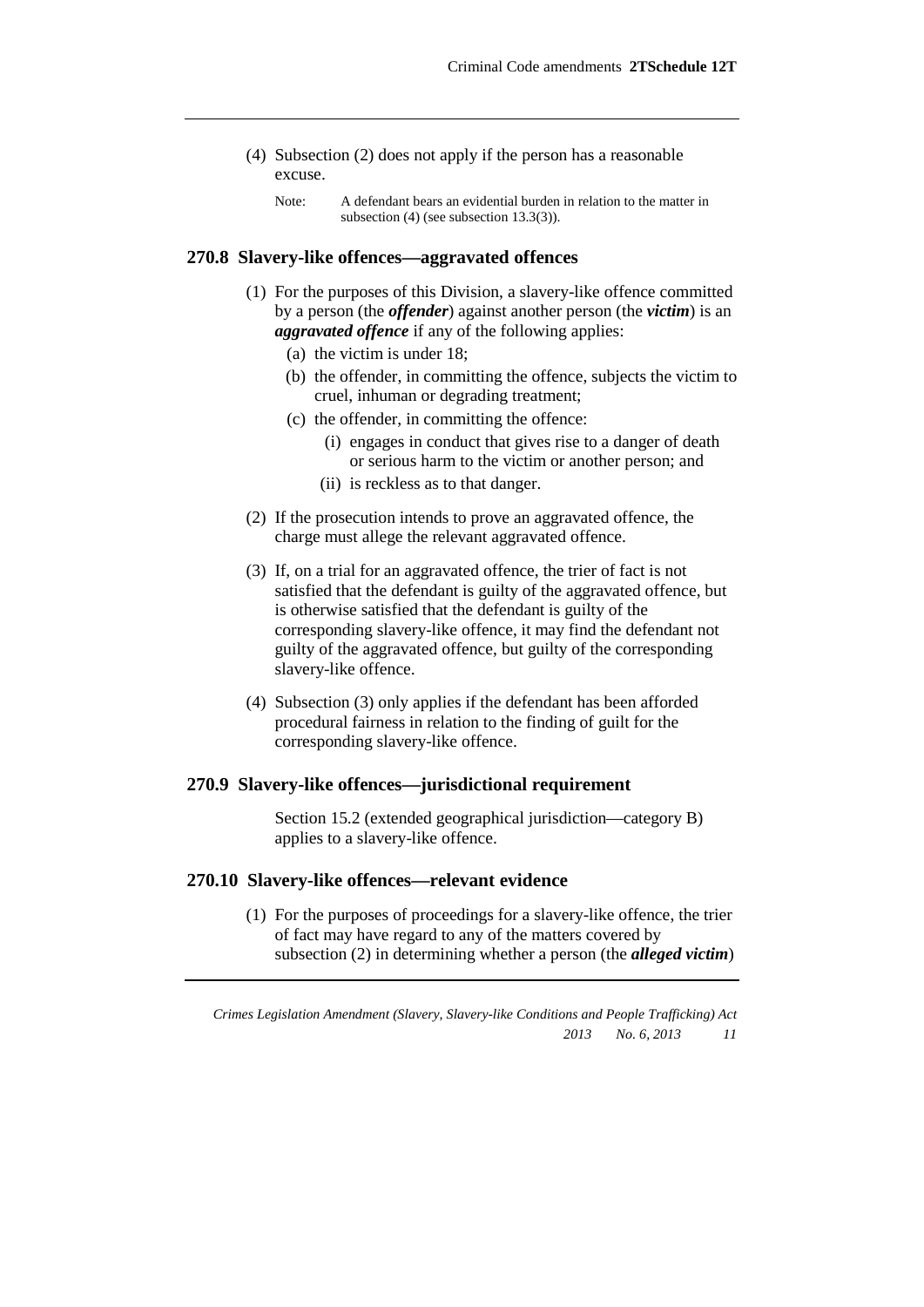against whom the offence is alleged to have been committed has been coerced, threatened or deceived.

- (2) The following matters are covered by this subsection:
	- (a) the economic relationship between the alleged victim and the alleged offender;
	- (b) the terms of any written or oral contract or agreement between the alleged victim and the alleged offender;
	- (c) the personal circumstances of the alleged victim, including but not limited to:
		- (i) whether he or she is entitled to be in Australia under the *Migration Act 1958*; and
		- (ii) his or her ability to speak, write and understand English or another language; and
		- (iii) the extent of his or her social and physical dependence on the alleged offender.
- (3) Subsection (1) does not:
	- (a) prevent the leading of any other evidence in the relevant proceedings; or
	- (b) limit the manner in which evidence may be given or the admissibility of evidence.

# **Subdivision D—Offences against Division 270: general**

#### **270.11 Offences against Division 270—no defence of victim consent or acquiescence**

To avoid doubt, it is not a defence in a proceeding for an offence against this Division that a person against whom the offence is alleged to have been committed consented to, or acquiesced in, conduct constituting any element of the offence.

#### **13 Section 270.12 of the** *Criminal Code* **(heading)**

Repeal the heading, substitute:

#### **270.12 Offences against Division 270—other laws not excluded**

# **14 Section 270.12 of the** *Criminal Code*

Before "This Division", insert "(1)".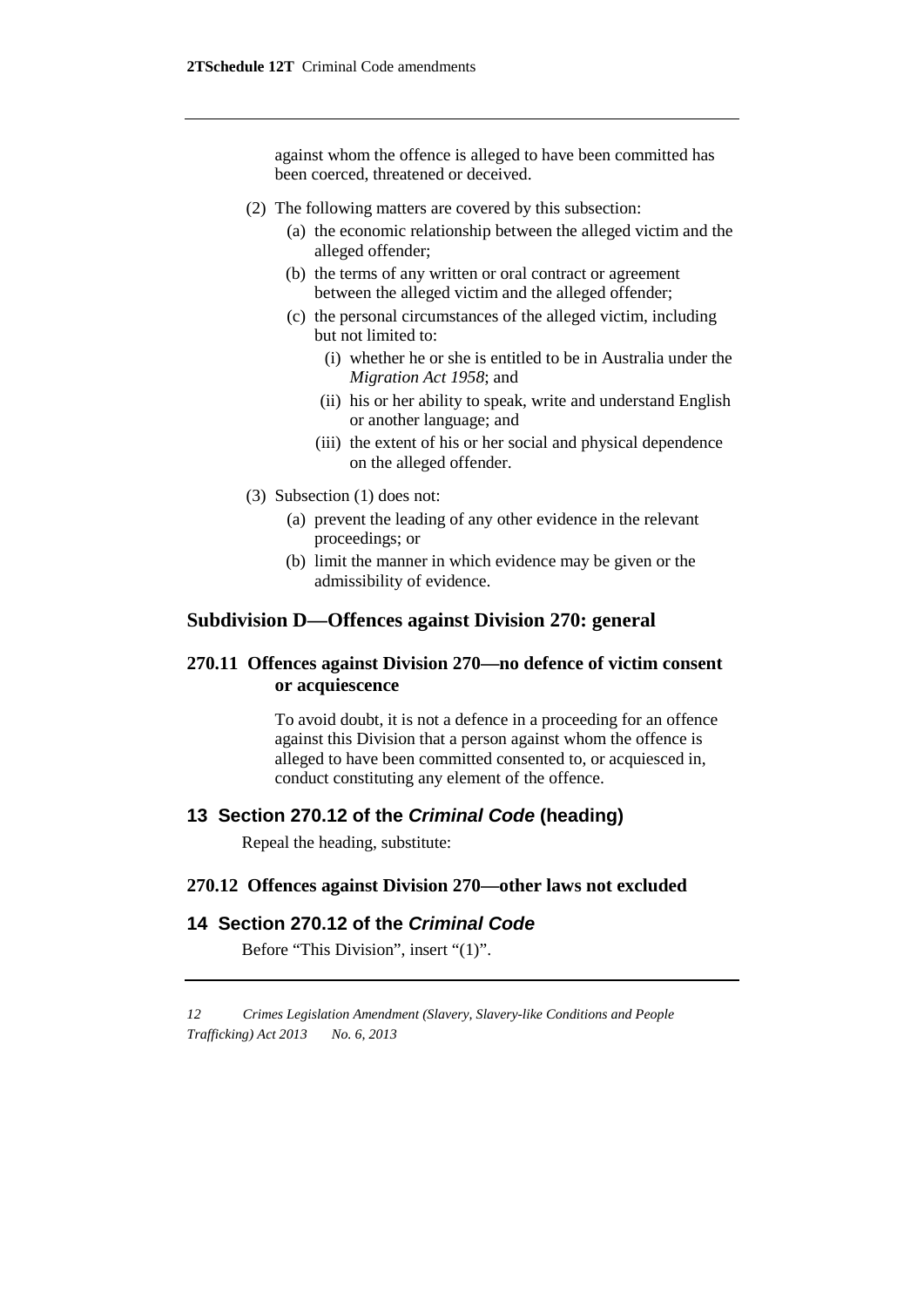# **15 At the end of section 270.12 of the** *Criminal Code*

Add:

- (2) Without limiting subsection (1), this Division is not intended to exclude or limit the concurrent operation of any other law of the Commonwealth, or a law of a State or Territory, that makes:
	- (a) an act or omission that is an offence against a provision of this Division; or
	- (b) a similar act or omission;

an offence against the law of the Commonwealth, State or Territory.

- (3) Subsection (2) applies even if the other law of the Commonwealth, or the law of the State or Territory, does any one or more of the following:
	- (a) provides for a penalty for the offence that differs from the penalty provided for in this Division;
	- (b) provides for a fault element in relation to the offence that differs from the fault elements applicable to the offence under this Division;
	- (c) provides for a defence in relation to the offence that differs from the defences applicable to the offence under this Division.

#### **16 Section 270.13 of the** *Criminal Code* **(heading)**

Repeal the heading, substitute:

#### **270.13 Offences against Division 270—double jeopardy**

#### **17 Section 270.14 of the** *Criminal Code*

Repeal the section.

# **18 Section 271.1 of the** *Criminal Code*

Insert:

*coercion* has the same meaning as in Division 270 (see section 270.1A).

# **19 Section 271.1 of the** *Criminal Code* **(at the end of the definition of** *deceive***)**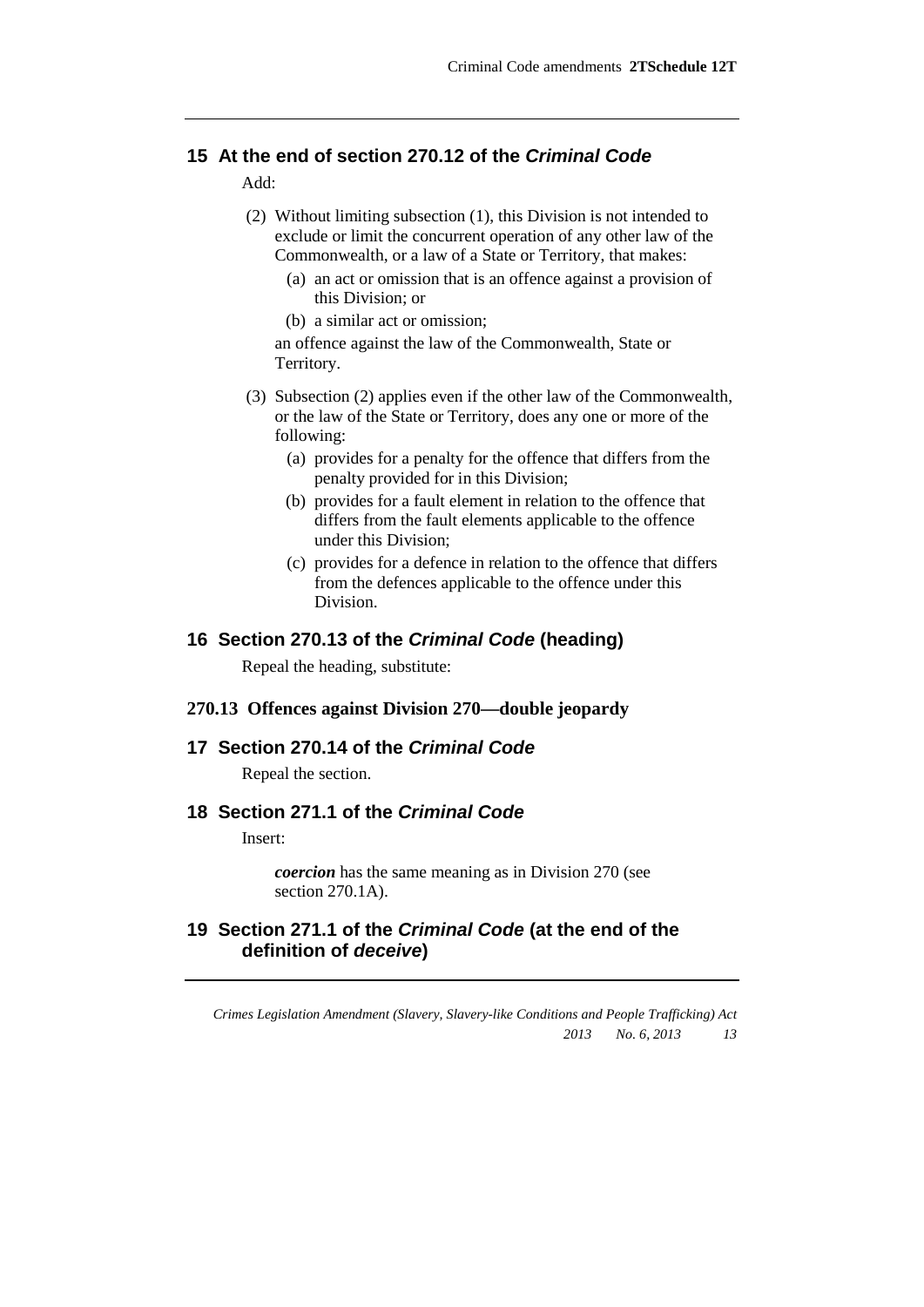Add:

#### **20 Section 271.1 of the** *Criminal Code*

Insert:

*exploitation* has the meaning given by section 271.1A.

#### **21 Section 271.1 of the** *Criminal Code* **(definition of** *threat***)**

Repeal the definition, substitute:

*threat* has the same meaning as in Division 270 (see section 271.1A).

#### **22 After section 271.1 of the** *Criminal Code*

Insert:

#### **271.1A Definition of** *exploitation*

For the purposes of this Division, *exploitation*, of one person (the *victim*) by another person, occurs if the other person's conduct causes the victim to enter into any of the following conditions:

- (a) slavery, or a condition similar to slavery;
- (b) servitude;
- (c) forced labour;
- (d) forced marriage;
- (e) debt bondage.
- Note: Division 270 (slavery and slavery-like offences) deals with slavery, servitude, forced labour and forced marriage. Subdivision C of this Division deals with debt bondage.

#### **23 Paragraphs 271.2(1)(b) and (c) of the** *Criminal Code*

Omit "force or threats", substitute "coercion, threat or deception".

#### **24 Paragraphs 271.2(1A)(b) and (c) of the** *Criminal Code*

Omit "force or threats", substitute "coercion, threat or deception".

#### **25 Paragraphs 271.2(2)(b) and (2A)(b) of the** *Criminal Code*

Omit "or debt bondage".

Note: *Deception* has a corresponding meaning (see section 18A of the *Acts Interpretation Act 1901*).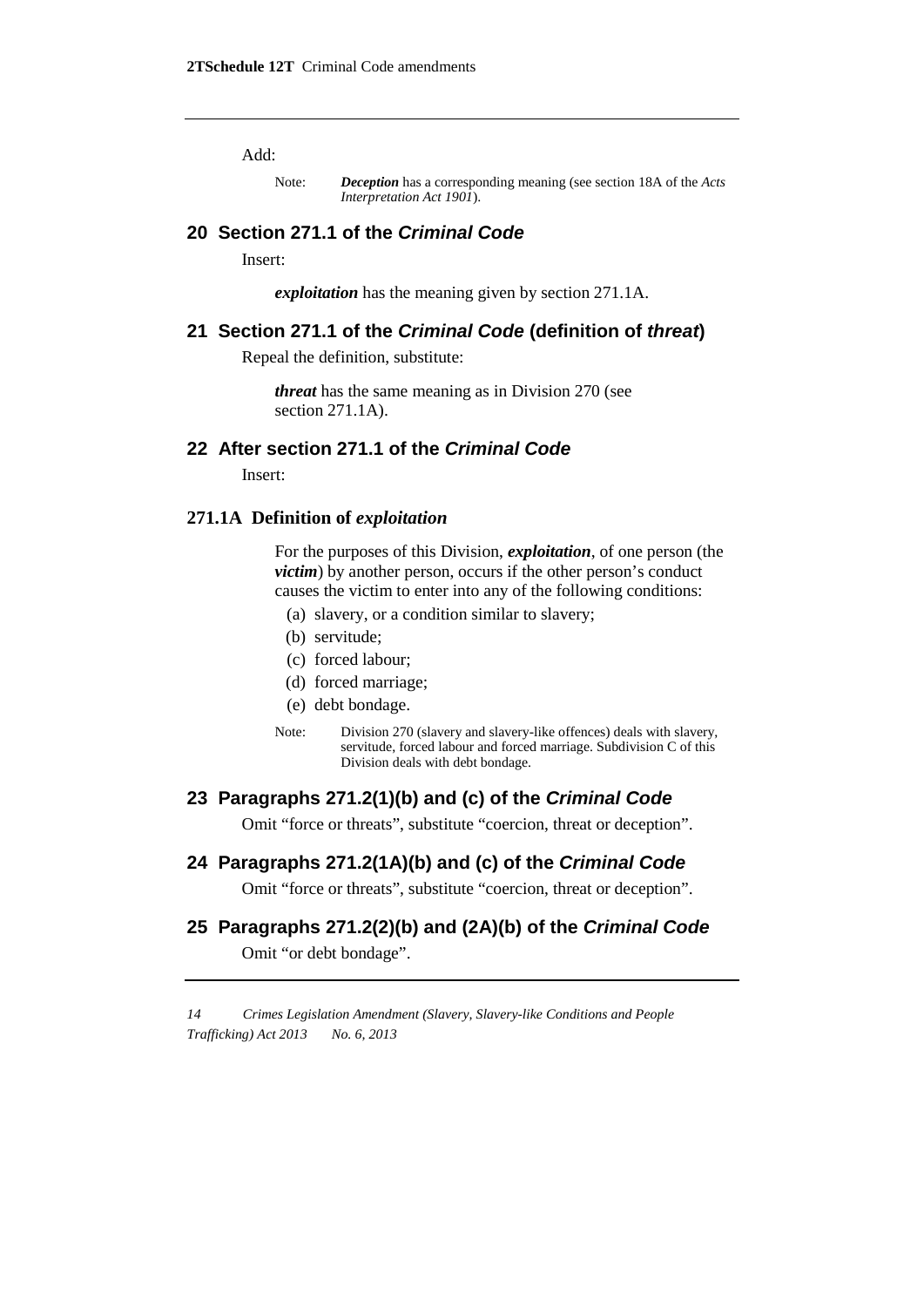**26 Section 271.3 of the** *Criminal Code* **(heading)**

Repeal the heading, substitute:

- **271.3 Trafficking in persons—aggravated offence**
- **27 Subparagraph 271.3(1)(a)(i) of the** *Criminal Code* Omit "; and", substitute "; or".
- **28 Subparagraph 271.3(1)(c)(i) of the** *Criminal Code* After "victim", insert "or another person".
- **29 At the end of section 271.3 of the** *Criminal Code* Add:
	- (3) Subsection (2) only applies if the defendant has been afforded procedural fairness in relation to the finding of guilt for the offence against section 271.2.

Note: Section 271.2 provides for offences of trafficking in persons.

#### **30 Subsection 271.4(3) of the** *Criminal Code*

Repeal the subsection.

**31 Paragraphs 271.5(1)(b) and (c) of the** *Criminal Code*

Omit "force or threats", substitute "coercion, threat or deception".

- **32 Paragraph 271.5(2A)(b) of the** *Criminal Code* Omit "or debt bondage".
- **33 Section 271.6 of the** *Criminal Code* **(heading)**

Repeal the heading, substitute:

**271.6 Domestic trafficking in persons—aggravated offence**

#### **34 Subparagraph 271.6(1)(c)(i)**

After "victim", insert "or another person".

**35 At the end of section 271.6 of the** *Criminal Code* Add: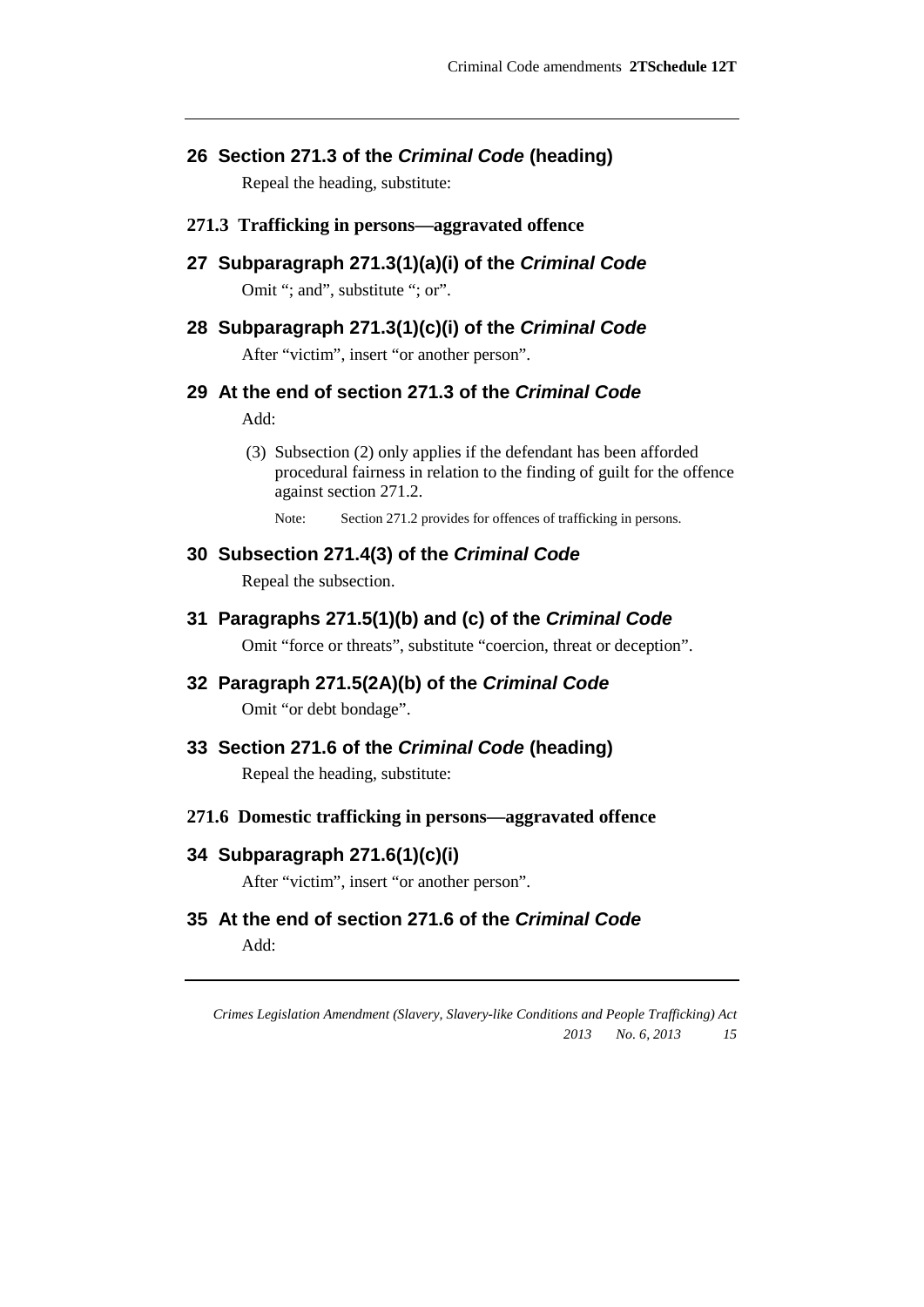(3) Subsection (2) only applies if the defendant has been afforded procedural fairness in relation to the finding of guilt for the offence against section 271.5.

Note: Section 271.5 provides for offences of domestic trafficking in persons.

# **36 Section 271.7 of the** *Criminal Code*

Omit "(1) A person", substitute "A person".

#### **37 Subsection 271.7(2) of the** *Criminal Code*

Repeal the subsection.

#### **38 After section 271.7**

Insert:

# **Subdivision BA—Organ trafficking**

#### **271.7A Removal of organs contrary to this Subdivision**

The removal of a person's organ is contrary to this Subdivision if:

- (a) the removal, or entering into an agreement for the removal, would be contrary to the law of the State or Territory where it is, or is to be, carried out; or
- (b) neither the victim, nor the victim's guardian, consents to the removal, and it would not meet a medical or therapeutic need of the victim.

#### **271.7B Offence of organ trafficking—entry into and exit from Australia**

#### *Entry into Australia*

- (1) A person (the *offender*) commits an offence of organ trafficking if:
	- (a) the offender engages in conduct consisting of the organisation or facilitation of the entry or proposed entry, or the receipt, of another person (the *victim*) into Australia; and
	- (b) the offender is reckless as to whether the conduct will result in the removal of an organ of the victim contrary to this Subdivision, by the offender or another person, after or in the course of that entry or receipt.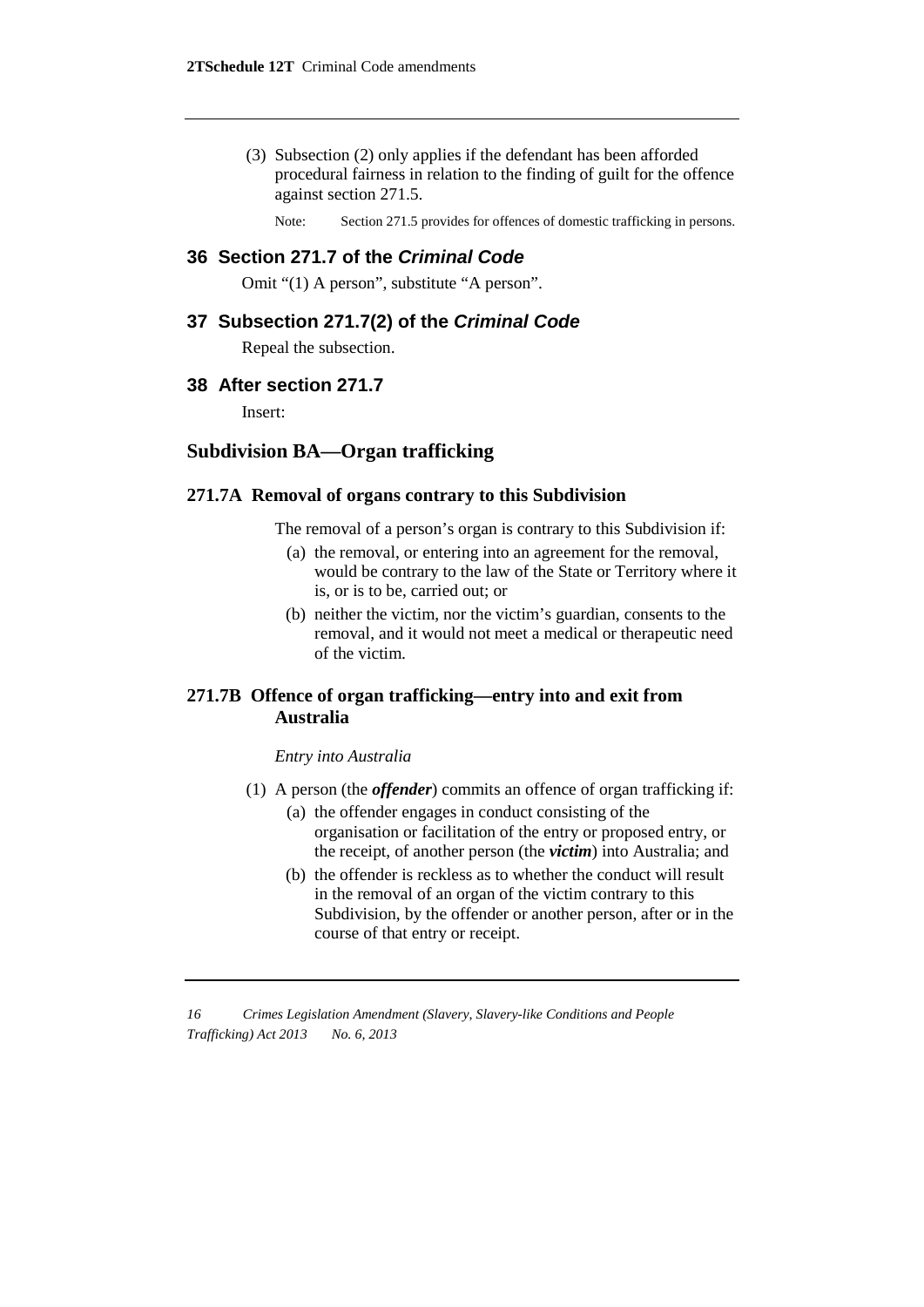Penalty: Imprisonment for 12 years.

Note: For when the removal of an organ is contrary to this Subdivision, see section 271.7A.

*Exit from Australia*

- (2) A person (the *offender*) commits an offence of organ trafficking if:
	- (a) the offender engages in conduct consisting of the organisation or facilitation of the exit or proposed exit of another person (the *victim*) from Australia; and
	- (b) the offender is reckless as to whether the conduct will result in the removal of an organ of the victim contrary to this Subdivision, by the offender or another person, after or in the course of that exit.
	- Penalty: Imprisonment for 12 years.
	- Note: For when the removal of an organ is contrary to this Subdivision, see section 271.7A.

#### **271.7C Organ trafficking—aggravated offence**

- (1) A person (the *offender*) commits an aggravated offence of organ trafficking if the offender commits an offence of organ trafficking in relation to another person (the *victim*) and any of the following applies:
	- (a) the victim is under 18;
	- (b) the offender commits the offence intending that an organ of the victim will be removed contrary to this Subdivision, either by the offender or another person:
		- (i) if the offence of organ trafficking is an offence against subsection 271.7B(1)—after or in the course of entry into Australia; or
		- (ii) if the offence of organ trafficking is an offence against subsection 271.7B(2)—after or in the course of exit from Australia;
	- (c) the offender, in committing the offence, subjects the victim to cruel, inhuman or degrading treatment;
	- (d) the offender, in committing the offence:
		- (i) engages in conduct that gives rise to a danger of death or serious harm to the victim or another person; and
		- (ii) is reckless as to that danger.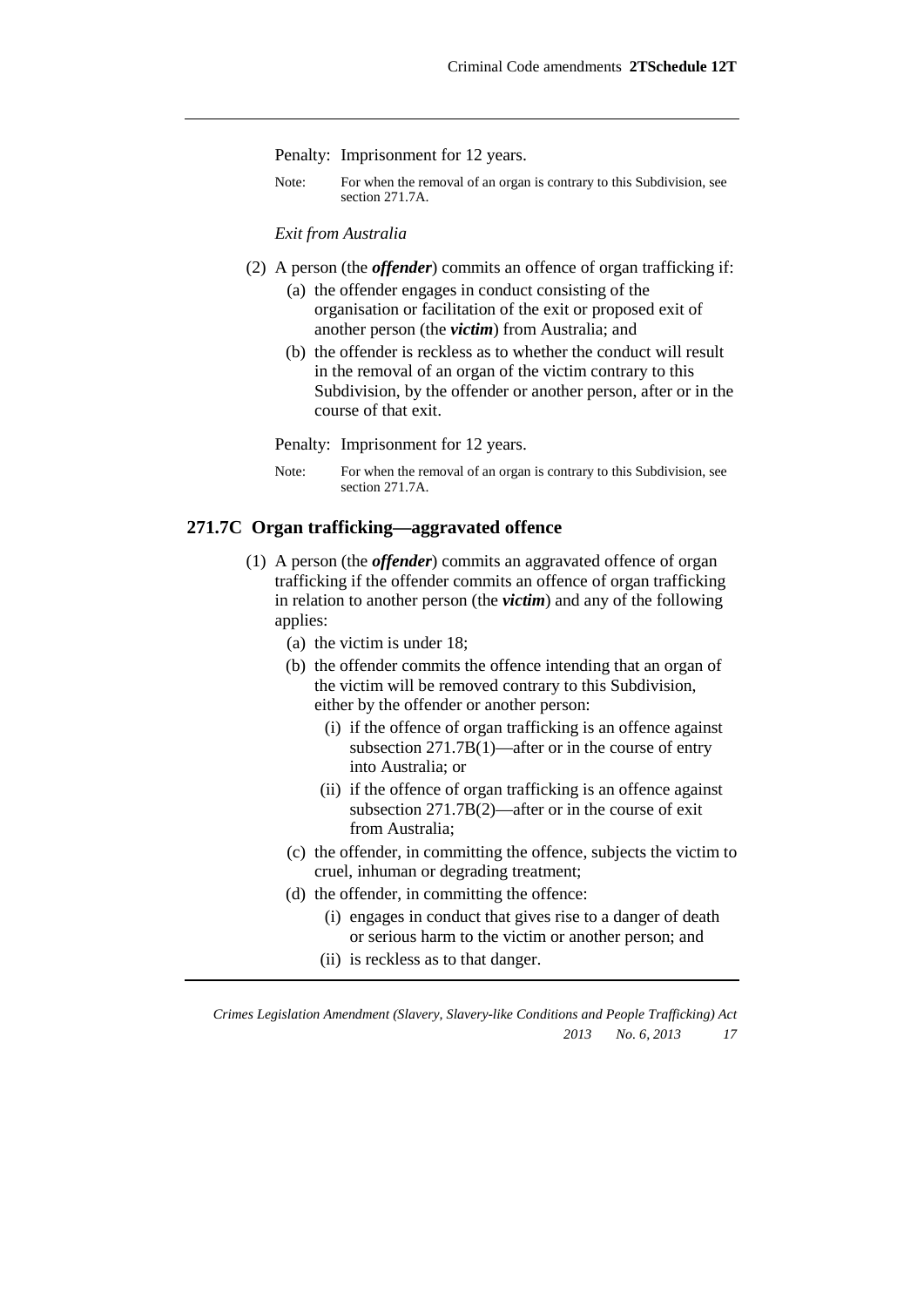Penalty:

- (a) if this subsection applies because the victim is under 18 imprisonment for 25 years; or
- (b) in any other case—imprisonment for 20 years.
- Note: For when the removal of an organ is contrary to this Subdivision, see section 271.7A.
- (2) If, on a trial for an offence against this section, the court, or if the trial is before a jury, the jury, is not satisfied that the defendant is guilty of the aggravated offence, but is satisfied that he or she is guilty of an offence against section 271.7B, it may find the defendant not guilty of the aggravated offence but guilty of an offence against that section.
- (3) Subsection (2) only applies if the defendant has been afforded procedural fairness in relation to the finding of guilt for the offence against section 271.7B.
	- Note: Section 271.7B provides for offences of organ trafficking.

#### **271.7D Offence of domestic organ trafficking**

A person (the *offender*) commits an offence of domestic organ trafficking if:

- (a) the offender engages in conduct consisting of the organisation, or facilitation, of the transportation or proposed transportation of another person (the *victim*) from one place in Australia to another place in Australia; and
- (b) the offender is reckless as to whether the conduct will result in the removal of an organ of the victim contrary to this Subdivision, by the offender or another person, after or in the course of that transportation.

Penalty: Imprisonment for 12 years.

Note: For when the removal of an organ is contrary to this Subdivision, see section 271.7A

#### **271.7E Domestic organ trafficking—aggravated offence**

(1) A person (the *offender*) commits an aggravated offence of domestic organ trafficking if the offender commits an offence of domestic organ trafficking in relation to another person (the *victim*) and any of the following applies:

*<sup>18</sup> Crimes Legislation Amendment (Slavery, Slavery-like Conditions and People Trafficking) Act 2013 No. 6, 2013*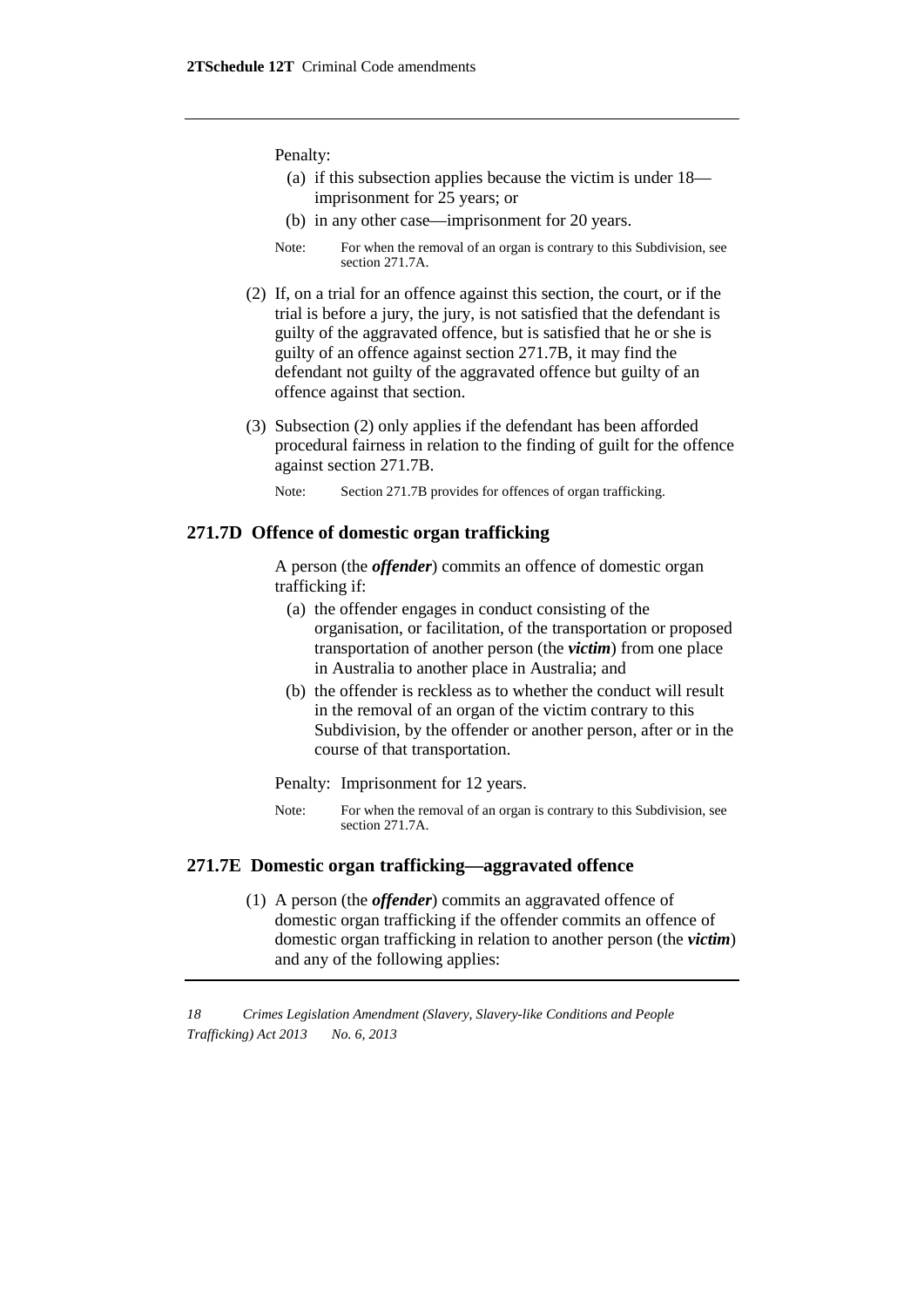- (a) the victim is under 18;
- (b) the offender commits the offence intending that an organ of the victim will be removed contrary to this Subdivision, either by the offender or another person, after arrival at the place to which the person has been transported, or in the course of transportation;
- (c) the offender, in committing the offence, subjects the victim to cruel, inhuman or degrading treatment;
- (d) the offender, in committing the offence:
	- (i) engages in conduct that gives rise to a danger of death or serious harm to the victim or another person; and
	- (ii) is reckless as to that danger.

#### Penalty:

- (a) if this subsection applies because the victim is under 18 imprisonment for 25 years; or
- (b) in any other case—imprisonment for 20 years.
- Note: For when the removal of an organ is contrary to this Subdivision, see section 271.7A.
- (2) If, on a trial for an offence against this section, the court, or if the trial is before a jury, the jury, is not satisfied that the defendant is guilty of the aggravated offence, but is satisfied that he or she is guilty of an offence against section 271.7D, it may find the defendant not guilty of the aggravated offence, but guilty of an offence against that section.
- (3) Subsection (2) only applies if the defendant has been afforded procedural fairness in relation to the finding of guilt for the offence against section 271.7D.

Note: Section 271.7D provides for offences of domestic organ trafficking.

### **Subdivision BB—Harbouring a victim**

#### **271.7F Harbouring a victim**

- (1) A person (the *offender*) commits an offence of harbouring a victim if:
	- (a) the offender harbours, receives or conceals another person (the *victim*); and
	- (b) the harbouring, receipt or concealing of the victim: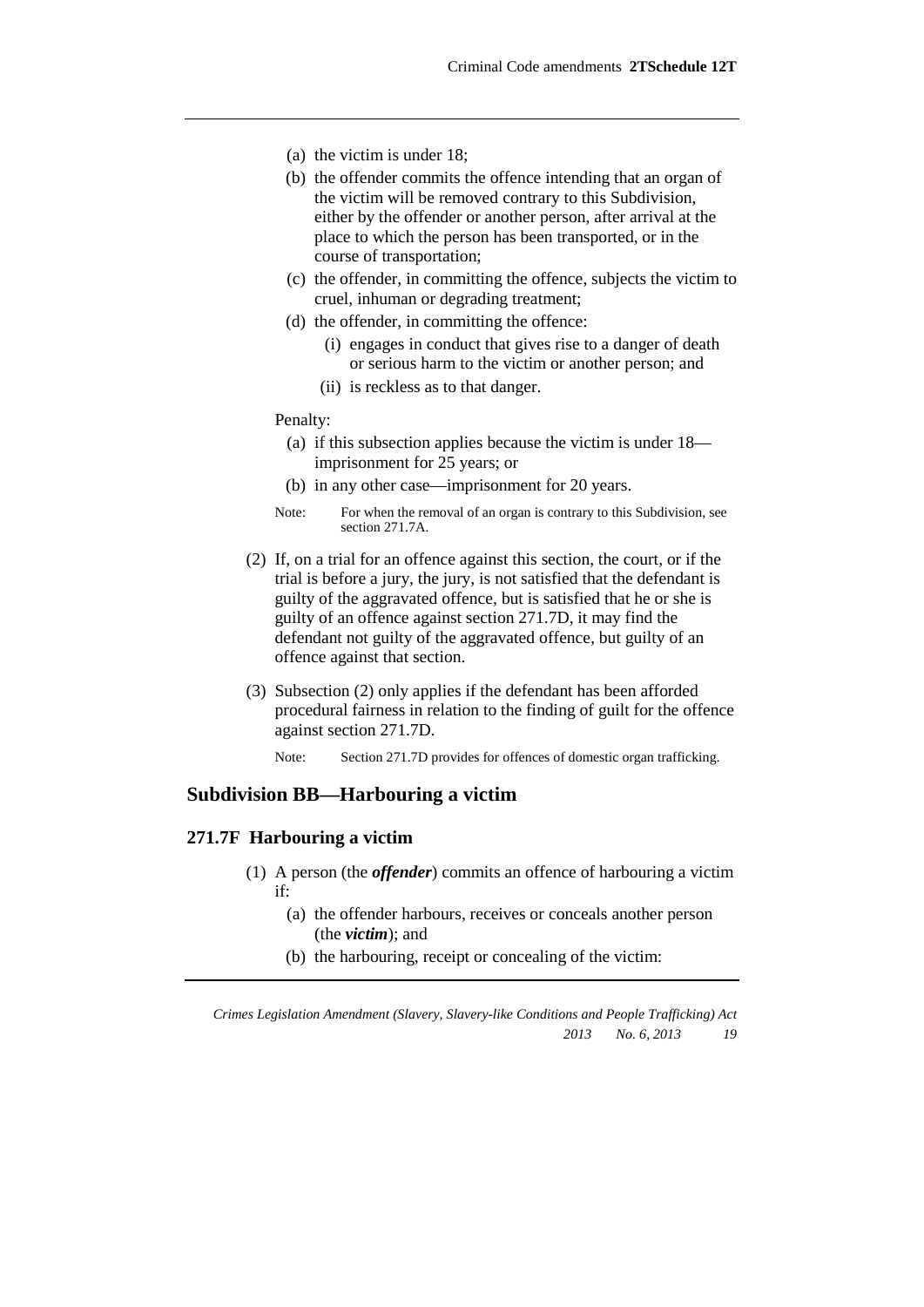- (i) assists a third person in connection with any offence committed by the third person (the *third person offence*); or
- (ii) furthers a third person's purpose in relation to any offence committed by the third person (the *third person offence*); and
- (c) the third person offence is an offence against this Division (apart from this section) or Division 270.

Penalty: Imprisonment for 4 years.

- (2) Recklessness applies in relation to paragraph (1)(b).
- (3) Absolute liability applies in relation to paragraph (1)(c).
- (4) A person may be found guilty of an offence against subsection (1) even if the third person has not been prosecuted for, or has not been found guilty, of any other offence.

#### **271.7G Harbouring a victim—aggravated offence**

- (1) A person (the *offender*) commits an aggravated offence of harbouring a victim if:
	- (a) the offender commits an offence of harbouring a victim in relation to another person (the *victim*); and
	- (b) the victim is under 18.

Penalty: Imprisonment for 7 years.

- (2) If, on a trial for an offence against this section, the trier of fact is not satisfied that the defendant is guilty of the aggravated offence, but is satisfied that the defendant is guilty of an offence against section 271.7F, it may find the defendant not guilty of the aggravated offence, but guilty of an offence against that section.
- (3) Subsection (2) only applies if the defendant has been afforded procedural fairness in relation to the finding of guilt for the offence against section 271.7F.
	- Note: Section 271.7F provides for the offence of harbouring a victim.

#### **39 Subsection 271.8(1) of the** *Criminal Code*

Omit "(1)".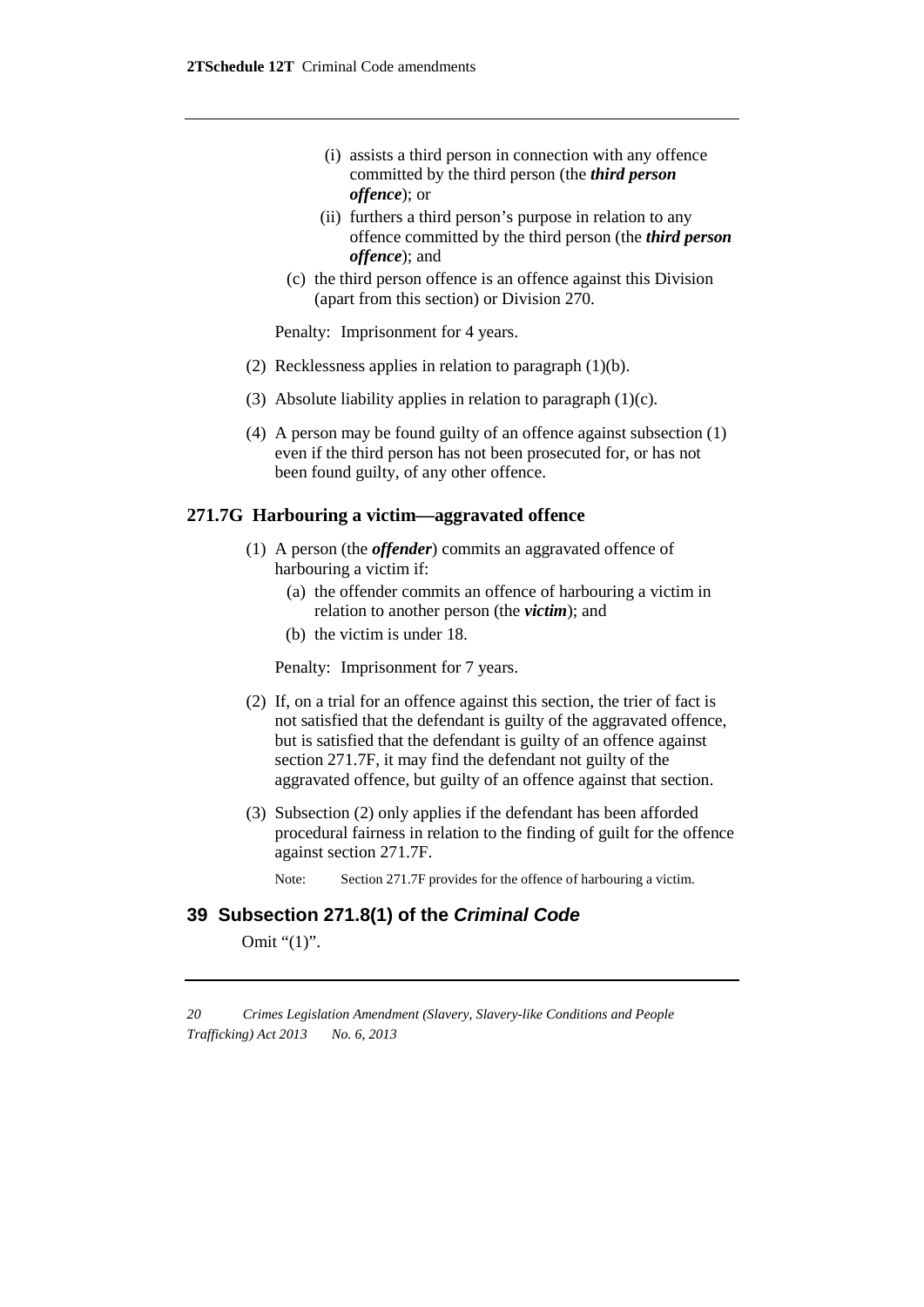#### **40 Subsection 271.8(1) of the** *Criminal Code* **(penalty)**

Repeal the penalty, substitute:

Penalty: Imprisonment for 4 years.

**41 Subsections 271.8(2) and (3) of the** *Criminal Code*

Repeal the subsections.

#### **42 Section 271.9 of the** *Criminal Code*

Repeal the section, substitute:

#### **271.9 Debt bondage—aggravated offence**

- (1) A person (the *offender*) commits an offence of aggravated debt bondage if the offender commits an offence of debt bondage in relation to another person (the *victim*) and any of the following applies:
	- (a) the victim is under 18;
	- (b) the offender, in committing the offence, subjects the victim to cruel, inhuman or degrading treatment;
	- (c) the offender, in committing the offence:
		- (i) engages in conduct that gives rise to a danger of death or serious harm to the victim or another person; and
		- (ii) is reckless as to that danger.

Penalty: Imprisonment for 7 years.

- (2) If, on a trial for an offence against this section, the trier of fact is not satisfied that the defendant is guilty of the aggravated offence, but is satisfied that the defendant is guilty of an offence against section 271.8, it may find the defendant not guilty of the aggravated offence, but guilty of an offence against that section.
- (3) Subsection (2) only applies if the defendant has been afforded procedural fairness in relation to the finding of guilt for the offence against section 271.8.
	- Note: Section 271.8 provides for the offence of debt bondage.

# **43 Subdivision D of Division 271 of the** *Criminal Code* **(heading)**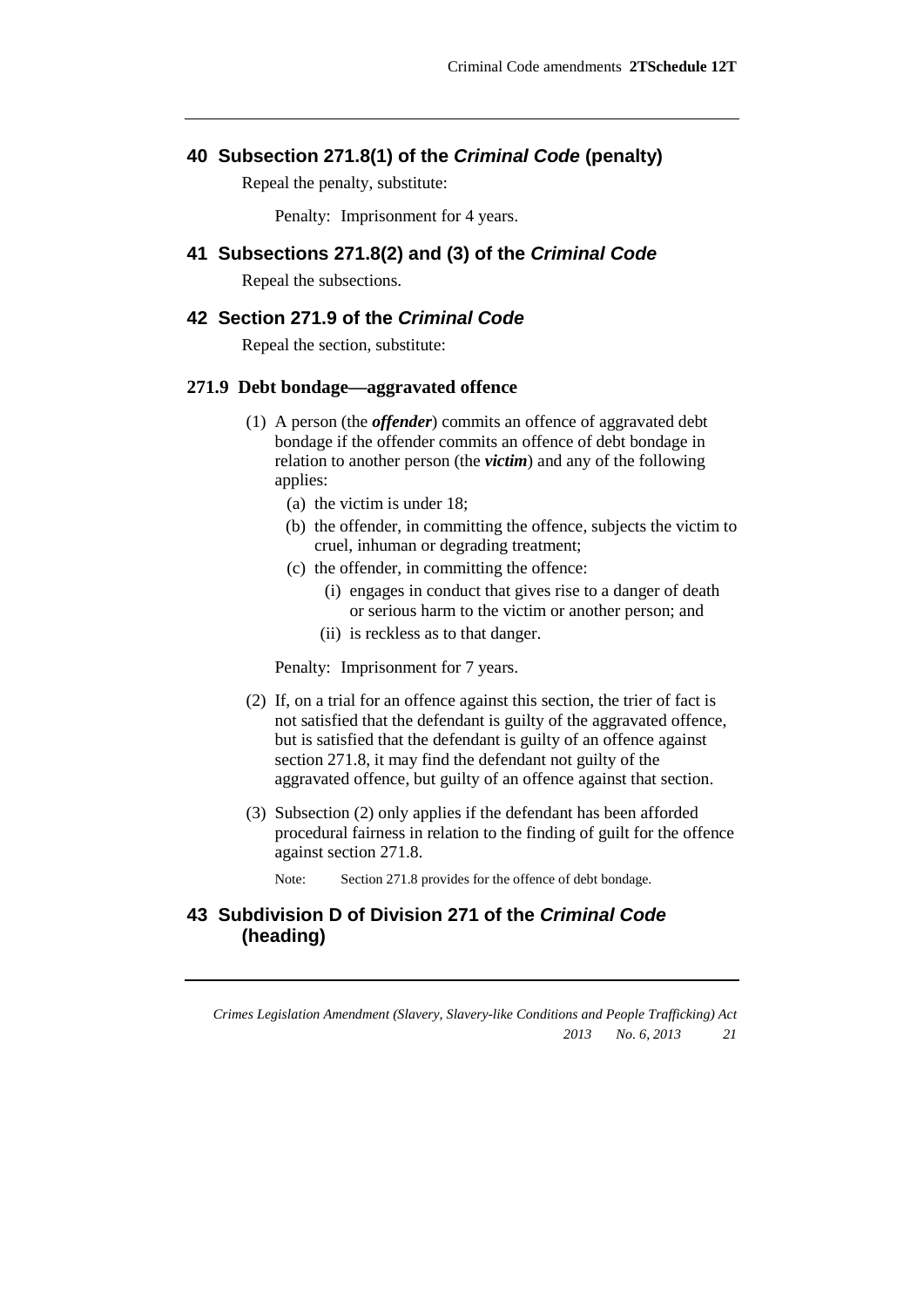Repeal the heading, substitute:

#### **Subdivision D— Offences against Division 271: general**

#### **44 Section 271.10 of the** *Criminal Code* **(heading)**

Repeal the heading, substitute:

#### **271.10 Jurisdictional requirements—offences other than domestic trafficking in persons or organs**

#### **45 Section 271.10 of the** *Criminal Code*

Omit "271.8 or 271.9", substitute "271.7B, 271.7C, 271.7F, 271.7G, 271.8 or 271.9".

#### **46 Section 271.11 of the** *Criminal Code* **(heading)**

Repeal the heading, substitute:

### **271.11 Jurisdictional requirements—offences of domestic trafficking in persons or organs**

#### **47 Section 271.11 of the** *Criminal Code*

Omit "or 271.7", substitute ", 271.7, 271.7D or 271.7E".

# **48 After section 271.11 of the** *Criminal Code*

Insert:

#### **271.11A Offences against Division 271—relevant evidence**

- (1) For the purposes of proceedings for an offence against this Division, the trier of fact may have regard to any of the matters covered by subsection (2) in determining whether, in relation to a person (the *alleged victim*) against whom the offence is alleged to have been committed:
	- (a) in the case of an offence against Subdivision B or BB—the alleged victim has been coerced, threatened or deceived; or
	- (b) in the case of an offence against Subdivision BA—the alleged victim, or the alleged victim's guardian, has consented to the removal of an organ of the alleged victim; or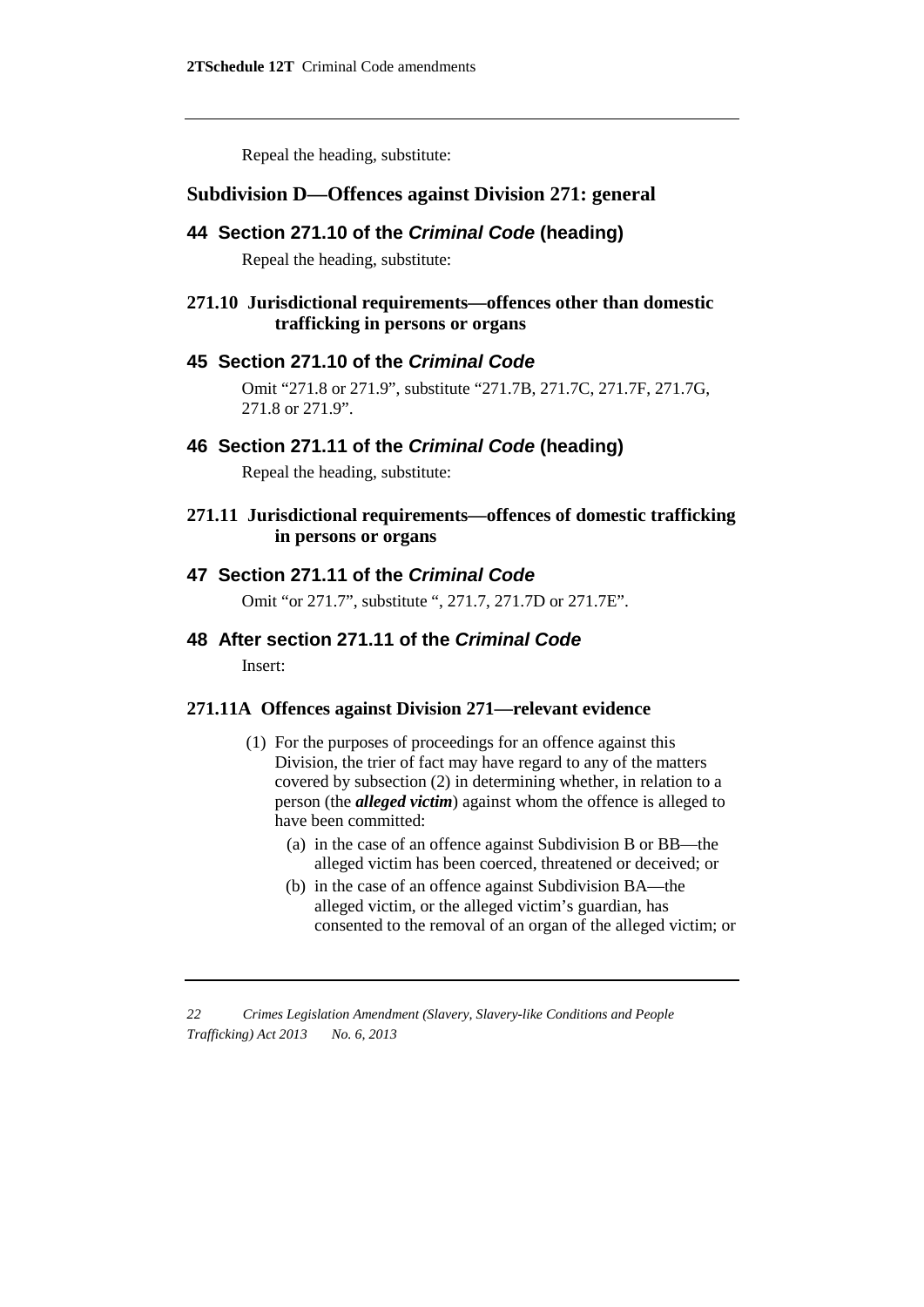- (c) in the case of an offence against Subdivision C—another person has caused the alleged victim to enter into debt bondage.
- (2) The following matters are covered by this subsection:
	- (a) the economic relationship between the alleged victim and the alleged offender;
	- (b) the terms of any written or oral contract or agreement between the alleged victim and the alleged offender;
	- (c) the personal circumstances of the alleged victim, including but not limited to:
		- (i) whether he or she is entitled to be in Australia under the *Migration Act 1958*; and
		- (ii) his or her ability to speak, write and understand English or another language; and
		- (iii) the extent of his or her social and physical dependence on the alleged offender.
- (3) If subsection (1) applies in relation to the consent of an alleged victim's guardian to the removal of an organ of the alleged victim, a reference in subsection (2) to the alleged victim is taken to include a reference to the alleged victim's guardian.
- (4) Subsection (1) does not:
	- (a) prevent the leading of any other evidence in the relevant proceedings; or
	- (b) limit the manner in which evidence may be given or the admissibility of evidence.

#### **271.11B Offences against Division 271—no defence of victim consent or acquiescence**

To avoid doubt, it is not a defence in a proceeding for an offence against this Division that a person against whom the offence is alleged to have been committed consented to, or acquiesced in, conduct constituting any element of the offence.

#### **49 Section 271.12 of the** *Criminal Code* **(heading)**

Repeal the heading, substitute: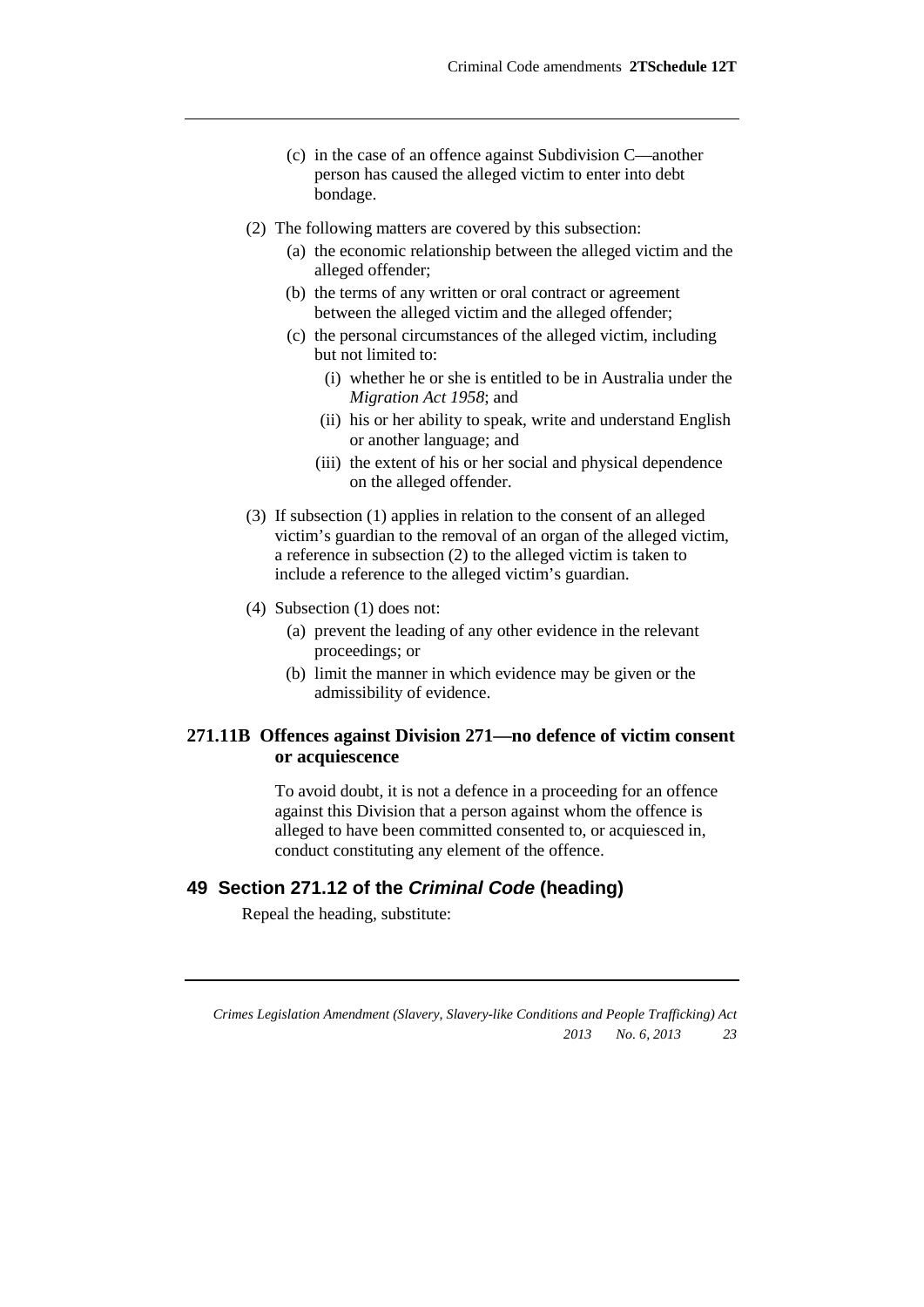#### **271.12 Offences against Division 271—other laws not excluded**

#### **50 Section 271.12 of the** *Criminal Code*

Before "This Division", insert "(1)".

#### **51 At the end of section 271.12 of the** *Criminal Code*

Add:

- (2) Without limiting subsection (1), this Division is not intended to exclude or limit the concurrent operation of any other law of the Commonwealth, or a law of a State or Territory, that makes:
	- (a) an act or omission that is an offence against a provision of this Division; or
	- (b) a similar act or omission;

an offence against the law of the Commonwealth, State or Territory.

- (3) Subsection (2) applies even if the other law of the Commonwealth, or the law of the State or Territory, does any one or more of the following:
	- (a) provides for a penalty for the offence that differs from the penalty provided for in this Division;
	- (b) provides for a fault element in relation to the offence that differs from the fault elements applicable to the offence under this Division;
	- (c) provides for a defence in relation to the offence that differs from the defences applicable to the offence under this Division.

### **52 Dictionary in the** *Criminal Code* **(definition of** *exploitation***)**

Repeal the definition, substitute:

*exploitation* has the same meaning as in Division 271 (see section 271.1A).

# **53 Dictionary in the** *Criminal Code* **(definition of** *forced labour***)**

Repeal the definition, substitute:

*<sup>24</sup> Crimes Legislation Amendment (Slavery, Slavery-like Conditions and People Trafficking) Act 2013 No. 6, 2013*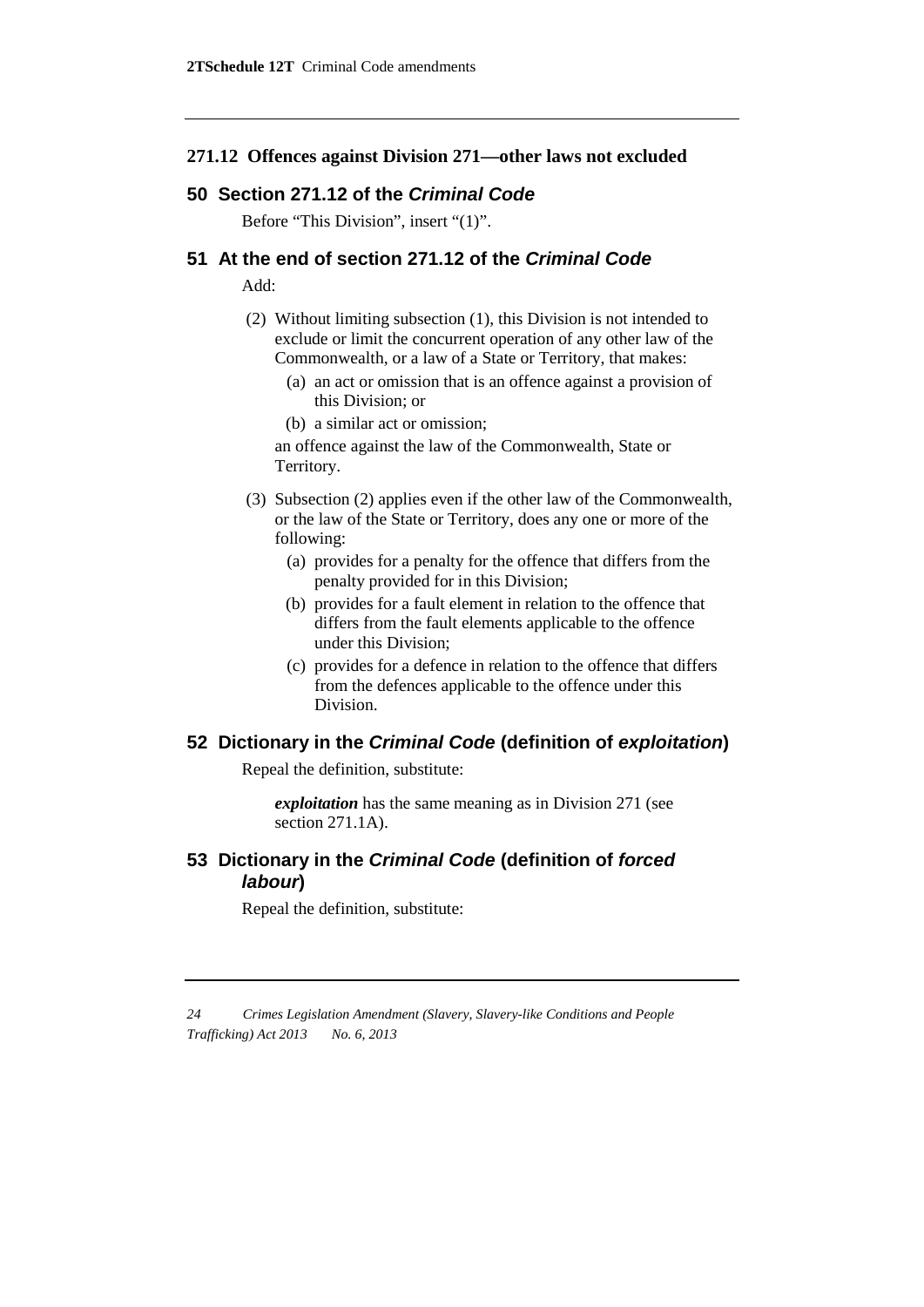*forced labour* has the same meaning as in Division 270 (see section 270.6).

#### **54 Dictionary in the** *Criminal Code*

Insert:

*forced marriage* has the same meaning as in Division 270 (see section 270.7A).

#### **55 Dictionary in the** *Criminal Code*

Insert:

*servitude* has the same meaning as in Division 270 (see section 270.4).

# **56 Dictionary in the** *Criminal Code* **(definition of** *sexual service***)**

Omit "commercial".

### **57 Dictionary in the** *Criminal Code* **(definition of** *sexual servitude***)**

Repeal the definition.

#### **58 Dictionary in the** *Criminal Code*

Insert:

*slavery-like offence* has the same meaning as in Division 270 (see section 270.1A).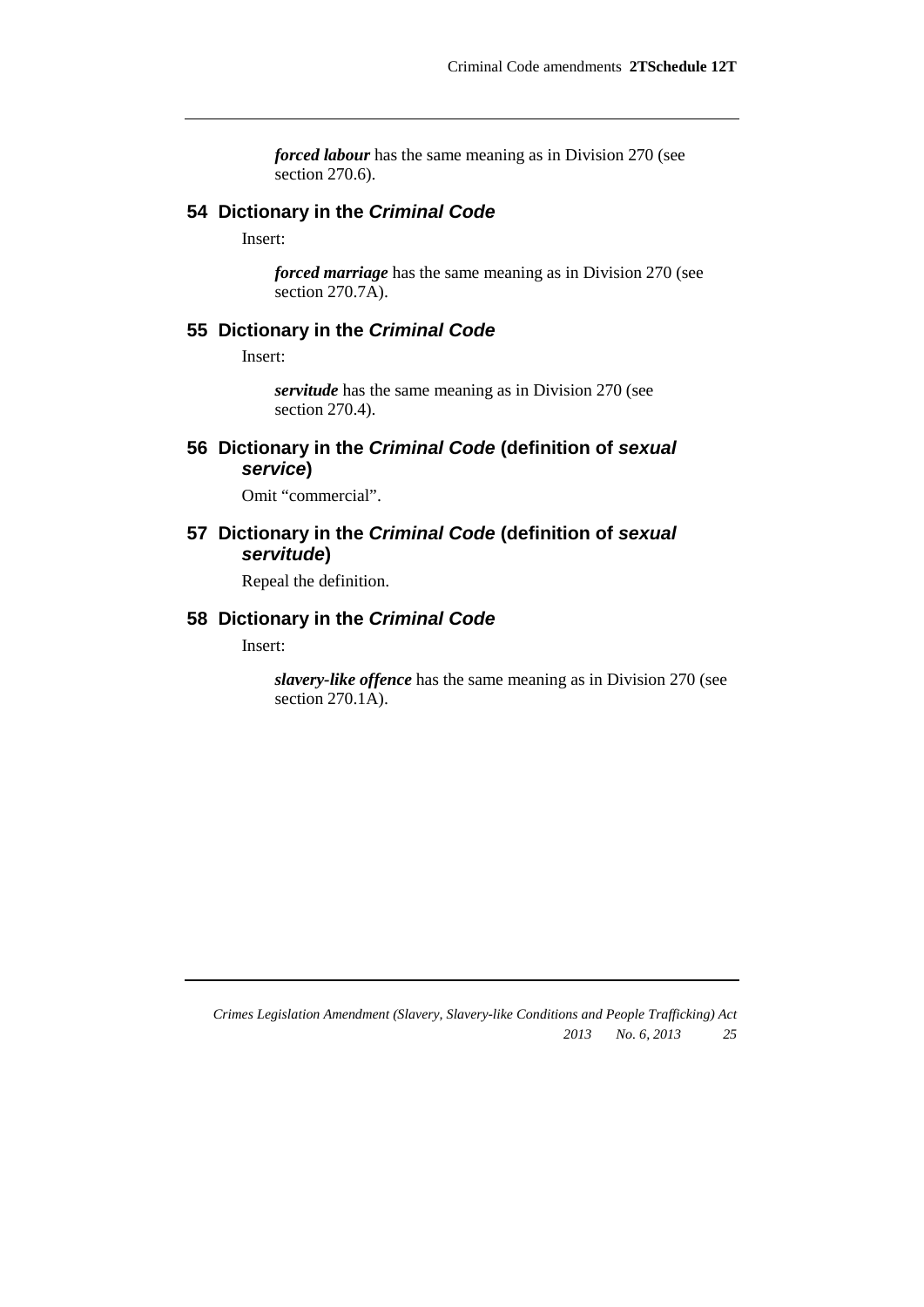# **Schedule 2—Amendments of other Acts**

# *Crimes Act 1914*

# **1 Paragraph 15Y(1)(c)**

Omit "(Slavery, sexual servitude and deceptive recruiting)", substitute "(Slavery and slavery-like conditions)".

# **2 Paragraph 21B(1)(d)**

Omit "by the person as a direct result of the offence", substitute ", or any expense incurred, by the person by reason of the offence".

# *Migration Act 1958*

### **3 Section 233B (heading)**

Repeal the heading, substitute:

### **233B Aggravated offence of people smuggling (danger of death or serious harm etc.)**

# **4 Subsection 233B(1)**

Omit "any of the following applies", substitute "either or both of the following apply".

# **5 Paragraph 233B(1)(a)**

Repeal the paragraph.

# **6 Subsection 233B(4) (definition of** *exploit***)**

Repeal the definition.

# **7 Subsection 233B(4) (definition of** *forced labour***)**

Repeal the definition.

**8 Subsection 233B(4) (definition of** *sexual servitude***)** Repeal the definition.

# **9 Subsection 233B(4) (definition of** *slavery***)**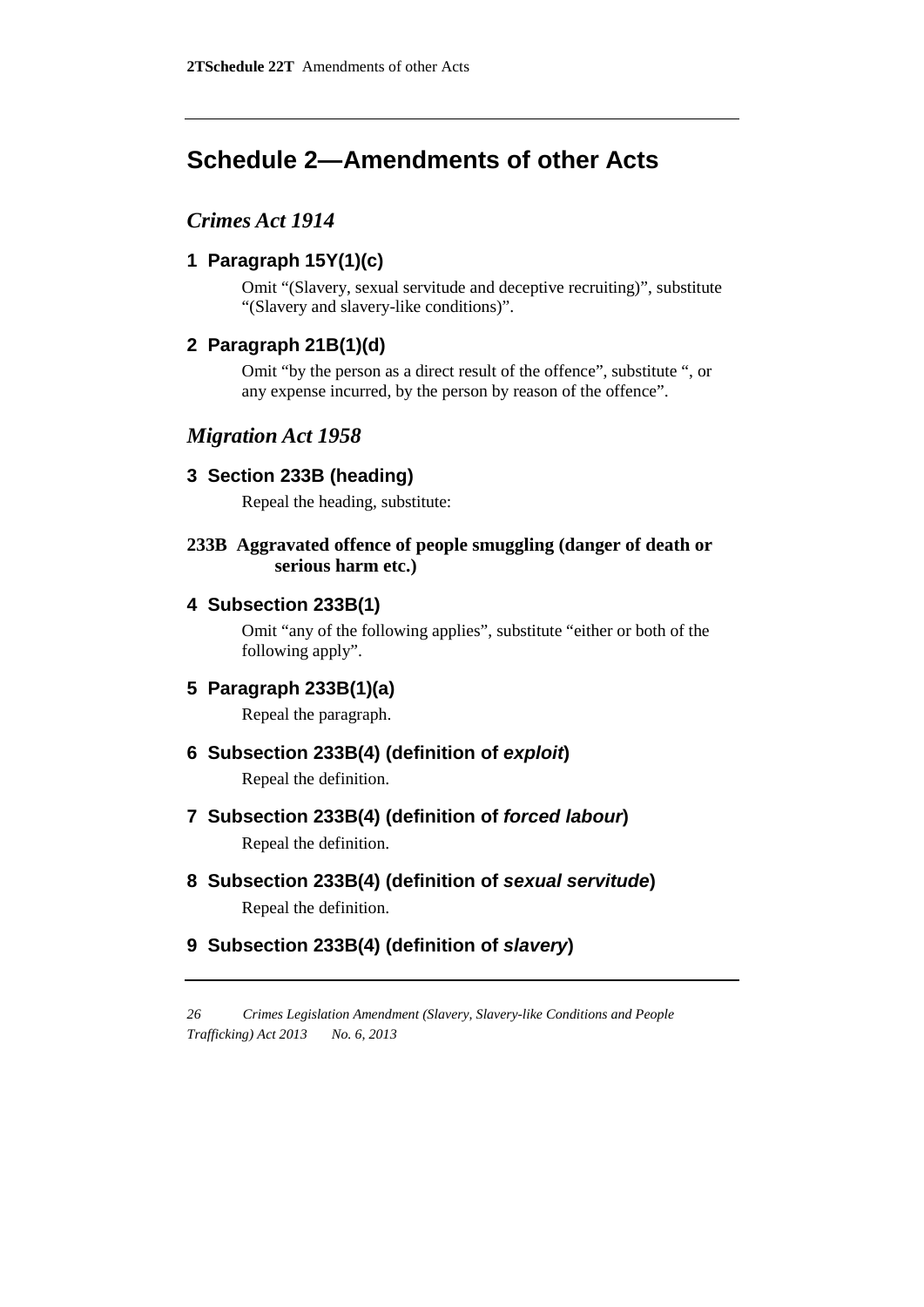Repeal the definition.

#### **10 Paragraph 245AA(2)(c)**

Omit "(defines *exploited*);", substitute "(defines *exploited*).".

#### **11 Paragraph 245AA(2)(d)**

Repeal the paragraph.

#### **12 At the end of paragraph 245AG(2)(d)**

Add "within the meaning of the *Criminal Code* (see the Dictionary to the *Criminal Code***)**".

#### **13 Sections 245AH and 245AI**

Repeal the sections, substitute:

#### **245AH Meaning of** *exploited*

For the purposes of this Subdivision, a person is *exploited* if the person is subjected to *exploitation* within the meaning of the *Criminal Code* (see section 271.1A of the *Criminal Code*).

#### *Proceeds of Crime Act 2002*

#### **14 Section 338 (subparagraph (b)(ii) of the definition of**  *serious offence***)**

Omit "exploitation, or".

# *Telecommunications (Interception and Access) Act 1979*

# **15 Subparagraphs 5D(3A)(a)(ii) and (iii)**

Repeal the subparagraphs, substitute:

- (ii) section 270.3, 270.5, 270.6A, 270.7, 270.7B or 270.8 (slavery or slavery-like conditions);
- (iii) section 271.2, 271.3, 271.4, 271.5, 271.6 or 271.7 (trafficking in persons);
- (iv) section 271.7B, 271.7C, 271.7D or 271.7E (organ trafficking);
- (v) section 271.7F or 271.7G (harbouring victims);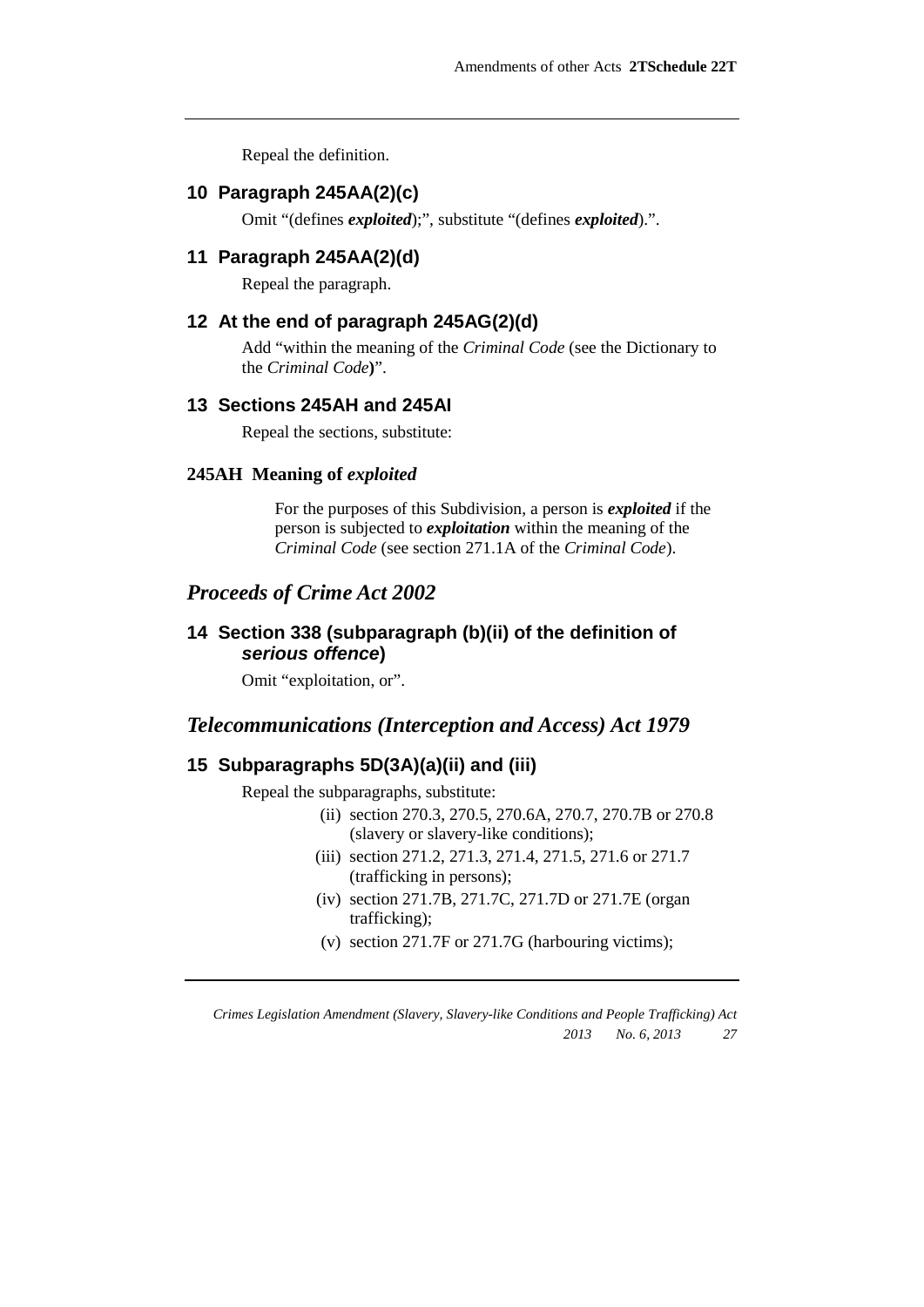(vi) section 271.8 or 271.9 (debt bondage); or

*<sup>28</sup> Crimes Legislation Amendment (Slavery, Slavery-like Conditions and People Trafficking) Act 2013 No. 6, 2013*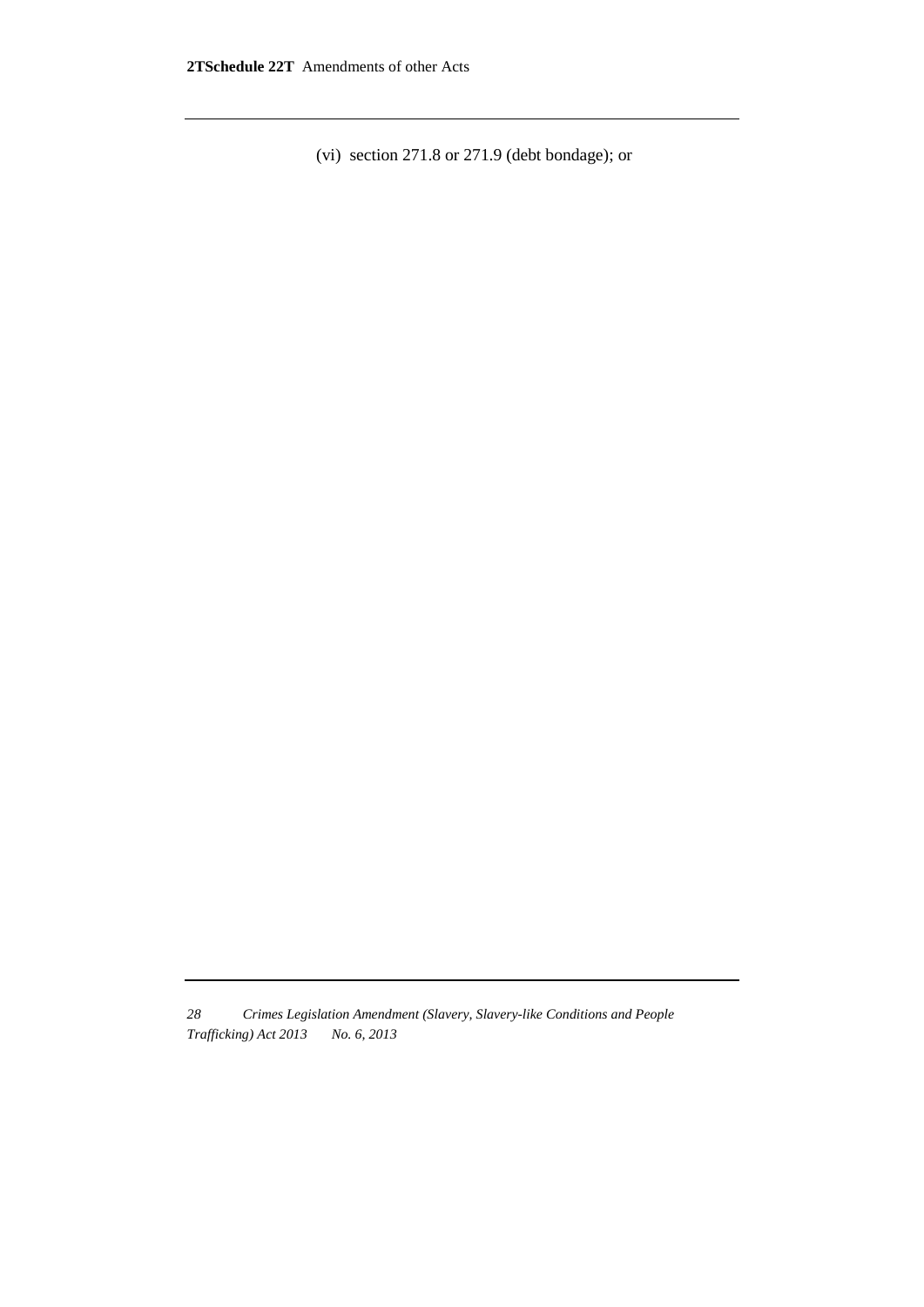# **Schedule 3—Application of amendments**

# **1 Application of amendments made by this Act**

The amendments made by this Act apply in relation to an offence against a law of the Commonwealth committed (or alleged to have been committed) on or after the day this Act commences.

Note: This Act commences on the day after the Act receives the Royal Assent (see section 2).

[*Minister's second reading speech made in— House of Representatives on 30 May 2012 Senate on 27 February 2013*]

(110/12)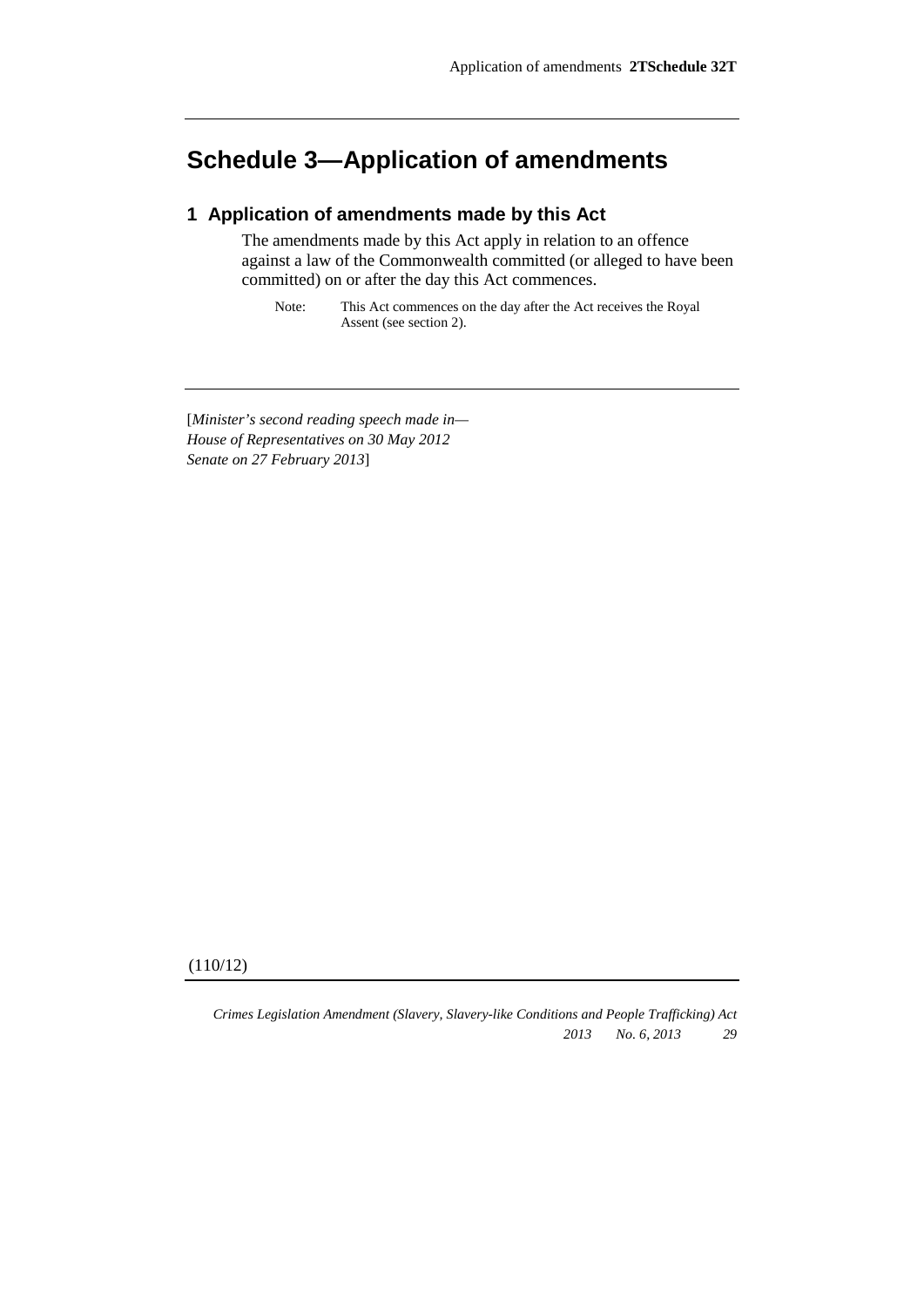2010-2011-2012-2013

The Parliament of the Commonwealth of Australia

# HOUSE OF REPRESENTATIVES

*As passed by both Houses*

# **Migration Amendment (Reform of Employer Sanctions) Bill 2013**

**No. , 2013**

**A Bill for an Act to amend the law relating to migration, and for other purposes**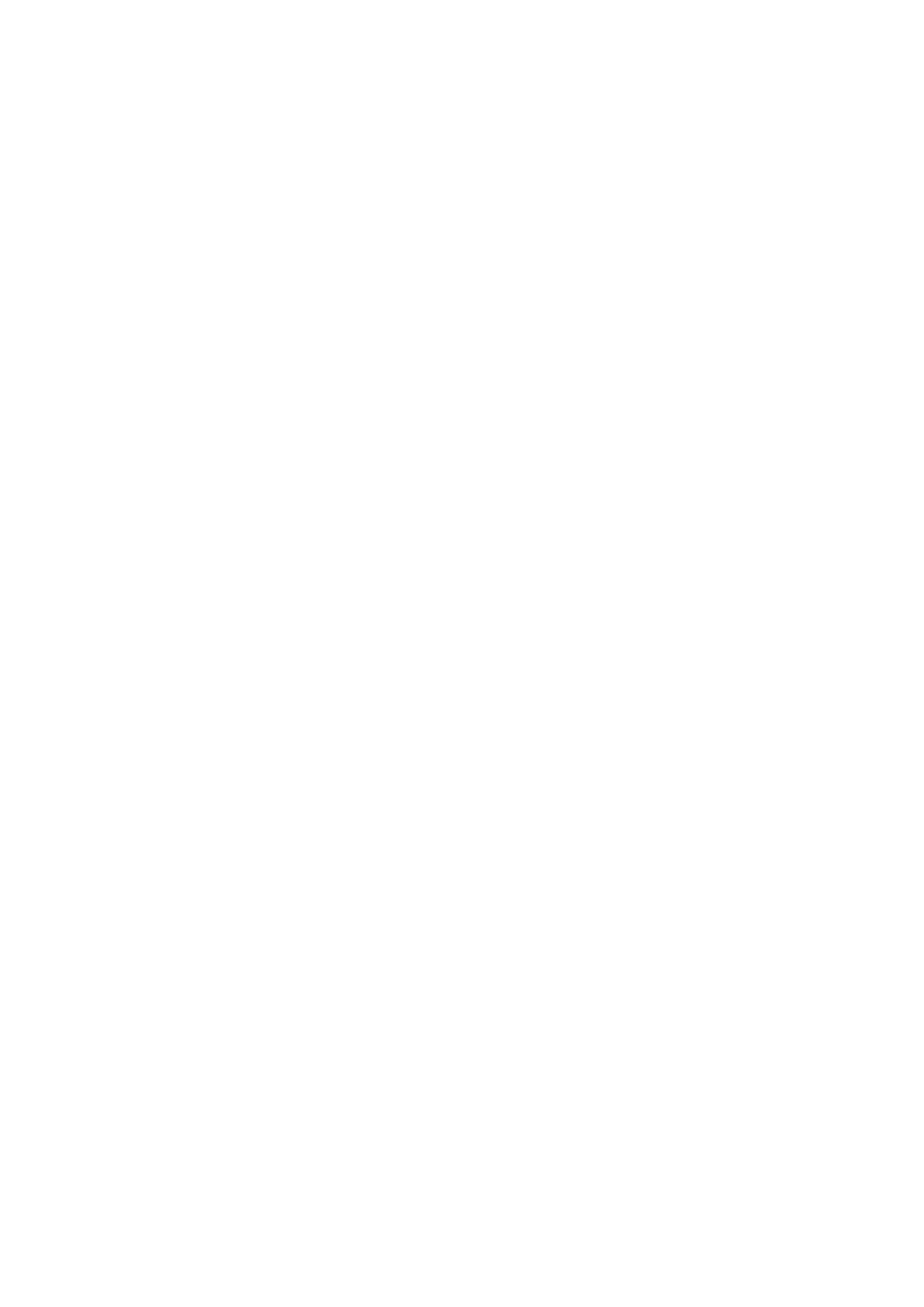# Contents

|                    | Schedule 1—Employer sanctions etc.             |  |
|--------------------|------------------------------------------------|--|
| Part 1—Amendments  |                                                |  |
| Migration Act 1958 |                                                |  |
|                    | Part 2—Application and transitional provisions |  |

*i Migration Amendment (Reform of Employer Sanctions) Bill 2013 No. , 2013*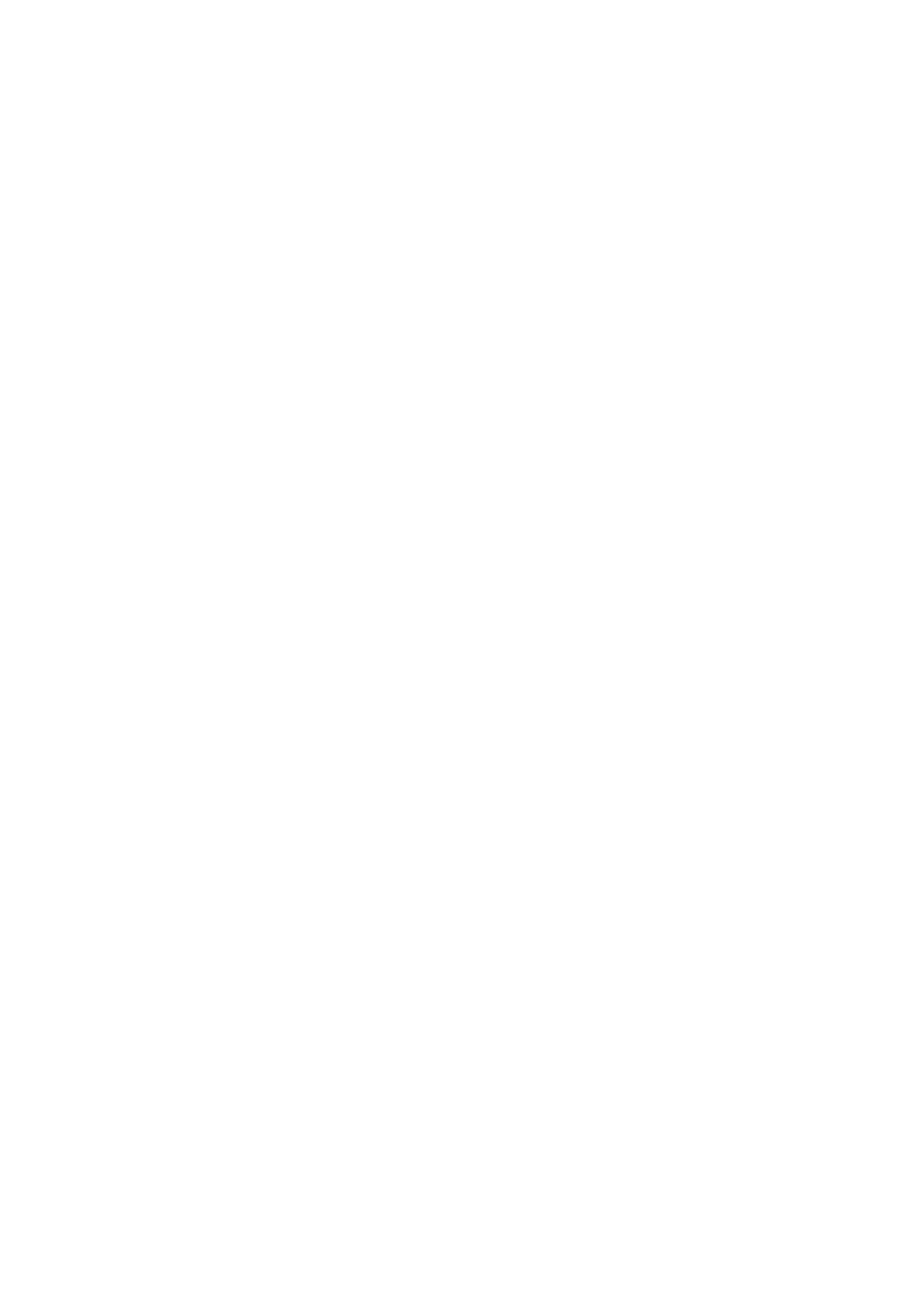# **A Bill for an Act to amend the law relating to migration, and for other purposes**

The Parliament of Australia enacts:

# **1 Short title**

 This Act may be cited as the *Migration Amendment (Reform of Employer Sanctions) Act 2013*.

# **2 Commencement**

| -8  | (1) Each provision of this Act specified in column 1 of the table |
|-----|-------------------------------------------------------------------|
| - 9 | commences, or is taken to have commenced, in accordance with      |
| 10  | column 2 of the table. Any other statement in column 2 has effect |
| 11  | according to its terms.                                           |
|     |                                                                   |

*Migration Amendment (Reform of Employer Sanctions) Bill 2013 No. , 2013 1*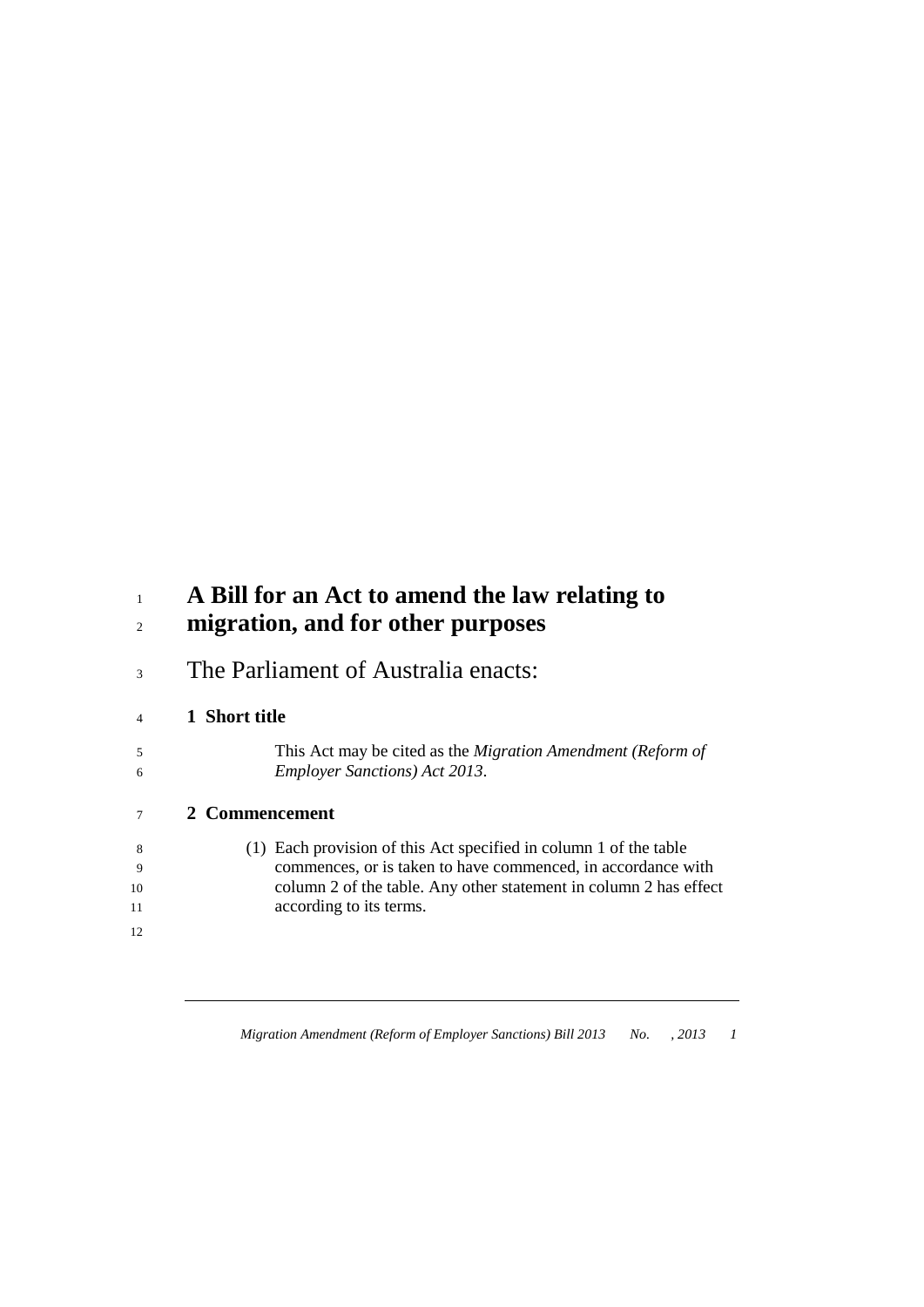| <b>Commencement information</b>                                                             |                                                                                                                                                                                                                                    |                     |
|---------------------------------------------------------------------------------------------|------------------------------------------------------------------------------------------------------------------------------------------------------------------------------------------------------------------------------------|---------------------|
| Column 1                                                                                    | Column <sub>2</sub>                                                                                                                                                                                                                | Column <sub>3</sub> |
| Provision(s)                                                                                | Commencement                                                                                                                                                                                                                       | <b>Date/Details</b> |
| 1. Sections 1 to 3<br>and anything in<br>this Act not<br>elsewhere covered<br>by this table | The day this Act receives the Royal Assent.                                                                                                                                                                                        |                     |
| 2. Schedule 1                                                                               | A single day to be fixed by Proclamation.                                                                                                                                                                                          |                     |
|                                                                                             | However, if the provision(s) do not<br>commence within the period of 6 months<br>beginning on the day this Act receives the<br>Royal Assent, they commence on the day<br>after the end of that period.                             |                     |
| Note:                                                                                       | This table relates only to the provisions of this Act as originally<br>enacted. It will not be amended to deal with any later amendments of<br>this Act.                                                                           |                     |
|                                                                                             | (2) Any information in column 3 of the table is not part of this Act.                                                                                                                                                              |                     |
|                                                                                             | Information may be inserted in this column, or information in it                                                                                                                                                                   |                     |
|                                                                                             | may be edited, in any published version of this Act.                                                                                                                                                                               |                     |
| 3 Schedule(s)                                                                               |                                                                                                                                                                                                                                    |                     |
|                                                                                             | Each Act that is specified in a Schedule to this Act is amended or<br>repealed as set out in the applicable items in the Schedule<br>concerned, and any other item in a Schedule to this Act has effect<br>according to its terms. |                     |

*2 Migration Amendment (Reform of Employer Sanctions) Bill 2013 No. , 2013*

12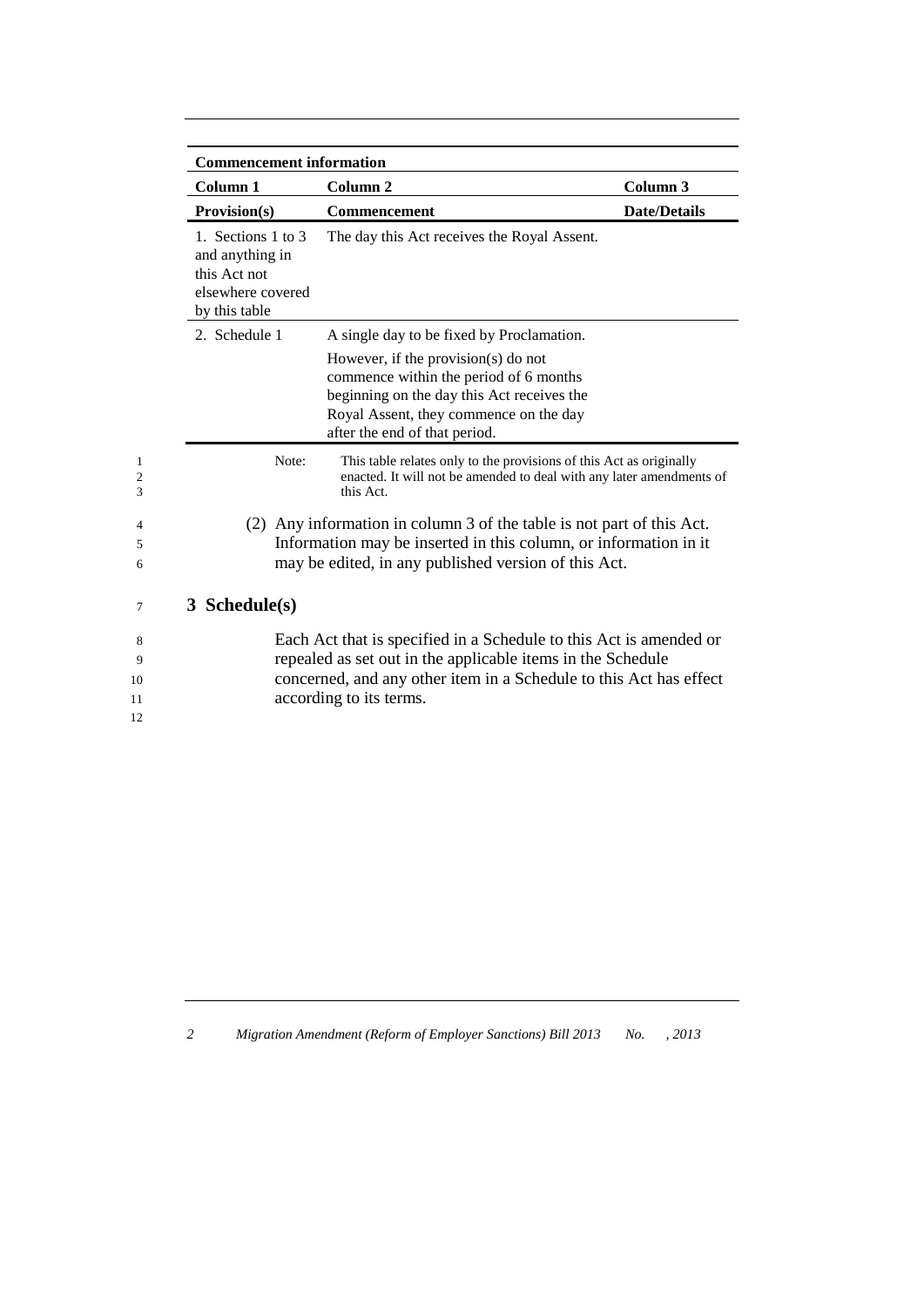|  |  | <b>Schedule 1-Employer sanctions etc.</b> |  |  |
|--|--|-------------------------------------------|--|--|
|--|--|-------------------------------------------|--|--|

| $\overline{c}$ | <b>Part 1-Amendments</b>                                                                                                                                                                |  |  |  |  |
|----------------|-----------------------------------------------------------------------------------------------------------------------------------------------------------------------------------------|--|--|--|--|
| 3              | <b>Migration Act 1958</b>                                                                                                                                                               |  |  |  |  |
| $\overline{4}$ | 1 Subsection 5(1)                                                                                                                                                                       |  |  |  |  |
| 5              | Insert:                                                                                                                                                                                 |  |  |  |  |
| 6              | <i>civil penalty order</i> has the meaning given by subsection 486R(4).                                                                                                                 |  |  |  |  |
| 7              | 2 Subsection 5(1)                                                                                                                                                                       |  |  |  |  |
| 8              | Insert:                                                                                                                                                                                 |  |  |  |  |
| 9<br>10<br>11  | evidential burden, in relation to a matter, means the burden of<br>adducing or pointing to evidence that suggests a reasonable<br>possibility that the matter exists or does not exist. |  |  |  |  |
| 12             | 3 Subsection 5(1)                                                                                                                                                                       |  |  |  |  |
| 13             | Insert:                                                                                                                                                                                 |  |  |  |  |
| 14             | <i>work-related condition</i> means a condition:                                                                                                                                        |  |  |  |  |
| 15             | (a) prohibiting the holder of a visa from working in Australia; or                                                                                                                      |  |  |  |  |
| 16<br>17       | (b) restricting the work that the holder of a visa may do in<br>Australia.                                                                                                              |  |  |  |  |
| 18             | 4 Subparagraph 140K(1)(a)(iii)                                                                                                                                                          |  |  |  |  |
| 19             | Omit "an order for a civil penalty under Part 8D", substitute "a civil                                                                                                                  |  |  |  |  |
| 20             | penalty order".                                                                                                                                                                         |  |  |  |  |
| 21             | 5 Paragraph 140K(1)(b)                                                                                                                                                                  |  |  |  |  |
| 22             | Repeal the paragraph, substitute:                                                                                                                                                       |  |  |  |  |
| 23             | (b) the person may be issued with an infringement notice under                                                                                                                          |  |  |  |  |
| 24<br>25       | regulations made for the purposes of section 506A as an<br>alternative to proceedings for a civil penalty order;                                                                        |  |  |  |  |
| 26             | 6 Subparagraph 140K(2)(a)(ii)                                                                                                                                                           |  |  |  |  |
| 27             | Omit "an order for a civil penalty under Part 8D", substitute "a civil                                                                                                                  |  |  |  |  |
| 28             | penalty order".                                                                                                                                                                         |  |  |  |  |

*Migration Amendment (Reform of Employer Sanctions) Bill 2013 No. , 2013 3*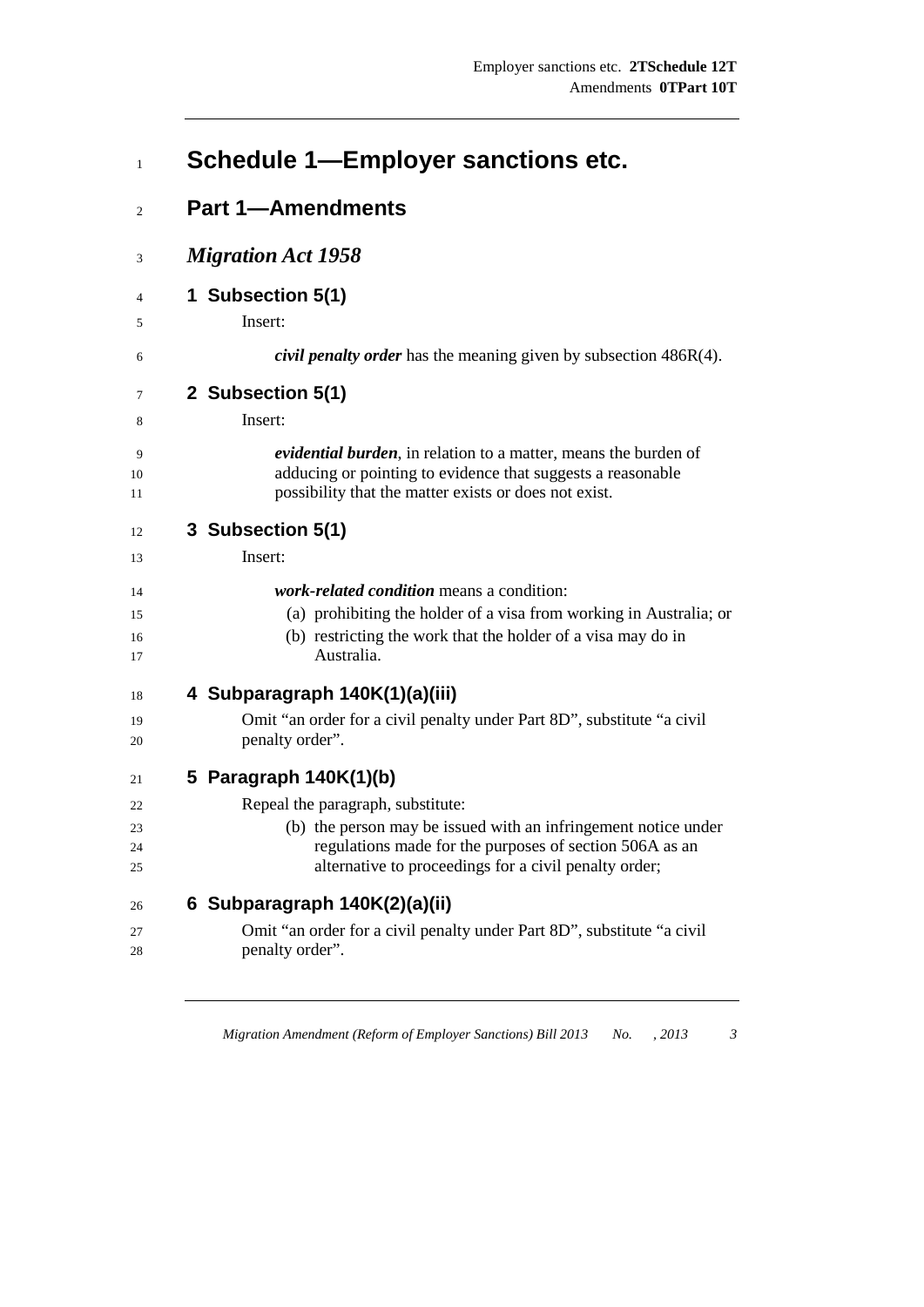| 1                        | 7 Paragraph 140K(2)(b)                                                                                                                                                             |
|--------------------------|------------------------------------------------------------------------------------------------------------------------------------------------------------------------------------|
| 2                        | Repeal the paragraph, substitute:                                                                                                                                                  |
| 3<br>$\overline{4}$<br>5 | (b) the person may be issued with an infringement notice under<br>regulations made for the purposes of section 506A as an<br>alternative to proceedings for a civil penalty order; |
| 6                        | 8 Subsections 140Q(1) and (2) (civil penalties)                                                                                                                                    |
| 7                        | Repeal the civil penalties, substitute:                                                                                                                                            |
| 8                        | Civil penalty:<br>60 penalty units.                                                                                                                                                |
| 9                        | 9 Section 140R                                                                                                                                                                     |
| 10                       | Repeal the section.                                                                                                                                                                |
| 11                       | 10 Subsection 140S(3)                                                                                                                                                              |
| 12<br>13                 | Omit "civil penalty proceedings", substitute "proceedings for a civil<br>penalty order".                                                                                           |
| 14                       | 11 Subsection 140S(3)                                                                                                                                                              |
| 15<br>16                 | Omit "under subsection 486R(6)", substitute "of a kind referred to in<br>subsection $486S(4)$ ".                                                                                   |
| 17                       | 12 Subsections 140XE(3) and 140XF(3) (civil penalties)                                                                                                                             |
| 18                       | Repeal the civil penalties, substitute:                                                                                                                                            |
| 19                       | 60 penalty units.<br>Civil penalty:                                                                                                                                                |
| 20                       | 13 Division 12 of Part 2 (heading)                                                                                                                                                 |
| 21                       | Repeal the heading, substitute:                                                                                                                                                    |
| 22                       | Division 12—Offences etc. in relation to entry into, and                                                                                                                           |
| 23                       | remaining in, Australia                                                                                                                                                            |
| 24                       | 14 Subdivision C of Division 12 of Part 2 (heading)                                                                                                                                |
| 25                       | Repeal the heading, substitute:                                                                                                                                                    |
|                          |                                                                                                                                                                                    |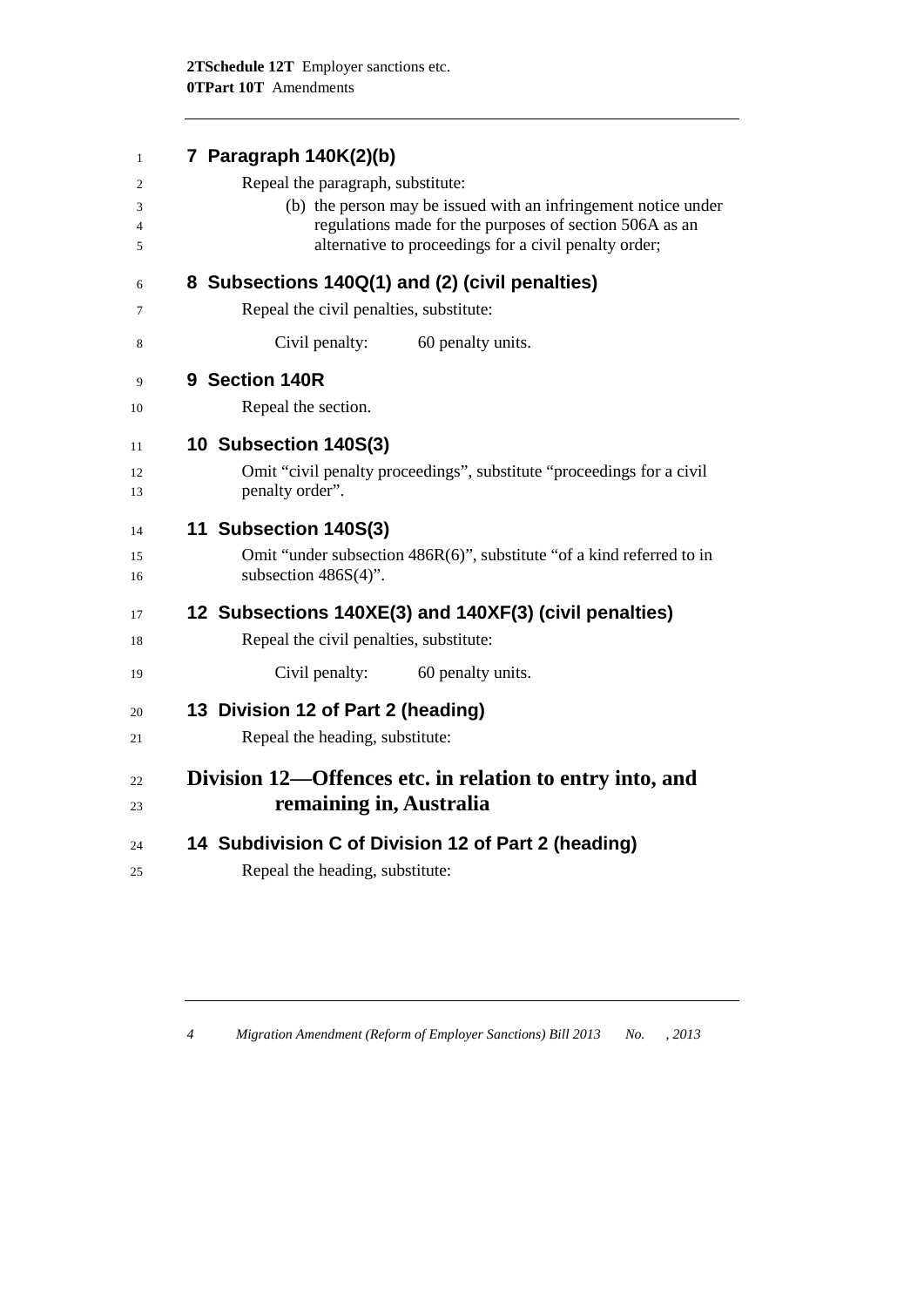| 1<br>2   | Subdivision C—Offences and civil penalties in relation to work<br>by non-citizens                                                             |
|----------|-----------------------------------------------------------------------------------------------------------------------------------------------|
| 3        | 15 Subsection 245AA(1)                                                                                                                        |
| 4        | After "offences", insert ", and provides for civil penalties,".                                                                               |
| 5        | 16 Subsection 245AA(2)                                                                                                                        |
| 6        | Omit "The offences make use of", substitute "This Subdivision uses".                                                                          |
| 7        | 17 Sections 245AB to 245AE                                                                                                                    |
| 8        | Repeal the sections, substitute:                                                                                                              |
| 9        | 245AB Allowing an unlawful non-citizen to work                                                                                                |
| 10       | (1) A person (the <i>first person</i> ) contravenes this subsection if:                                                                       |
| 11       | (a) the first person allows, or continues to allow, another person                                                                            |
| 12       | (the worker) to work; and                                                                                                                     |
| 13       | (b) the worker is an unlawful non-citizen.                                                                                                    |
| 14       | (2) Subsection (1) does not apply if the first person takes reasonable                                                                        |
| 15       | steps at reasonable times to verify that the worker is not an                                                                                 |
| 16       | unlawful non-citizen, including (but not limited to) either of the                                                                            |
| 17       | following steps:                                                                                                                              |
| 18<br>19 | (a) using a computer system prescribed by the regulations to<br>verify that matter;                                                           |
| 20       | (b) doing any one or more things prescribed by the regulations.                                                                               |
| 21       | Offence                                                                                                                                       |
| 22       | (3) A person commits an offence if the person contravenes                                                                                     |
| 23       | subsection (1). The physical elements of the offence are set out in                                                                           |
| 24       | that subsection.                                                                                                                              |
| 25       | Penalty: 2 years imprisonment.                                                                                                                |
| 26<br>27 | Note:<br>A defendant bears an evidential burden in relation to the matter in<br>subsection (2) (see subsection 13.3(3) of the Criminal Code). |
| 28       | $(4)$ For the purposes of subsection $(3)$ , the fault element for                                                                            |
| 29       | paragraph $(1)(b)$ is knowledge or recklessness by the first person.                                                                          |

*Migration Amendment (Reform of Employer Sanctions) Bill 2013 No. , 2013 5*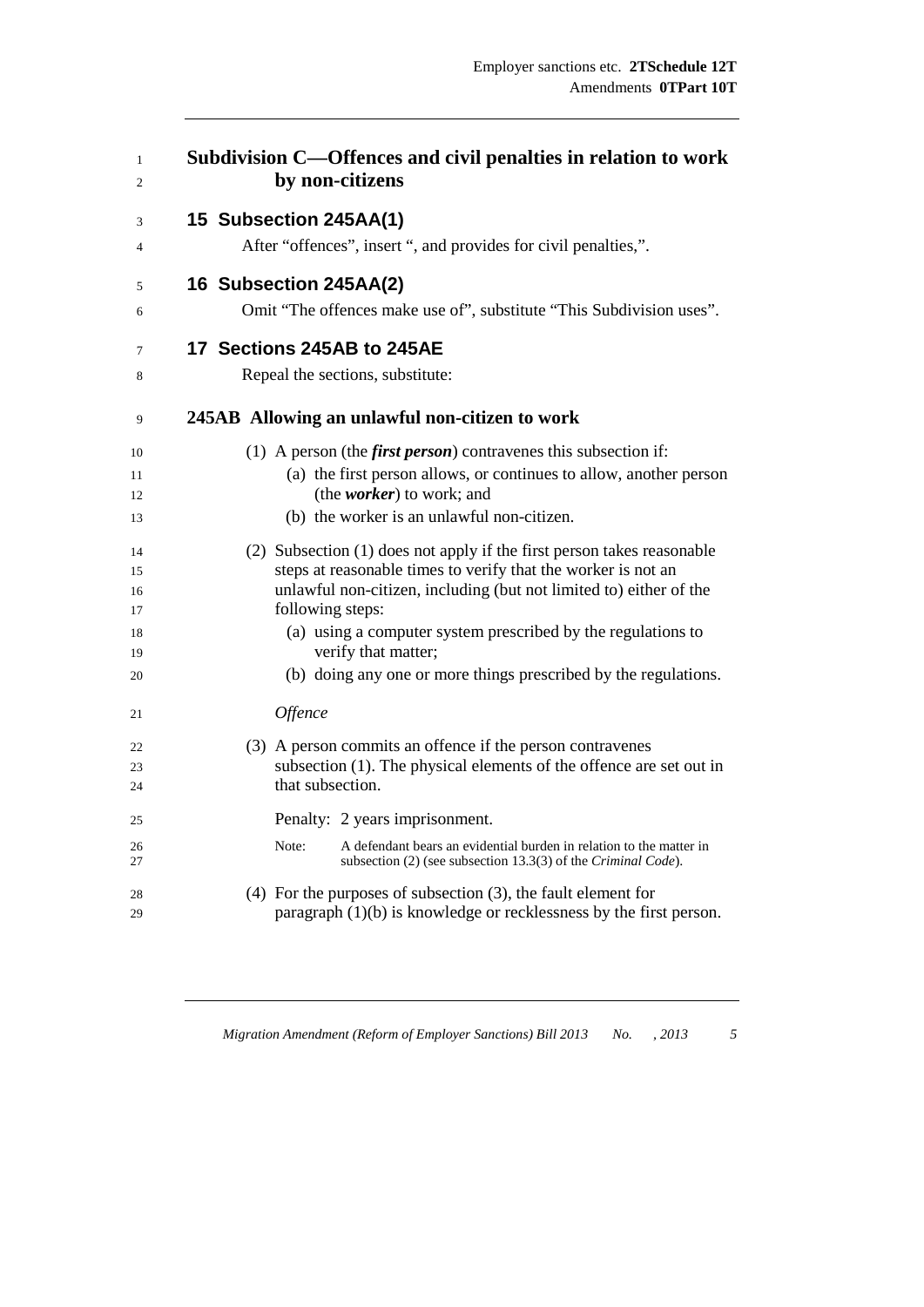| 1                          | Civil penalty provision                                                                                                                                                                                                                                                                                                  |
|----------------------------|--------------------------------------------------------------------------------------------------------------------------------------------------------------------------------------------------------------------------------------------------------------------------------------------------------------------------|
| 2<br>3                     | (5) A person is liable to a civil penalty if the person contravenes<br>subsection $(1)$ .                                                                                                                                                                                                                                |
| 4                          | 90 penalty units.<br>Civil penalty:                                                                                                                                                                                                                                                                                      |
| 5<br>6                     | It is not necessary to prove a person's state of mind in proceedings for<br>Note:<br>a civil penalty order (see section 486ZF).                                                                                                                                                                                          |
| 7<br>8<br>9                | $(6)$ A person who wishes to rely on subsection $(2)$ in proceedings for a<br>civil penalty order bears an evidential burden in relation to the<br>matter in that subsection.                                                                                                                                            |
| 10<br>11                   | 245AC Allowing a lawful non-citizen to work in breach of a<br>work-related condition                                                                                                                                                                                                                                     |
| 12                         | (1) A person (the <i>first person</i> ) contravenes this subsection if:                                                                                                                                                                                                                                                  |
| 13<br>14                   | (a) the first person allows, or continues to allow, another person<br>(the <i>worker</i> ) to work; and                                                                                                                                                                                                                  |
| 15                         | (b) the worker is a lawful non-citizen; and                                                                                                                                                                                                                                                                              |
| 16<br>17                   | (c) the worker holds a visa that is subject to a work-related<br>condition; and                                                                                                                                                                                                                                          |
| 18<br>19                   | (d) the worker is in breach of the work-related condition solely<br>because of doing the work referred to in paragraph (a).                                                                                                                                                                                              |
| 20<br>21<br>22<br>23<br>24 | (2) Subsection (1) does not apply if the first person takes reasonable<br>steps at reasonable times to verify that the worker is not in breach<br>of the work-related condition solely because of doing the work<br>referred to in paragraph $(1)(a)$ , including (but not limited to) either<br>of the following steps: |
| 25                         | (a) using a computer system prescribed by the regulations to                                                                                                                                                                                                                                                             |
| 26                         | verify that matter;                                                                                                                                                                                                                                                                                                      |
| 27                         | (b) doing any one or more things prescribed by the regulations.                                                                                                                                                                                                                                                          |
| 28                         | Offence                                                                                                                                                                                                                                                                                                                  |
| 29<br>30<br>31             | (3) A person commits an offence if the person contravenes<br>subsection (1). The physical elements of the offence are set out in<br>that subsection.                                                                                                                                                                     |
| 32                         | Penalty: 2 years imprisonment.                                                                                                                                                                                                                                                                                           |
| 33<br>34                   | A defendant bears an evidential burden in relation to the matter in<br>Note:<br>subsection (2) (see subsection 13.3(3) of the Criminal Code).                                                                                                                                                                            |
|                            |                                                                                                                                                                                                                                                                                                                          |

*6 Migration Amendment (Reform of Employer Sanctions) Bill 2013 No. , 2013*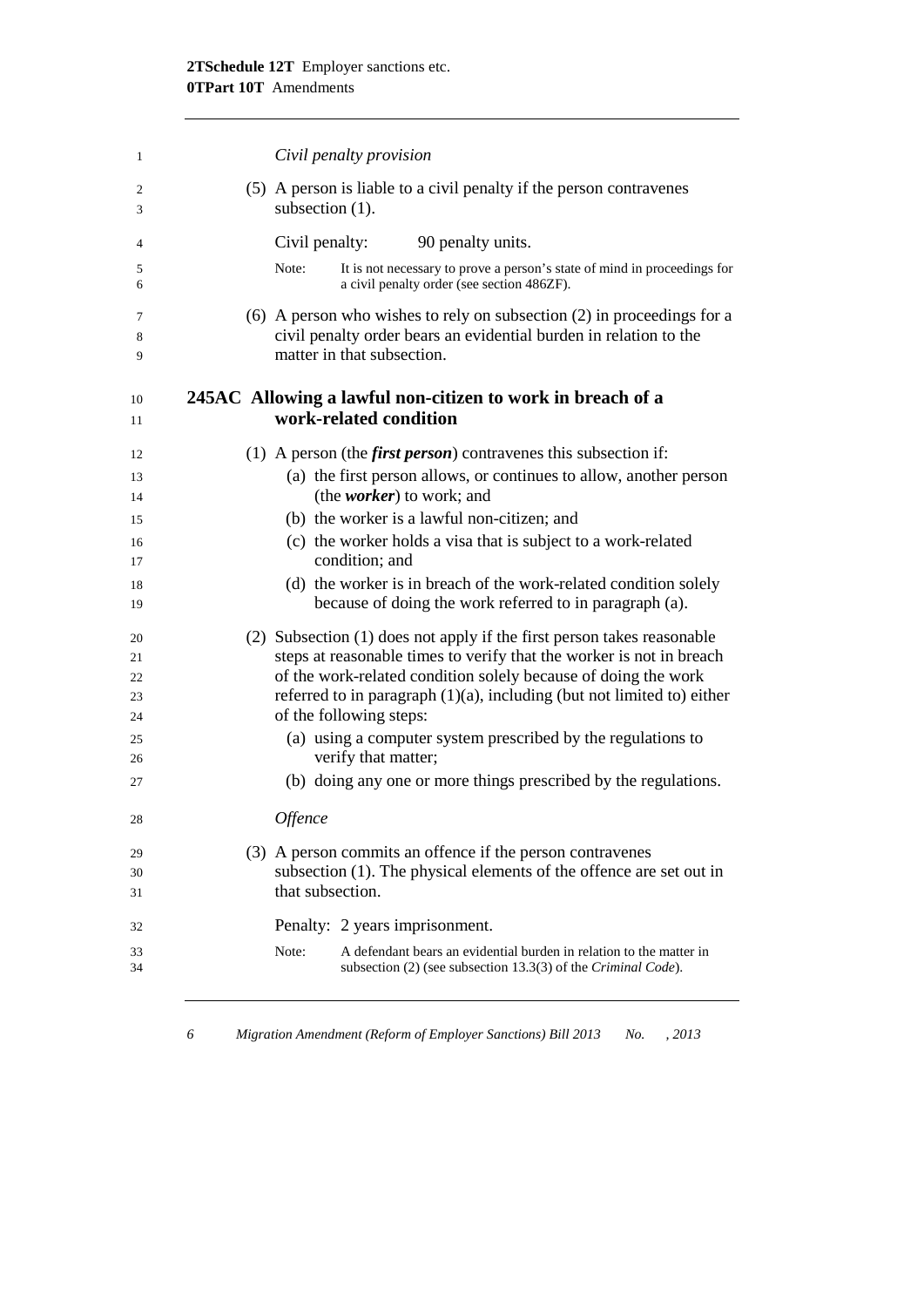| 1<br>2<br>3    | $(4)$ For the purposes of subsection $(3)$ , the fault element for<br>paragraphs $(1)(b)$ , $(c)$ and $(d)$ is knowledge or recklessness by the<br>first person.              |
|----------------|-------------------------------------------------------------------------------------------------------------------------------------------------------------------------------|
| 4              | Civil penalty provision                                                                                                                                                       |
| 5<br>6         | (5) A person is liable to a civil penalty if the person contravenes<br>subsection $(1)$ .                                                                                     |
| 7              | 90 penalty units.<br>Civil penalty:                                                                                                                                           |
| 8<br>9         | Note:<br>It is not necessary to prove a person's state of mind in proceedings for<br>a civil penalty order (see section 486ZF).                                               |
| 10<br>11<br>12 | $(6)$ A person who wishes to rely on subsection $(2)$ in proceedings for a<br>civil penalty order bears an evidential burden in relation to the<br>matter in that subsection. |
| 13<br>14       | 245AD Aggravated offences if a person allows, or continues to allow,<br>another person to work                                                                                |
| 15             | Allowing an unlawful non-citizen to work                                                                                                                                      |
| 16             | (1) A person (the <i>first person</i> ) commits an offence if:                                                                                                                |
| 17<br>18       | (a) the first person allows, or continues to allow, another person<br>(the <i>worker</i> ) to work; and                                                                       |
| 19             | (b) the worker is an unlawful non-citizen; and                                                                                                                                |
| 20             | (c) the worker is being exploited; and                                                                                                                                        |
| 21             | (d) the first person knows of, or is reckless as to, the                                                                                                                      |
| 22             | circumstances mentioned in paragraphs (b) and (c).                                                                                                                            |
| 23             | Penalty: 5 years imprisonment.                                                                                                                                                |
| 24             | Note:<br>See section 245AH for when a person is being <i>exploited</i> .                                                                                                      |
| 25<br>26       | Allowing a lawful non-citizen to work in breach of a work-related<br>condition                                                                                                |
|                | (2) A person (the <i>first person</i> ) commits an offence if:                                                                                                                |
| 27<br>28       | (a) the first person allows, or continues to allow, another person                                                                                                            |
| 29             | (the <i>worker</i> ) to work; and                                                                                                                                             |
| 30             | (b) the worker is a lawful non-citizen; and                                                                                                                                   |
| 31             | (c) the worker holds a visa that is subject to a work-related                                                                                                                 |
| 32             | condition; and                                                                                                                                                                |

*Migration Amendment (Reform of Employer Sanctions) Bill 2013 No. , 2013 7*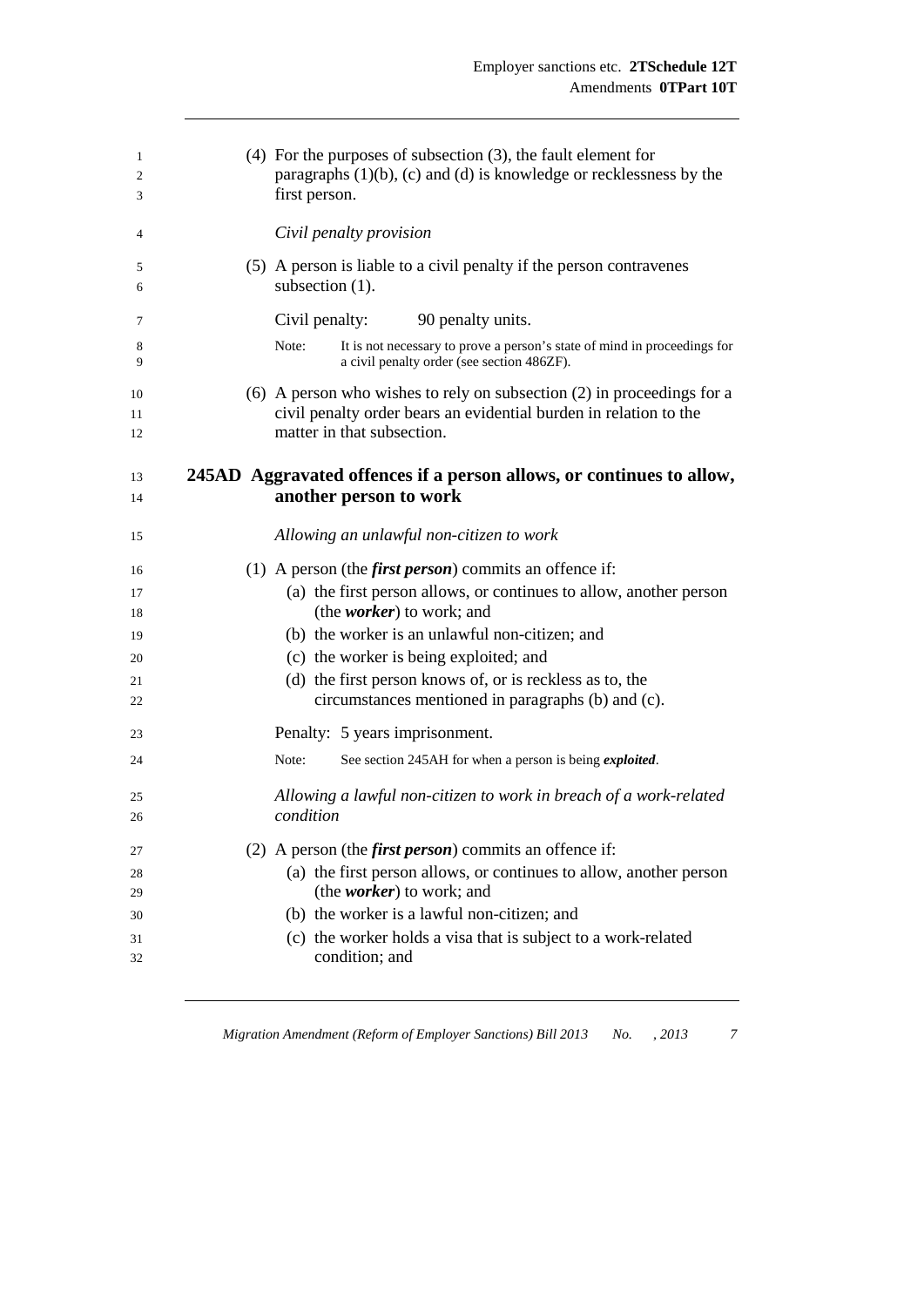| 1  | (d) the worker is in breach of the work-related condition solely             |
|----|------------------------------------------------------------------------------|
| 2  | because of doing the work referred to in paragraph (a); and                  |
| 3  | (e) the worker is being exploited; and                                       |
| 4  | (f) the first person knows of, or is reckless as to, the                     |
| 5  | circumstances mentioned in paragraphs (b), (c), (d) and (e).                 |
| 6  | Penalty: 5 years imprisonment.                                               |
| 7  | See section 245AH for when a person is being exploited.<br>Note:             |
| 8  | 245AE Referring an unlawful non-citizen for work                             |
| 9  | (1) A person (the <i>first person</i> ) contravenes this subsection if:      |
| 10 | (a) the first person operates a service, whether for reward or               |
| 11 | otherwise, referring other persons to third persons for work;                |
| 12 | and                                                                          |
| 13 | (b) the first person refers another person (the <i>prospective</i>           |
| 14 | worker) to a third person for work; and                                      |
| 15 | (c) at the time of the referral, the prospective worker is an                |
| 16 | unlawful non-citizen.                                                        |
| 17 | (2) Subsection (1) does not apply if the first person takes reasonable       |
| 18 | steps at reasonable times before the referral to verify that the             |
| 19 | prospective worker is not an unlawful non-citizen, including (but            |
| 20 | not limited to) either of the following steps:                               |
| 21 | (a) using a computer system prescribed by the regulations to                 |
| 22 | verify that matter;                                                          |
| 23 | (b) doing any one or more things prescribed by the regulations.              |
| 24 | Offence                                                                      |
| 25 | (3) A person commits an offence if the person contravenes                    |
| 26 | subsection (1). The physical elements of the offence are set out in          |
| 27 | that subsection.                                                             |
| 28 | Penalty: 2 years imprisonment.                                               |
| 29 | Note:<br>A defendant bears an evidential burden in relation to the matter in |
| 30 | subsection (2) (see subsection 13.3(3) of the Criminal Code).                |
| 31 | $(4)$ For the purposes of subsection $(3)$ , the fault element for           |
| 32 | paragraph $(1)(c)$ is knowledge or recklessness by the first person.         |
|    |                                                                              |

*8 Migration Amendment (Reform of Employer Sanctions) Bill 2013 No. , 2013*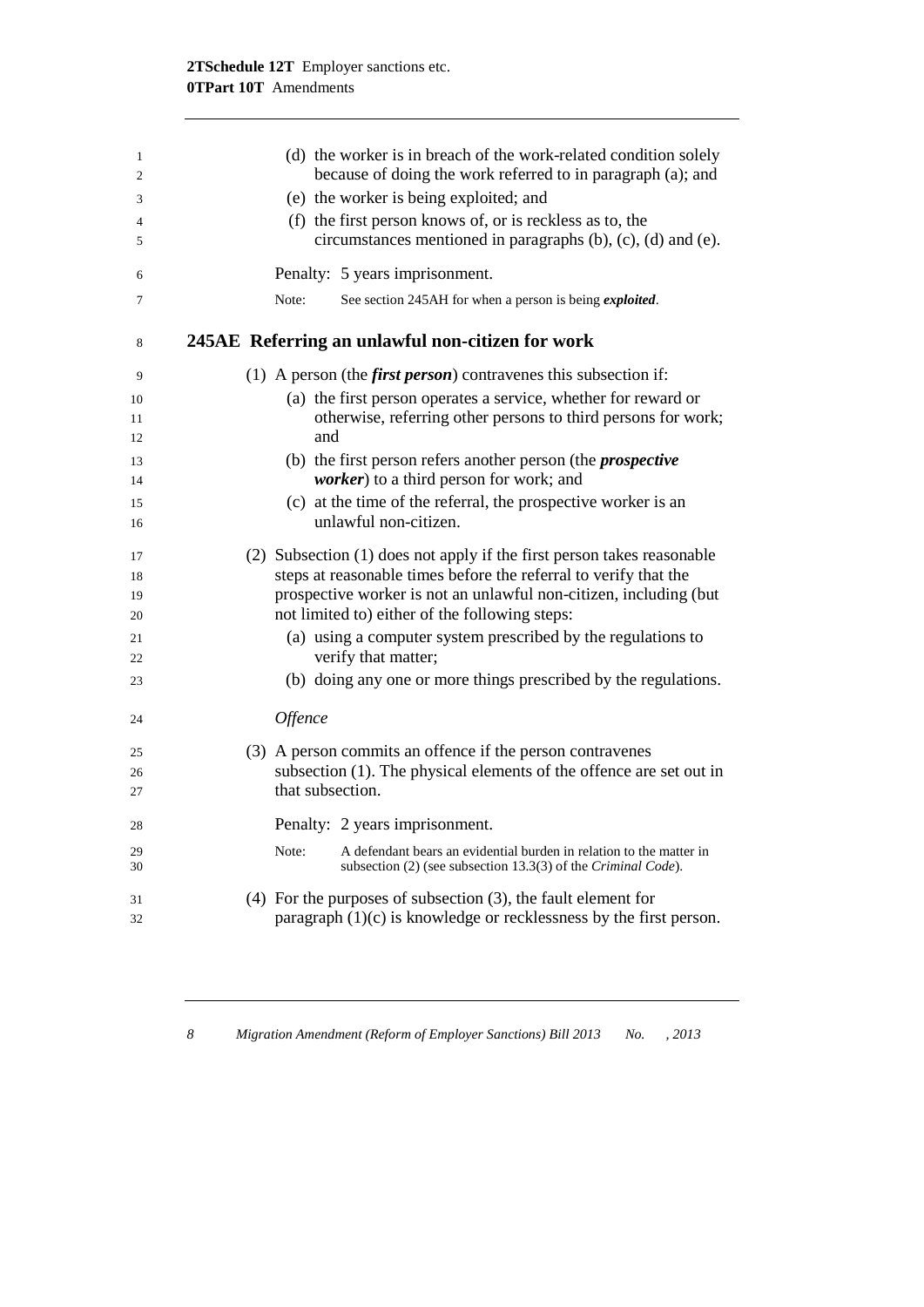| $\mathbf{1}$   | Civil penalty provision                                                                                                                                                       |
|----------------|-------------------------------------------------------------------------------------------------------------------------------------------------------------------------------|
| 2<br>3         | (5) A person is liable to a civil penalty if the person contravenes<br>subsection (1).                                                                                        |
| $\overline{4}$ | Civil penalty:<br>90 penalty units.                                                                                                                                           |
| 5<br>6         | It is not necessary to prove a person's state of mind in proceedings for<br>Note:<br>a civil penalty order (see section 486ZF).                                               |
| 7<br>8<br>9    | $(6)$ A person who wishes to rely on subsection $(2)$ in proceedings for a<br>civil penalty order bears an evidential burden in relation to the<br>matter in that subsection. |
| 10<br>11       | 245AEA Referring a lawful non-citizen for work in breach of a<br>work-related condition                                                                                       |
| 12             | (1) A person (the <i>first person</i> ) contravenes this subsection if:                                                                                                       |
| 13             | (a) the first person operates a service, whether for reward or                                                                                                                |
| 14             | otherwise, referring other persons to third persons for work;                                                                                                                 |
| 15             | and                                                                                                                                                                           |
| 16<br>17       | (b) the first person refers another person (the <i>prospective</i><br>worker) to a third person for work; and                                                                 |
| 18             | (c) at the time of the referral:                                                                                                                                              |
| 19             | (i) the prospective worker is a lawful non-citizen; and                                                                                                                       |
| 20<br>21       | (ii) the prospective worker holds a visa that is subject to a<br>work-related condition; and                                                                                  |
| 22             | (iii) the prospective worker will be in breach of the                                                                                                                         |
| 23             | work-related condition solely because of doing the work                                                                                                                       |
| 24             | in relation to which he or she is referred.                                                                                                                                   |
| 25             | (2) Subsection (1) does not apply if the first person takes reasonable                                                                                                        |
| 26             | steps at reasonable times before the referral to verify that the                                                                                                              |
| 27             | prospective worker will not be in breach of the work-related                                                                                                                  |
| 28             | condition solely because of doing the work in relation to which he                                                                                                            |
| 29             | or she is referred, including (but not limited to) either of the                                                                                                              |
| 30             | following steps:                                                                                                                                                              |
| 31             | (a) using a computer system prescribed by the regulations to                                                                                                                  |
| 32             | verify that matter;                                                                                                                                                           |
| 33             | (b) doing any one or more things prescribed by the regulations.                                                                                                               |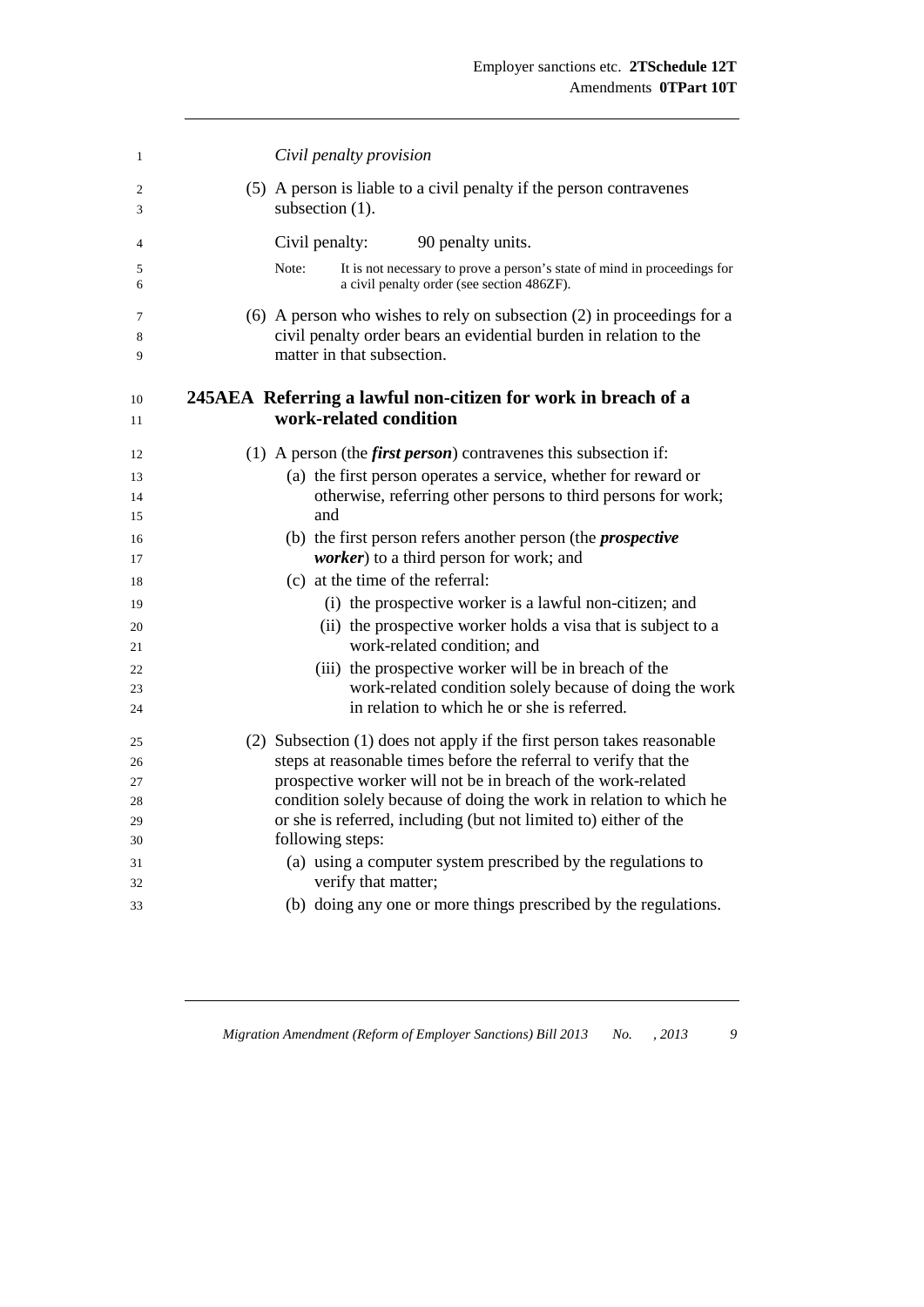| 1              | Offence                                                                                                                                                                       |
|----------------|-------------------------------------------------------------------------------------------------------------------------------------------------------------------------------|
| 2<br>3<br>4    | (3) A person commits an offence if the person contravenes<br>subsection $(1)$ . The physical elements of the offence are set out in<br>that subsection.                       |
| 5              | Penalty: 2 years imprisonment.                                                                                                                                                |
| 6<br>7         | Note:<br>A defendant bears an evidential burden in relation to the matter in<br>subsection (2) (see subsection 13.3(3) of the Criminal Code).                                 |
| 8<br>9         | $(4)$ For the purposes of subsection $(3)$ , the fault element for<br>paragraph $(1)(c)$ is knowledge or recklessness by the first person.                                    |
| 10             | Civil penalty provision                                                                                                                                                       |
| 11<br>12       | (5) A person is liable to a civil penalty if the person contravenes<br>subsection $(1)$ .                                                                                     |
| 13             | Civil penalty:<br>90 penalty units.                                                                                                                                           |
| 14<br>15       | Note:<br>It is not necessary to prove a person's state of mind in proceedings for<br>a civil penalty order (see section 486ZF).                                               |
| 16<br>17<br>18 | $(6)$ A person who wishes to rely on subsection $(2)$ in proceedings for a<br>civil penalty order bears an evidential burden in relation to the<br>matter in that subsection. |
| 19<br>20       | 245AEB Aggravated offences if a person refers another person to a<br>third person for work                                                                                    |
| 21             | Referring an unlawful non-citizen for work                                                                                                                                    |
| 22             | (1) A person (the <i>first person</i> ) commits an offence if:                                                                                                                |
| 23             | (a) the first person operates a service, whether for reward or                                                                                                                |
| 24             | otherwise, referring other persons to third persons for work;                                                                                                                 |
| 25             | and                                                                                                                                                                           |
| 26<br>$27\,$   | (b) the first person refers another person (the <i>prospective</i><br><i>worker</i> ) to a third person for work; and                                                         |
| 28             | (c) at the time of the referral, the prospective worker is an                                                                                                                 |
| 29             | unlawful non-citizen; and                                                                                                                                                     |
| 30             | (d) the prospective worker will be exploited in doing that work,                                                                                                              |
| 31             | or any other work, for the third person; and                                                                                                                                  |
| 32<br>33       | (e) the first person knows of, or is reckless as to, the<br>circumstances mentioned in paragraphs (c) and (d).                                                                |
|                |                                                                                                                                                                               |

*10 Migration Amendment (Reform of Employer Sanctions) Bill 2013 No. , 2013*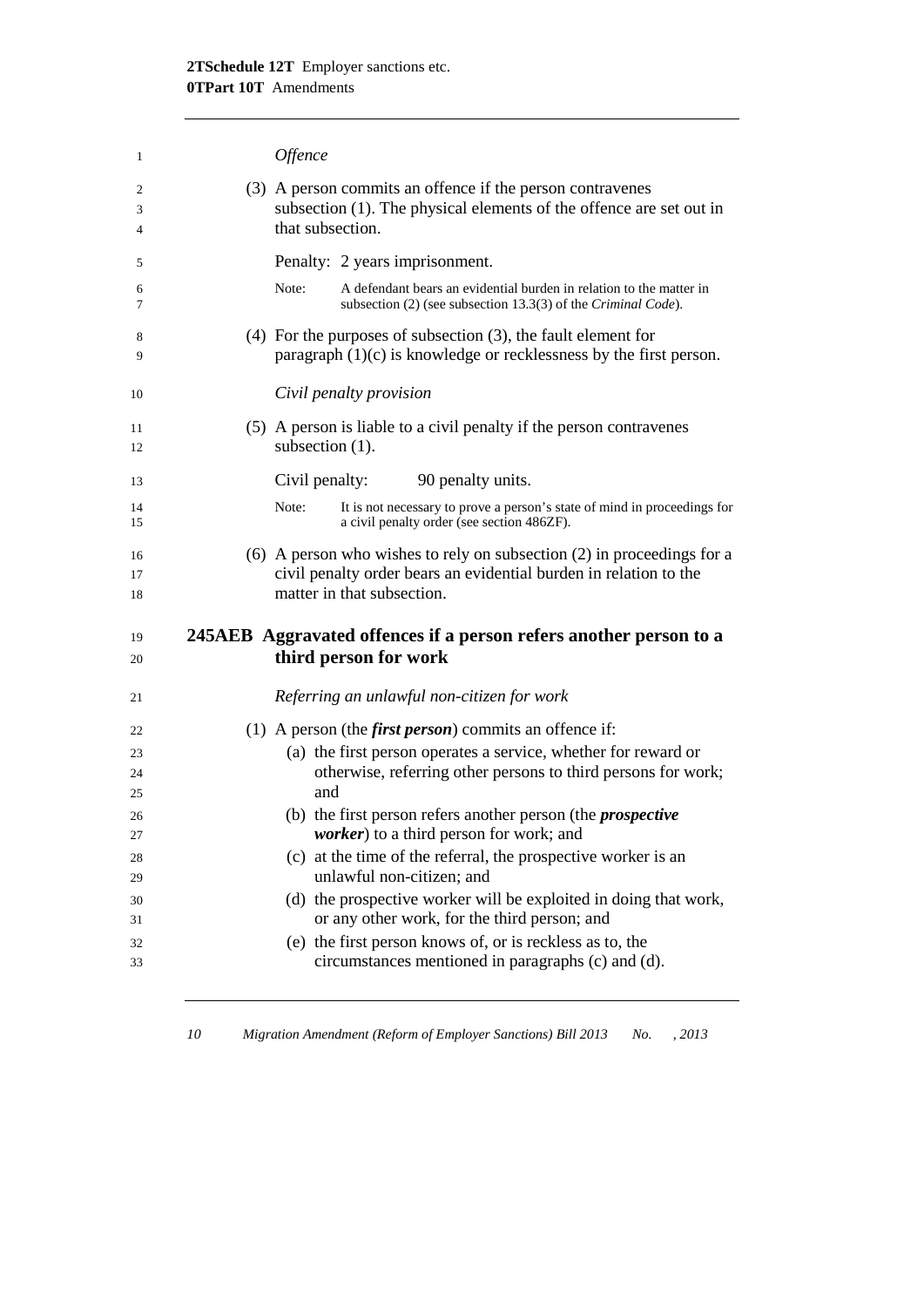| 1      | Penalty: 5 years imprisonment.                                                   |
|--------|----------------------------------------------------------------------------------|
| 2      | Note:<br>See section 245AH for when a person will be <i>exploited</i> .          |
| 3<br>4 | Referring a lawful non-citizen for work in breach of a work-related<br>condition |
| 5      | (2) A person (the <i>first person</i> ) commits an offence if:                   |
| 6      | (a) the first person operates a service, whether for reward or                   |
| 7      | otherwise, referring other persons to third persons for work;                    |
| 8      | and                                                                              |
| 9      | (b) the first person refers another person (the <i>prospective</i>               |
| 10     | worker) to a third person for work; and                                          |
| 11     | (c) at the time of the referral:                                                 |
| 12     | (i) the prospective worker is a lawful non-citizen; and                          |
| 13     | (ii) the prospective worker holds a visa that is subject to a                    |
| 14     | work-related condition; and                                                      |
| 15     | (iii) the prospective worker will be in breach of the                            |
| 16     | work-related condition solely because of doing the work                          |
| 17     | in relation to which he or she is referred; and                                  |
| 18     | (d) the prospective worker will be exploited in doing the work in                |
| 19     | relation to which he or she is referred, or in doing any other                   |
| 20     | work, for the third person; and                                                  |
| 21     | (e) the first person knows of, or is reckless as to, the                         |
| 22     | circumstances mentioned in paragraphs (c) and (d).                               |
| 23     | Penalty: 5 years imprisonment.                                                   |
| 24     | See section 245AH for when a person will be exploited.<br>Note:                  |
| 25     | 18 After paragraph 245AG(2)(b)                                                   |
| 26     | Insert:                                                                          |
| 27     | (ba) the first person participates in an arrangement, or any                     |
| 28     | arrangement included in a series of arrangements, for the                        |
| 29     | performance of work by the second person for:                                    |
| 30     | (i) the first person; or                                                         |
| 31     | (ii) another participant in the arrangement or any such                          |
| 32     | arrangement; or                                                                  |
| 33     | 19 At the end of subsection 245AG(2)                                             |
| 34     | Add:                                                                             |
| 35     | ; or (e) the prescribed circumstances exist.                                     |

*Migration Amendment (Reform of Employer Sanctions) Bill 2013 No. , 2013 11*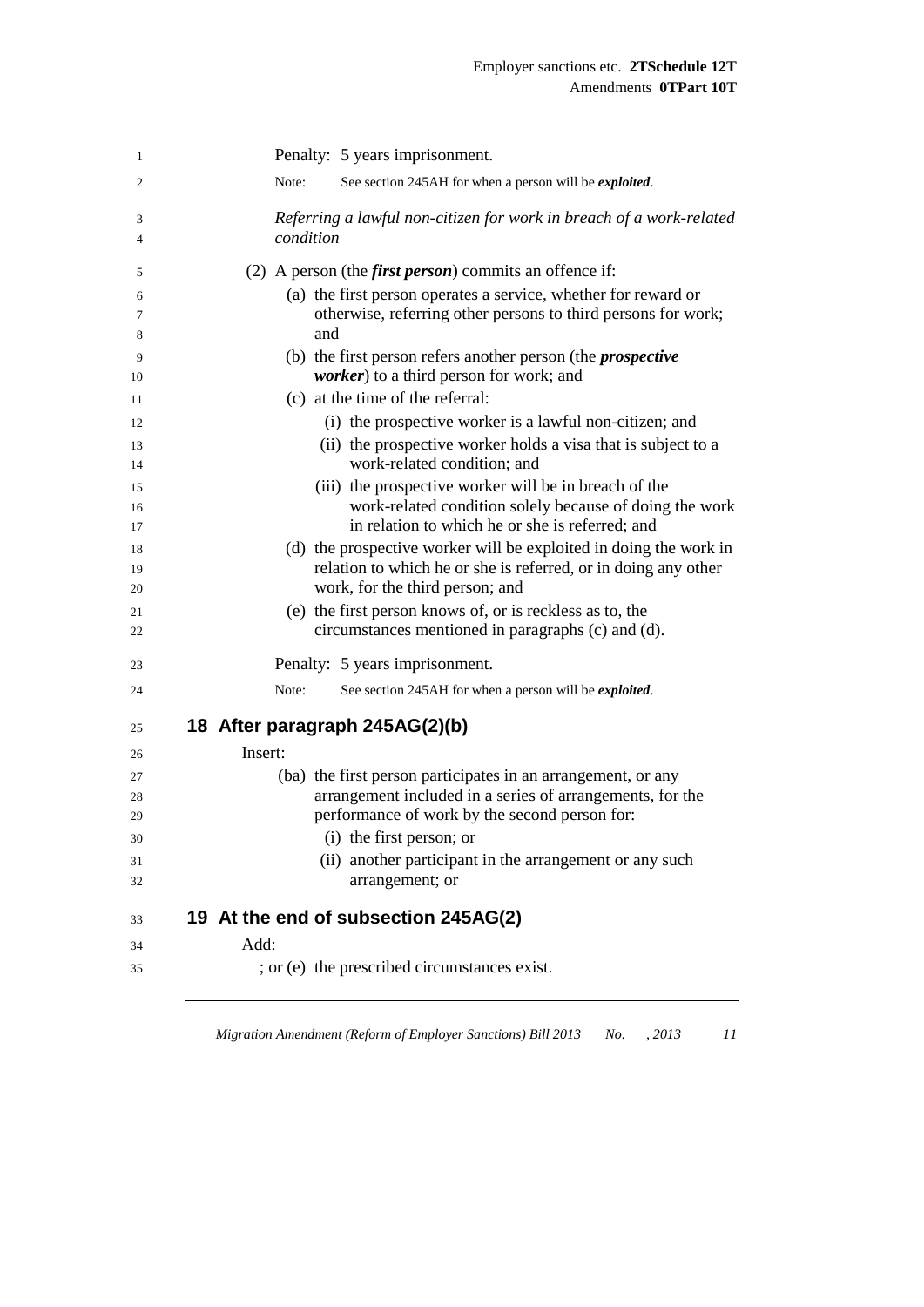| $\mathbf{1}$ | 20 Sections 245AJ and 245AK                                                                                                |
|--------------|----------------------------------------------------------------------------------------------------------------------------|
| 2            | Repeal the sections, substitute:                                                                                           |
| 3            | 245AJ Criminal liability of executive officers of bodies corporate                                                         |
| 4            | (1) An executive officer of a body corporate commits an offence if:                                                        |
| 5<br>6       | (a) the body commits an offence (the work-related offence)<br>against this Subdivision; and                                |
| 7            | (b) the officer knew that, or was reckless or negligent as to<br>whether, the work-related offence would be committed; and |
| 8<br>9       | (c) the officer was in a position to influence the conduct of the                                                          |
| 10           | body in relation to the work-related offence; and                                                                          |
| 11<br>12     | (d) the officer failed to take all reasonable steps to prevent the<br>work-related offence being committed.                |
| 13           | (2) An offence against subsection $(1)$ is punishable on conviction by a                                                   |
| 14           | pecuniary penalty not exceeding one-fifth of the maximum                                                                   |
| 15           | pecuniary penalty that a court could impose on the body corporate                                                          |
| 16           | for the work-related offence.                                                                                              |
| 17           | Reasonable steps to prevent the offence                                                                                    |
| 18           | (3) In determining whether the executive officer of the body corporate                                                     |
| 19           | failed to take all reasonable steps to prevent the work-related                                                            |
| 20           | offence being committed by the body, a court must have regard to:                                                          |
| 21           | (a) what action (if any) the officer took towards ensuring that the                                                        |
| 22           | body's employees, agents and contractors had a reasonable                                                                  |
| 23           | knowledge and understanding of the requirements to comply                                                                  |
| 24           | with this Subdivision, insofar as those requirements affected                                                              |
| 25           | the employees, agents or contractors concerned; and                                                                        |
| 26           | (b) what action (if any) the officer took when he or she became                                                            |
| 27           | aware that the body was committing the work-related<br>offence.                                                            |
| 28           |                                                                                                                            |
| 29           | (4) Subsection $(3)$ does not limit subsection $(1)$ .                                                                     |
| 30           | Definition                                                                                                                 |
| 31           | (5) In this section:                                                                                                       |
| 32           | executive officer of a body corporate means:                                                                               |
| 33           | (a) a director of the body corporate; or                                                                                   |
|              |                                                                                                                            |

*12 Migration Amendment (Reform of Employer Sanctions) Bill 2013 No. , 2013*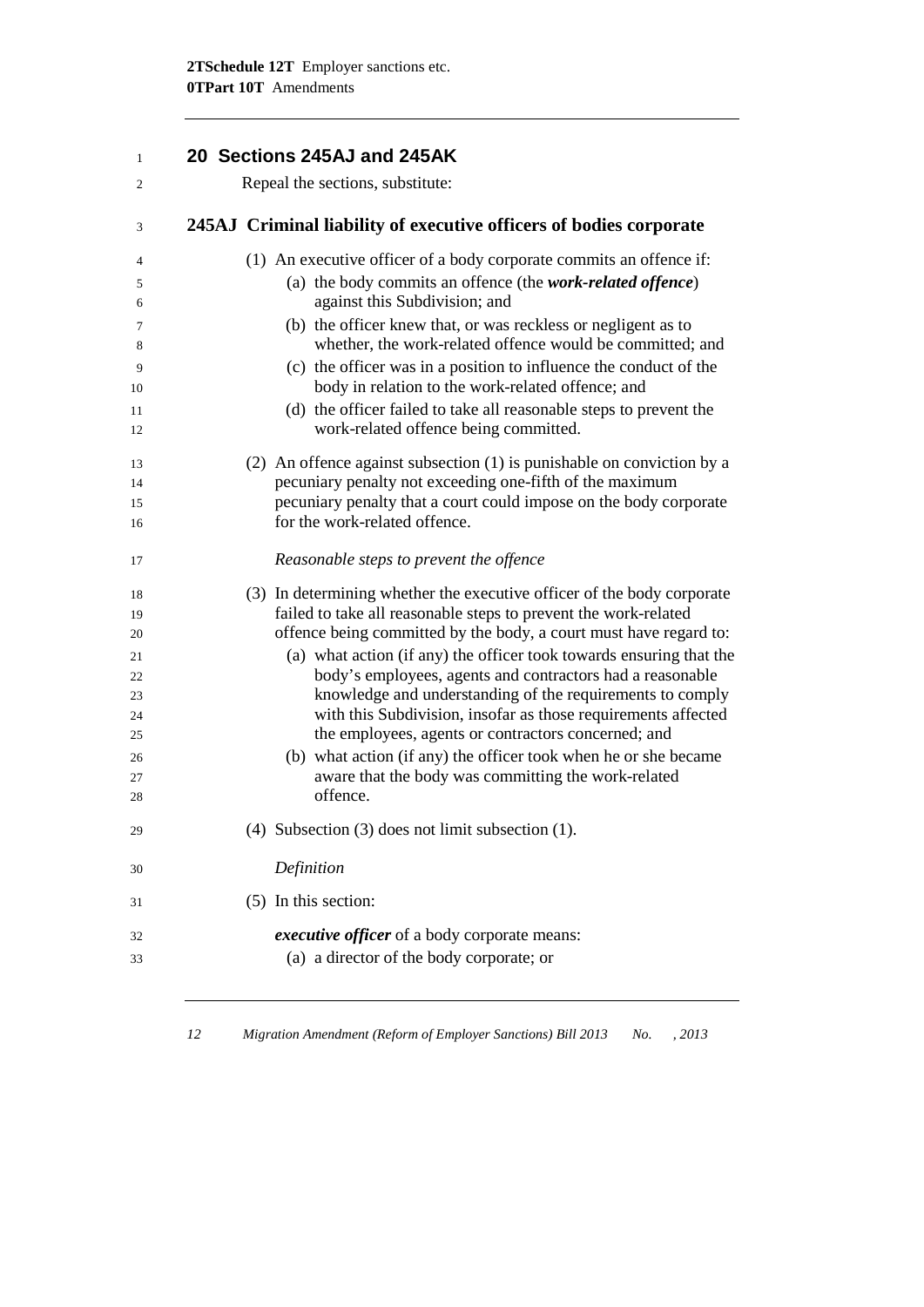| 1<br>$\overline{2}$ | (b) the chief executive officer (however described) of the body<br>corporate; or                                                                                                               |
|---------------------|------------------------------------------------------------------------------------------------------------------------------------------------------------------------------------------------|
| 3<br>4              | (c) the chief financial officer (however described) of the body<br>corporate; or                                                                                                               |
| 5                   | (d) the secretary of the body corporate.                                                                                                                                                       |
| 6                   | 245AK Civil liability of executive officers of bodies corporate                                                                                                                                |
| 7<br>8              | (1) An executive officer of a body corporate contravenes this<br>subsection if:                                                                                                                |
| 9                   | (a) the body contravenes (the work-related contravention) a<br>civil penalty provision in this Subdivision; and                                                                                |
| 10<br>11<br>12      | (b) the officer knew that, or was reckless or negligent as to<br>whether, the work-related contravention would occur; and                                                                      |
| 13<br>14            | (c) the officer was in a position to influence the conduct of the<br>body in relation to the work-related contravention; and                                                                   |
| 15<br>16            | (d) the officer failed to take all reasonable steps to prevent the<br>work-related contravention.                                                                                              |
| 17                  | Civil penalty provision                                                                                                                                                                        |
|                     |                                                                                                                                                                                                |
| 18<br>19            | (2) An executive officer of a body corporate is liable to a civil penalty<br>if the officer contravenes subsection (1).                                                                        |
| 20                  | 90 penalty units.<br>Civil penalty:                                                                                                                                                            |
| 21<br>22<br>23      | Note:<br>Section 486ZF (which provides that a person's state of mind does not<br>need to be proven in proceedings for a civil penalty order) does not<br>apply in relation to this subsection. |
| 24                  | Reasonable steps to prevent the contravention                                                                                                                                                  |
| 25                  | (3) In determining whether the executive officer of the body corporate                                                                                                                         |
| 26                  | failed to take all reasonable steps to prevent the work-related                                                                                                                                |
| 27<br>28            | contravention by the body, a court must have regard to:<br>(a) what action (if any) the officer took towards ensuring that the                                                                 |
| 29                  | body's employees, agents and contractors had a reasonable                                                                                                                                      |
| 30                  | knowledge and understanding of the requirements to comply                                                                                                                                      |
| 31                  | with this Subdivision, insofar as those requirements affected                                                                                                                                  |
| 32                  | the employees, agents or contractors concerned; and                                                                                                                                            |
| 33                  | (b) what action (if any) the officer took when he or she became                                                                                                                                |
| 34                  | aware that the body was engaging in the work-related                                                                                                                                           |
| 35                  | contravention.                                                                                                                                                                                 |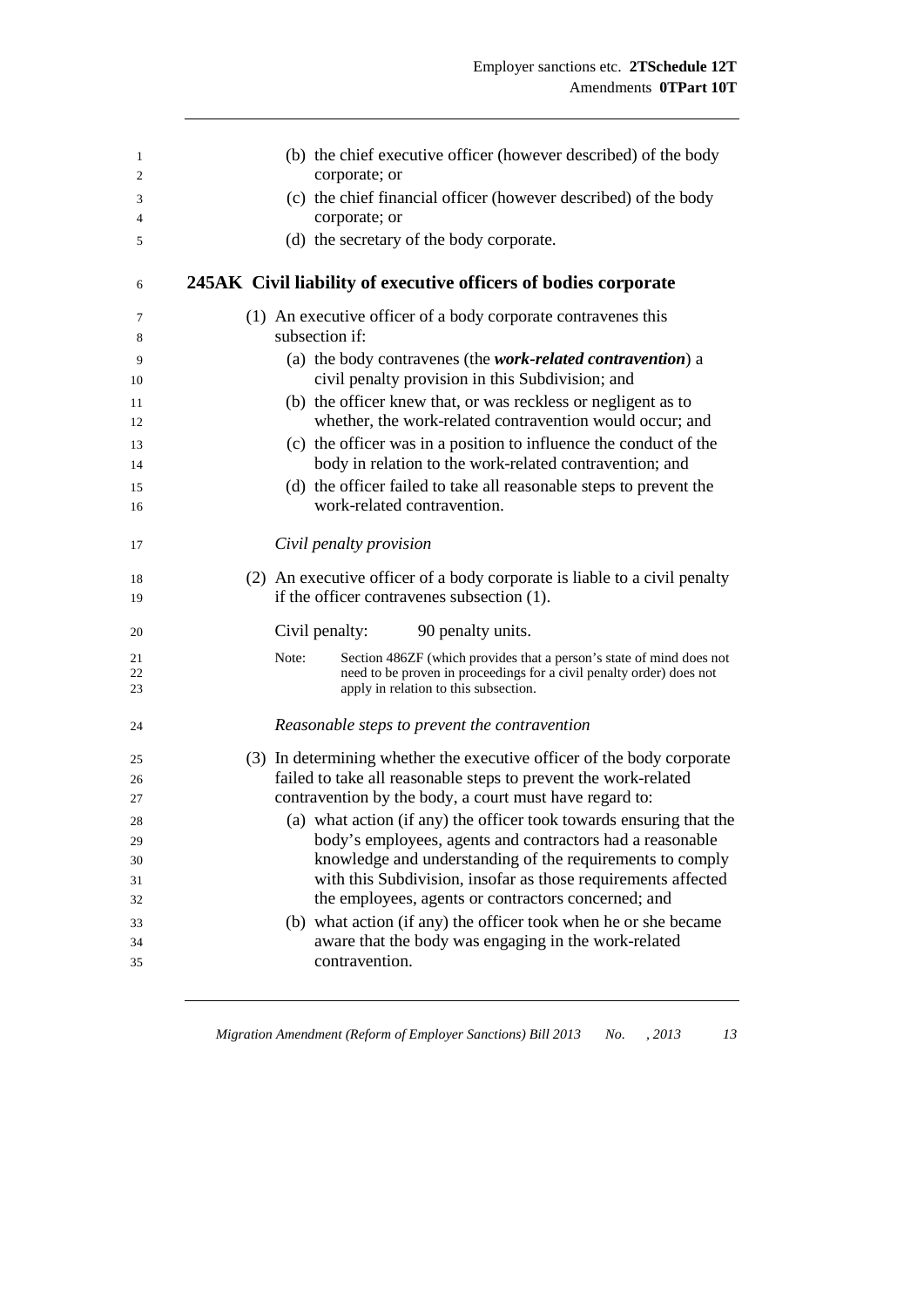### **2TSchedule 12T** Employer sanctions etc. **0TPart 10T** Amendments

| $\mathbf{1}$ | (4) Subsection $(3)$ does not limit subsection $(1)$ .                                                 |
|--------------|--------------------------------------------------------------------------------------------------------|
| 2            | Definitions                                                                                            |
| 3            | (5) In this section:                                                                                   |
| 4            | <i>executive officer</i> of a body corporate means:                                                    |
| 5            | (a) a director of the body corporate; or                                                               |
| 6            | (b) the chief executive officer (however described) of the body                                        |
| 7            | corporate; or                                                                                          |
| 8<br>9       | (c) the chief financial officer (however described) of the body<br>corporate; or                       |
| 10           | (d) the secretary of the body corporate.                                                               |
| 11           | <i>negligent</i> : an executive officer of a body corporate is <i>negligent</i> as                     |
| 12           | to whether a work-related contravention would occur if the                                             |
| 13           | officer's conduct involves:                                                                            |
| 14           | (a) such a great falling short of the standard of care that a                                          |
| 15           | reasonable person would exercise in the circumstances; and                                             |
| 16<br>17     | (b) such a high risk that the work-related contravention would<br>occur;                               |
| 18           | that the conduct merits the imposition of a pecuniary penalty.                                         |
| 19           | <i>reckless:</i> an executive officer of a body corporate is <i>reckless</i> as to                     |
| 20           | whether a work-related contravention would occur if:                                                   |
| 21<br>22     | (a) the officer is aware of a substantial risk that the work-related<br>contravention would occur; and |
| 23           | (b) having regard to the circumstances known to the officer, it is                                     |
| 24           | unjustifiable to take the risk.                                                                        |
| 25           | 245AL Contravening civil penalty provisions                                                            |
| 26           | (1) This section applies if a civil penalty provision in this Subdivision                              |
| 27           | provides that a person contravening another provision of this                                          |
| 28           | Subdivision (the <i>conduct rule provision</i> ) is liable to a civil penalty.                         |
| 29           | (2) For the purposes of this Act, the person is taken to contravene the                                |
| 30           | civil penalty provision if the person contravenes the conduct rule                                     |
| 31           | provision.                                                                                             |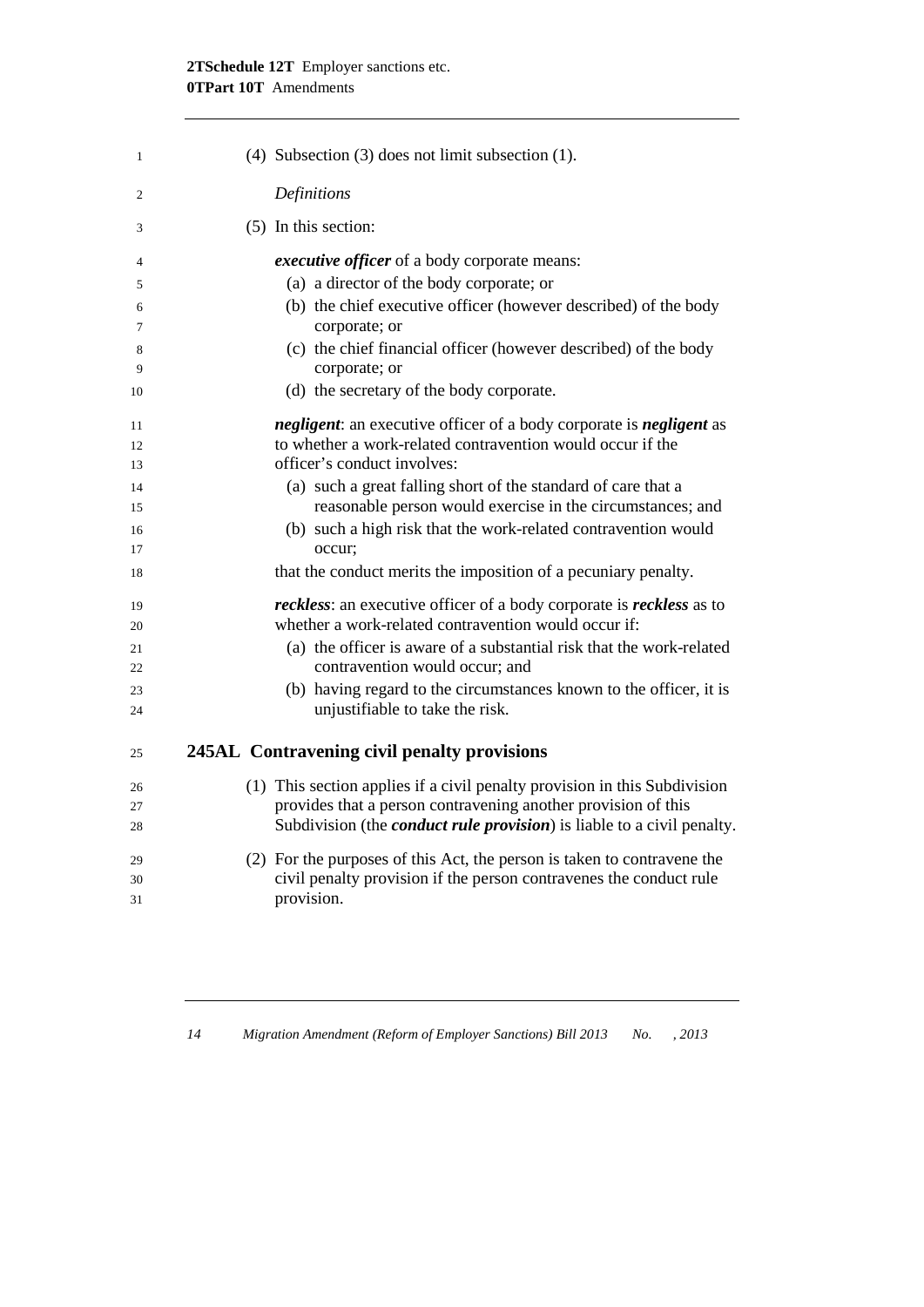### **245AM Geographical scope of offence and civil penalty provisions**

| 2  | <b>Offences</b>                                                     |
|----|---------------------------------------------------------------------|
| 3  | (1) Section 15.2 of the Criminal Code (extended geographical        |
| 4  | jurisdiction—category B) applies to an offence against this         |
| 5  | Subdivision.                                                        |
| 6  | Contraventions of civil penalty provisions                          |
| 7  | (2) An order must not be made against a person in civil proceedings |
| 8  | relating to a contravention by the person of a civil penalty        |
| 9  | provision in this Subdivision unless:                               |
| 10 | (a) the person's conduct that allegedly contravenes the provision   |
| 11 | occurs:                                                             |
| 12 | (i) wholly or partly in Australia; or                               |
| 13 | (ii) wholly or partly on board an Australian aircraft or an         |
| 14 | Australian ship; or                                                 |
| 15 | (b) the person's conduct that allegedly contravenes the provision   |
| 16 | occurs wholly outside Australia and, at the time of the             |
| 17 | alleged contravention, the person is:                               |
| 18 | (i) an Australian citizen; or                                       |
| 19 | (ii) a resident of Australia; or                                    |
| 20 | (iii) a body corporate incorporated by or under a law of the        |
| 21 | Commonwealth or of a State or Territory; or                         |
| 22 | (c) all of the following conditions are satisfied:                  |
| 23 | (i) the person's conduct allegedly contravenes the                  |
| 24 | provision because of section 486ZD (the <i>ancillary</i>            |
| 25 | <i>contravention</i> );                                             |
| 26 | (ii) the conduct occurs wholly outside Australia;                   |
| 27 | (iii) the conduct constituting the primary contravention to         |
| 28 | which the ancillary contravention relates occurs, or is             |
| 29 | intended by the person to occur, wholly or partly in                |
| 30 | Australia or wholly or partly on board an Australian                |
| 31 | aircraft or an Australian ship.                                     |
| 32 | Defences relating to contraventions of civil penalty provisions     |
| 33 | (3) In civil proceedings relating to a primary contravention by a   |
| 34 | person, it is a defence if:                                         |
|    |                                                                     |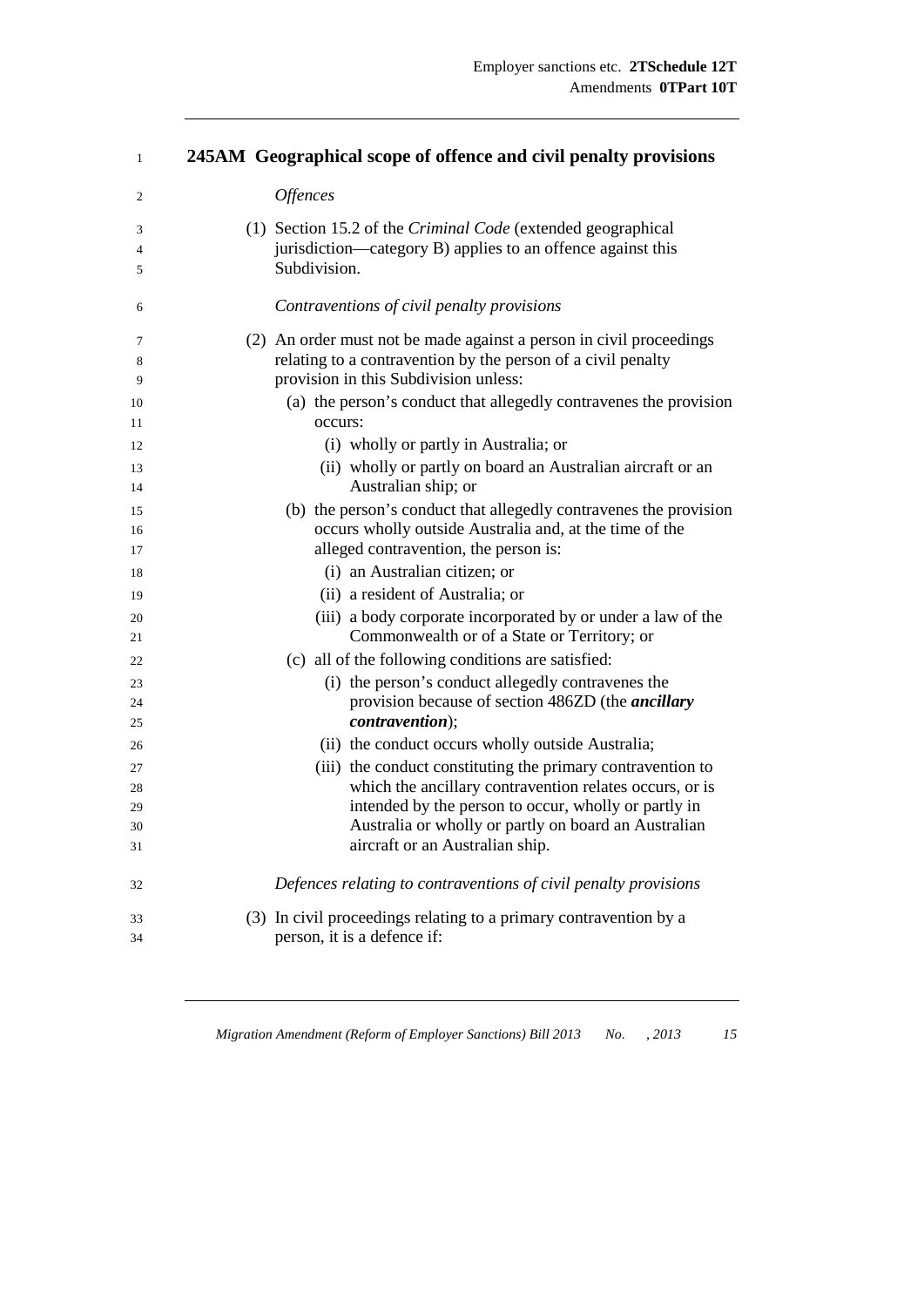| 1        | (a) the conduct constituting the alleged primary contravention                                              |
|----------|-------------------------------------------------------------------------------------------------------------|
| 2<br>3   | occurs wholly in a foreign country, but not on board an<br>Australian aircraft or an Australian ship; and   |
| 4        | (b) the person is neither:                                                                                  |
| 5        | (i) an Australian citizen; nor                                                                              |
| 6        | (ii) a body corporate incorporated by or under a law of the                                                 |
| 7        | Commonwealth or of a State or Territory; and                                                                |
| 8        | (c) there is not in force in:                                                                               |
| 9        | (i) the foreign country where the conduct constituting the                                                  |
| 10       | alleged primary contravention occurs; or                                                                    |
| 11       | (ii) the part of the foreign country where the conduct                                                      |
| 12       | constituting the alleged primary contravention occurs;                                                      |
| 13       | a law of that foreign country, or a law of that part of that                                                |
| 14       | foreign country, that provides for a pecuniary or criminal                                                  |
| 15       | penalty for such conduct.                                                                                   |
| 16       | (4) In civil proceedings relating to a contravention (the <i>ancillary</i>                                  |
| 17       | <i>contravention</i> ) by a person of a civil penalty provision in this                                     |
| 18       | Subdivision because of section 486ZD, it is a defence if:                                                   |
| 19       | (a) the conduct constituting the alleged ancillary contravention                                            |
| 20       | occurs wholly in a foreign country, but not on board an                                                     |
| 21       | Australian aircraft or an Australian ship; and                                                              |
| 22       | (b) the conduct (the <i>primary conduct</i> ) constituting the primary                                      |
| 23       | contravention to which the ancillary contravention relates                                                  |
| 24       | occurs, or is intended by the person to occur, wholly in a                                                  |
| 25       | foreign country, but not on board an Australian aircraft or an<br>Australian ship; and                      |
| 26       |                                                                                                             |
| 27       | (c) the person is neither:                                                                                  |
| 28       | (i) an Australian citizen; nor                                                                              |
| 29       | (ii) a body corporate incorporated by or under a law of the<br>Commonwealth or of a State or Territory; and |
| 30       | (d) there is not in force in:                                                                               |
| 31       |                                                                                                             |
| 32       | (i) the foreign country where the primary conduct occurs or<br>is intended by the person to occur; or       |
| 33       | (ii) the part of the foreign country where the primary                                                      |
| 34<br>35 | conduct occurs or is intended by the person to occur;                                                       |
| 36       | a law of that foreign country, or a law of that part of that                                                |
| 37       | foreign country, that provides for a pecuniary or criminal                                                  |
| 38       | penalty for the primary conduct.                                                                            |
|          |                                                                                                             |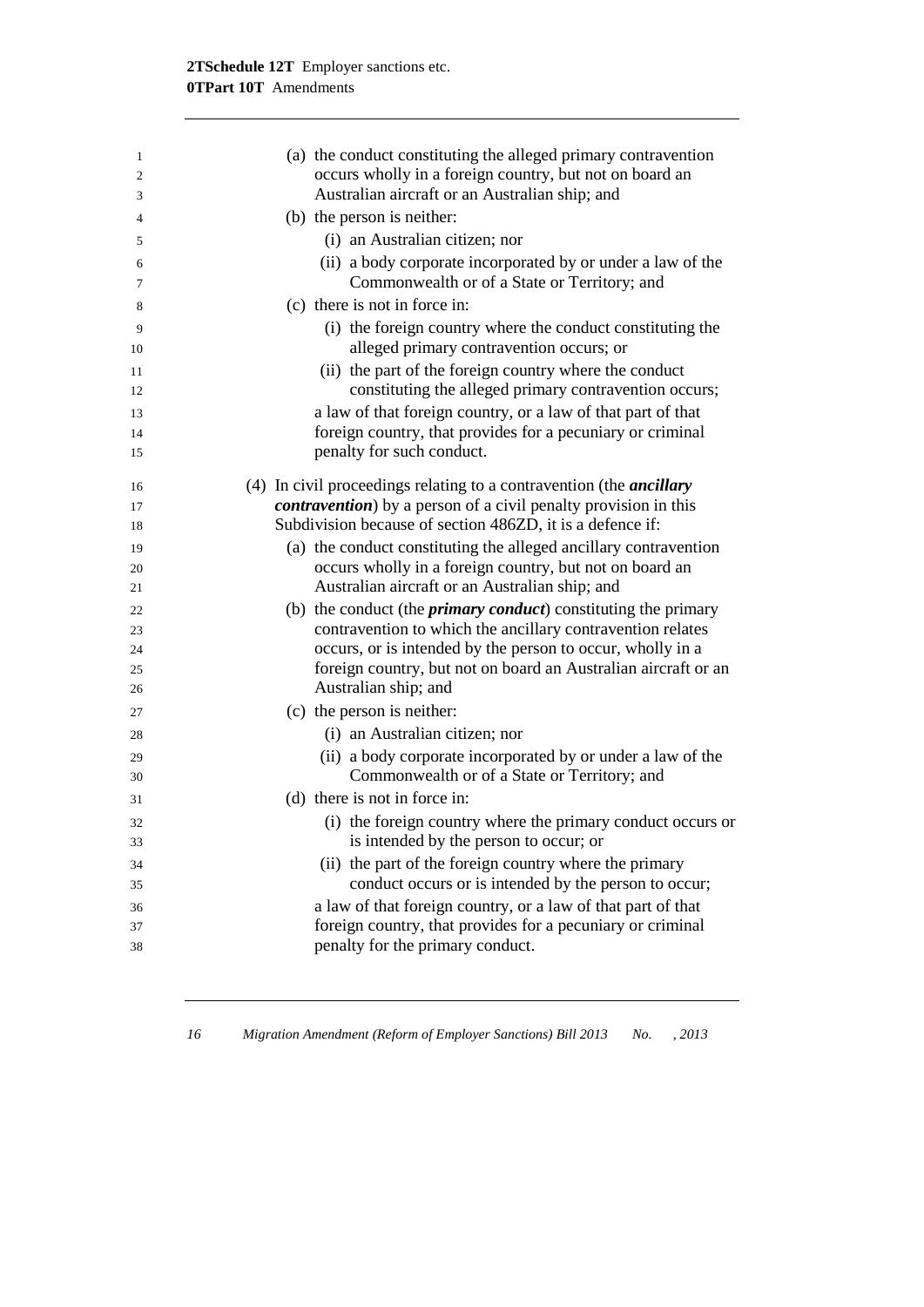| 1<br>2 | (5) A defendant bears an evidential burden in relation to the matter in<br>subsection $(3)$ or $(4)$ . |
|--------|--------------------------------------------------------------------------------------------------------|
| 3      | Attorney-General's consent needed for certain proceedings                                              |
| 4      | (6) Civil proceedings relating to a contravention of a civil penalty                                   |
| 5      | provision in this Subdivision must not be commenced without the                                        |
| 6      | Attorney-General's written consent if:                                                                 |
| 7      | (a) the conduct constituting the alleged contravention occurs                                          |
| 8      | wholly in a foreign country; and                                                                       |
| 9      | (b) at the time of the alleged contravention, the person alleged to                                    |
| 10     | have contravened the provision is neither:                                                             |
| 11     | (i) an Australian citizen; nor                                                                         |
| 12     | (ii) a body corporate incorporated by or under a law of the                                            |
| 13     | Commonwealth or of a State or Territory.                                                               |
| 14     | When conduct taken to occur partly in Australia                                                        |
| 15     | (7) For the purposes of this section, if a person sends a thing, or causes                             |
| 16     | a thing to be sent:                                                                                    |
| 17     | (a) from a point outside Australia to a point in Australia; or                                         |
| 18     | (b) from a point in Australia to a point outside Australia;                                            |
| 19     | that conduct is taken to have occurred partly in Australia.                                            |
| 20     | (8) For the purposes of this section, if a person sends, or causes to be                               |
| 21     | sent, an electronic communication:                                                                     |
| 22     | (a) from a point outside Australia to a point in Australia; or                                         |
| 23     | (b) from a point in Australia to a point outside Australia;                                            |
| 24     | that conduct is taken to have occurred partly in Australia.                                            |
| 25     | Definitions                                                                                            |
| 26     | $(9)$ In this section:                                                                                 |
| 27     | Australian aircraft has the same meaning as in the Criminal Code.                                      |
| 28     | <b>Australian ship</b> has the same meaning as in the Criminal Code.                                   |
| 29     | <i>electronic communication</i> has the same meaning as in the                                         |
| 30     | Criminal Code.                                                                                         |
| 31     | foreign country has the same meaning as in the Criminal Code.                                          |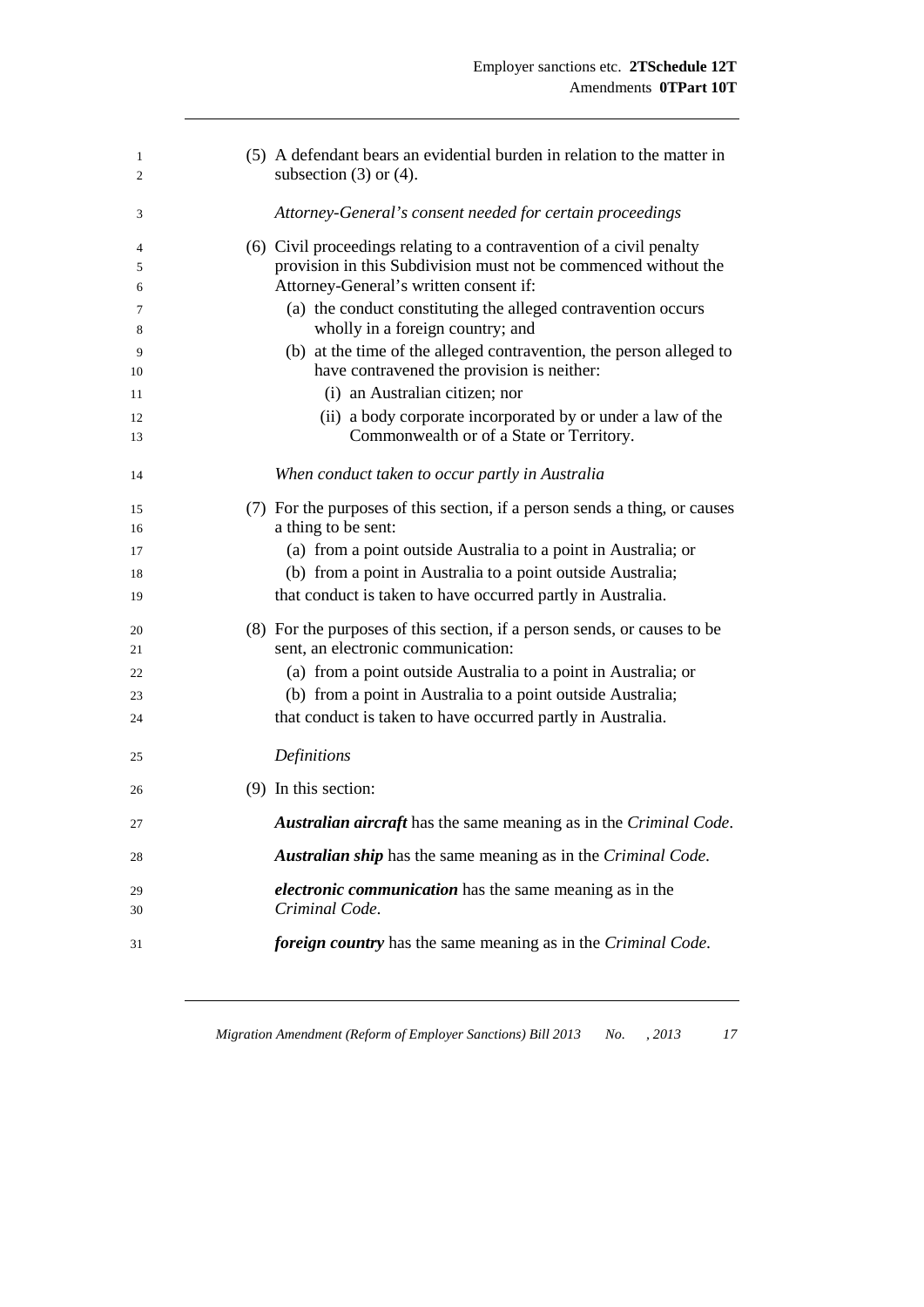| 1  | <i>point</i> has the same meaning as in section 16.2 of the <i>Criminal</i> |
|----|-----------------------------------------------------------------------------|
| 2  | Code.                                                                       |
| 3  | <i>primary contravention</i> means a contravention of a civil penalty       |
| 4  | provision in this Subdivision other than because of section 486ZD.          |
| 5  | <i>resident of Australia</i> has the same meaning as in the <i>Criminal</i> |
| 6  | Code.                                                                       |
| 7  | 245AN Charge and trial for an aggravated offence                            |
| 8  | (1) If the prosecution intends to prove an offence against subsection       |
| 9  | $245AD(1)$ or (2), the charge must allege that the worker referred to       |
| 10 | in that subsection has been exploited.                                      |
| 11 | (2) If the prosecution intends to prove an offence against subsection       |
| 12 | $245AEB(1)$ or (2), the charge must allege that the prospective             |
| 13 | worker referred to in that subsection has been or will be exploited:        |
| 14 | (a) in doing the work in relation to which the prospective worker           |
| 15 | was referred; or                                                            |
| 16 | (b) in doing other work for the person to whom the prospective              |
| 17 | worker was referred.                                                        |
| 18 | (3) On a trial for an offence against section 245AD, the trier of fact      |
| 19 | may find the defendant not guilty of that offence but guilty of an          |
| 20 | offence against section 245AB or 245AC if:                                  |
| 21 | (a) the trier of fact is not satisfied that the defendant is guilty of      |
| 22 | an offence against section 245AD; and                                       |
| 23 | (b) the trier of fact is satisfied that the defendant is guilty of an       |
| 24 | offence against section 245AB or 245AC; and                                 |
| 25 | (c) the defendant has been accorded procedural fairness in                  |
| 26 | relation to that finding of guilt.                                          |
| 27 | (4) On a trial for an offence against section 245AEB, the trier of fact     |
| 28 | may find the defendant not guilty of that offence but guilty of an          |
| 29 | offence against section 245AE or 245AEA if:                                 |
| 30 | (a) the trier of fact is not satisfied that the defendant is guilty of      |
| 31 | an offence against section 245AEB; and                                      |
| 32 | (b) the trier of fact is satisfied that the defendant is guilty of an       |
| 33 | offence against section 245AE or 245AEA; and                                |
| 34 | (c) the defendant has been accorded procedural fairness in                  |
| 35 | relation to that finding of guilt.                                          |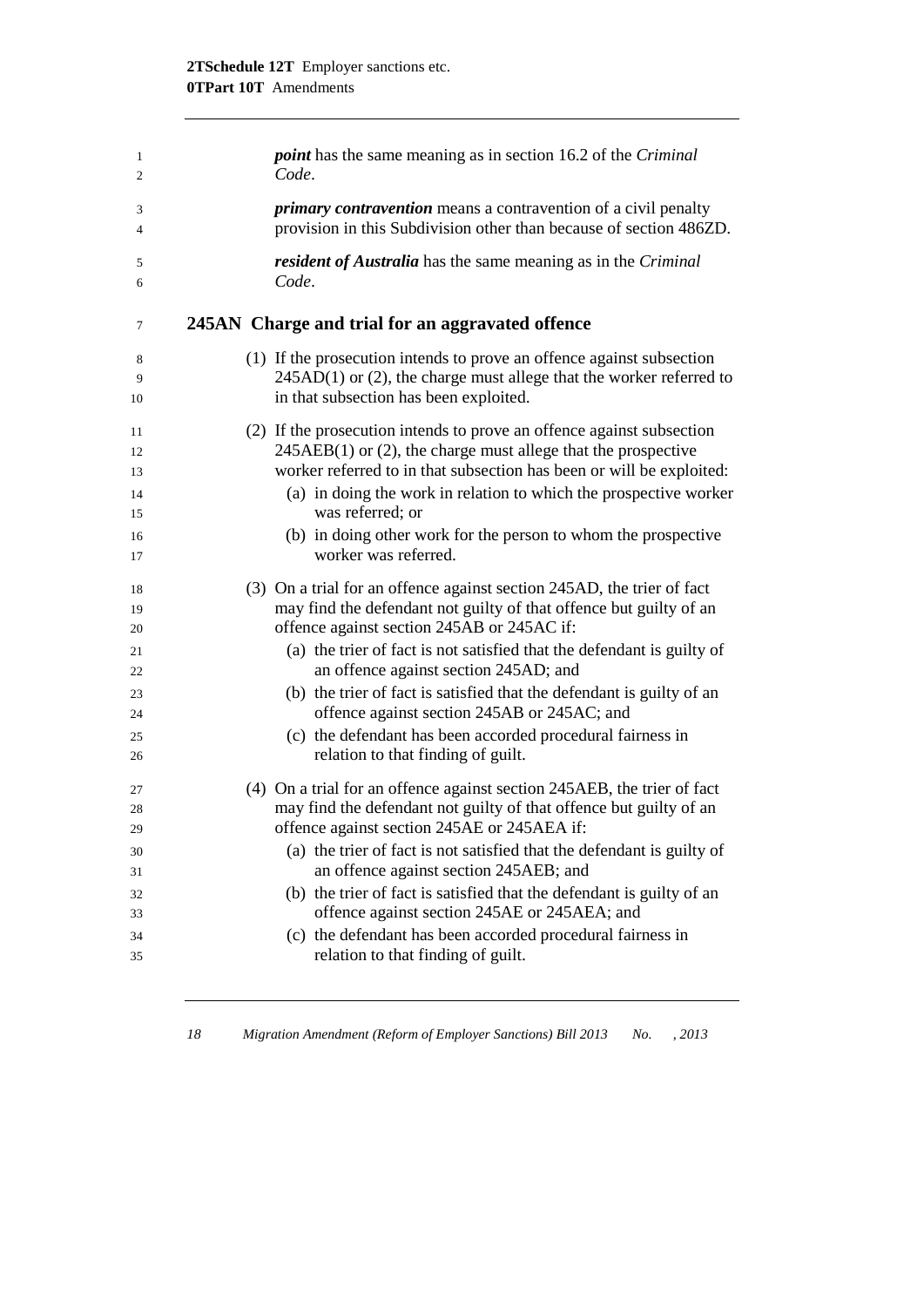#### **245AO** Treatment of partnerships

| $\overline{2}$<br>3<br>$\overline{4}$              | (1) This Subdivision, and any other provision of this Act to the extent<br>that it relates to this Subdivision, apply to a partnership as if it were<br>a person, but with the changes set out in this section.                                       |
|----------------------------------------------------|-------------------------------------------------------------------------------------------------------------------------------------------------------------------------------------------------------------------------------------------------------|
| 5<br>6<br>7<br>8                                   | (2) An offence against this Subdivision that would otherwise be<br>committed by a partnership is taken to have been committed by<br>each partner in the partnership, at the time the offence is<br>committed, who:                                    |
| 9                                                  | (a) did the relevant act; or                                                                                                                                                                                                                          |
| 10                                                 | (b) aided, abetted, counselled or procured the relevant act; or                                                                                                                                                                                       |
| 11<br>12<br>13                                     | (c) was in any way knowingly concerned in, or party to, the<br>relevant act (whether directly or indirectly or whether by any<br>act of the partner).                                                                                                 |
| 14<br>15<br>16<br>17                               | (3) A civil penalty provision in this Subdivision that would otherwise<br>be contravened by a partnership is taken to have been contravened<br>by each partner in the partnership, at the time of the conduct<br>constituting the contravention, who: |
| 18                                                 | (a) engaged in the conduct; or                                                                                                                                                                                                                        |
| 19                                                 | (b) aided, abetted, counselled or procured the conduct; or                                                                                                                                                                                            |
| 20<br>21<br>22                                     | (c) was in any way knowingly concerned in, or party to, the<br>conduct (whether directly or indirectly or whether by any act<br>of the partner).                                                                                                      |
| 23                                                 | 245AP Treatment of unincorporated associations                                                                                                                                                                                                        |
| 24<br>25<br>26<br>27                               | (1) This Subdivision, and any other provision of this Act to the extent<br>that it relates to this Subdivision, apply to an unincorporated<br>association as if it were a person, but with the changes set out in<br>this section.                    |
|                                                    | (2) An offence against this Subdivision that would otherwise be                                                                                                                                                                                       |
|                                                    |                                                                                                                                                                                                                                                       |
|                                                    | committed by an unincorporated association is taken to have been                                                                                                                                                                                      |
|                                                    | committed by each member of the association's committee of                                                                                                                                                                                            |
|                                                    | management, at the time the offence is committed, who:                                                                                                                                                                                                |
|                                                    | (a) did the relevant act; or                                                                                                                                                                                                                          |
|                                                    | (b) aided, abetted, counselled or procured the relevant act; or                                                                                                                                                                                       |
|                                                    | (c) was in any way knowingly concerned in, or party to, the                                                                                                                                                                                           |
| 28<br>29<br>30<br>31<br>32<br>33<br>34<br>35<br>36 | relevant act (whether directly or indirectly or whether by any<br>act of the member).                                                                                                                                                                 |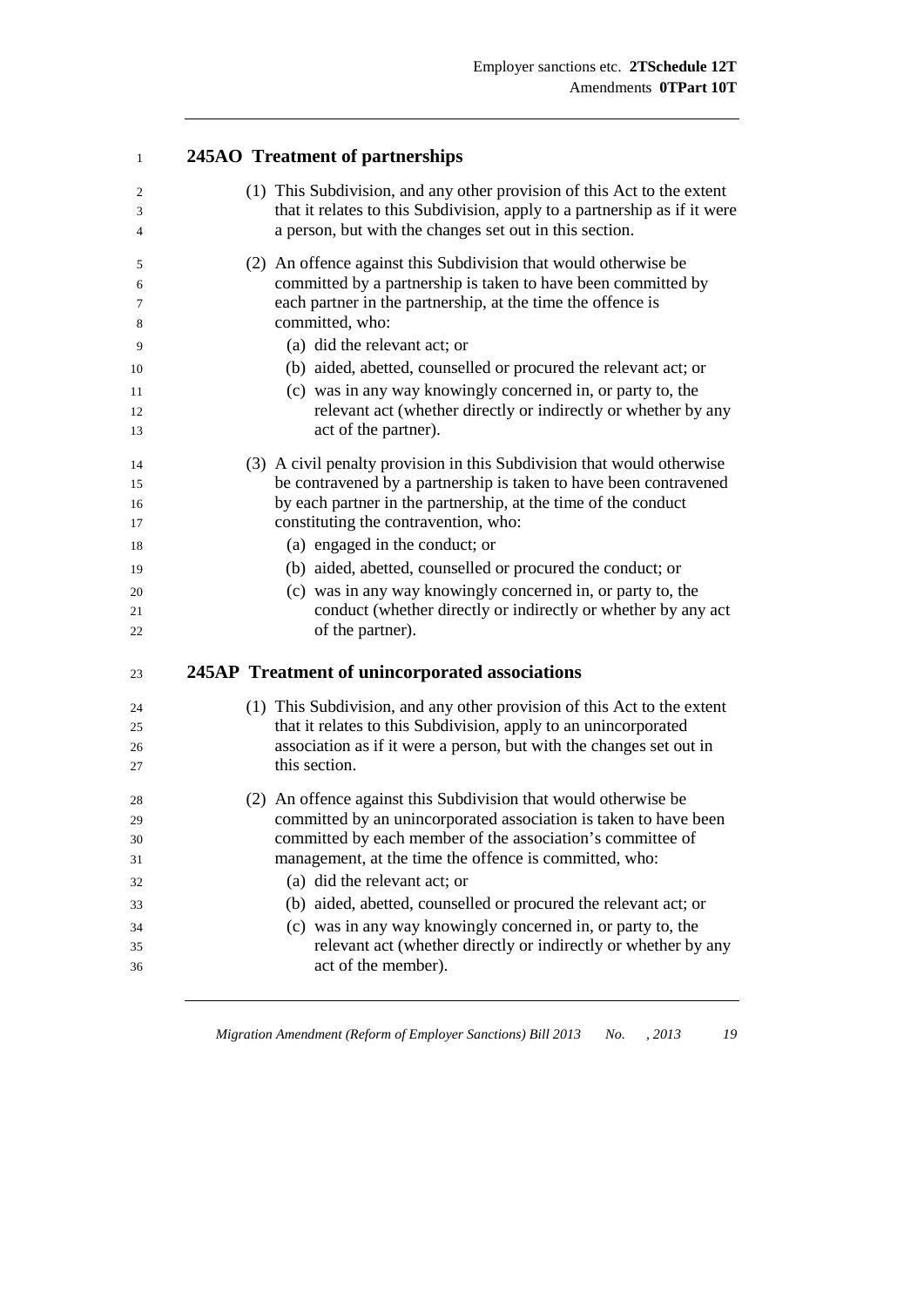| 1        |                                                                  | (3) A civil penalty provision in this Subdivision that would otherwise                                         |  |  |  |
|----------|------------------------------------------------------------------|----------------------------------------------------------------------------------------------------------------|--|--|--|
| 2        | be contravened by an unincorporated association is taken to have |                                                                                                                |  |  |  |
| 3        |                                                                  | been contravened by each member of the association's committee                                                 |  |  |  |
| 4        |                                                                  | of management, at the time of the conduct constituting the                                                     |  |  |  |
| 5        |                                                                  | contravention, who:                                                                                            |  |  |  |
| 6        |                                                                  | (a) engaged in the conduct; or                                                                                 |  |  |  |
| 7        |                                                                  | (b) aided, abetted, counselled or procured the conduct; or                                                     |  |  |  |
| 8        |                                                                  | (c) was in any way knowingly concerned in, or party to, the                                                    |  |  |  |
| 9        |                                                                  | conduct (whether directly or indirectly or whether by any act                                                  |  |  |  |
| 10       |                                                                  | of the member).                                                                                                |  |  |  |
|          |                                                                  |                                                                                                                |  |  |  |
| 11       |                                                                  | 21 At the end of paragraphs 271(1)(a) to (g)                                                                   |  |  |  |
| 12       |                                                                  | Add "and".                                                                                                     |  |  |  |
| 13       |                                                                  | 22 At the end of subsection 271(1)                                                                             |  |  |  |
|          |                                                                  |                                                                                                                |  |  |  |
| 14       |                                                                  | Add:                                                                                                           |  |  |  |
| 15       |                                                                  | ; and (m) a certificate signed by an officer stating:                                                          |  |  |  |
| 16       |                                                                  | (i) whether or not a specified person used a specified                                                         |  |  |  |
| 17       |                                                                  | computer system at a specified time, or during a                                                               |  |  |  |
| 18       |                                                                  | specified period, to obtain information about another                                                          |  |  |  |
| 19       |                                                                  | specified person; and                                                                                          |  |  |  |
| 20       |                                                                  | (ii) if the specified computer system was so used—the<br>information about the other specified person that was |  |  |  |
| 21<br>22 |                                                                  | provided by the system to the user at that time or during                                                      |  |  |  |
| 23       |                                                                  | that period;                                                                                                   |  |  |  |
| 24       |                                                                  | is prima facie evidence of the matters stated in the certificate.                                              |  |  |  |
|          |                                                                  |                                                                                                                |  |  |  |
| 25       |                                                                  | 23 Subsection 271(4) (subparagraph (a)(i) of the definition of                                                 |  |  |  |
| 26       |                                                                  | migration proceedings)                                                                                         |  |  |  |
| 27       |                                                                  | After "against this Act", insert "or a contravention of a civil penalty                                        |  |  |  |
| 28       |                                                                  | provision".                                                                                                    |  |  |  |
| 29       |                                                                  | 24 Part 8D                                                                                                     |  |  |  |
| 30       |                                                                  | Repeal the Part, substitute:                                                                                   |  |  |  |
|          |                                                                  |                                                                                                                |  |  |  |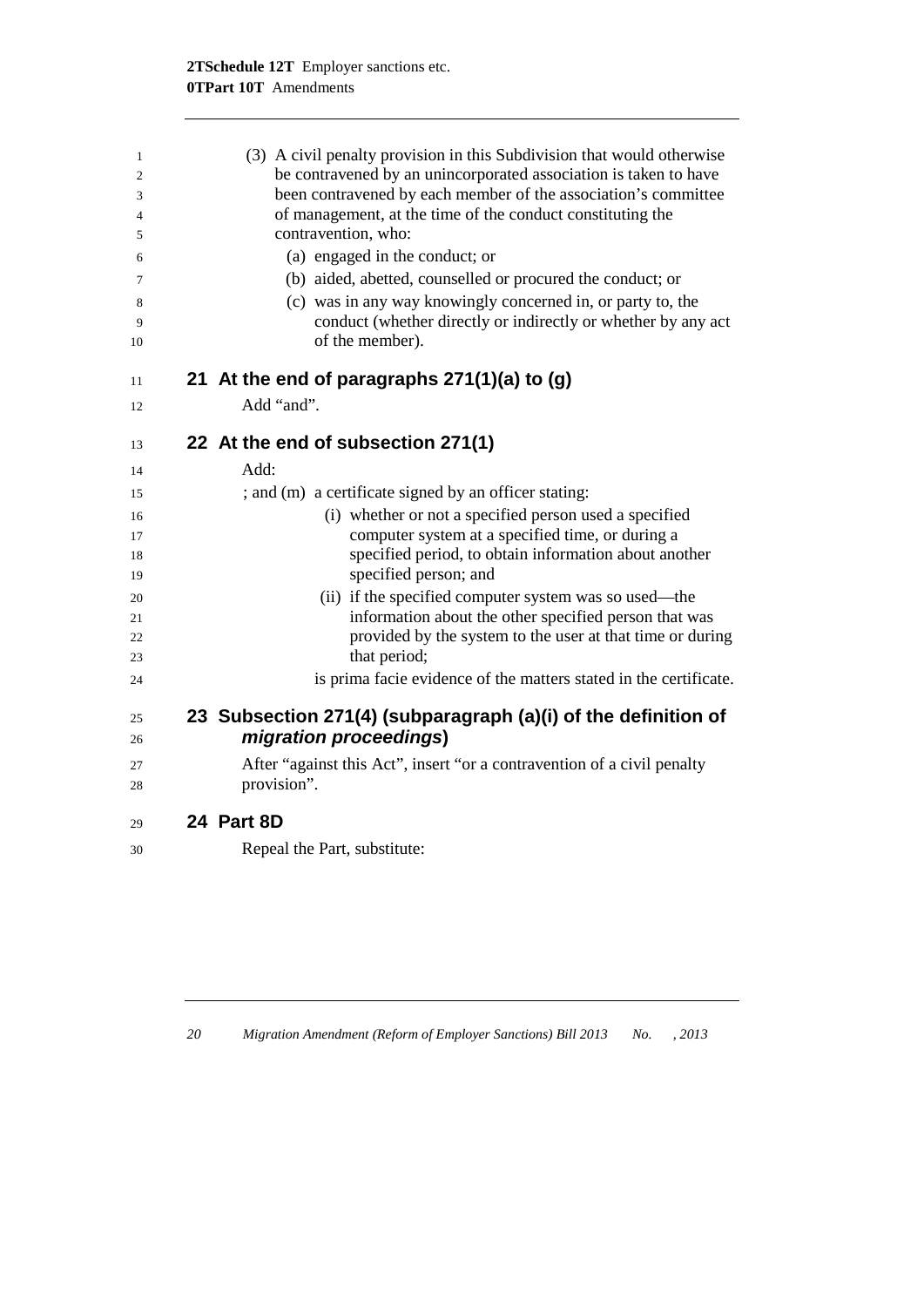# **Part 8D—Civil penalties**

| $\overline{2}$       | Division 1—Obtaining a civil penalty order                                                                                                                                                                                                                   |
|----------------------|--------------------------------------------------------------------------------------------------------------------------------------------------------------------------------------------------------------------------------------------------------------|
| 3                    | <b>486R Civil penalty orders</b>                                                                                                                                                                                                                             |
| 4                    | Application for order                                                                                                                                                                                                                                        |
| 5<br>6<br>7          | (1) The Minister may apply to an eligible court for an order that a<br>person, who is alleged to have contravened a civil penalty<br>provision, pay the Commonwealth a pecuniary penalty.                                                                    |
| 8<br>9               | (2) The Minister must make the application within 6 years of the<br>alleged contravention.                                                                                                                                                                   |
| 10                   | Eligible court may order person to pay pecuniary penalty                                                                                                                                                                                                     |
| 11<br>12<br>13<br>14 | (3) If the eligible court is satisfied that the person has contravened a<br>civil penalty provision, the court may order the person to pay to the<br>Commonwealth such pecuniary penalty for the contravention as the<br>court determines to be appropriate. |
| 15<br>16             | Note:<br>Subsection (5) sets out the maximum penalty that the eligible court<br>may order the person to pay.                                                                                                                                                 |
| 17                   | (4) An order under subsection (3) is a <i>civil penalty order</i> .                                                                                                                                                                                          |
| 18                   | Determining pecuniary penalty                                                                                                                                                                                                                                |
| 19                   | (5) The pecuniary penalty must not be more than:                                                                                                                                                                                                             |
| 20                   | (a) if the person is a body corporate—5 times the amount of the                                                                                                                                                                                              |
| 21<br>22             | pecuniary penalty specified for the civil penalty provision;<br>and                                                                                                                                                                                          |
| 23                   | (b) otherwise—the amount of the pecuniary penalty specified for                                                                                                                                                                                              |
| 24                   | the civil penalty provision.                                                                                                                                                                                                                                 |
| 25                   | (6) In determining the pecuniary penalty, the eligible court must take                                                                                                                                                                                       |
| 26                   | into account all relevant matters, including:                                                                                                                                                                                                                |
| 27                   | (a) the nature and extent of the contravention; and                                                                                                                                                                                                          |
| 28                   | (b) the nature and extent of any loss or damage suffered because                                                                                                                                                                                             |
| 29                   | of the contravention; and                                                                                                                                                                                                                                    |
| 30                   | (c) the circumstances in which the contravention took place; and                                                                                                                                                                                             |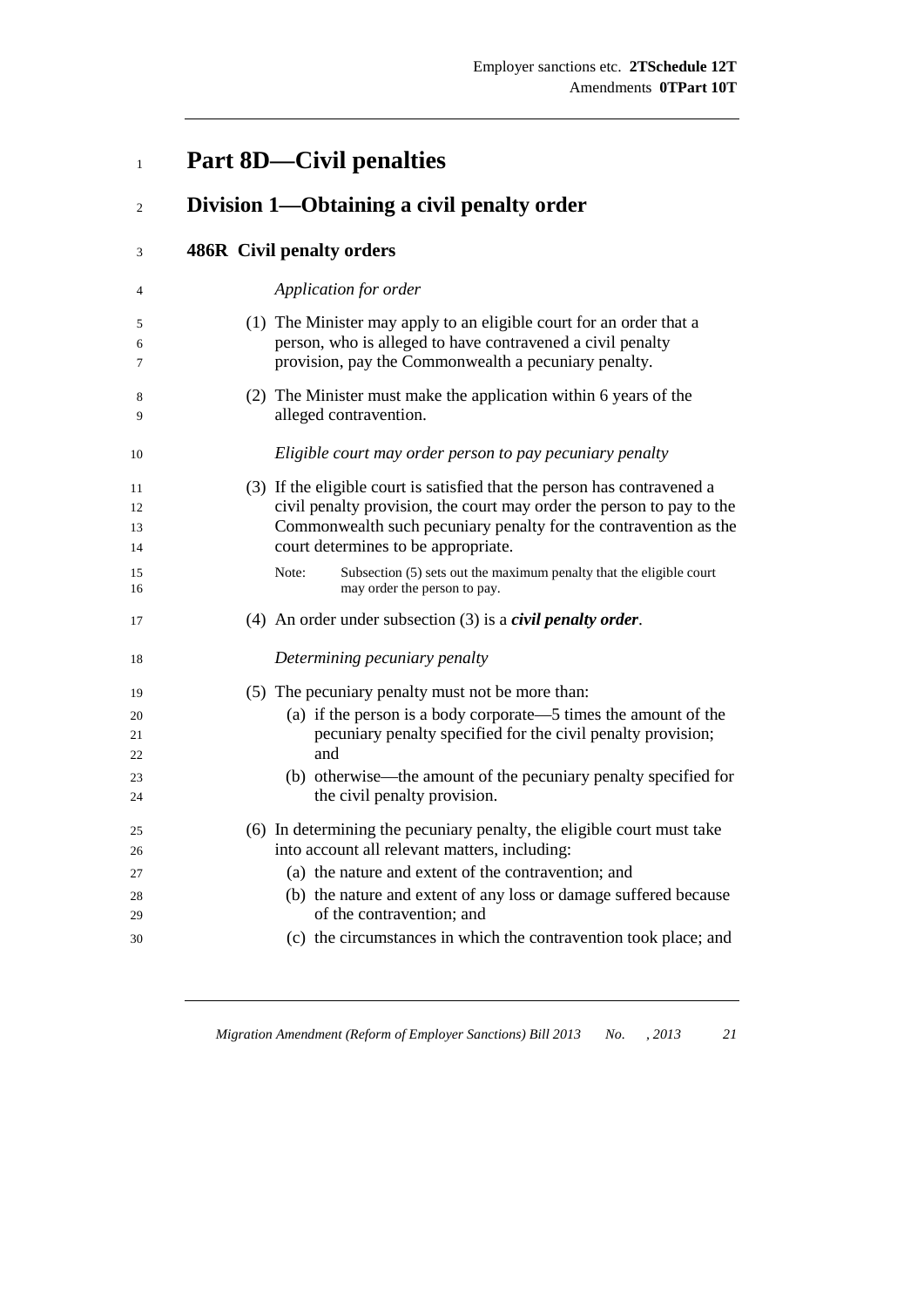| 1<br>2<br>3    | (d) whether the Department has taken any administrative action<br>against the person in relation to the conduct constituting the<br>contravention or any similar conduct; and |
|----------------|-------------------------------------------------------------------------------------------------------------------------------------------------------------------------------|
|                |                                                                                                                                                                               |
| $\overline{4}$ | (e) whether the person has been issued with an infringement                                                                                                                   |
| 5              | notice under regulations made for the purposes of<br>section 506A in relation to the conduct constituting the                                                                 |
| 6<br>7         | contravention or any similar conduct; and                                                                                                                                     |
|                |                                                                                                                                                                               |
| 8<br>9         | (f) whether the person has previously been found by a court in<br>proceedings under this Act to have engaged in any similar                                                   |
| 10             | conduct.                                                                                                                                                                      |
| 11<br>12       | 486S Additional rules relating to the sponsorship civil penalty<br>provisions                                                                                                 |
| 13             | (1) This section applies if an application for a civil penalty order                                                                                                          |
| 14             | against a person is made to an eligible court in relation to an                                                                                                               |
| 15             | alleged contravention of a civil penalty provision in Division 3A of                                                                                                          |
| 16             | Part 2.                                                                                                                                                                       |
|                |                                                                                                                                                                               |
| 17             | Engaging in similar conduct                                                                                                                                                   |
| 18             | (2) For the purposes of subsection $486R(6)$ , the person is taken to have                                                                                                    |
| 19             | engaged in similar conduct if the person has failed to satisfy a                                                                                                              |
| 20             | sponsorship obligation that is different from the sponsorship                                                                                                                 |
| 21             | obligation to which the application relates.                                                                                                                                  |
|                |                                                                                                                                                                               |
| 22<br>23       | (3) Subsection (2) does not limit the circumstances in which a person<br>may be found to have engaged in similar conduct.                                                     |
|                |                                                                                                                                                                               |
| 24             | Order to pay a required amount                                                                                                                                                |
| 25             | (4) If, when determining the application, it appears to the eligible court                                                                                                    |
| 26             | that:                                                                                                                                                                         |
| 27             | (a) an amount of a kind prescribed in the regulations made for                                                                                                                |
| 28             | purposes of subsection $140S(1)$ is required to be paid by the                                                                                                                |
| 29             | person to the Commonwealth, a State or Territory or another                                                                                                                   |
| 30             | person; and                                                                                                                                                                   |
| 31             | (b) the amount remains unpaid after the time for payment; and                                                                                                                 |
| 32             | (c) proceedings to recover the amount have not been brought                                                                                                                   |
| 33             | under section 140S;                                                                                                                                                           |
| 34             | the court may order that the amount be paid to the Commonwealth,                                                                                                              |
| 35             | State, Territory or other person (as the case may be).                                                                                                                        |
|                |                                                                                                                                                                               |

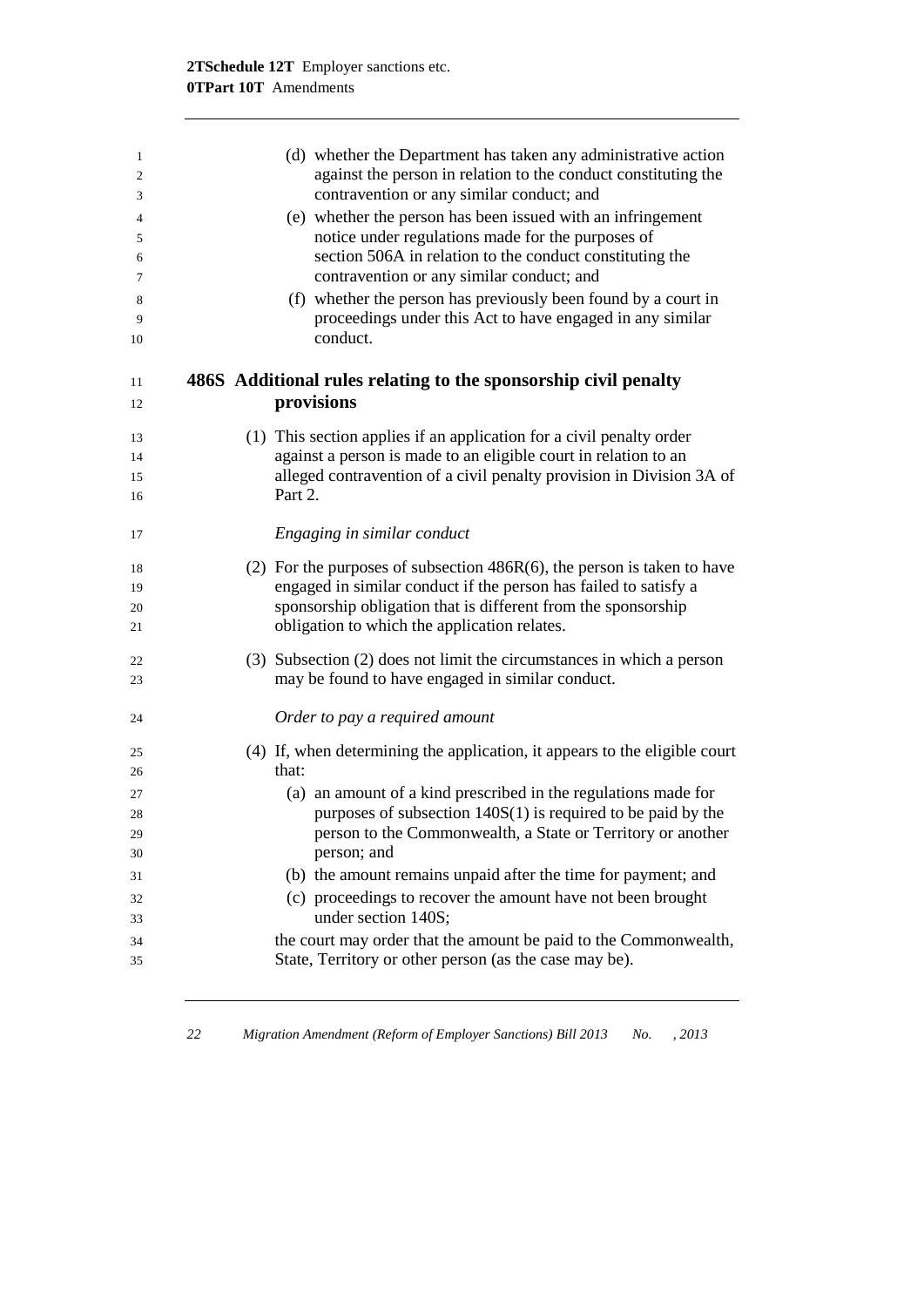| 1<br>$\mathfrak{2}$<br>3 |  | Note:       | Section 140S allows a person to bring proceedings to recover an<br>amount owed if the eligible court does not make an order under this<br>subsection. |
|--------------------------|--|-------------|-------------------------------------------------------------------------------------------------------------------------------------------------------|
| 4                        |  |             | $(5)$ If the eligible court makes an order under subsection $(4)$ :                                                                                   |
|                          |  |             | (a) an application may be made under subsection 140SA(1), and                                                                                         |
| 5<br>6                   |  |             | an order made under subsection 140SA(2), as if proceedings                                                                                            |
| 7<br>8                   |  |             | for a civil penalty order were proceedings under<br>section 140S; and                                                                                 |
| 9                        |  |             | (b) section 140SB applies as if the amount ordered to be paid                                                                                         |
| 10<br>11                 |  |             | under subsection (4) of this section were a judgement debt<br>under a judgement of an eligible court under section 140S.                              |
|                          |  |             |                                                                                                                                                       |
| 12                       |  |             | 486T Civil enforcement of penalty                                                                                                                     |
| 13                       |  |             | (1) A pecuniary penalty is a debt payable to the Commonwealth.                                                                                        |
| 14                       |  |             | (2) The Commonwealth may enforce a civil penalty order as if it were                                                                                  |
| 15                       |  |             | an order made in civil proceedings against the person to recover a                                                                                    |
| 16                       |  |             | debt due by the person. The debt arising from the order is taken to                                                                                   |
| 17                       |  |             | be a judgement debt.                                                                                                                                  |
|                          |  |             |                                                                                                                                                       |
| 18                       |  |             | 486U Conduct contravening more than one civil penalty provision                                                                                       |
| 19                       |  |             | (1) If conduct constitutes a contravention of 2 or more civil penalty                                                                                 |
| 20                       |  |             | provisions, proceedings may be instituted under this Part against a                                                                                   |
| 21                       |  |             | person in relation to the contravention of any one or more of those                                                                                   |
| 22                       |  | provisions. |                                                                                                                                                       |
|                          |  |             |                                                                                                                                                       |
| 23<br>24                 |  |             | (2) However, the person is not liable to more than one pecuniary<br>penalty under this Part in relation to the same conduct.                          |
| 25                       |  |             | <b>486V</b> Multiple contraventions                                                                                                                   |
|                          |  |             |                                                                                                                                                       |
| 26                       |  |             | (1) An eligible court may make a single civil penalty order against a                                                                                 |
| 27                       |  |             | person for multiple contraventions of a civil penalty provision if                                                                                    |
| 28<br>29                 |  |             | proceedings for the contraventions are founded on the same facts,                                                                                     |
| 30                       |  |             | or if the contraventions form, or are part of, a series of<br>contraventions of the same or a similar character.                                      |
|                          |  |             |                                                                                                                                                       |
| 31<br>32                 |  |             | (2) However, the penalty must not exceed the sum of the maximum                                                                                       |
| 33                       |  |             | penalties that could be ordered if a separate penalty were ordered<br>for each of the contraventions.                                                 |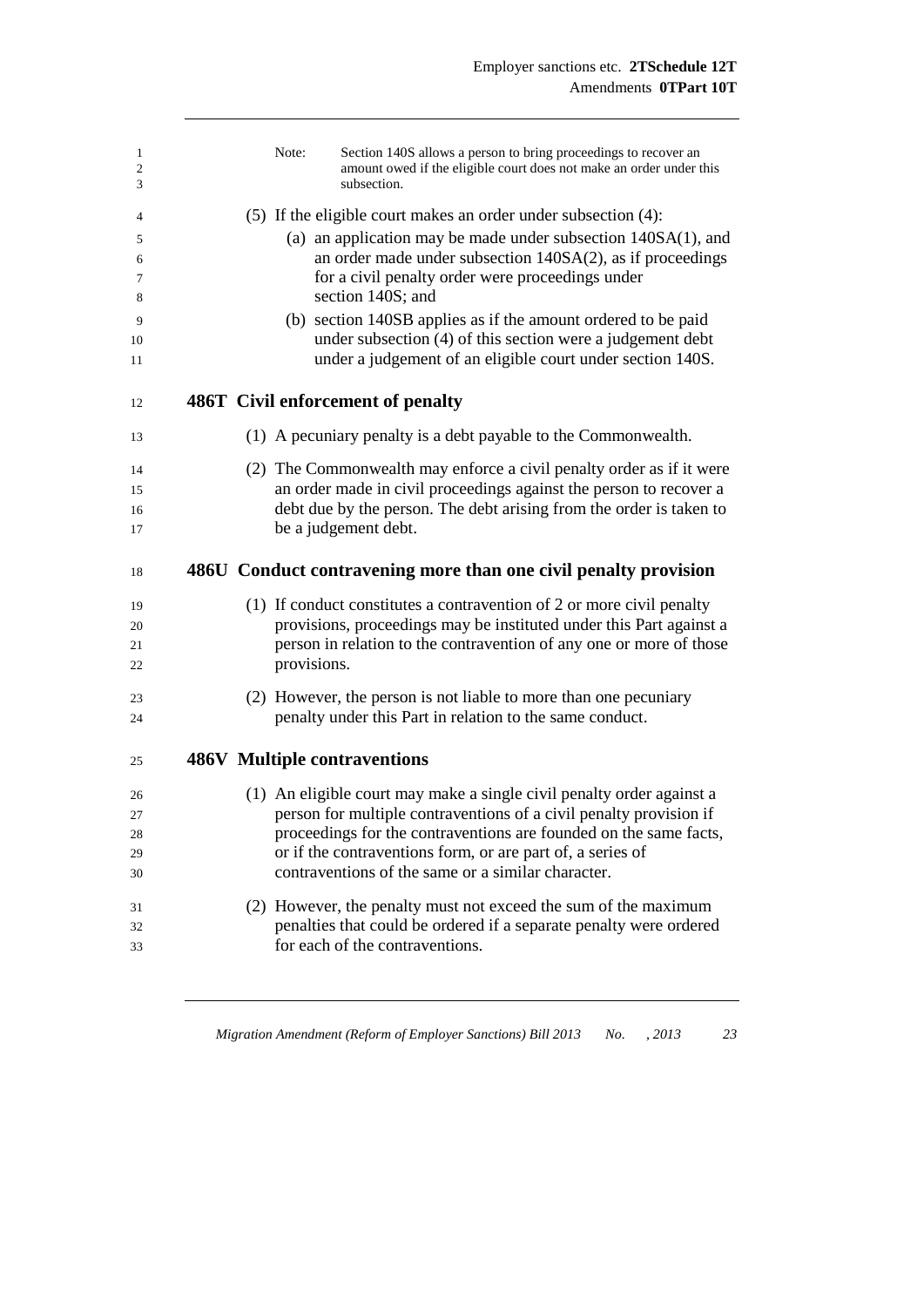| 1           | 486W Proceedings may be heard together                                                                                                       |
|-------------|----------------------------------------------------------------------------------------------------------------------------------------------|
| 2<br>3      | An eligible court may direct that 2 or more proceedings for civil<br>penalty orders are to be heard together.                                |
| 4           | 486X Civil evidence and procedure rules for civil penalty orders                                                                             |
| 5<br>6<br>7 | An eligible court must apply the rules of evidence and procedure<br>for civil matters when hearing proceedings for a civil penalty<br>order. |
| 8<br>9      | 486Y Requirement for persons to assist in applications for civil<br>penalty orders                                                           |
| 10          | $(1)$ A person commits an offence if:                                                                                                        |
| 11<br>12    | (a) the Secretary requests, in writing, the person to give all<br>reasonable assistance in connection with an application for a              |
| 13<br>14    | civil penalty order; and<br>(b) the person fails to comply with the request.                                                                 |
|             |                                                                                                                                              |
| 15          | Penalty: 10 penalty units.                                                                                                                   |
| 16          | $(2)$ A request under subsection $(1)$ is not a legislative instrument.                                                                      |
| 17<br>18    | (3) The Secretary can request a person to assist under subsection (1)<br>only if:                                                            |
| 19          | (a) it appears to the Secretary that the person is unlikely to have:                                                                         |
| 20          | (i) contravened the civil penalty provision to which the                                                                                     |
| 21<br>22    | application relates; or<br>(ii) committed an offence constituted by the same, or                                                             |
| 23          | substantially the same, conduct as the conduct to which                                                                                      |
| 24          | the application relates; and                                                                                                                 |
| 25          | (b) the Secretary suspects or believes that the person can give                                                                              |
| 26          | information relevant to the application.                                                                                                     |
| 27          | (4) The Secretary cannot request a person to assist under                                                                                    |
| 28          | subsection $(1)$ if the person is or has been a lawyer for the person                                                                        |
| 29<br>30    | suspected of contravening the civil penalty provision to which the<br>application relates.                                                   |
| 31          | (5) An eligible court may order a person to comply with a request                                                                            |
| 32          | under subsection (1) in a specified way. Only the Secretary may                                                                              |
| 33          | apply to the eligible court for an order under this subsection.                                                                              |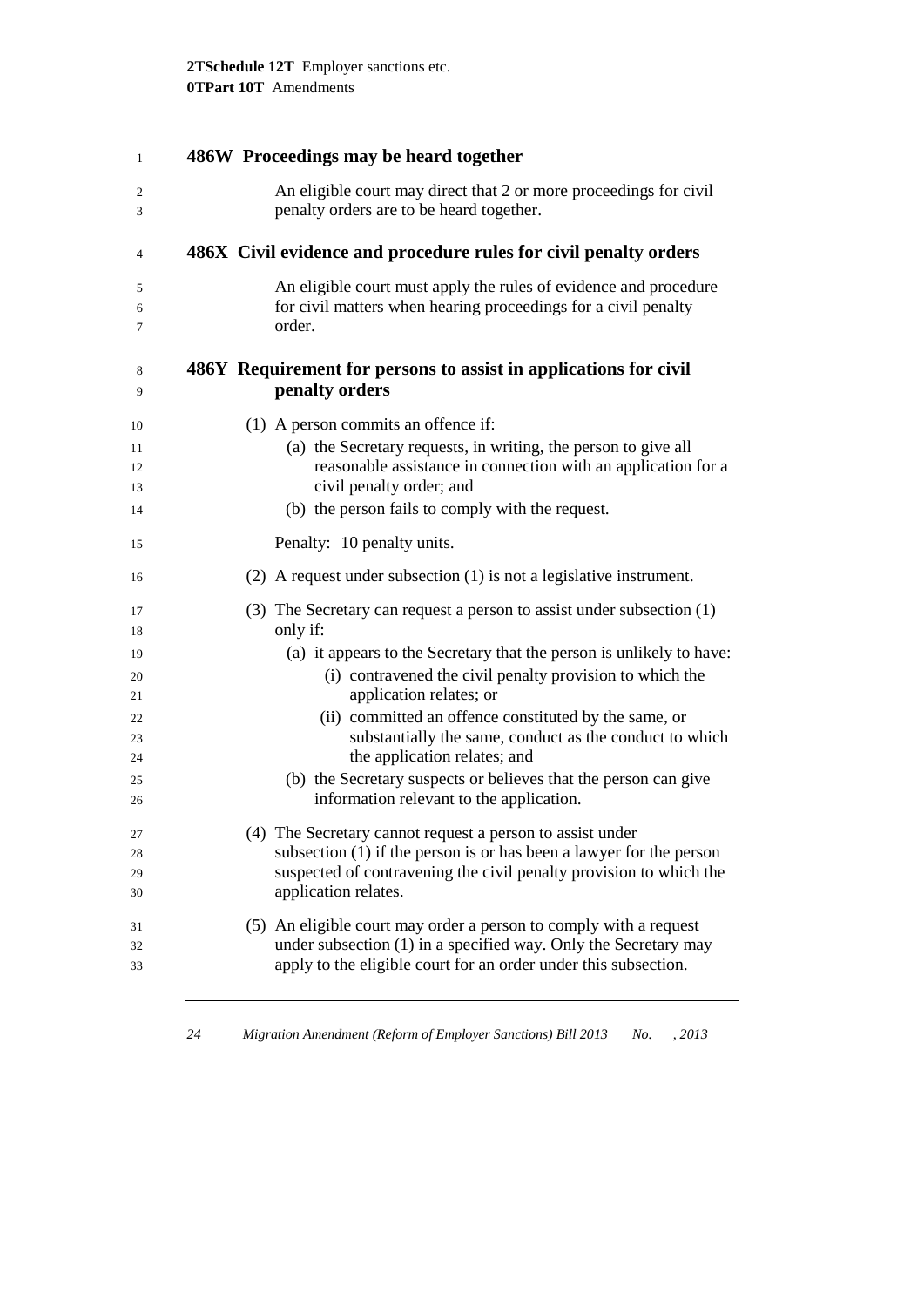| (6) For the purposes of this section, it does not matter whether the<br>application for the civil penalty order has actually been made.                                                                                                                                                              |
|------------------------------------------------------------------------------------------------------------------------------------------------------------------------------------------------------------------------------------------------------------------------------------------------------|
| Division 2—Civil proceedings and criminal proceedings                                                                                                                                                                                                                                                |
| 486Z Civil proceedings after criminal proceedings                                                                                                                                                                                                                                                    |
| An eligible court may not make a civil penalty order against a<br>person for a contravention of a civil penalty provision if the person<br>has been convicted of an offence constituted by conduct that is the<br>same, or substantially the same, as the conduct constituting the<br>contravention. |
| 486ZA Criminal proceedings during civil proceedings                                                                                                                                                                                                                                                  |
| (1) Proceedings for a civil penalty order against a person for a<br>contravention of a civil penalty provision are stayed if:                                                                                                                                                                        |
| (a) criminal proceedings are commenced or have already been<br>commenced against the person for an offence; and                                                                                                                                                                                      |
| (b) the offence is constituted by conduct that is the same, or<br>substantially the same, as the conduct alleged to constitute<br>the contravention.                                                                                                                                                 |
| (2) The proceedings for the civil penalty order may be resumed if the<br>person is not convicted of the offence. Otherwise, the proceedings<br>are dismissed.                                                                                                                                        |
| 486ZB Criminal proceedings after civil proceedings                                                                                                                                                                                                                                                   |
| Criminal proceedings may be commenced against a person for<br>conduct that is the same, or substantially the same, as conduct that                                                                                                                                                                   |
| would constitute a contravention of a civil penalty provision                                                                                                                                                                                                                                        |
| regardless of whether a civil penalty order has been made against<br>the person in relation to the contravention.                                                                                                                                                                                    |
| 486ZC Evidence given in civil proceedings not admissible in                                                                                                                                                                                                                                          |
| criminal proceedings                                                                                                                                                                                                                                                                                 |
| (1) Evidence of information given, or evidence of production of<br>documents, by an individual is not admissible in criminal                                                                                                                                                                         |
| proceedings against the individual if:                                                                                                                                                                                                                                                               |
|                                                                                                                                                                                                                                                                                                      |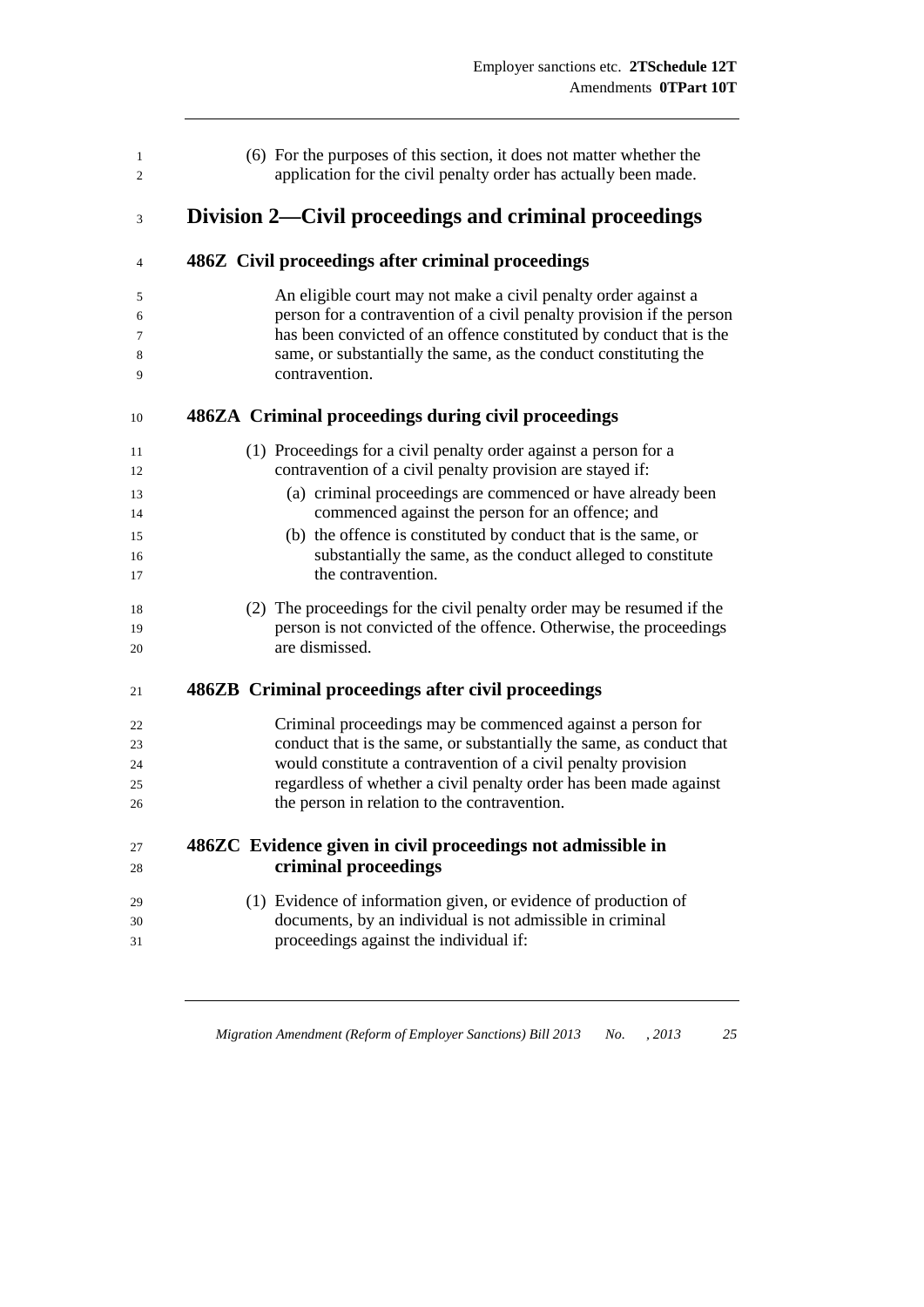| 1        | (a) the individual previously gave the evidence or produced the                                            |
|----------|------------------------------------------------------------------------------------------------------------|
| 2        | documents in proceedings for a civil penalty order against the                                             |
| 3        | individual for an alleged contravention of a civil penalty                                                 |
| 4        | provision (whether or not the order was made); and                                                         |
| 5        | (b) the conduct alleged to constitute the offence is the same, or                                          |
| 6        | substantially the same, as the conduct alleged to constitute                                               |
| 7        | the contravention.                                                                                         |
| 8        | (2) However, subsection (1) does not apply to criminal proceedings in                                      |
| 9        | relation to the falsity of the evidence given by the individual in the                                     |
| 10       | proceedings for the civil penalty order.                                                                   |
| 11       | <b>Division 3—Miscellaneous</b>                                                                            |
|          |                                                                                                            |
| 12       | 486ZD Ancillary contravention of civil penalty provisions                                                  |
| 13       | $(1)$ A person must not:                                                                                   |
| 14       | (a) attempt to contravene a civil penalty provision; or                                                    |
| 15       | (b) aid, abet, counsel or procure a contravention of a civil                                               |
| 16       | penalty provision; or                                                                                      |
| 17       | (c) induce (by threats, promises or otherwise) a contravention of                                          |
| 18       | a civil penalty provision; or                                                                              |
| 19       | (d) be in any way, directly or indirectly, knowingly concerned in,                                         |
| 20       | or party to, a contravention of a civil penalty provision; or                                              |
| 21       | (e) conspire with others to effect a contravention of a civil                                              |
| 22       | penalty provision.                                                                                         |
| 23       | Note:<br>Section 486ZF (which provides that a person's state of mind does not                              |
| 24<br>25 | need to be proven in proceedings for a civil penalty order) does not<br>apply in relation to this section. |
|          |                                                                                                            |
| 26       | Civil penalty                                                                                              |
| 27       | (2) A person who contravenes subsection $(1)$ in relation to a civil                                       |
| 28       | penalty provision is taken to have contravened the provision.                                              |
|          | 486ZE Mistake of fact                                                                                      |
| 29       |                                                                                                            |
| 30       | (1) A person is not liable to have a civil penalty order made against the                                  |
| 31       | person for a contravention of a civil penalty provision if:                                                |
| 32       | (a) at or before the time of the conduct constituting the                                                  |
| 33       | contravention, the person:                                                                                 |
|          |                                                                                                            |
|          |                                                                                                            |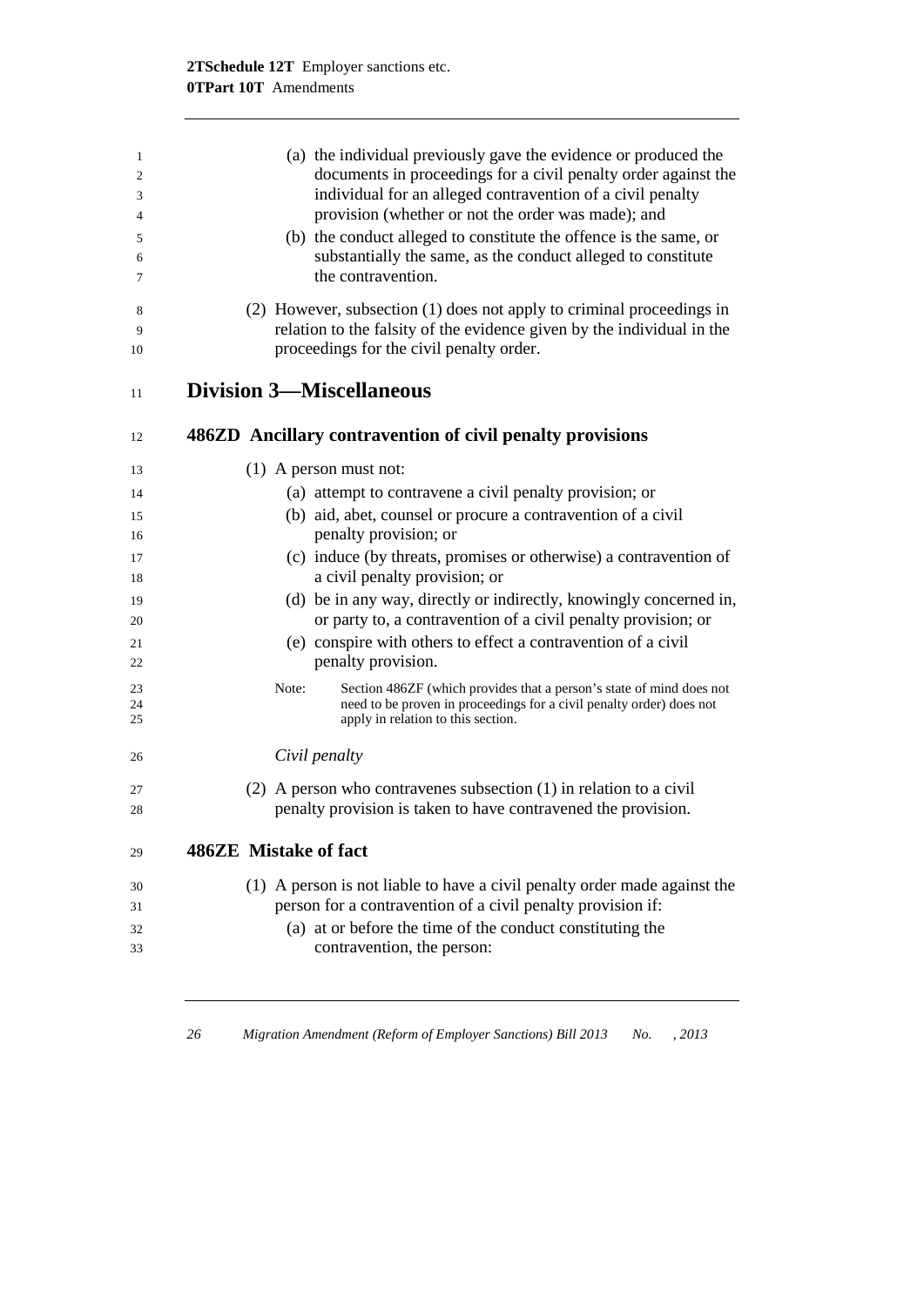| 1        | (i) considered whether or not facts existed; and                                                                                             |
|----------|----------------------------------------------------------------------------------------------------------------------------------------------|
| 2        | (ii) was under a mistaken but reasonable belief about those                                                                                  |
| 3        | facts; and                                                                                                                                   |
| 4        | (b) had those facts existed, the conduct would not have                                                                                      |
| 5        | constituted a contravention of the civil penalty provision.                                                                                  |
| 6<br>7   | $(2)$ For the purposes of subsection $(1)$ , a person may be regarded as<br>having considered whether or not facts existed if:               |
| 8        | (a) the person had considered, on a previous occasion, whether                                                                               |
| 9        | those facts existed in the circumstances surrounding that                                                                                    |
| 10       | occasion; and                                                                                                                                |
| 11       | (b) the person honestly and reasonably believed that the                                                                                     |
| 12       | circumstances surrounding the present occasion were the                                                                                      |
| 13       | same, or substantially the same, as those surrounding the                                                                                    |
| 14       | previous occasion.                                                                                                                           |
| 15       | (3) A person who wishes to rely on subsection $(1)$ or $(2)$ in                                                                              |
| 16       | proceedings for a civil penalty order bears an evidential burden in                                                                          |
| 17       | relation to that matter.                                                                                                                     |
| 18       | 486ZF State of mind                                                                                                                          |
|          |                                                                                                                                              |
| 19       | (1) In proceedings for a civil penalty order against a person for a<br>contravention of a civil penalty provision (other than subsection     |
| 20<br>21 | $245AK(2)$ , it is not necessary to prove:                                                                                                   |
| 22       | (a) the person's intention; or                                                                                                               |
|          | (b) the person's knowledge; or                                                                                                               |
| 23       |                                                                                                                                              |
| 24       | (c) the person's recklessness; or                                                                                                            |
| 25       | (d) the person's negligence; or                                                                                                              |
| 26       | (e) any other state of mind of the person.                                                                                                   |
| 27       | (2) Subsection (1) does not apply to the extent that the proceedings                                                                         |
| 28       | relate to a contravention of subsection $486ZD(1)$ (which is about                                                                           |
| 29       | ancillary contraventions of civil penalty provisions).                                                                                       |
| 30       | (3) Subsection (1) of this section does not affect the operation of                                                                          |
|          | section 486ZE (which is about mistake of fact).                                                                                              |
| 31       |                                                                                                                                              |
| 32       | 486ZG Civil double jeopardy                                                                                                                  |
|          |                                                                                                                                              |
| 33<br>34 | If a person is ordered to pay a pecuniary penalty for contravening a<br>civil penalty provision in respect of particular conduct, the person |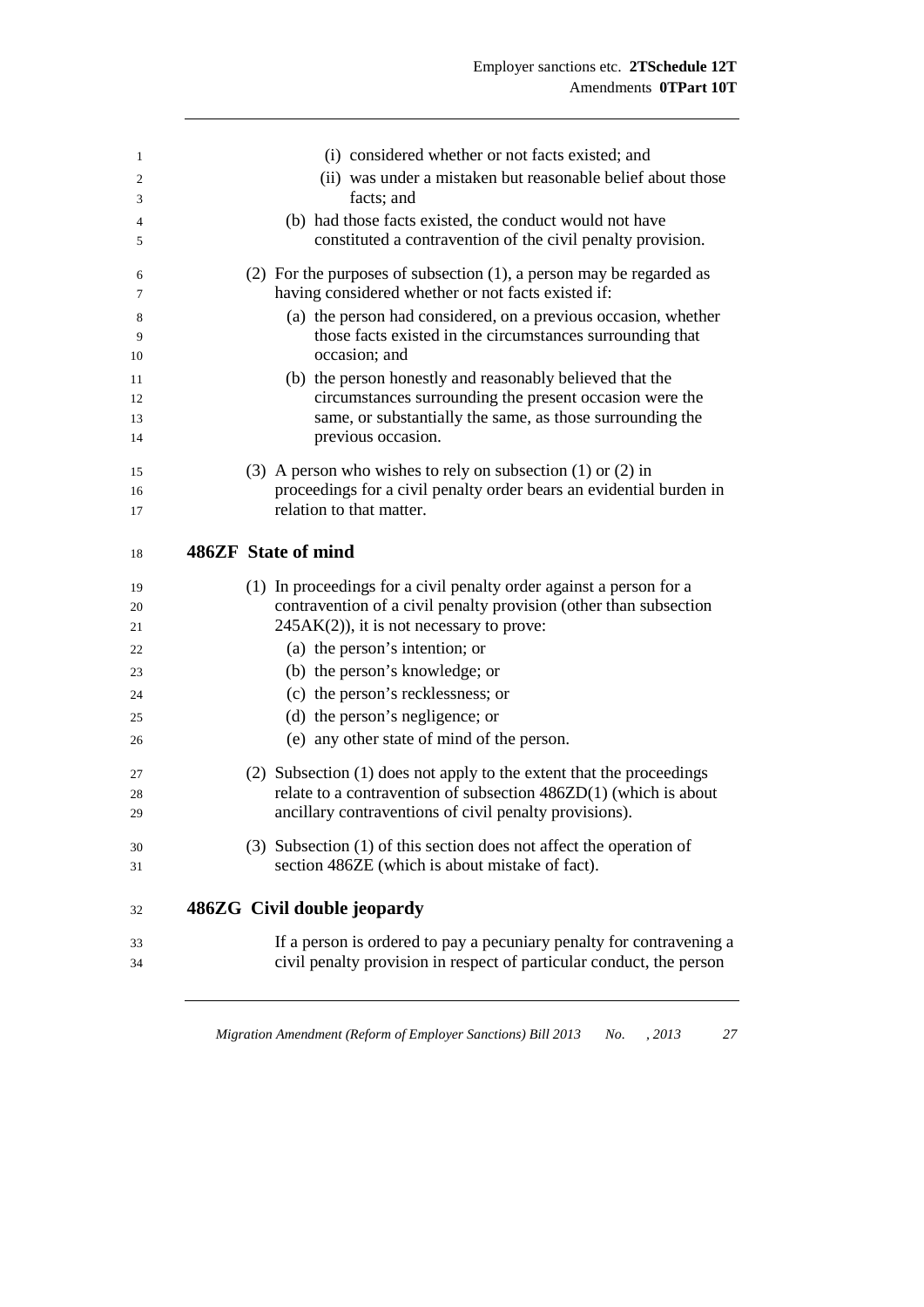| is not liable to a pecuniary penalty under some other provision of a<br>law of the Commonwealth in respect of that conduct.          |
|--------------------------------------------------------------------------------------------------------------------------------------|
| Part 8E—Investigation powers relating to<br>work-related offences and provisions                                                     |
| <b>Division 1-Preliminary</b>                                                                                                        |
| <b>487A Definitions</b>                                                                                                              |
| In this Part:                                                                                                                        |
| evidential material means:                                                                                                           |
| (a) in relation to a work-related offence:                                                                                           |
| (i) a thing with respect to which the offence has been                                                                               |
| committed or is reasonably suspected of having been                                                                                  |
| committed; or                                                                                                                        |
| (ii) a thing that it is reasonably suspected will afford                                                                             |
| evidence as to the commission of the offence; or                                                                                     |
| (iii) a thing that is reasonably suspected of being intended to                                                                      |
| be used for the purpose of committing the offence; or                                                                                |
| (b) in relation to a contravention of a work-related provision:                                                                      |
| (i) a thing with respect to which the provision has been<br>contravened or is reasonably suspected of having been<br>contravened; or |
| (ii) a thing that it is reasonably suspected will afford                                                                             |
| evidence as to the contravention of the provision; or                                                                                |
| (iii) a thing that is reasonably suspected of being intended to                                                                      |
| be used for the purpose of contravening the provision.                                                                               |
| <i>issuing officer</i> means:                                                                                                        |
| (a) a magistrate; or                                                                                                                 |
| (b) a Federal Magistrate; or                                                                                                         |
| (c) a Judge of the Federal Court.                                                                                                    |
| For conferral of powers on an issuing officer, see section 487ZH.<br>Note:                                                           |
| <i>occupier</i> , in relation to premises comprising a vehicle or vessel,                                                            |
| means the person apparently in charge of the vehicle or vessel.                                                                      |
| <i>person assisting</i> has the meaning given by section 487H.                                                                       |
|                                                                                                                                      |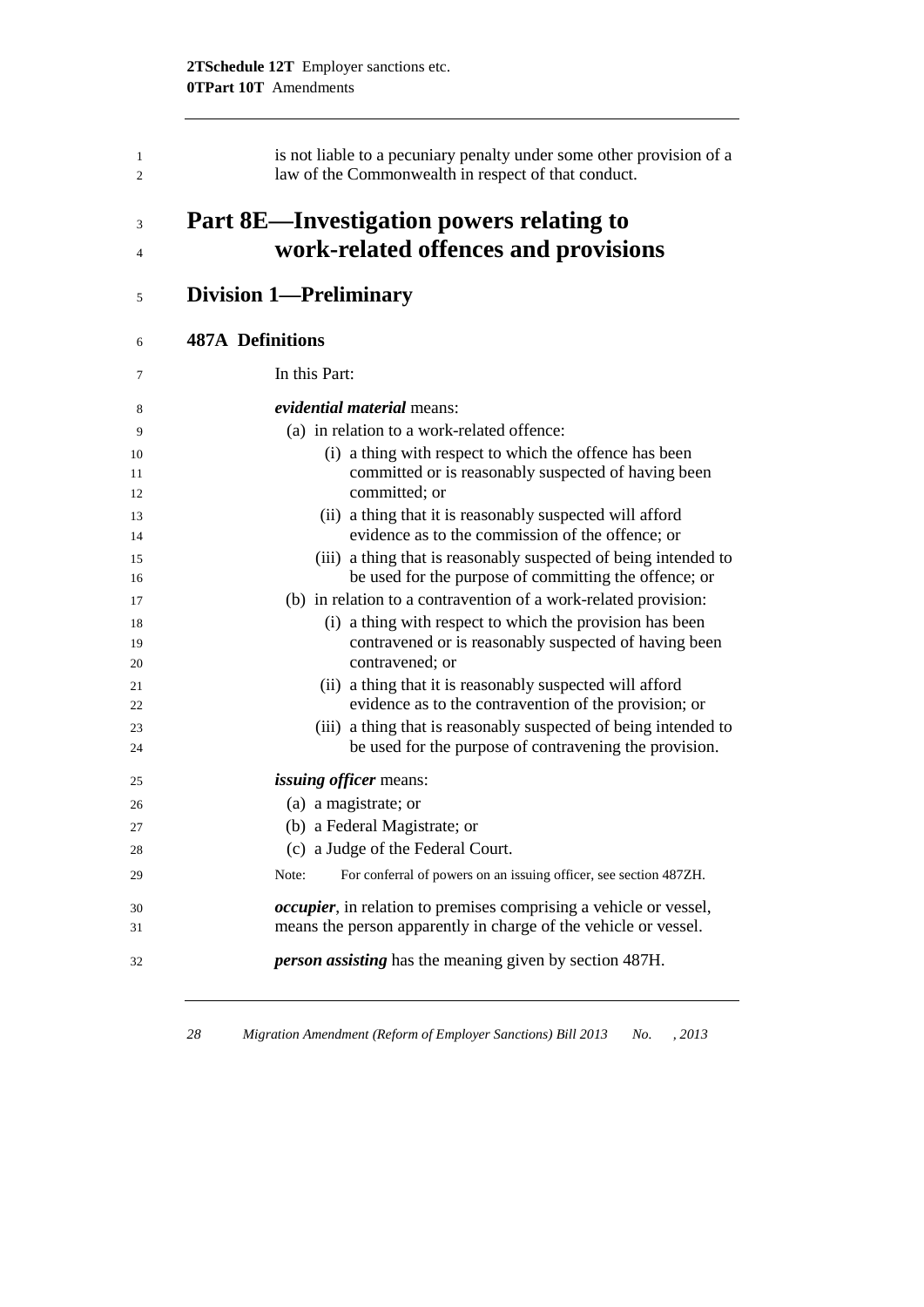| 1        | <i>premises</i> includes the following:                                                              |
|----------|------------------------------------------------------------------------------------------------------|
| 2        | (a) a structure, building, vehicle or vessel;                                                        |
| 3        | (b) a place (whether or not enclosed or built on);                                                   |
| 4        | (c) a part of a thing referred to in paragraph (a) or (b).                                           |
| 5        | related provision means a work-related offence or work-related                                       |
| 6        | provision.                                                                                           |
| 7<br>8   | search powers has the meaning given by sections 487E, 487F and<br>487G.                              |
| 9        | <i>search warrant</i> means:                                                                         |
| 10       | (a) a warrant issued by an issuing officer under section 487ZC;                                      |
| 11       | <b>or</b>                                                                                            |
| 12       | (b) a warrant signed by an issuing officer under section 487ZD.                                      |
| 13       | work-related offence means:                                                                          |
| 14       | (a) an offence against Subdivision C of Division 12 of Part 2; or                                    |
| 15       | (b) an offence against section 6 of the Crimes Act 1914 that                                         |
| 16       | relates to an offence against that Subdivision; or                                                   |
| 17       | (c) an ancillary offence (within the meaning of the Criminal                                         |
| 18<br>19 | Code) that is, or relates to, an offence against that<br>Subdivision.                                |
| 20<br>21 | work-related provision means a civil penalty provision in<br>Subdivision C of Division 12 of Part 2. |
| 22       | Division 2—Requiring persons to give information or                                                  |
| 23       | produce documents                                                                                    |
| 24       | 487B Secretary may require a person to give information or produce                                   |
| 25       | a document                                                                                           |
| 26       | (1) If the Secretary has reason to believe that a person has information                             |
| 27       | or a document that is relevant to:                                                                   |
| 28       | (a) a possible work-related offence; or                                                              |
| 29       | (b) a possible contravention of a work-related provision;                                            |
| 30       | the Secretary may, by written notice given to the person, require                                    |
| 31       | the person to give the information, or to produce the document, to                                   |
| 32       | an authorised officer.                                                                               |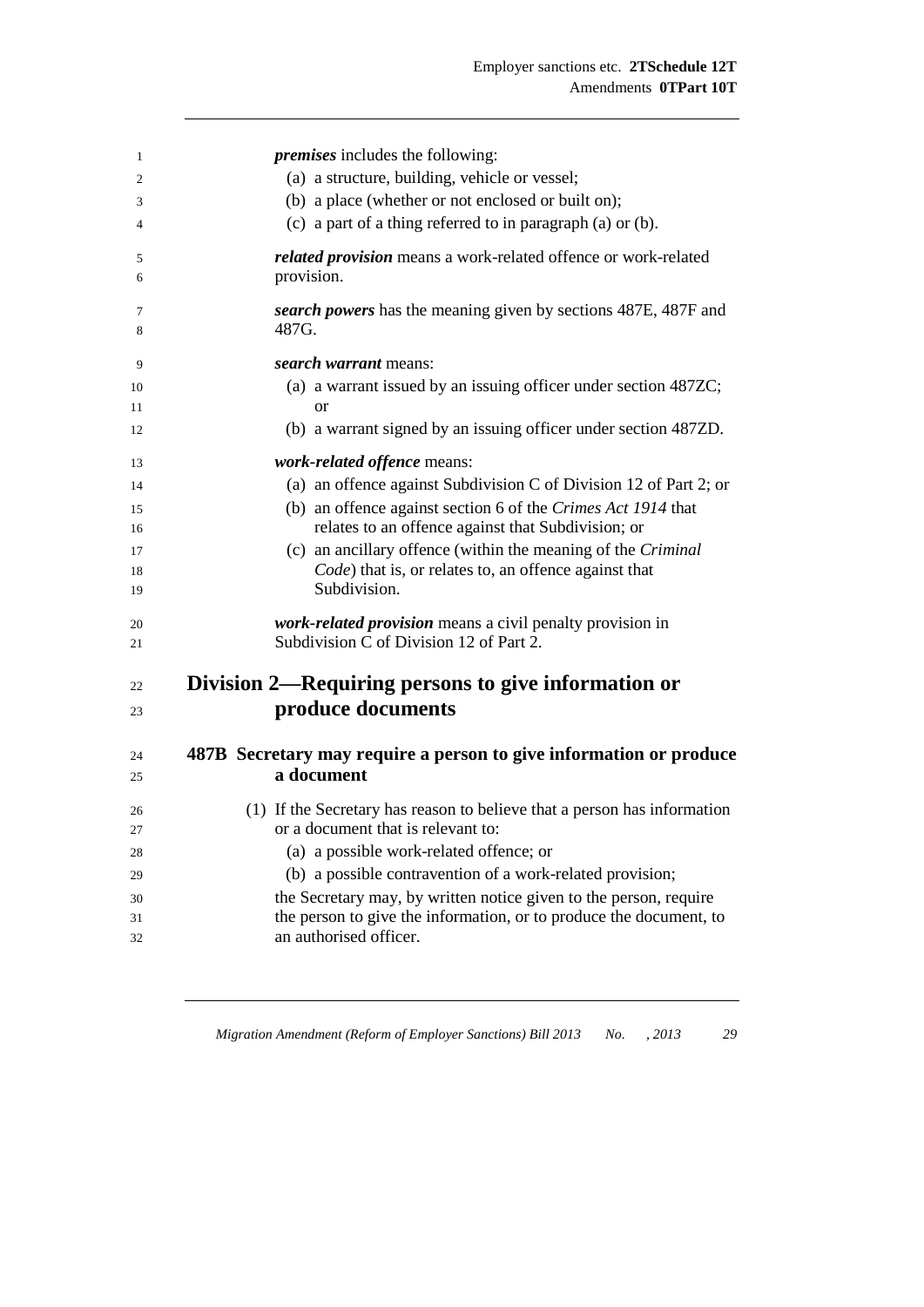| 1                                            | Content of notice                                                                                                                                                                                                                                                                                                                                                      |
|----------------------------------------------|------------------------------------------------------------------------------------------------------------------------------------------------------------------------------------------------------------------------------------------------------------------------------------------------------------------------------------------------------------------------|
| 2<br>3<br>$\overline{4}$<br>5<br>6<br>7<br>8 | (2) The notice must:<br>(a) specify the period (which must be at least 14 days after the<br>notice is given to the person) within which the person is<br>required to comply with the notice; and<br>(b) specify how the information or document must be given; and<br>(c) set out the effect of subsection $(3)$ and sections 137.1 and<br>137.2 of the Criminal Code. |
| 9                                            | <i><b>Offence</b></i>                                                                                                                                                                                                                                                                                                                                                  |
| 10<br>11<br>12                               | (3) A person commits an offence if:<br>(a) the person is given a notice under subsection $(1)$ ; and<br>(b) the person fails to comply with the notice.                                                                                                                                                                                                                |
| 13                                           | Penalty: 30 penalty units.                                                                                                                                                                                                                                                                                                                                             |
| 14<br>15                                     | $(4)$ An offence against subsection $(3)$ is an offence of strict liability.<br>For strict liability, see section 6.1 of the Criminal Code.<br>Note:                                                                                                                                                                                                                   |
| 16<br>17                                     | $(5)$ Subsection $(3)$ does not apply to the extent that the person is not<br>capable of complying with the notice.                                                                                                                                                                                                                                                    |
| 18<br>19                                     | Note:<br>A defendant bears an evidential burden in relation to the matter in this<br>subsection (see subsection 13.3(3) of the Criminal Code).                                                                                                                                                                                                                         |
| 20                                           | 487C Self-incrimination                                                                                                                                                                                                                                                                                                                                                |
| 21<br>22<br>23<br>24                         | (1) A person is not excused from giving information or producing a<br>document under section 487B on the ground that the information or<br>the production of the document might tend to incriminate the<br>person or expose the person to a penalty.                                                                                                                   |
| 25                                           | (2) However, in the case of an individual:                                                                                                                                                                                                                                                                                                                             |
| 26                                           | (a) the information given or document produced; and                                                                                                                                                                                                                                                                                                                    |
| 27                                           | (b) giving the information or producing the document; and                                                                                                                                                                                                                                                                                                              |
| 28<br>29<br>30                               | (c) any information, document or thing obtained as a direct or<br>indirect consequence of giving the information or producing<br>the document:                                                                                                                                                                                                                         |
| 31                                           | are not admissible in evidence against the individual:                                                                                                                                                                                                                                                                                                                 |
| 32<br>33                                     | (d) in criminal proceedings (other than proceedings for an<br>offence against section 137.1 or 137.2 of the Criminal Code                                                                                                                                                                                                                                              |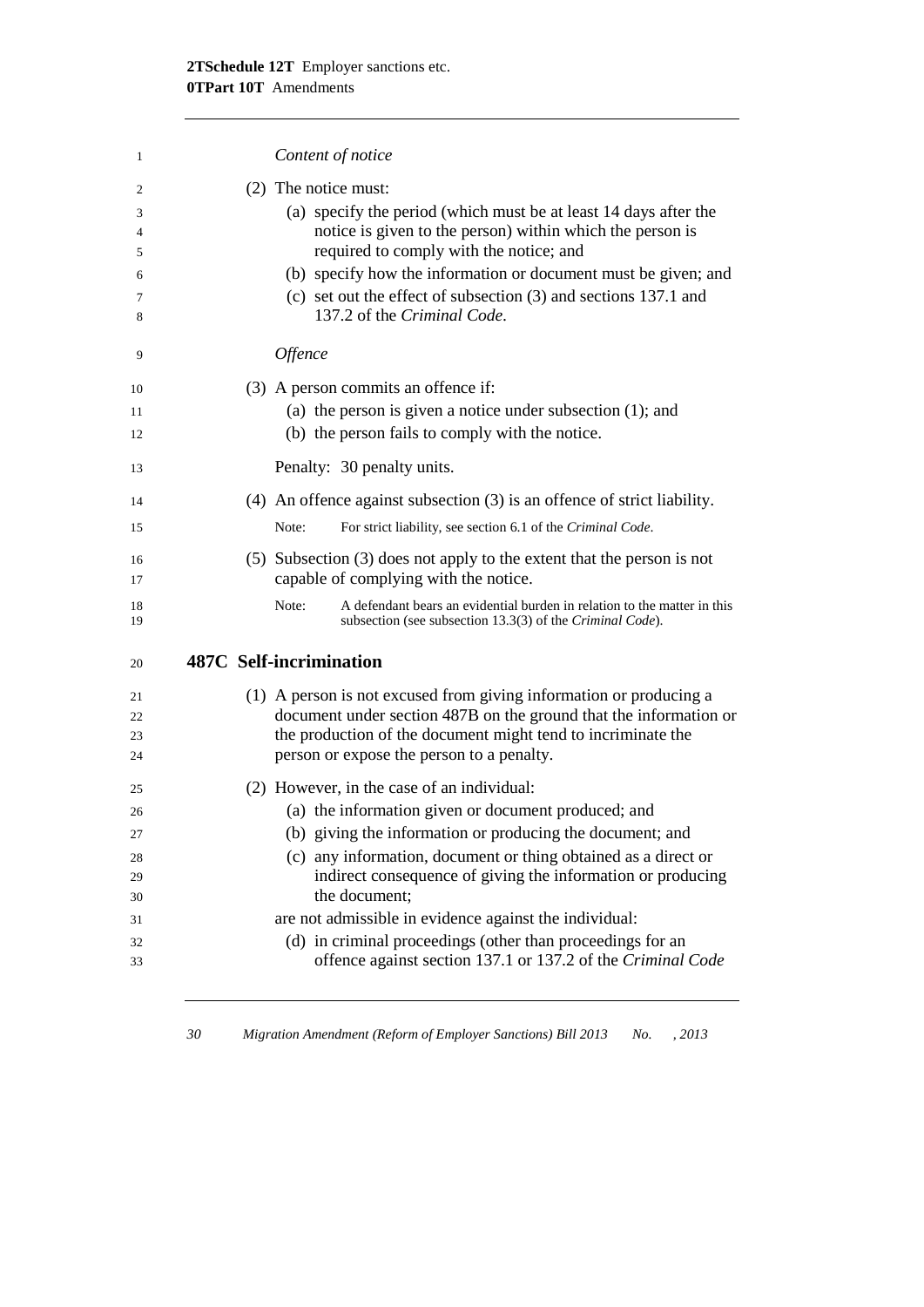| 1<br>2<br>3<br>4 | that relates to Subdivision C of Division 12 of Part 2 of this<br>Act); or<br>(e) in civil proceedings (other than proceedings for a civil<br>penalty order for an alleged contravention of a work-related |
|------------------|------------------------------------------------------------------------------------------------------------------------------------------------------------------------------------------------------------|
| 5                | provision).                                                                                                                                                                                                |
| 6                | <b>Division 3—Search warrants</b>                                                                                                                                                                          |
| 7                | <b>Subdivision A—Search powers</b>                                                                                                                                                                         |
| 8<br>9           | 487D Authorised officer may enter premises by consent or under a<br>search warrant                                                                                                                         |
| 10<br>11         | (1) If an authorised officer reasonably suspects that there may be<br>evidential material on any premises, the authorised officer may:                                                                     |
| 12               | (a) enter the premises; and                                                                                                                                                                                |
| 13               | (b) exercise the search powers.                                                                                                                                                                            |
| 14               | (2) However, an authorised officer is not authorised to enter the                                                                                                                                          |
| 15               | premises unless:                                                                                                                                                                                           |
| 16               | (a) the occupier of the premises has consented to the entry and                                                                                                                                            |
| 17               | the authorised officer has shown his or her identity card if                                                                                                                                               |
| 18               | required by the occupier; or                                                                                                                                                                               |
| 19               | (b) the entry is made under a search warrant.                                                                                                                                                              |
| 20<br>21<br>22   | Note:<br>If entry to the premises is with the occupier's consent, the authorised<br>officer must leave the premises if the consent ceases to have effect<br>(see section 487L).                            |
| 23               | 487E Search powers of authorised officers                                                                                                                                                                  |
| 24               | The following are the <i>search powers</i> that an authorised officer may                                                                                                                                  |
| 25               | exercise in relation to premises under section 487D:                                                                                                                                                       |
| 26               | (a) if entry to the premises is with the occupier's consent—the                                                                                                                                            |
| 27               | power to search the premises and any thing on the premises                                                                                                                                                 |
| 28               | for the evidential material the authorised officer reasonably                                                                                                                                              |
| 29               | suspects may be on the premises;                                                                                                                                                                           |
| 30               | (b) if entry to the premises is under a search warrant:                                                                                                                                                    |
| 31               | (i) the power to search the premises, and any thing on the                                                                                                                                                 |
| 32               | premises, for the kind of evidential material specified in                                                                                                                                                 |
| 33               | the warrant; and                                                                                                                                                                                           |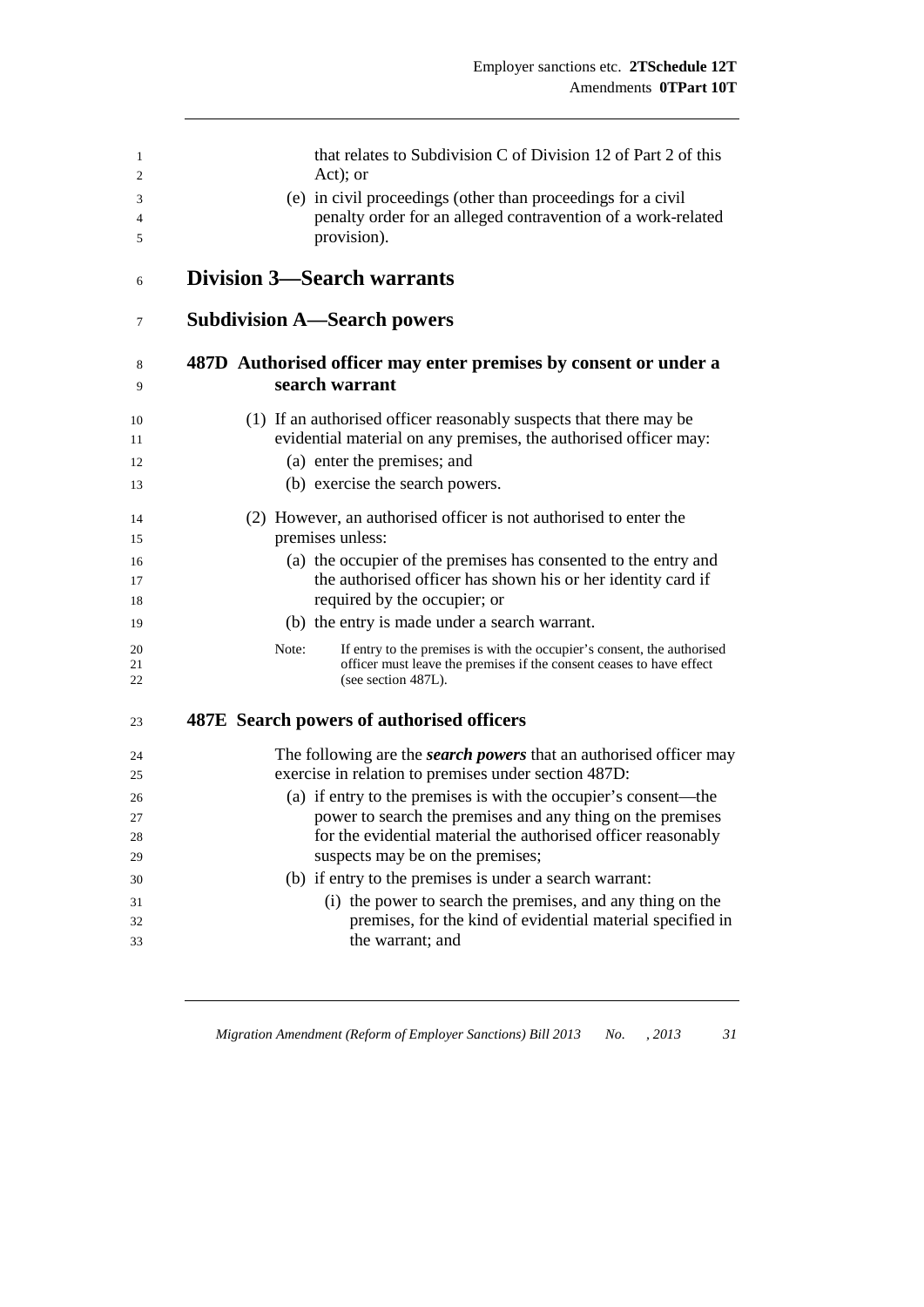| 1<br>$\overline{2}$ | (ii) the power to seize evidential material of that kind if the<br>authorised officer finds it on the premises; |
|---------------------|-----------------------------------------------------------------------------------------------------------------|
|                     | (c) the power to inspect, examine, take measurements of,                                                        |
| 3<br>4              | conduct tests on or take samples of evidential material                                                         |
| 5                   | referred to in paragraph (a) or (b);                                                                            |
|                     | (d) the power to make any still or moving image or any                                                          |
| 6<br>7              | recording of the premises or evidential material referred to in                                                 |
| 8                   | paragraph (a) or (b);                                                                                           |
| 9                   | (e) the power to take onto the premises such equipment and                                                      |
| 10                  | materials as the authorised officer requires for the purpose of                                                 |
| 11                  | exercising powers in relation to the premises;                                                                  |
| 12                  | (f) the powers set out in subsections $487F(1)$ and (2) and                                                     |
| 13                  | section 487G.                                                                                                   |
| 14                  | 487F Powers relating to electronic equipment                                                                    |
|                     |                                                                                                                 |
| 15                  | (1) The <i>search powers</i> include the power to operate electronic                                            |
| 16                  | equipment on the premises if the authorised officer reasonably                                                  |
| 17                  | suspects that:                                                                                                  |
| 18                  | (a) the equipment; or                                                                                           |
| 19                  | (b) a disk, tape or other storage device that:                                                                  |
| 20                  | (i) is on the premises; and                                                                                     |
| 21                  | (ii) can be used with the equipment or is associated with it;                                                   |
| 22                  | contains evidential material referred to in paragraph 487E(a) or (b).                                           |
| 23                  | (2) The search powers include the following powers in relation to                                               |
| 24                  | evidential material described in subsection (1) found in the                                                    |
| 25                  | exercise of the power under that subsection:                                                                    |
| 26                  | (a) if entry to the premises is under a search warrant—the power                                                |
| 27                  | to seize the equipment and the disk, tape or other storage                                                      |
| 28                  | device referred to in that subsection;                                                                          |
| 29                  | (b) the power to operate electronic equipment on the premises to                                                |
| 30                  | put the evidential material in documentary form and remove                                                      |
| $31\,$              | the documents so produced from the premises;                                                                    |
| 32                  | (c) the power to operate electronic equipment on the premises to                                                |
| 33                  | transfer the evidential material to a disk, tape or other storage                                               |
| 34                  | device that:                                                                                                    |
| 35                  | (i) is brought to the premises for the exercise of the power;                                                   |
| 36                  | <b>or</b>                                                                                                       |
|                     |                                                                                                                 |

*32 Migration Amendment (Reform of Employer Sanctions) Bill 2013 No. , 2013*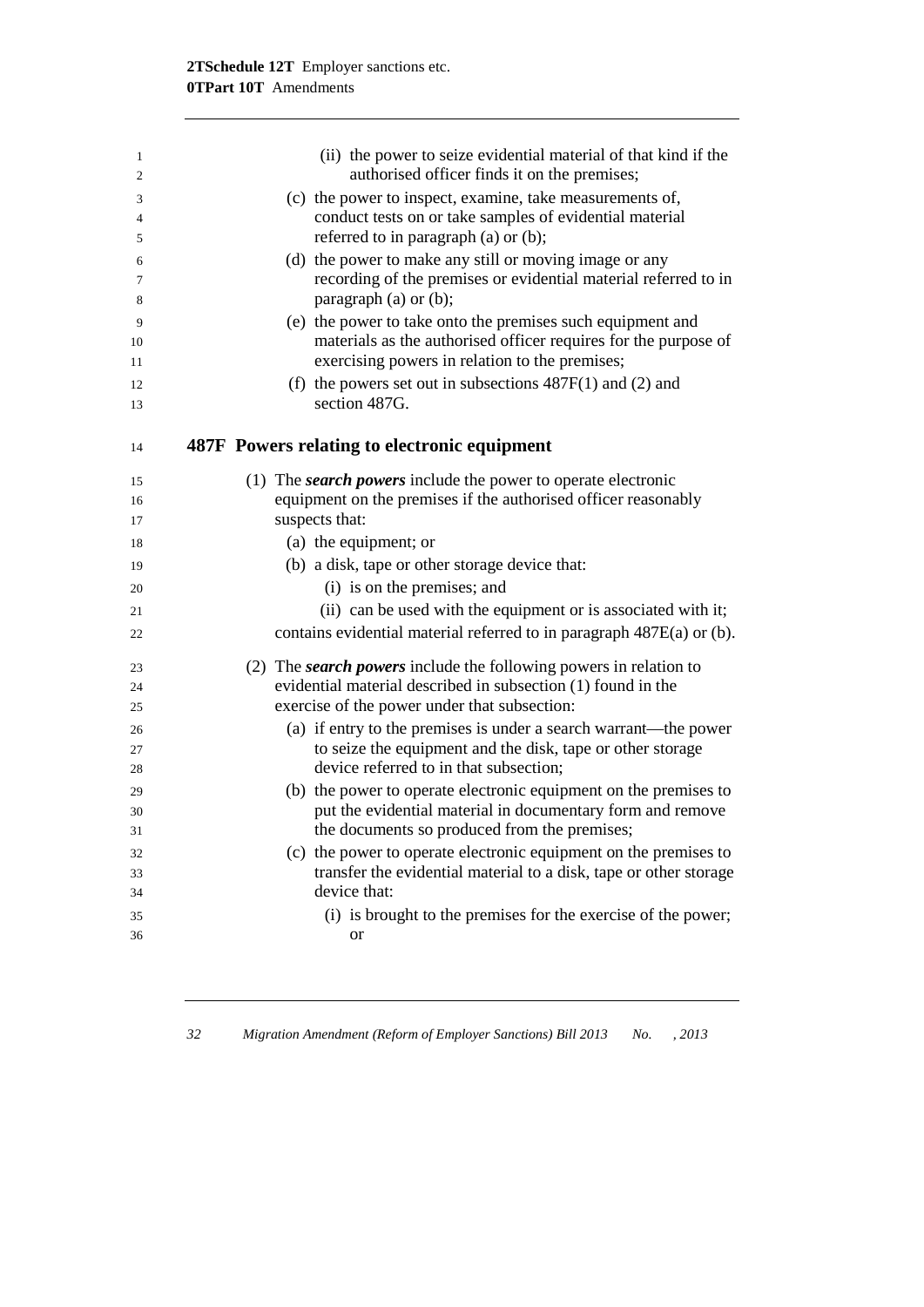| $\mathbf{1}$<br>2<br>3<br>$\overline{4}$<br>5 | (ii) is on the premises and the use of which for that purpose<br>has been agreed to in writing by the occupier of the<br>premises;<br>and remove the disk, tape or other storage device from the<br>premises.                                            |
|-----------------------------------------------|----------------------------------------------------------------------------------------------------------------------------------------------------------------------------------------------------------------------------------------------------------|
| 6<br>7<br>8<br>9                              | (3) An authorised officer may operate electronic equipment as<br>mentioned in subsection $(1)$ or $(2)$ only if the authorised officer<br>reasonably believes that the operation of the equipment can be<br>carried out without damage to the equipment. |
| 10<br>11                                      | For compensation for damage to electronic equipment, see<br>Note:<br>section 487T.                                                                                                                                                                       |
| 12<br>13                                      | (4) An authorised officer may seize equipment or a disk, tape or other<br>storage device as mentioned in paragraph $(2)(a)$ only if:                                                                                                                     |
| 14                                            | (a) it is not practicable to put the evidential material in                                                                                                                                                                                              |
| 15                                            | documentary form as mentioned in paragraph $(2)(b)$ or to                                                                                                                                                                                                |
| 16<br>17                                      | transfer the evidential material as mentioned in<br>paragraph $(2)(c)$ ; or                                                                                                                                                                              |
| 18                                            | (b) possession of the equipment or the disk, tape or other storage                                                                                                                                                                                       |
| 19                                            | device by the occupier could constitute an offence against a                                                                                                                                                                                             |
| 20                                            | law of the Commonwealth.                                                                                                                                                                                                                                 |
|                                               |                                                                                                                                                                                                                                                          |
| 21                                            | 487G Seizing evidence of the contravention of related provisions etc.                                                                                                                                                                                    |
| 22<br>23                                      | (1) This section applies if an authorised officer enters premises under a<br>search warrant to search for evidential material.                                                                                                                           |
| 24                                            | (2) The search powers include seizing a thing that is not evidential                                                                                                                                                                                     |
| 25                                            | material of the kind specified in the warrant if:                                                                                                                                                                                                        |
| 26                                            | (a) in the course of searching for the kind of evidential material                                                                                                                                                                                       |
| 27                                            | specified in the warrant, the authorised officer finds the                                                                                                                                                                                               |
| 28                                            | thing; and                                                                                                                                                                                                                                               |
| 29                                            | (b) the authorised officer reasonably believes that:                                                                                                                                                                                                     |
| 30<br>31                                      | (i) a related provision has been contravened with respect to<br>the thing; or                                                                                                                                                                            |
| 32                                            | (11)                                                                                                                                                                                                                                                     |
| 33                                            | the thing is evidence of the contravention of a related<br>provision; or                                                                                                                                                                                 |
| 34                                            | (iii) the thing is intended to be used for the purpose of<br>contravening a related provision; and                                                                                                                                                       |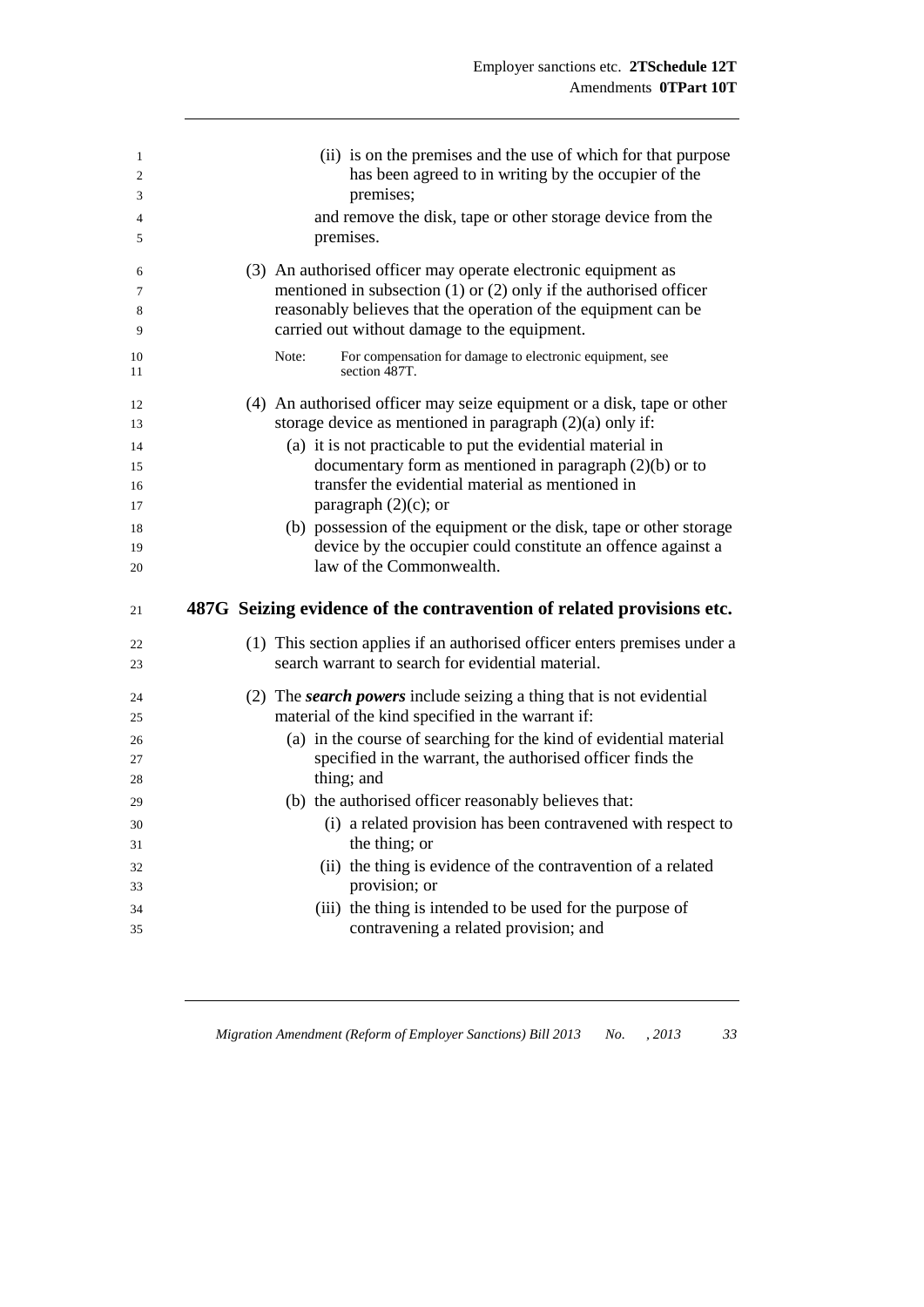| 1              | (c) the authorised officer reasonably believes that it is necessary         |
|----------------|-----------------------------------------------------------------------------|
| $\mathfrak{2}$ | to seize the thing in order to prevent its concealment, loss or             |
| 3              | destruction.                                                                |
| 4              | 487H Persons assisting authorised officers                                  |
| 5              | Authorised officers may be assisted by other persons                        |
| 6              | (1) An authorised officer may be assisted by other persons in               |
| 7              | exercising powers or performing functions or duties under this              |
| 8              | Division, if that assistance is necessary and reasonable. A person          |
| 9              | giving such assistance is a <i>person assisting</i> the authorised officer. |
| 10             | Powers of a person assisting the authorised officer                         |
| 11             | (2) A person assisting the authorised officer:                              |
| 12             | (a) may enter the premises; and                                             |
| 13             | (b) may exercise powers and perform functions and duties under              |
| 14             | this Division in relation to evidential material; and                       |
| 15             | (c) must do so in accordance with a direction given to the person           |
| 16             | assisting by the authorised officer.                                        |
| 17             | (3) A power exercised by a person assisting the authorised officer as       |
| 18             | mentioned in subsection (2) is taken for all purposes to have been          |
| 19             | exercised by the authorised officer.                                        |
| 20             | (4) A function or duty performed by a person assisting the authorised       |
| 21             | officer as mentioned in subsection (2) is taken for all purposes to         |
| 22             | have been performed by the authorised officer.                              |
| 23             | (5) If a direction is given under paragraph $(2)(c)$ in writing, the        |
| 24             | direction is not a legislative instrument.                                  |
| 25             | 487J Use of force in executing a search warrant                             |
| 26             | In executing a search warrant, an authorised officer, or a person           |
| 27             | assisting an authorised officer, may use such force against things as       |
| 28             | is necessary and reasonable in the circumstances.                           |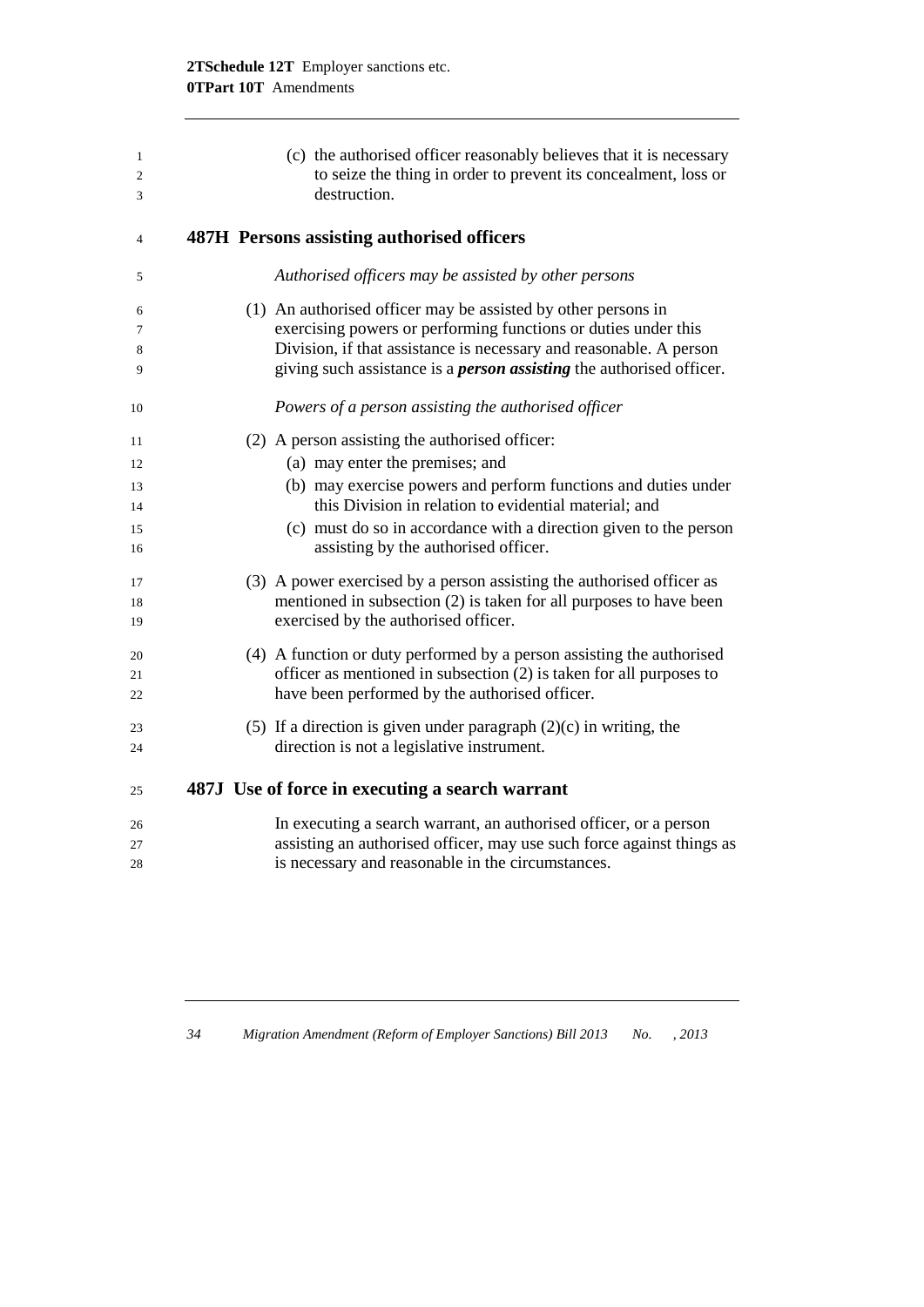| 1  | Subdivision B—Powers of authorised officers to ask questions             |
|----|--------------------------------------------------------------------------|
| 2  | and seek production of documents                                         |
| 3  | 487K Authorised officer may ask questions and seek production of         |
| 4  | documents                                                                |
| 5  | Entry with consent                                                       |
| 6  | (1) If an authorised officer is authorised to enter premises because the |
| 7  | occupier of the premises consented to the entry, the authorised          |
| 8  | officer may ask the occupier to:                                         |
| 9  | (a) answer any questions relating to the reasons for the                 |
| 10 | authorised officer entering the premises that are put by the             |
| 11 | authorised officer; and                                                  |
| 12 | (b) produce any document relating to the reasons for the                 |
| 13 | authorised officer entering the premises that is requested by            |
| 14 | the authorised officer.                                                  |
| 15 | Entry under a search warrant                                             |
| 16 | (2) If an authorised officer is authorised to enter premises by a search |
| 17 | warrant, the authorised officer may require any person on the            |
| 18 | premises to:                                                             |
| 19 | (a) answer any questions relating to the reasons for the                 |
| 20 | authorised officer entering the premises that are put by the             |
| 21 | authorised officer; and                                                  |
| 22 | (b) produce any document relating to the reasons for the                 |
| 23 | authorised officer entering the premises that is requested by            |
| 24 | the authorised officer.                                                  |
| 25 | Offence                                                                  |
| 26 | (3) A person commits an offence if:                                      |
| 27 | (a) the person is subject to a requirement under subsection $(2)$ ;      |
| 28 | and                                                                      |
| 29 | (b) the person fails to comply with the requirement.                     |
| 30 | Penalty for contravention of this subsection: 30 penalty units.          |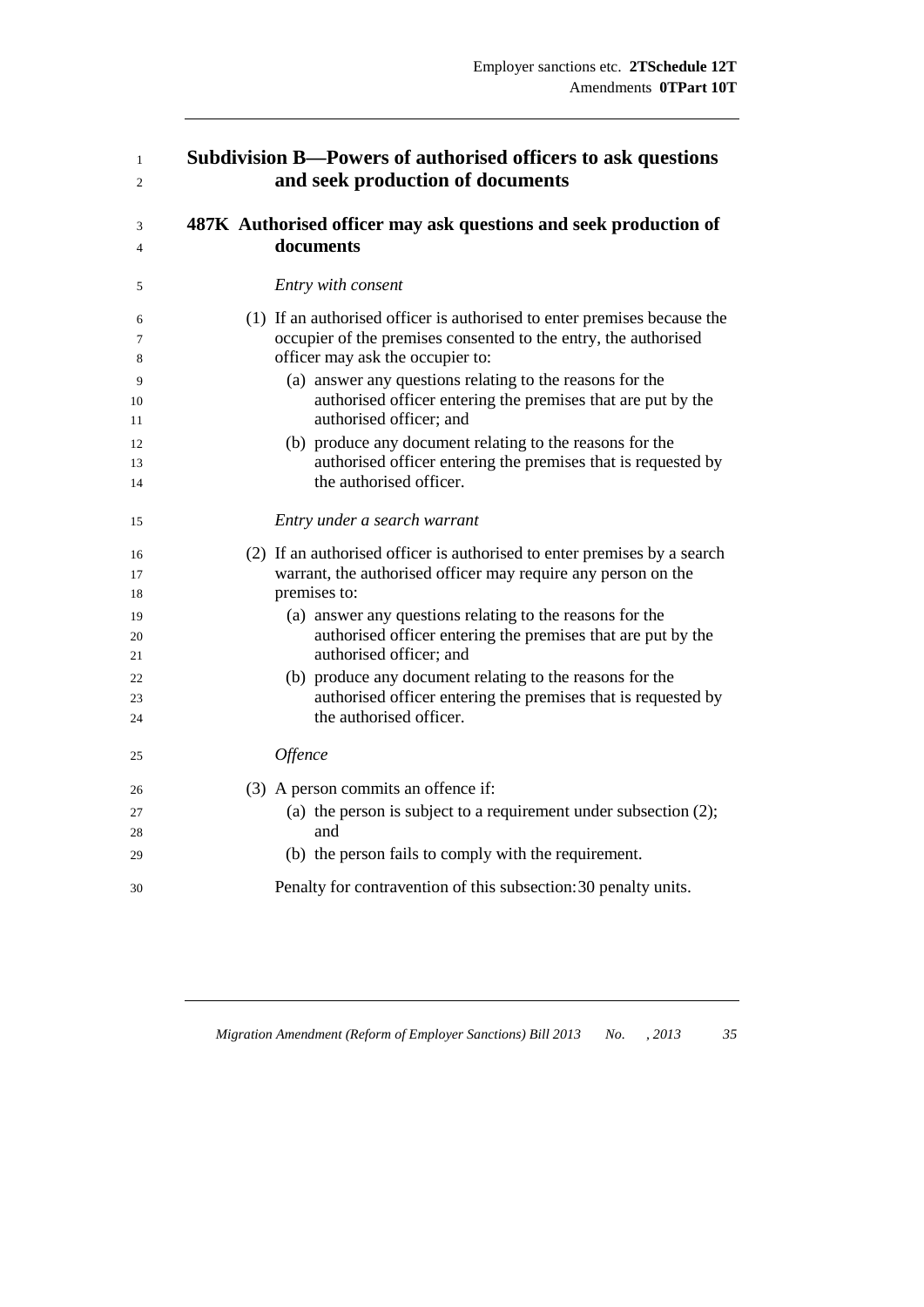| Subdivision C—Obligations and incidental powers of |
|----------------------------------------------------|
| authorised officers                                |

## **487L Consent**

| $\overline{4}$<br>5 | (1) Before obtaining the consent of an occupier of premises for the<br>purposes of paragraph $487D(2)(a)$ , an authorised officer must<br>inform the occupier that the occupier may refuse consent. |
|---------------------|-----------------------------------------------------------------------------------------------------------------------------------------------------------------------------------------------------|
| 6                   |                                                                                                                                                                                                     |
| 7                   | (2) A consent has no effect unless the consent is voluntary.                                                                                                                                        |
| 8                   | (3) A consent may be expressed to be limited to entry during a                                                                                                                                      |
| 9<br>10             | particular period. If so, the consent has effect for that period unless<br>the consent is withdrawn before the end of that period.                                                                  |
| 11<br>12            | $(4)$ A consent that is not limited as mentioned in subsection $(3)$ has<br>effect until the consent is withdrawn.                                                                                  |
|                     |                                                                                                                                                                                                     |
| 13                  | (5) If an authorised officer has entered premises because of the consent                                                                                                                            |
| 14                  | of the occupier of the premises, the authorised officer, and any                                                                                                                                    |
| 15<br>16            | person assisting the authorised officer, must leave the premises if<br>the consent ceases to have effect.                                                                                           |
|                     |                                                                                                                                                                                                     |
| 17                  | 487M Announcement before entry under search warrant                                                                                                                                                 |
| 18<br>19            | (1) Before entering premises under a search warrant, an authorised<br>officer must:                                                                                                                 |
| 20<br>21            | (a) announce that he or she is authorised to enter the premises;<br>and                                                                                                                             |
| 22                  | (b) show his or her identity card to the occupier of the premises,                                                                                                                                  |
| 23                  | or to another person who apparently represents the occupier,                                                                                                                                        |
| 24                  | if the occupier or other person is present at the premises; and                                                                                                                                     |
| 25                  | (c) give any person at the premises an opportunity to allow entry                                                                                                                                   |
| 26                  | to the premises.                                                                                                                                                                                    |
| 27                  | (2) However, an authorised officer is not required to comply with                                                                                                                                   |
| 28                  | subsection (1) if the authorised officer reasonably believes that                                                                                                                                   |
| 29                  | immediate entry to the premises is required:                                                                                                                                                        |
| 30                  | (a) to ensure the safety of a person; or                                                                                                                                                            |
| 31                  | (b) to ensure that the effective execution of the search warrant is                                                                                                                                 |
| 32                  | not frustrated.                                                                                                                                                                                     |
| 33                  | $(3)$ If:                                                                                                                                                                                           |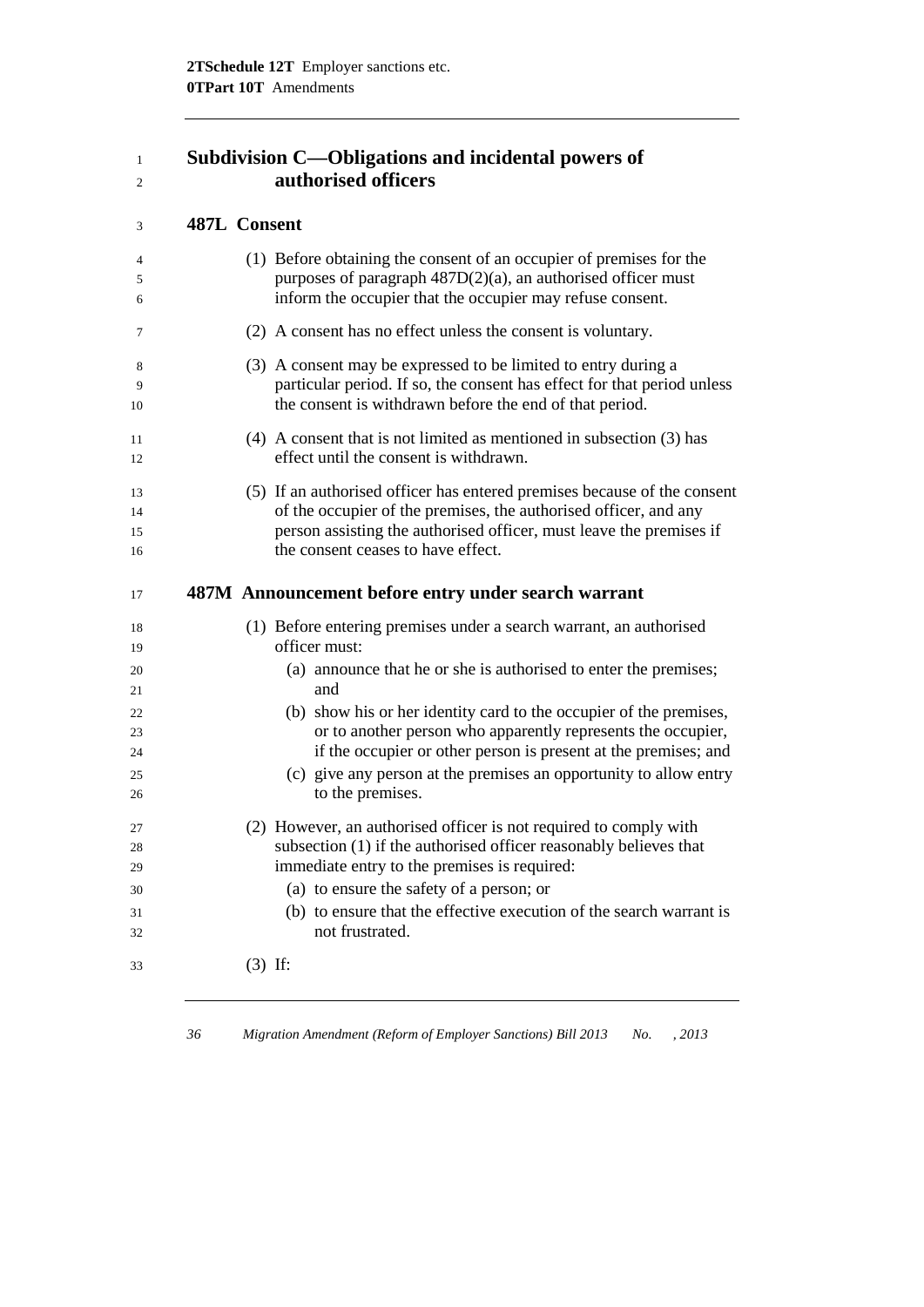| 1        | (a) an authorised officer does not comply with subsection $(1)$       |
|----------|-----------------------------------------------------------------------|
| 2        | because of subsection (2); and                                        |
| 3        | (b) the occupier of the premises, or another person who               |
| 4        | apparently represents the occupier, is present at the premises;       |
| 5        | the authorised officer must show his or her identity card to the      |
| 6        | occupier or other person, as soon as practicable after entering the   |
| 7        | premises.                                                             |
| 8        | 487N Authorised officer to be in possession of search warrant         |
| 9        | An authorised officer who is executing a search warrant must be in    |
| 10       | possession of:                                                        |
| 11       | (a) the search warrant issued by the issuing officer under            |
| 12       | section 487ZC, or a copy of the warrant as so issued; or              |
| 13       | (b) the form of search warrant completed under subsection             |
| 14       | 487ZD(6), or a copy of the form as so completed.                      |
| 15       | 487P Details of search warrant etc. to be given to occupier           |
| 16       | (1) An authorised officer must comply with subsection (2) if:         |
| 17       | (a) a search warrant is being executed in relation to premises;       |
| 18       | and                                                                   |
| 19       | (b) the occupier of the premises, or another person who               |
| 20       | apparently represents the occupier, is present at the premises.       |
| 21       | (2) The authorised officer must, as soon as practicable:              |
| 22       | (a) do one of the following:                                          |
| 23       | (i) if the search warrant was issued under section 487ZC—             |
| 24       | make a copy of the warrant available to the occupier or               |
| 25       | other person (which need not include the signature of                 |
| 26       | the issuing officer who issued it);                                   |
| 27       | (ii) if the search warrant was signed under section 487ZD—            |
| 28       | make a copy of the form of warrant completed under                    |
| 29<br>30 | subsection 487ZD(6) available to the occupier or other<br>person; and |
| 31       | (b) inform the occupier or other person of the rights and             |
| 32       | responsibilities of the occupier or other person under                |
| 33       | Subdivision D.                                                        |
|          |                                                                       |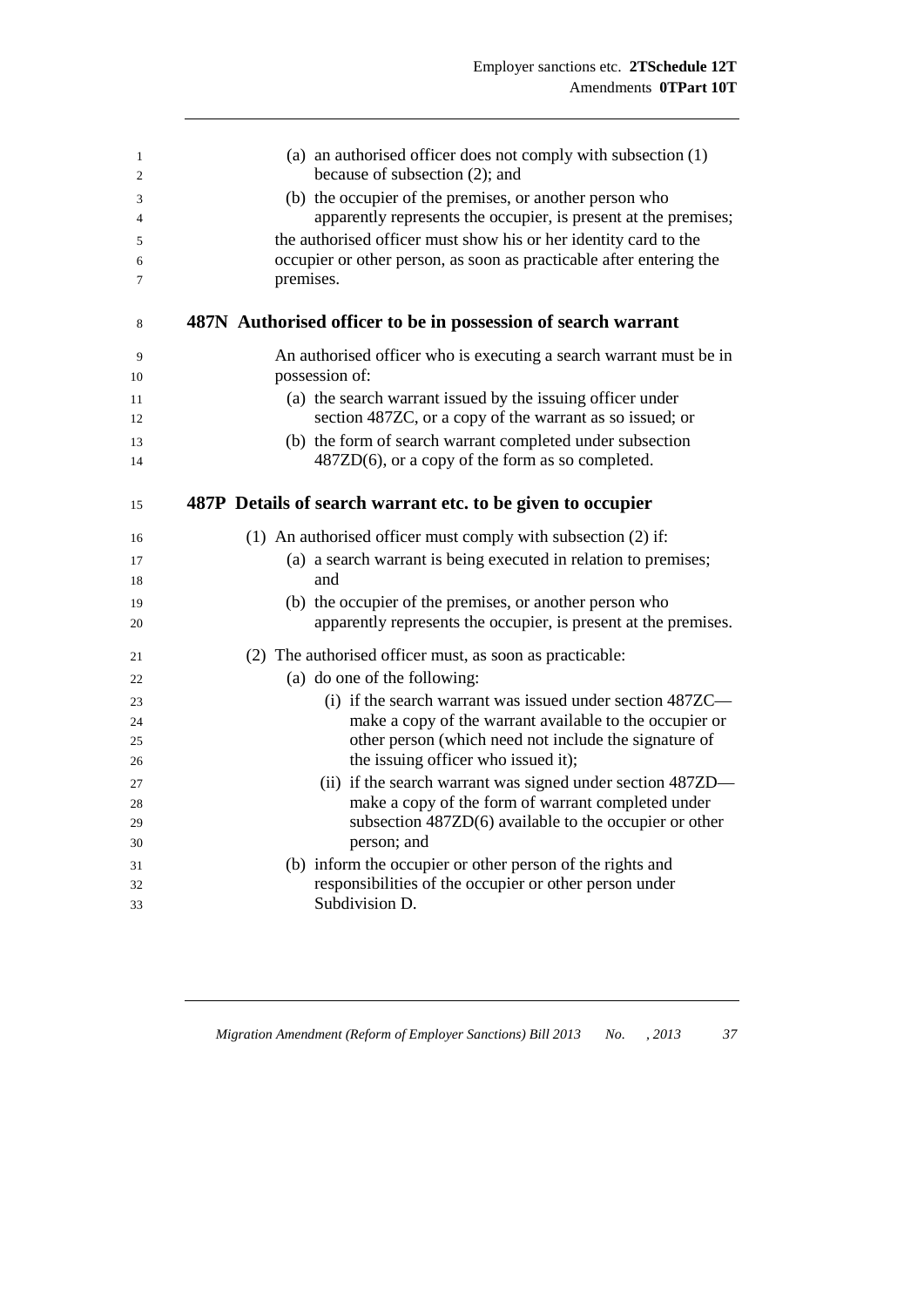### **487Q Completing execution of search warrant after temporary cessation**

| 3       | (1) This section applies if an authorised officer, and all persons                                         |
|---------|------------------------------------------------------------------------------------------------------------|
| 4       | assisting, who are executing a search warrant in relation to                                               |
| 5       | premises temporarily cease its execution and leave the premises.                                           |
| 6       | (2) The authorised officer, and persons assisting, may complete the<br>execution of the search warrant if: |
| 7       |                                                                                                            |
| 8       | (a) the warrant is still in force; and                                                                     |
| 9<br>10 | (b) the authorised officer and persons assisting are absent from<br>the premises:                          |
| 11      | (i) for not more than 1 hour; or                                                                           |
| 12      | (ii) if there is an emergency situation, for not more than 12                                              |
| 13      | hours or such longer period as allowed by an issuing                                                       |
| 14      | officer under subsection (5); or                                                                           |
| 15      | (iii) for a longer period if the occupier of the premises                                                  |
| 16      | consents in writing.                                                                                       |
| 17      | Application for extension in emergency situation                                                           |
| 18      | (3) An authorised officer, or person assisting, may apply to an issuing                                    |
| 19      | officer for an extension of the 12-hour period mentioned in                                                |
| 20      | subparagraph $(2)(b)(ii)$ if:                                                                              |
| 21      | (a) there is an emergency situation; and                                                                   |
| 22      | (b) the authorised officer or person assisting reasonably believes                                         |
| 23      | that the authorised officer and the persons assisting will not                                             |
| 24      | be able to return to the premises within that period.                                                      |
| 25      | (4) If it is practicable to do so, before making the application, the                                      |
| 26      | authorised officer or person assisting must give notice to the                                             |
| 27      | occupier of the premises of his or her intention to apply for an                                           |
| 28      | extension.                                                                                                 |
| 29      | Extension in emergency situation                                                                           |
| 30      | (5) An issuing officer may extend the period during which the                                              |
| 31      | authorised officer and persons assisting may be away from the                                              |
| 32      | premises if:                                                                                               |
| 33      | (a) an application is made under subsection $(3)$ ; and                                                    |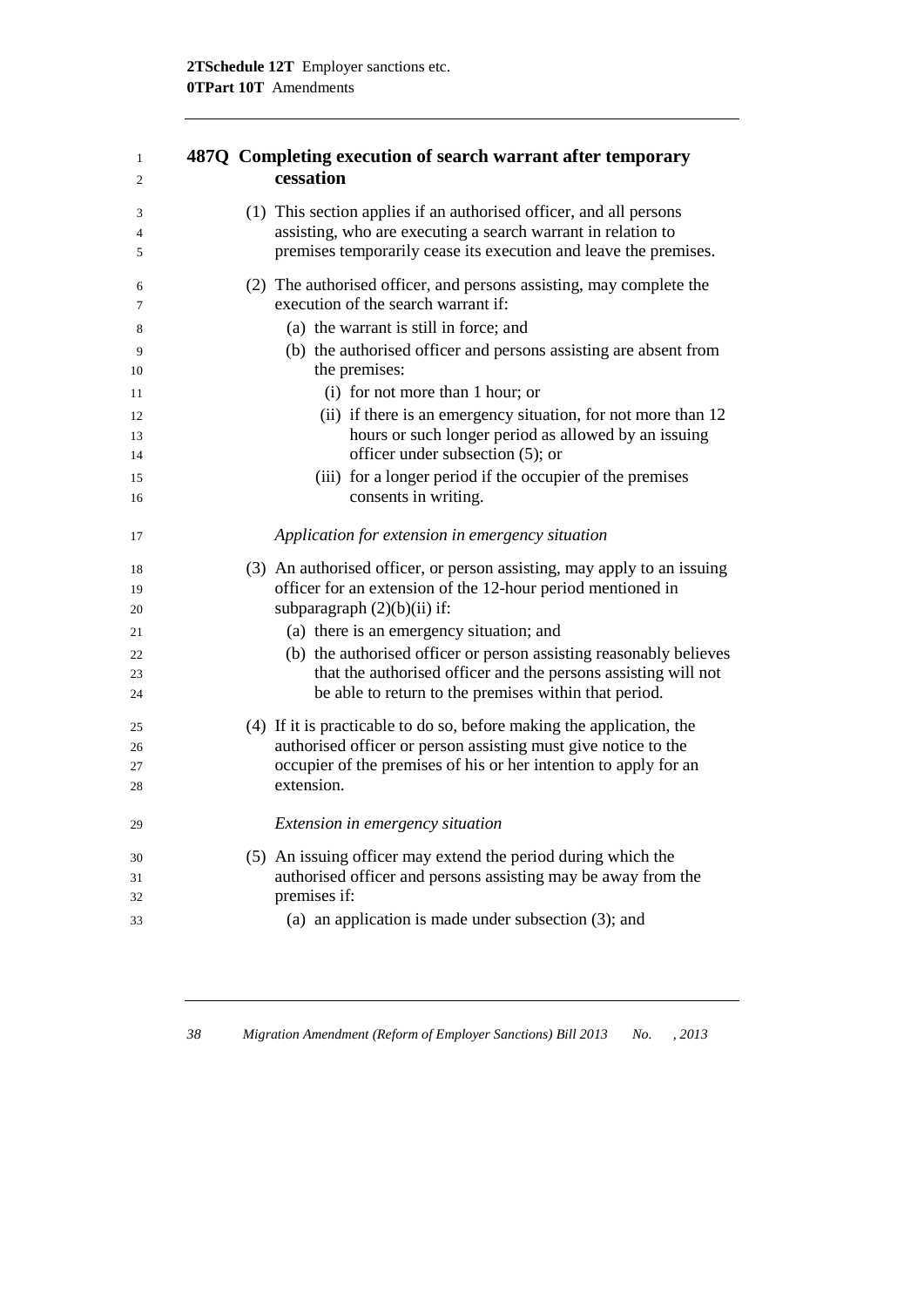| 1  | (b) the issuing officer is satisfied, by information on oath or           |
|----|---------------------------------------------------------------------------|
| 2  | affirmation, that there are exceptional circumstances that                |
| 3  | justify the extension; and                                                |
| 4  | (c) the extension would not result in the period ending after the         |
| 5  | search warrant ceases to be in force.                                     |
| 6  | 487R Completing execution of search warrant stopped by court              |
| 7  | order                                                                     |
| 8  | An authorised officer, and any persons assisting, may complete the        |
| 9  | execution of a search warrant that has been stopped by an order of        |
| 10 | a court if:                                                               |
| 11 | (a) the order is later revoked or reversed on appeal; and                 |
| 12 | (b) the warrant is still in force when the order is revoked or            |
| 13 | reversed.                                                                 |
| 14 | 487S Expert assistance to operate electronic equipment                    |
| 15 | (1) This section applies if an authorised officer enters premises under a |
| 16 | search warrant.                                                           |
| 17 | Securing equipment                                                        |
| 18 | (2) The authorised officer may do whatever is necessary to secure any     |
| 19 | electronic equipment that is on premises if the authorised officer        |
| 20 | reasonably believes that:                                                 |
| 21 | (a) there is on the premises evidential material of the kind              |
| 22 | specified in the search warrant; and                                      |
| 23 | (b) that evidential material may be accessible by operating the           |
| 24 | equipment; and                                                            |
| 25 | (c) expert assistance is required to operate the equipment; and           |
| 26 | (d) the evidential material may be destroyed, altered or otherwise        |
| 27 | interfered with, if the authorised officer does not take action           |
| 28 | under this subsection.                                                    |
| 29 | The equipment may be secured by locking it up, placing a guard or         |
| 30 | any other means.                                                          |
| 31 | (3) The authorised officer must give notice to the occupier of the        |
| 32 | premises, or another person who apparently represents the                 |
| 33 | occupier, of:                                                             |
|    |                                                                           |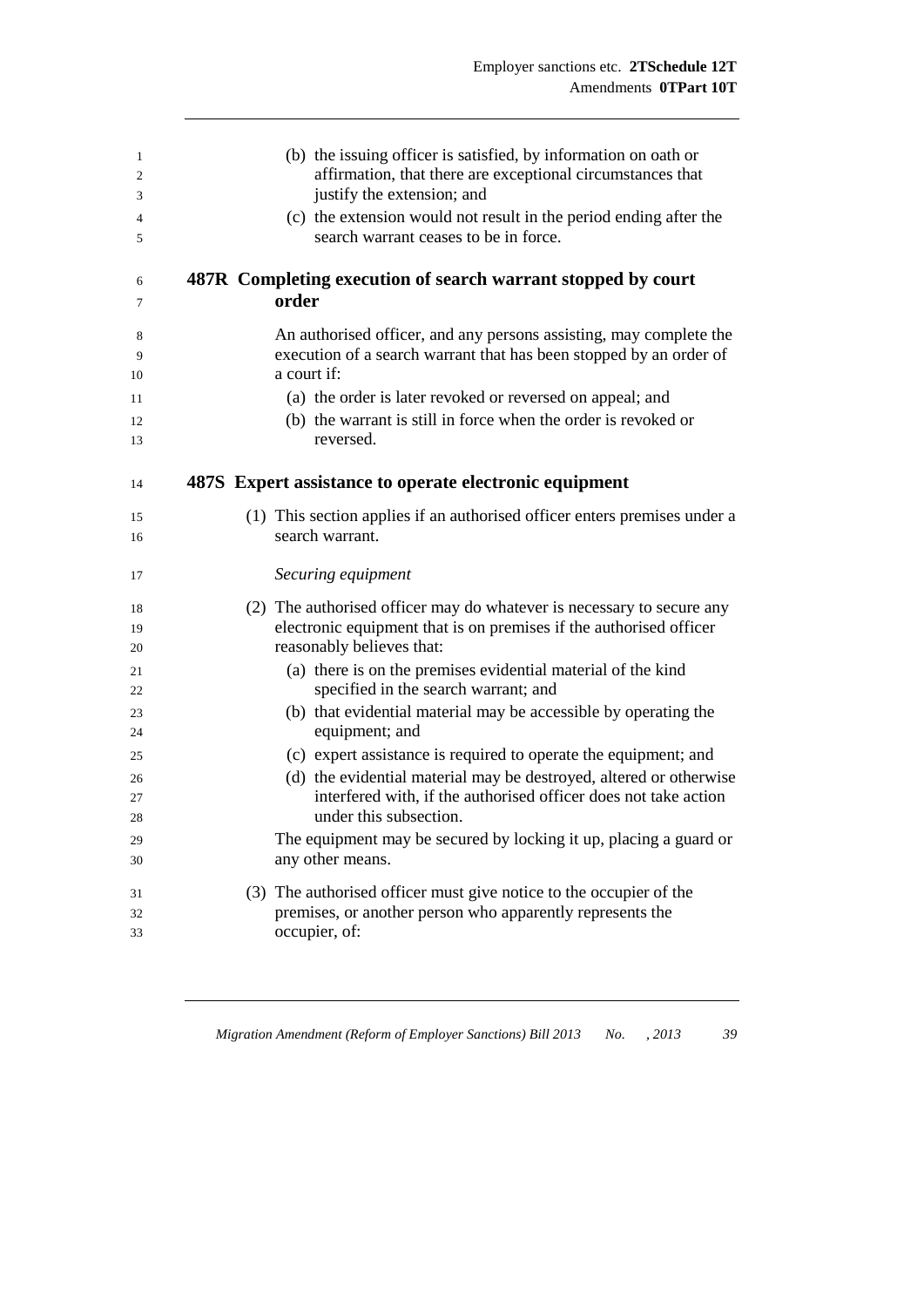### **2TSchedule 12T** Employer sanctions etc. **0TPart 10T** Amendments

| 1        | (a) the authorised officer's intention to secure the equipment;                                                               |
|----------|-------------------------------------------------------------------------------------------------------------------------------|
| 2        | and                                                                                                                           |
| 3<br>4   | (b) the fact that the equipment may be secured for up to 24<br>hours.                                                         |
| 5        | Period equipment may be secured                                                                                               |
| 6        | (4) The equipment may be secured until the earlier of the following                                                           |
| 7        | happens:                                                                                                                      |
| 8        | (a) the 24-hour period ends;                                                                                                  |
| 9        | (b) the equipment has been operated by the expert.                                                                            |
| 10<br>11 | For compensation for damage to electronic equipment, see<br>Note:<br>section 487T.                                            |
| 12       | <b>Extensions</b>                                                                                                             |
| 13       | (5) The authorised officer may apply to an issuing officer for an                                                             |
| 14       | extension of the 24-hour period if the authorised officer reasonably                                                          |
| 15       | believes that the equipment needs to be secured for longer than that                                                          |
| 16       | period.                                                                                                                       |
| 17       | (6) Before making the application, the authorised officer must give                                                           |
| 18       | notice to the occupier of the premises, or another person who                                                                 |
| 19       | apparently represents the occupier, of the authorised officer's                                                               |
| 20<br>21 | intention to apply for an extension. The occupier or other person is<br>entitled to be heard in relation to that application. |
| 22       | (7) The provisions of this Division relating to the issue of search                                                           |
| 23       | warrants apply, with such modifications as are necessary, to the                                                              |
| 24       | issue of an extension.                                                                                                        |
| 25       | (8) The 24-hour period may be extended more than once.                                                                        |
| 26       | 487T Compensation for damage to electronic equipment                                                                          |
| 27       | (1) This section applies if:                                                                                                  |
| 28       | (a) as a result of electronic equipment being operated as                                                                     |
| 29       | mentioned in this Division:                                                                                                   |
| 30       | (i) damage is caused to the equipment; or                                                                                     |
| 31       | (ii) the data recorded on the equipment is damaged; or                                                                        |
| 32       | (iii) programs associated with the use of the equipment, or                                                                   |
| 33       | with the use of the data, are damaged or corrupted; and                                                                       |
|          |                                                                                                                               |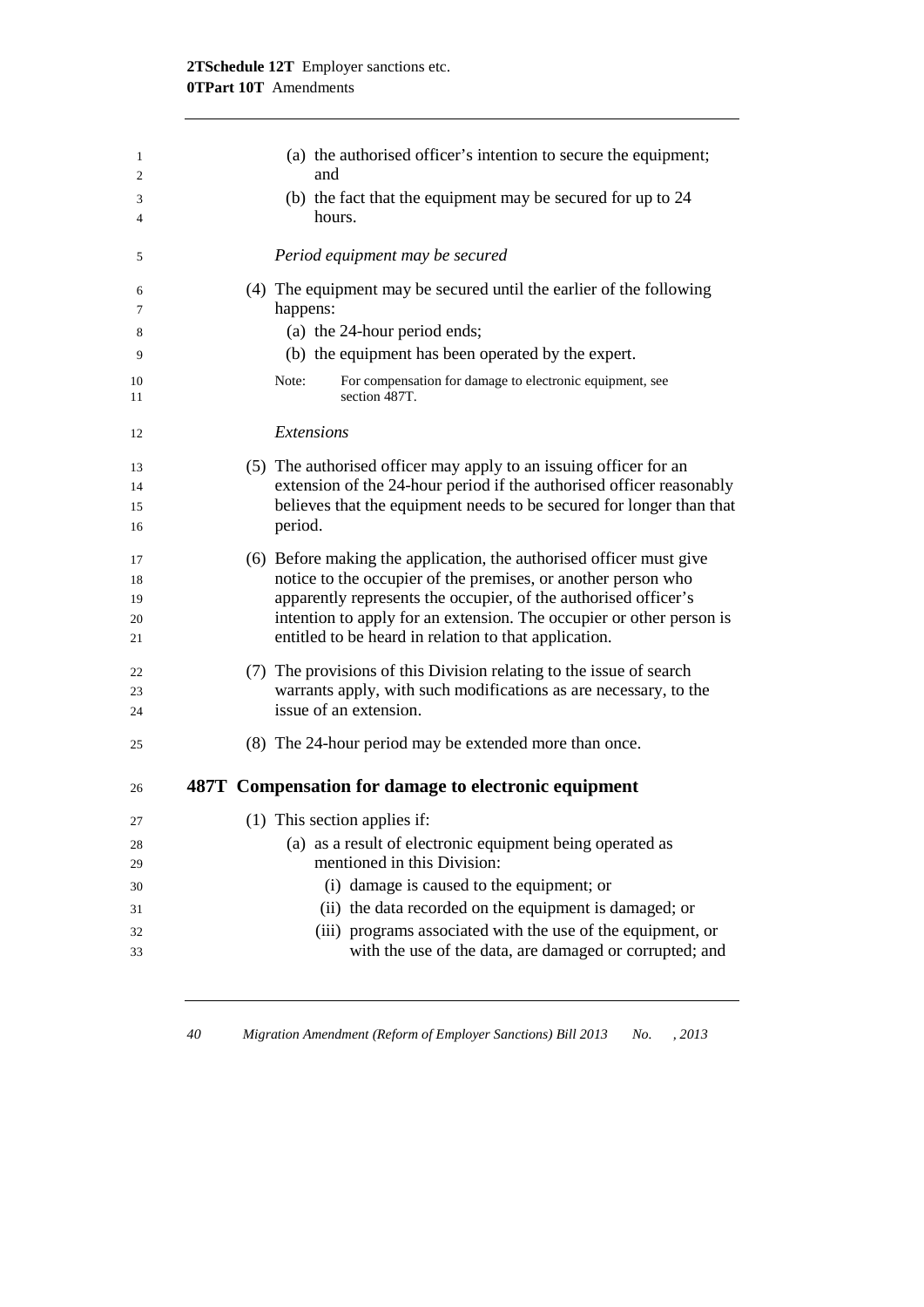| 1  | (b) the damage or corruption occurs because:                               |
|----|----------------------------------------------------------------------------|
| 2  | (i) insufficient care was exercised in selecting the person                |
| 3  | who was to operate the equipment; or                                       |
| 4  | (ii) insufficient care was exercised by the person operating               |
| 5  | the equipment.                                                             |
| 6  | (2) The Commonwealth must pay the owner of the equipment, or the           |
| 7  | user of the data or programs, such reasonable compensation for the         |
| 8  | damage or corruption as the Commonwealth and the owner or user             |
| 9  | agree on.                                                                  |
| 10 | (3) However, if the owner or user and the Commonwealth fail to             |
| 11 | agree, the owner or user may institute proceedings in a court of           |
| 12 | competent jurisdiction for such reasonable amount of                       |
| 13 | compensation as the court determines.                                      |
| 14 | (4) In determining the amount of compensation payable, regard is to        |
| 15 | be had to whether the occupier of the premises, or the occupier's          |
| 16 | employees or agents, if they were available at the time, provided          |
| 17 | any appropriate warning or guidance on the operation of the                |
| 18 | equipment.                                                                 |
| 19 | (5) In this section:                                                       |
| 20 | <i>damage</i> , in relation to data, includes damage by erasure of data or |
| 21 | addition of other data.                                                    |
| 22 | Subdivision D—Occupier's rights and responsibilities                       |
| 23 | 487U Occupier entitled to observe execution of search warrant              |
| 24 | (1) The occupier, or another person who apparently represents the          |
| 25 | occupier, is entitled to observe the execution of a search warrant if      |
| 26 | the occupier or other person is present at the premises while the          |
| 27 | warrant is being executed.                                                 |
| 28 | (2) The right to observe the execution of the search warrant ceases if     |
| 29 | the occupier or other person impedes that execution.                       |
| 30 | (3) This section does not prevent the execution of the search warrant in   |
| 31 | 2 or more areas of the premises at the same time.                          |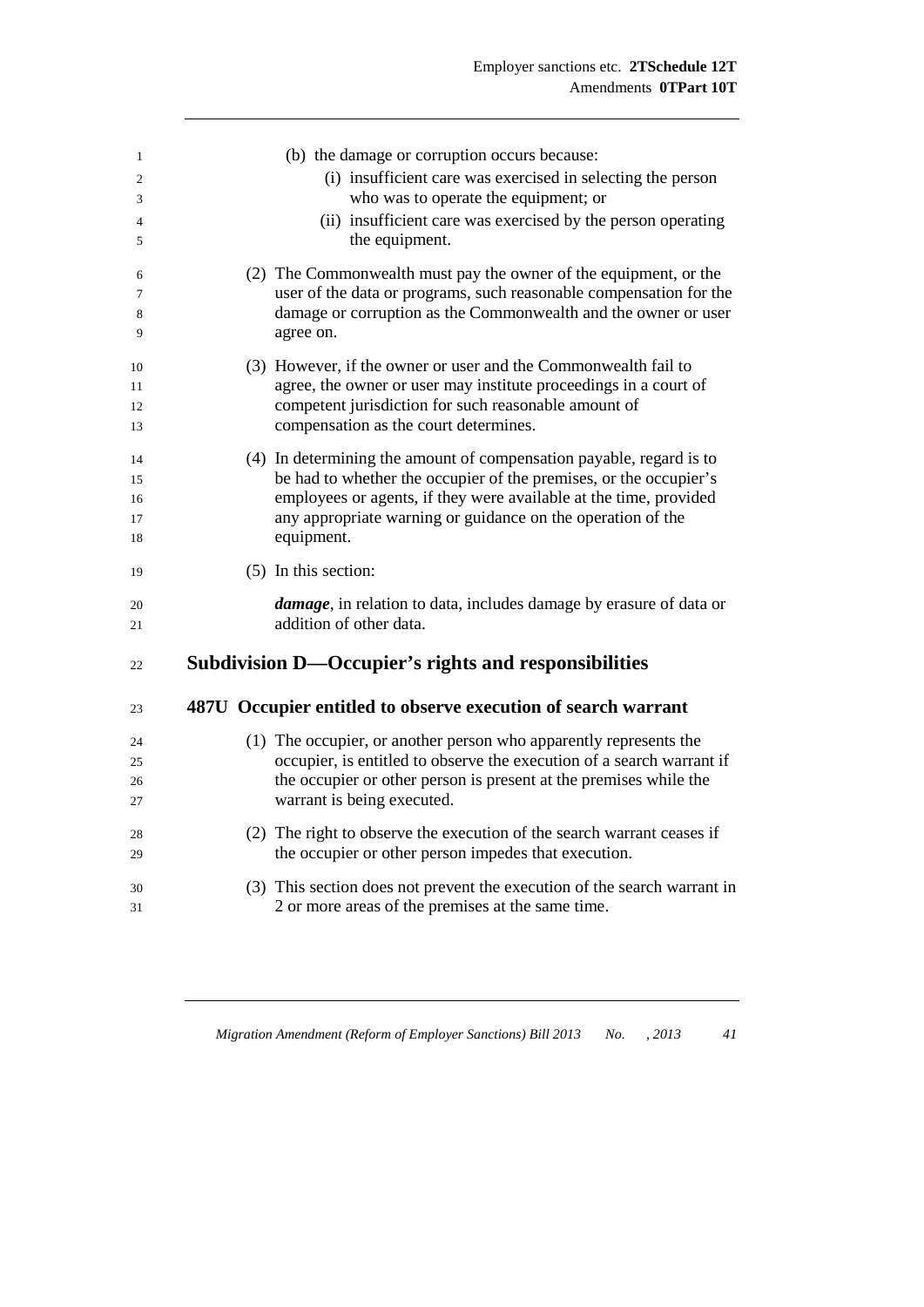| 1<br>2      | 487V Occupier to provide authorised officer with facilities and<br>assistance                                                                 |
|-------------|-----------------------------------------------------------------------------------------------------------------------------------------------|
| 3<br>4<br>5 | (1) The occupier of premises to which a search warrant relates, or<br>another person who apparently represents the occupier, must<br>provide: |
| 6           | (a) an authorised officer executing the warrant; and                                                                                          |
| 7           | (b) any person assisting the authorised officer;                                                                                              |
| 8           | with all reasonable facilities and assistance for the effective                                                                               |
| 9<br>10     | exercise of their powers, and the effective performance of their<br>functions and duties.                                                     |
| 11          | <i><b>Offence</b></i>                                                                                                                         |
| 12          | (2) A person commits an offence if:                                                                                                           |
| 13          | (a) the person is subject to subsection $(1)$ ; and                                                                                           |
| 14          | (b) the person fails to comply with that subsection.                                                                                          |
| 15          | Penalty for contravention of this subsection: 30 penalty units.                                                                               |
| 16          | Subdivision E—General provisions relating to seizure                                                                                          |
| 17          | 487W Copies of seized things to be provided                                                                                                   |
| 18          | (1) This section applies if:                                                                                                                  |
| 19<br>20    | (a) a search warrant is being executed in relation to premises;<br>and                                                                        |
| 21<br>22    | (b) an authorised officer seizes one or more of the following<br>from the premises under this Division:                                       |
| 23          | (i) a document, film, computer file or other thing that can                                                                                   |
| 24          | be readily copied;                                                                                                                            |
| 25          | (ii) a storage device, the information in which can be                                                                                        |
| 26          | readily copied.                                                                                                                               |
| 27          | (2) The occupier of the premises, or another person who apparently                                                                            |
| 28          | represents the occupier and who is present when the search warrant                                                                            |
| 29          | is executed, may request the authorised officer to give a copy of                                                                             |
| 30          | the thing or the information to the occupier or other person.                                                                                 |
| 31          | (3) The authorised officer must comply with such a request as soon as                                                                         |
| 32          | practicable after the seizure.                                                                                                                |
|             |                                                                                                                                               |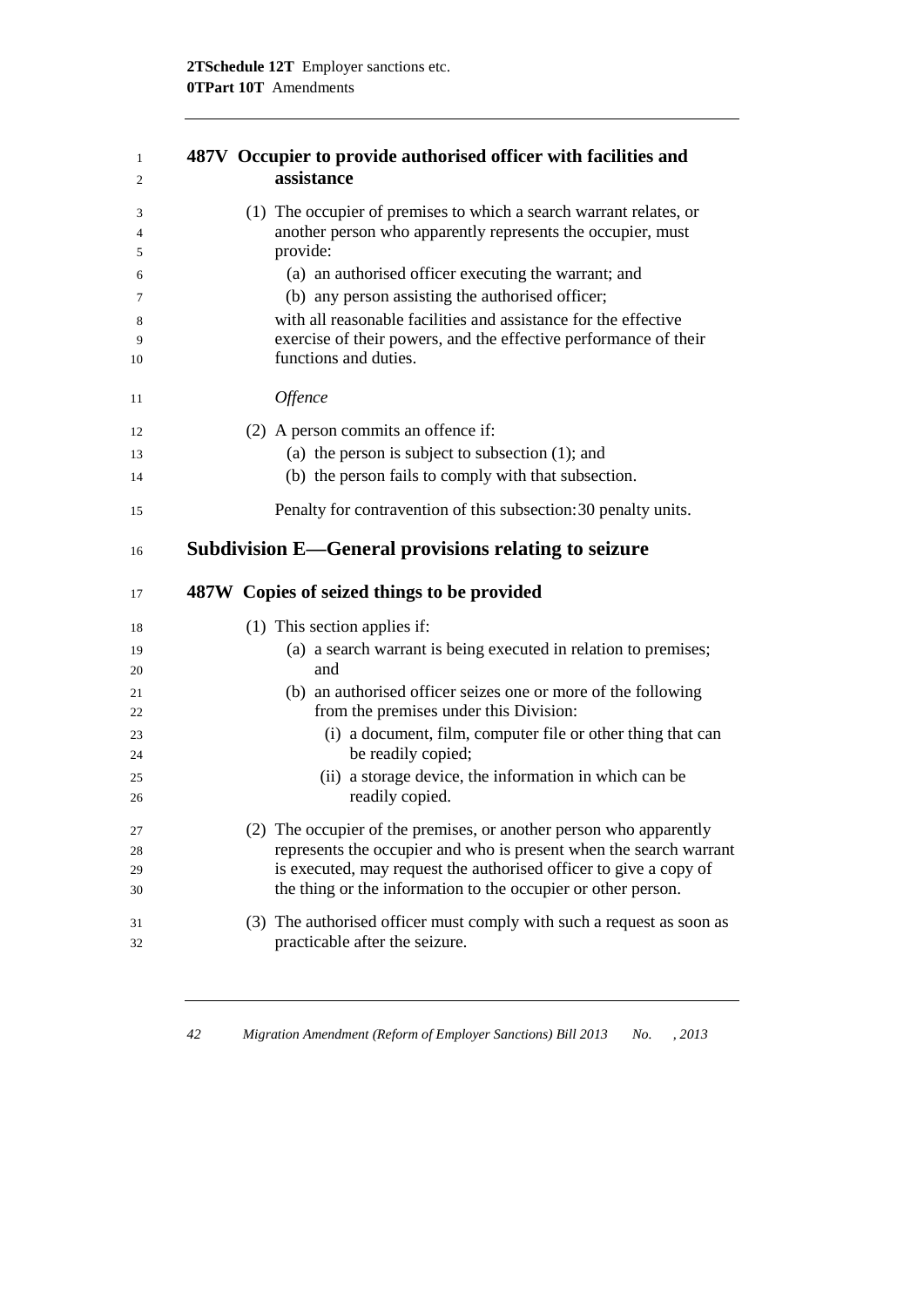| (4) However, the authorised officer is not required to comply with<br>such a request if possession of the document, film, computer file,<br>thing or information by the occupier or other person could<br>constitute an offence against a law of the Commonwealth.                                                                                                                                                                                                                                                                                                                                                                                                                              |
|-------------------------------------------------------------------------------------------------------------------------------------------------------------------------------------------------------------------------------------------------------------------------------------------------------------------------------------------------------------------------------------------------------------------------------------------------------------------------------------------------------------------------------------------------------------------------------------------------------------------------------------------------------------------------------------------------|
| 487X Receipts for seized things                                                                                                                                                                                                                                                                                                                                                                                                                                                                                                                                                                                                                                                                 |
| (1) An authorised officer must provide a receipt for a thing that is<br>seized under this Division.                                                                                                                                                                                                                                                                                                                                                                                                                                                                                                                                                                                             |
| (2) One receipt may cover 2 or more things that are seized.                                                                                                                                                                                                                                                                                                                                                                                                                                                                                                                                                                                                                                     |
| 487Y Return of seized things                                                                                                                                                                                                                                                                                                                                                                                                                                                                                                                                                                                                                                                                    |
| (1) The Secretary must take reasonable steps to return a thing seized<br>under this Division when the earliest of the following happens:<br>(a) the reason for the thing's seizure no longer exists;<br>(b) it is decided that the thing is not to be used in evidence;<br>(c) the period of 60 days after the thing's seizure ends.<br>Note:<br>See subsections (2) and (3) for exceptions to this rule.                                                                                                                                                                                                                                                                                       |
| Exceptions                                                                                                                                                                                                                                                                                                                                                                                                                                                                                                                                                                                                                                                                                      |
| $(2)$ Subsection $(1)$ :<br>(a) is subject to any contrary order of a court; and<br>(b) does not apply if the thing:<br>(i) is forfeited or forfeitable to the Commonwealth; or<br>(ii) is the subject of a dispute as to ownership.                                                                                                                                                                                                                                                                                                                                                                                                                                                            |
| (3) The Secretary is not required to take reasonable steps to return a<br>thing because of paragraph $(1)(c)$ if:<br>(a) proceedings in respect of which the thing may afford<br>evidence were instituted before the end of the 60 days and<br>have not been completed (including an appeal to a court in<br>relation to those proceedings); or<br>(b) the thing may continue to be retained because of an order<br>under section 487Z; or<br>(c) the Commonwealth, the Secretary or an authorised officer is<br>otherwise authorised (by a law, or an order of a court, of the<br>Commonwealth or of a State or Territory) to retain, destroy,<br>dispose of or otherwise deal with the thing. |
|                                                                                                                                                                                                                                                                                                                                                                                                                                                                                                                                                                                                                                                                                                 |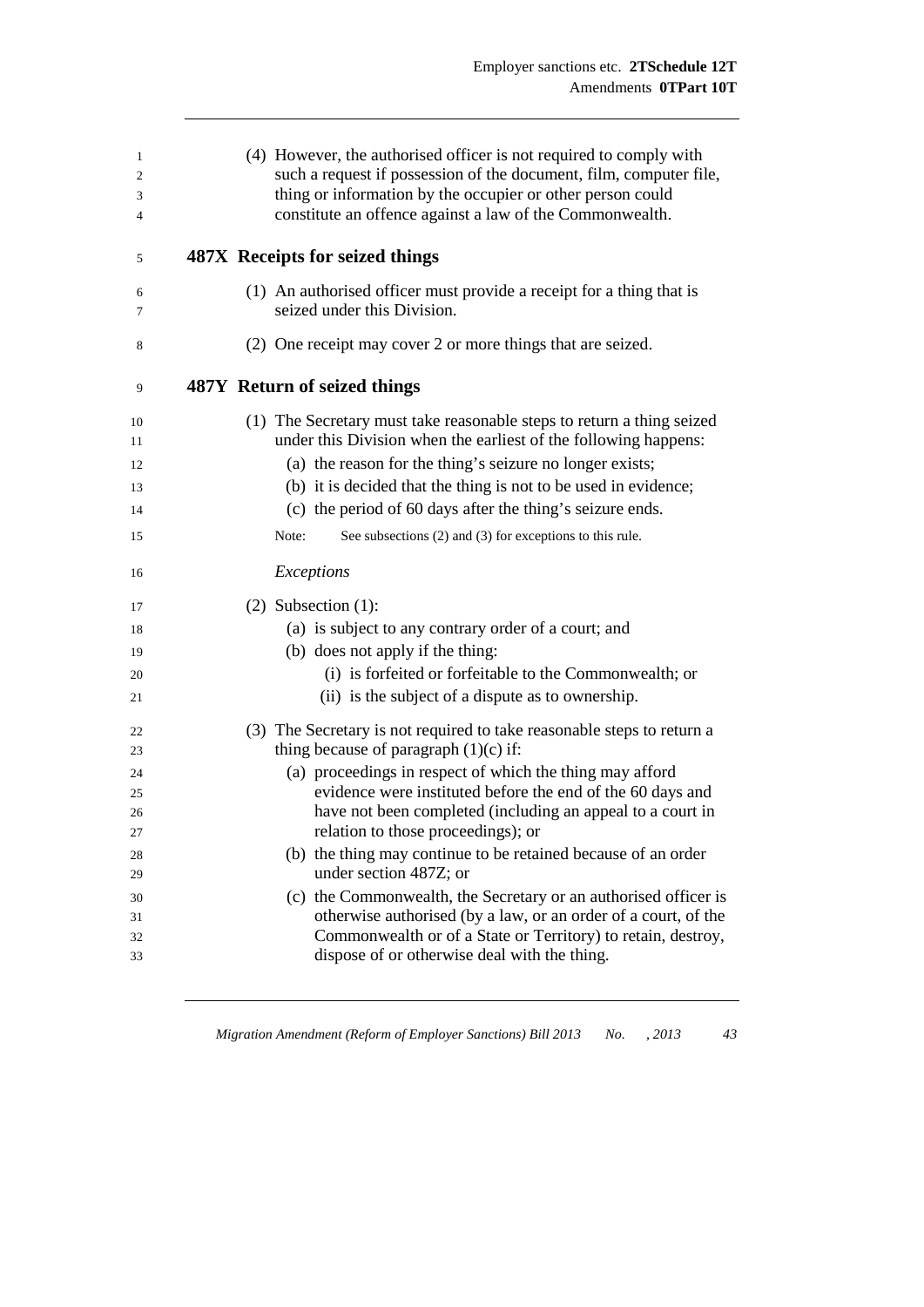| 1                                            | Return of thing                                                                                                                                                                                                                                                                                                                                                                                                                                                                                                        |
|----------------------------------------------|------------------------------------------------------------------------------------------------------------------------------------------------------------------------------------------------------------------------------------------------------------------------------------------------------------------------------------------------------------------------------------------------------------------------------------------------------------------------------------------------------------------------|
| 2<br>3<br>4                                  | (4) A thing that is required to be returned under this section must be<br>returned to the person from whom it was seized (or to the owner if<br>that person is not entitled to possess it).                                                                                                                                                                                                                                                                                                                            |
| 5                                            | 487Z Issuing officer may permit a seized thing to be retained                                                                                                                                                                                                                                                                                                                                                                                                                                                          |
| 6                                            | Application to retain seized thing                                                                                                                                                                                                                                                                                                                                                                                                                                                                                     |
| 7<br>8<br>9<br>10<br>11<br>12<br>13          | (1) The Secretary may apply to an issuing officer for an order<br>permitting the retention of a thing seized under this Division for a<br>further period if proceedings in respect of which the thing may<br>afford evidence have not commenced before the end of:<br>(a) 60 days after the seizure; or<br>(b) a period previously specified in an order of an issuing officer<br>under this section.                                                                                                                  |
| 14<br>15<br>16<br>17<br>18<br>19             | (2) Before making the application, the Secretary must:<br>(a) take reasonable steps to discover who has an interest in the<br>retention of the thing; and<br>(b) if it is practicable to do so, notify each person whom the<br>Secretary believes to have such an interest of the proposed<br>application.                                                                                                                                                                                                             |
| 20                                           | Order to retain seized thing                                                                                                                                                                                                                                                                                                                                                                                                                                                                                           |
| 21<br>22<br>23<br>24<br>25<br>26<br>27<br>28 | (3) The issuing officer may order that the thing may continue to be<br>retained for a period specified in the order if the issuing officer is<br>satisfied that it is necessary for the thing to continue to be retained:<br>(a) for the purposes of investigating whether:<br>(i) a work-related offence has been committed; or<br>(ii) a work-related provision has been contravened; or<br>(b) to enable evidence of such an offence or contravention to be<br>secured for the purposes of a prosecution or action. |
| 29                                           | (4) The period specified must not exceed 3 years.                                                                                                                                                                                                                                                                                                                                                                                                                                                                      |
| 30                                           | 487ZA Disposal of seized things                                                                                                                                                                                                                                                                                                                                                                                                                                                                                        |
| 31                                           | (1) The Secretary may dispose of a thing seized under this Division if:                                                                                                                                                                                                                                                                                                                                                                                                                                                |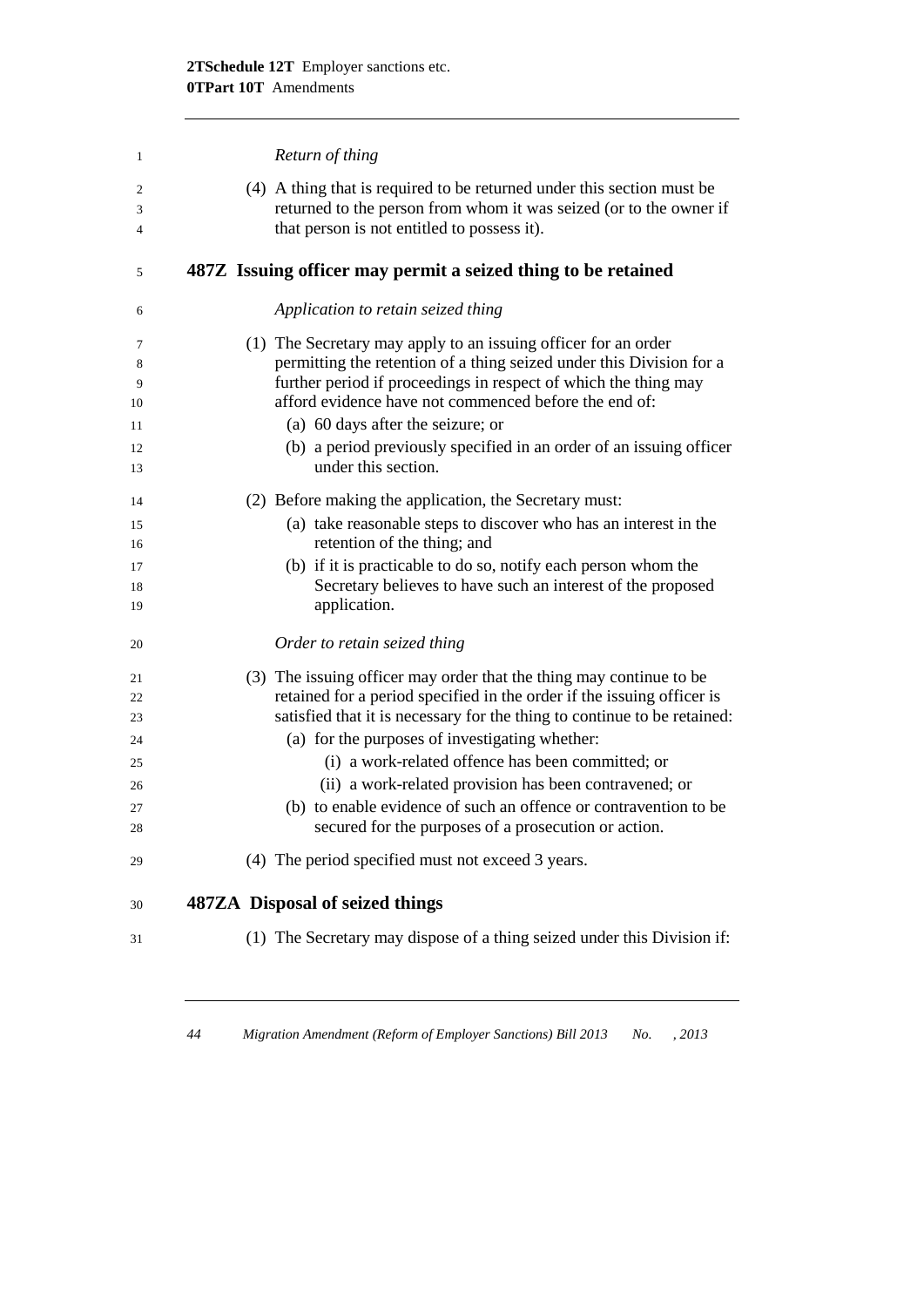| 1        | (a) the Secretary has taken reasonable steps to return the thing to                |
|----------|------------------------------------------------------------------------------------|
| 2        | a person; and                                                                      |
| 3        | (b) either:                                                                        |
| 4        | (i) the Secretary has been unable to locate the person; or                         |
| 5        | (ii) the person has refused to take possession of the thing.                       |
| 6        | (2) The Secretary may dispose of the thing in any manner that he or                |
| 7        | she thinks appropriate.                                                            |
| 8        | 487ZB Compensation for acquisition of property                                     |
| 9        | (1) If the operation of section 487ZA would result in an acquisition of            |
| 10       | property from a person otherwise than on just terms, the                           |
| 11       | Commonwealth is liable to pay a reasonable amount of                               |
| 12       | compensation to the person.                                                        |
| 13       | (2) If the Commonwealth and the person do not agree on the amount                  |
| 14       | of the compensation, the person may institute proceedings in a                     |
| 15       | court of competent jurisdiction for the recovery from the                          |
| 16       | Commonwealth of such reasonable amount of compensation as the                      |
| 17       | court determines.                                                                  |
| 18       | (3) In this section:                                                               |
| 19       | <i>acquisition of property</i> has the same meaning as in paragraph                |
| 20       | $51(xxxi)$ of the Constitution.                                                    |
| 21<br>22 | just terms has the same meaning as in paragraph $51(xxxi)$ of the<br>Constitution. |
| 23       | <b>Subdivision F—Issue of search warrants</b>                                      |
| 24       | 487ZC Issue of search warrants                                                     |
| 25       | Application for search warrant                                                     |
| 26       | (1) An authorised officer may apply to an issuing officer for a search             |
| 27       | warrant under this section in relation to premises.                                |
| 28       | Issue of search warrant                                                            |
| 29       | (2) The issuing officer may issue the search warrant if the issuing                |
| 30       | officer is satisfied, by information on oath or affirmation, that there            |
|          |                                                                                    |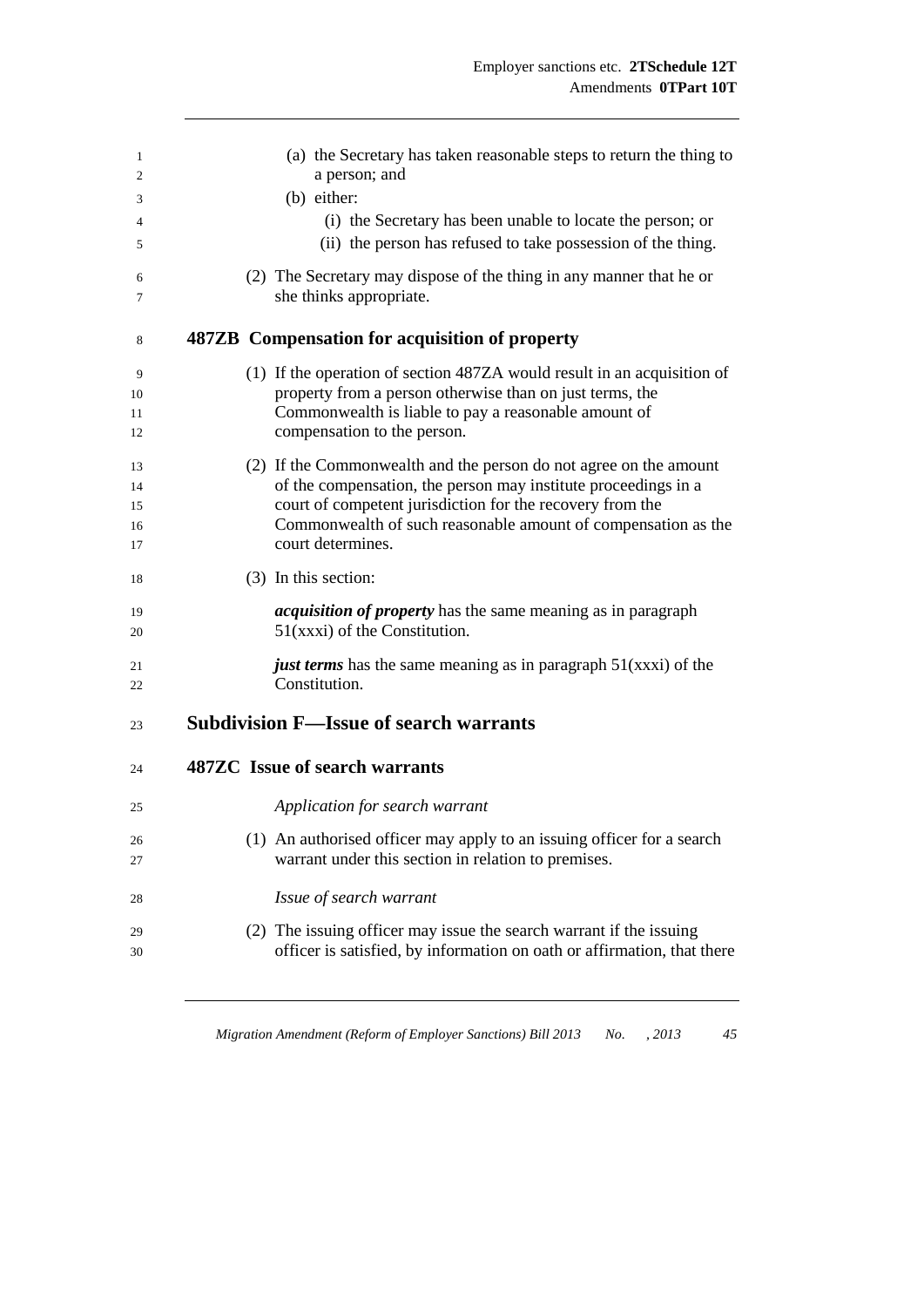| 1<br>2         | are reasonable grounds for suspecting that there is, or there may be<br>within the next 72 hours, evidential material on the premises. |
|----------------|----------------------------------------------------------------------------------------------------------------------------------------|
| 3              | (3) However, the issuing officer must not issue the search warrant                                                                     |
| $\overline{4}$ | unless the authorised officer or some other person has given to the                                                                    |
| 5              | issuing officer, either orally or by affidavit, such further                                                                           |
| 6              | information (if any) as the issuing officer requires concerning the                                                                    |
| 7              | grounds on which the issue of the warrant is being sought.                                                                             |
| 8              | Content of search warrant                                                                                                              |
| 9              | (4) The search warrant must:                                                                                                           |
| 10             | (a) state the work-related offence or offences, or work-related                                                                        |
| 11             | provision or provisions, to which the warrant relates; and                                                                             |
| 12             | (b) describe the premises to which the warrant relates; and                                                                            |
| 13             | (c) state that the warrant is issued under this Subdivision; and                                                                       |
| 14             | (d) specify the kind of evidential material that is to be searched                                                                     |
| 15             | for under the warrant; and                                                                                                             |
| 16             | (e) state that the evidential material specified, and any other                                                                        |
| 17             | evidential material found in the course of executing the                                                                               |
| 18             | warrant, may be seized under the warrant; and                                                                                          |
| 19             | (f) name one or more authorised officers; and                                                                                          |
| 20             | (g) authorise the authorised officers named in the warrant:                                                                            |
| 21             | (i) to enter the premises; and                                                                                                         |
| 22             | (ii) to exercise the powers set out in this Division in relation                                                                       |
| 23             | to the premises; and                                                                                                                   |
| 24             | (h) state whether entry is authorised to be made at any time of                                                                        |
| 25             | the day or during specified hours of the day; and                                                                                      |
| 26             | (i) specify the day (not more than 1 week after the issue of the                                                                       |
| 27             | warrant) on which the warrant ceases to be in force.                                                                                   |
| 28             | 487ZD Search warrants by telephone, fax etc.                                                                                           |
| 29             | Application for search warrant                                                                                                         |
| 30             | (1) An authorised officer may apply to an issuing officer by telephone,                                                                |
| 31             | fax or other electronic means for a search warrant under                                                                               |
| 32             | section 487ZC in relation to premises:                                                                                                 |
| 33             | (a) in an urgent case; or                                                                                                              |
| 34             | (b) if the delay that would occur if an application were made in                                                                       |
| 35             | person would frustrate the effective execution of the warrant.                                                                         |
|                |                                                                                                                                        |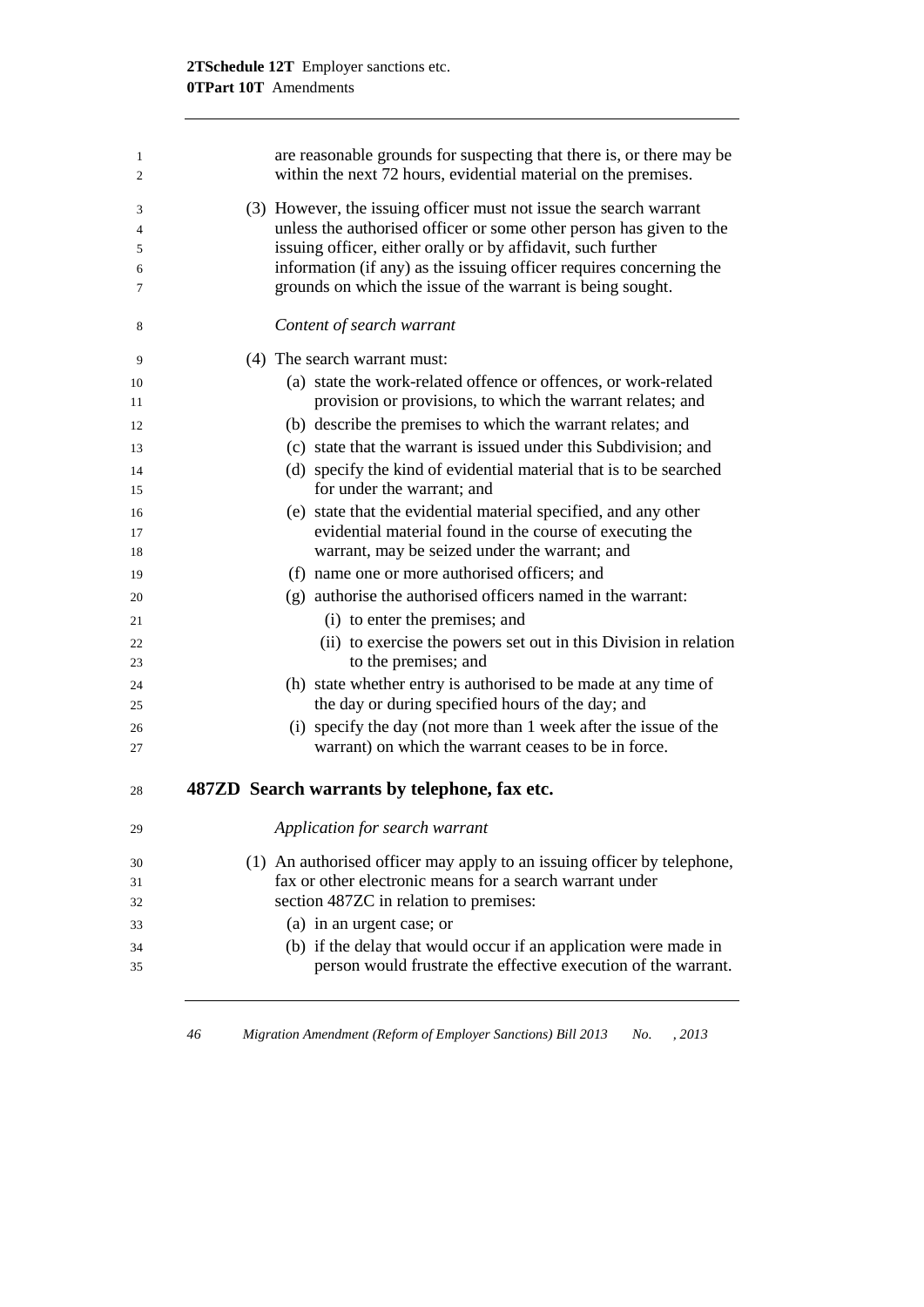| 1<br>2 | (2) The issuing officer may require communication by voice to the<br>extent that it is practicable in the circumstances. |  |
|--------|--------------------------------------------------------------------------------------------------------------------------|--|
| 3      | (3) Before applying for the search warrant, the authorised officer must                                                  |  |
| 4      | prepare an information of the kind mentioned in subsection                                                               |  |
| 5      | $487ZC(2)$ in relation to the premises that sets out the grounds on                                                      |  |
| 6      | which the warrant is sought. If it is necessary to do so, the                                                            |  |
| 7      | authorised officer may apply for the warrant before the information                                                      |  |
| 8      | is sworn or affirmed.                                                                                                    |  |
| 9      | Issuing officer may complete and sign search warrant                                                                     |  |
| 10     | (4) The issuing officer may complete and sign the same search warrant                                                    |  |
| 11     | that would have been issued under section 487ZC if the issuing                                                           |  |
| 12     | officer is satisfied that there are reasonable grounds for doing so:                                                     |  |
| 13     | (a) after considering the terms of the information; and                                                                  |  |
| 14     | (b) after receiving such further information (if any) as the issuing                                                     |  |
| 15     | officer requires concerning the grounds on which the issue of                                                            |  |
| 16     | the warrant is being sought.                                                                                             |  |
| 17     | (5) After completing and signing the search warrant, the issuing officer                                                 |  |
| 18     | must inform the authorised officer, by telephone, fax or other                                                           |  |
| 19     | electronic means, of:                                                                                                    |  |
| 20     | (a) the terms of the warrant; and                                                                                        |  |
| 21     | (b) the day on which, and the time at which, the warrant was                                                             |  |
| 22     | signed.                                                                                                                  |  |
| 23     | Obligations on authorised officer                                                                                        |  |
| 24     | (6) The authorised officer must then do the following:                                                                   |  |
| 25     | (a) complete a form of search warrant in the same terms as the                                                           |  |
| 26     | warrant completed and signed by the issuing officer;                                                                     |  |
| 27     | (b) state on the form the following:                                                                                     |  |
| 28     | (i) the name of the issuing officer;                                                                                     |  |
| 29     | (ii) the day on which, and the time at which, the search                                                                 |  |
| 30     | warrant was signed;                                                                                                      |  |
| 31     | (c) send the following to the issuing officer:                                                                           |  |
| 32     | (i) the form of search warrant completed by the authorised                                                               |  |
| 33     | officer;                                                                                                                 |  |
| 34     | (ii) the information referred to in subsection $(3)$ , which                                                             |  |
| 35     | must have been duly sworn or affirmed.                                                                                   |  |
|        |                                                                                                                          |  |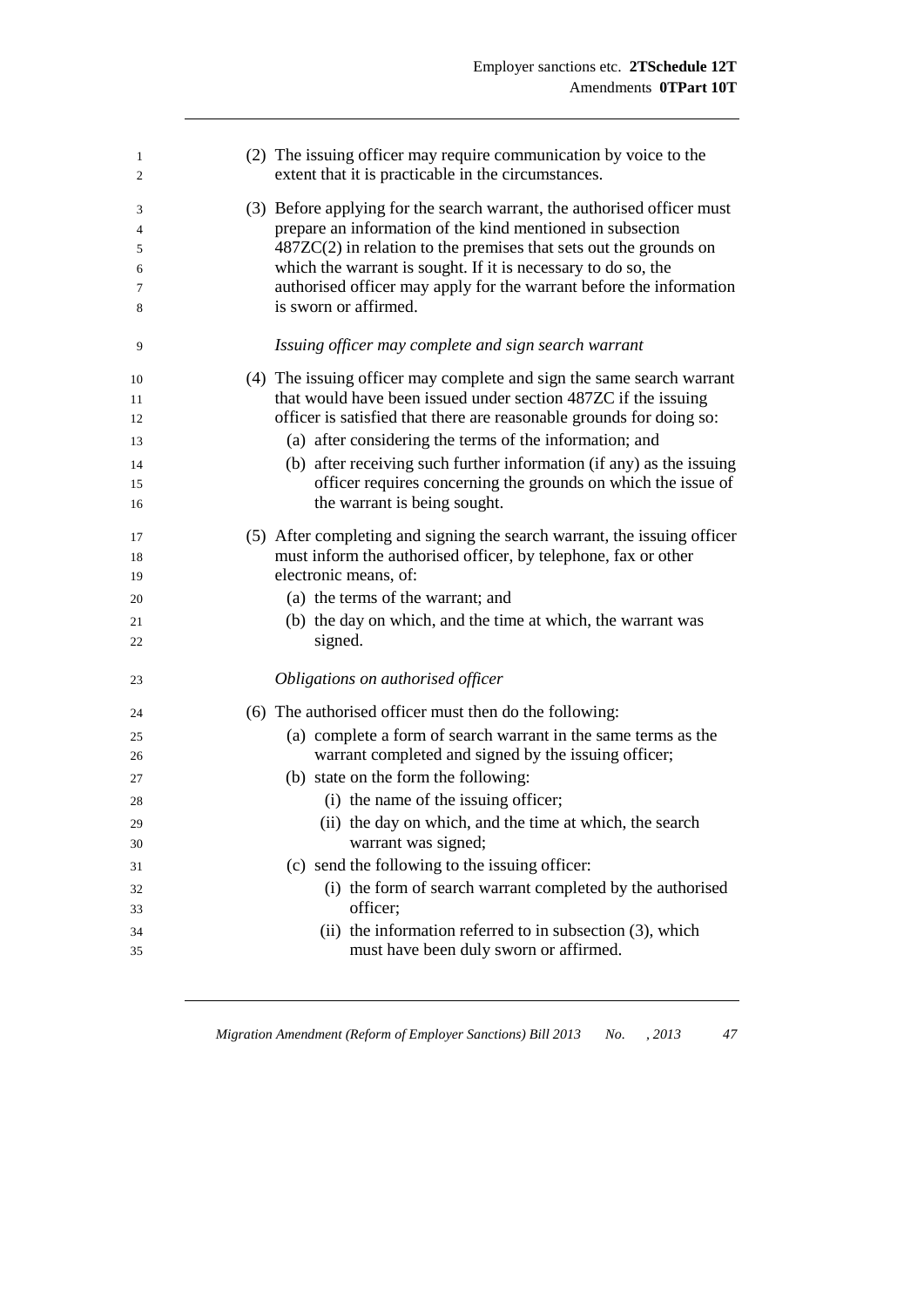| 1        |  | (7) The authorised officer must comply with paragraph $(6)(c)$ by the       |
|----------|--|-----------------------------------------------------------------------------|
| 2        |  | end of the day after the earlier of the following:                          |
| 3        |  | (a) the day on which the search warrant ceases to be in force;              |
| 4        |  | (b) the day on which the search warrant is executed.                        |
| 5        |  | Issuing officer to attach documents together                                |
| 6        |  | (8) The issuing officer must attach the documents provided under            |
| 7        |  | paragraph $(6)(c)$ to the search warrant signed by the issuing officer.     |
| 8        |  | 487ZE Authority of search warrant                                           |
| 9        |  | (1) A form of search warrant duly completed under subsection                |
| 10       |  | $487ZD(6)$ is authority for the same powers as are authorised by the        |
| 11       |  | search warrant signed by the issuing officer under subsection               |
| 12       |  | 487ZD(4).                                                                   |
| 13       |  | (2) In any proceedings, a court is to assume (unless the contrary is        |
| 14       |  | proved) that an exercise of power was not authorised by a search            |
| 15       |  | warrant under section 487ZD if:                                             |
| 16       |  | (a) it is material, in those proceedings, for the court to be               |
| 17<br>18 |  | satisfied that the exercise of power was authorised by that<br>section; and |
| 19       |  | (b) the warrant signed by the issuing officer authorising the               |
| 20       |  | exercise of the power is not produced in evidence.                          |
| 21       |  | 487ZF Offence relating to search warrants by telephone, fax etc.            |
| 22       |  | An authorised officer must not:                                             |
| 23       |  | (a) state in a document that purports to be a form of search                |
| 24       |  | warrant under section 487ZD the name of an issuing officer                  |
| 25       |  | unless that issuing officer signed the warrant; or                          |
| 26       |  | (b) state on a form of search warrant under that section a matter           |
| 27       |  | that, to the authorised officer's knowledge, departs in a                   |
| 28       |  | material particular from the terms of the warrant signed by                 |
| 29       |  | the issuing officer under that section; or                                  |
| 30       |  | (c) purport to execute, or present to another person, a document            |
| 31       |  | that purports to be a form of search warrant under that section             |
| 32       |  | that the authorised officer knows departs in a material                     |
| 33       |  | particular from the terms of a warrant signed by an issuing                 |
| 34       |  | officer under that section; or                                              |
|          |  |                                                                             |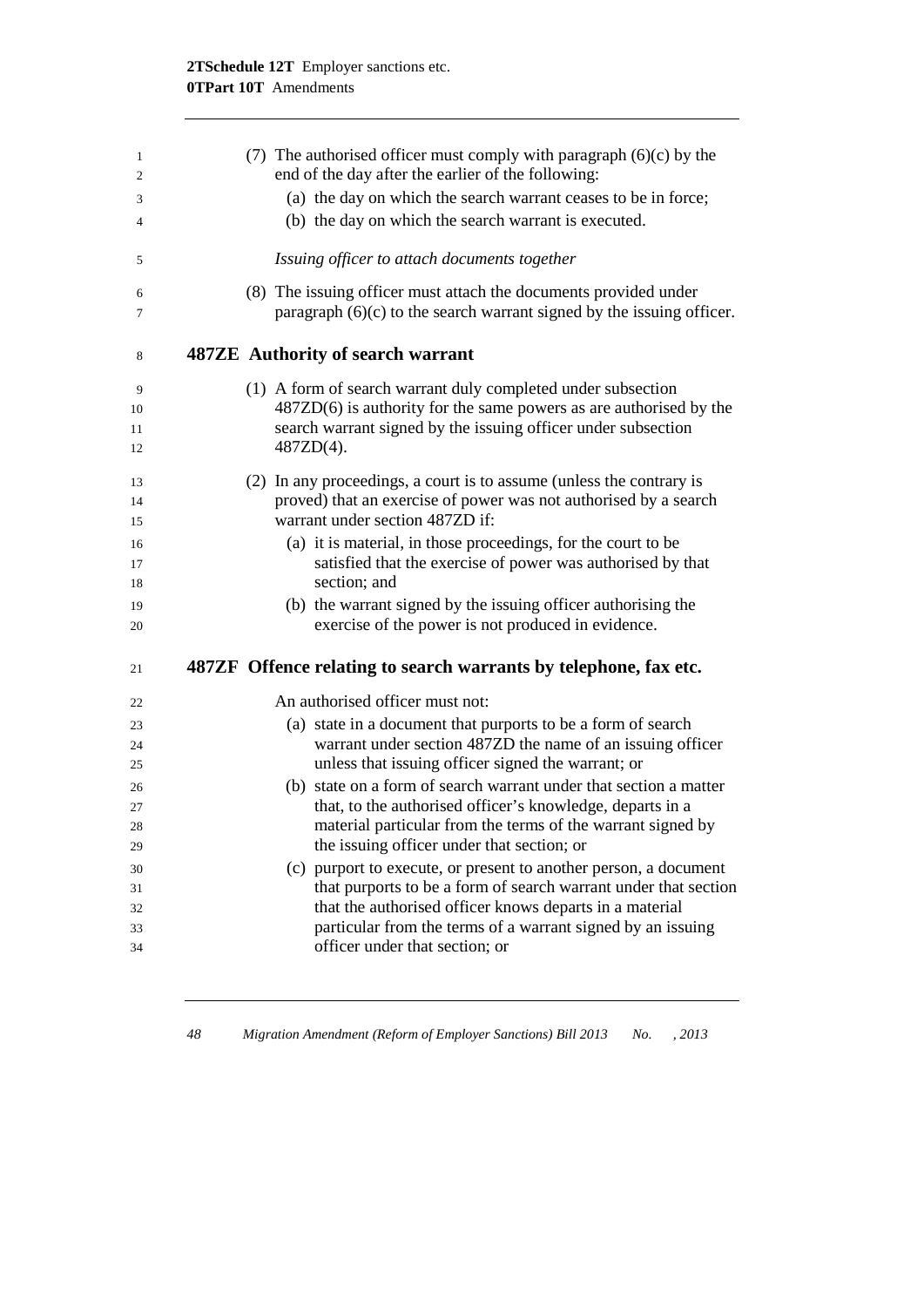| 1<br>2<br>3    |                      |                       | (d) give to an issuing officer a form of search warrant under that<br>section that is not the form of search warrant that the<br>authorised officer purported to execute. |
|----------------|----------------------|-----------------------|---------------------------------------------------------------------------------------------------------------------------------------------------------------------------|
| 4              |                      |                       | Penalty: Imprisonment for 2 years.                                                                                                                                        |
| 5              |                      |                       | <b>Subdivision G—Identity cards</b>                                                                                                                                       |
| 6              | 487ZG Identity cards |                       |                                                                                                                                                                           |
| 7<br>8         |                      |                       | (1) The Secretary must issue an identity card to an authorised officer<br>for the purposes of this Division.                                                              |
| 9              |                      |                       | Identity card must be carried by authorised officer                                                                                                                       |
| 10<br>11<br>12 |                      | Division.             | (2) An authorised officer must carry his or her identity card at all times<br>when exercising powers as an authorised officer under this                                  |
| 13             |                      |                       | Form of identity card                                                                                                                                                     |
| 14             |                      |                       | (3) The identity card must:                                                                                                                                               |
| 15             |                      |                       | (a) be in the form approved by the Secretary; and                                                                                                                         |
| 16             |                      |                       | (b) contain a recent photograph of the authorised officer.                                                                                                                |
| 17             |                      | <i><b>Offence</b></i> |                                                                                                                                                                           |
| 18             |                      |                       | $(4)$ A person commits an offence if:                                                                                                                                     |
| 19             |                      |                       | (a) the person has been issued with an identity card under                                                                                                                |
| 20             |                      |                       | subsection $(1)$ ; and                                                                                                                                                    |
| 21             |                      |                       | (b) the person ceases to be an authorised officer; and                                                                                                                    |
| 22<br>23       |                      |                       | (c) the person does not, as soon as practicable after so ceasing,<br>return the identity card to the Secretary.                                                           |
|                |                      |                       |                                                                                                                                                                           |
| 24             |                      |                       | Penalty: 1 penalty unit.                                                                                                                                                  |
| 25             |                      |                       | (5) An offence against subsection (4) is an offence of strict liability.                                                                                                  |
| 26             |                      | Note:                 | For strict liability, see section 6.1 of the Criminal Code.                                                                                                               |
| 27<br>28       |                      | destroyed.            | (6) Subsection (4) does not apply if the identity card was lost or                                                                                                        |
|                |                      |                       | A defendant bears an evidential burden in relation to the matter in this                                                                                                  |
| 29<br>30       |                      | Note:                 | subsection, see subsection 13.3(3) of the Criminal Code.                                                                                                                  |

*Migration Amendment (Reform of Employer Sanctions) Bill 2013 No. , 2013 49*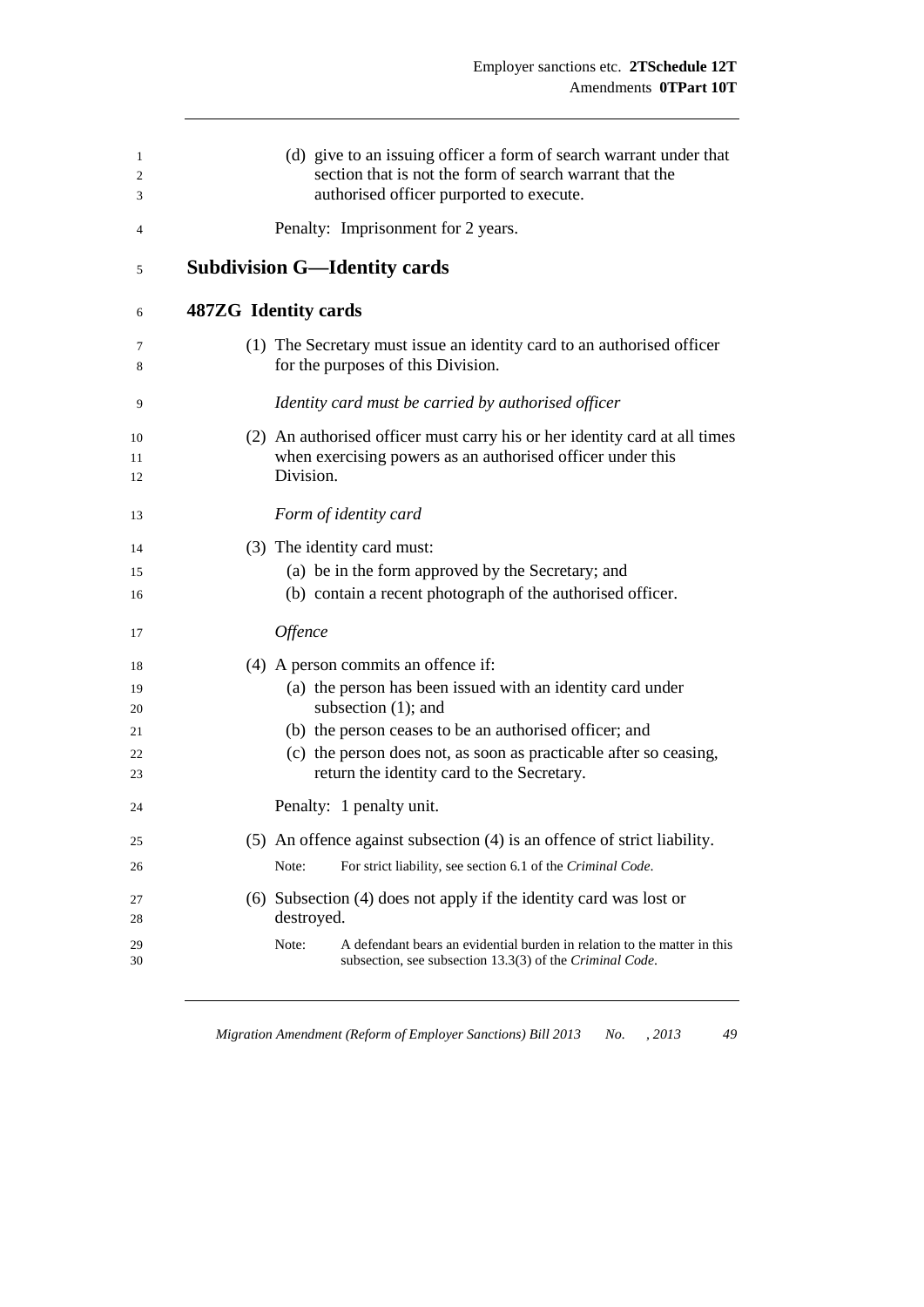# **Subdivision H—Powers of issuing officers**

| 2        | <b>487ZH</b> Powers of issuing officers                                                      |
|----------|----------------------------------------------------------------------------------------------|
| 3        | Powers conferred personally                                                                  |
| 4        | (1) A power conferred on an issuing officer by this Division is                              |
| 5        | conferred on the issuing officer:                                                            |
| 6        | (a) in a personal capacity; and                                                              |
| 7        | (b) not as a court or a member of a court.                                                   |
| 8        | Powers need not be accepted                                                                  |
| 9        | (2) The issuing officer need not accept the power conferred.                                 |
| 10       | Protection and immunity                                                                      |
| 11       | (3) An issuing officer exercising a power conferred by this Division                         |
| 12<br>13 | has the same protection and immunity as if the issuing officer were<br>exercising the power: |
| 14       | (a) as the court of which the issuing officer is a member; or                                |
| 15<br>16 | (b) as a member of the court of which the issuing officer is a<br>member.                    |
| 17       | 25 Subsection 493(1)                                                                         |
| 18       | After "regulations", insert "or for a civil penalty order".                                  |
| 19       | 26 Subsection 493(2)                                                                         |
| 20       | After "regulations", insert "or of proceedings for a civil penalty order".                   |
| 21       | 27 Subsection 493(3)                                                                         |
| 22       | After "regulations", insert "or for a civil penalty order".                                  |
| 23       | 28 Subsection 493(4)                                                                         |
| 24       | After "regulations", insert "or of proceedings for a civil penalty order".                   |
| 25       | 29 After section 506                                                                         |
| 26       | Insert:                                                                                      |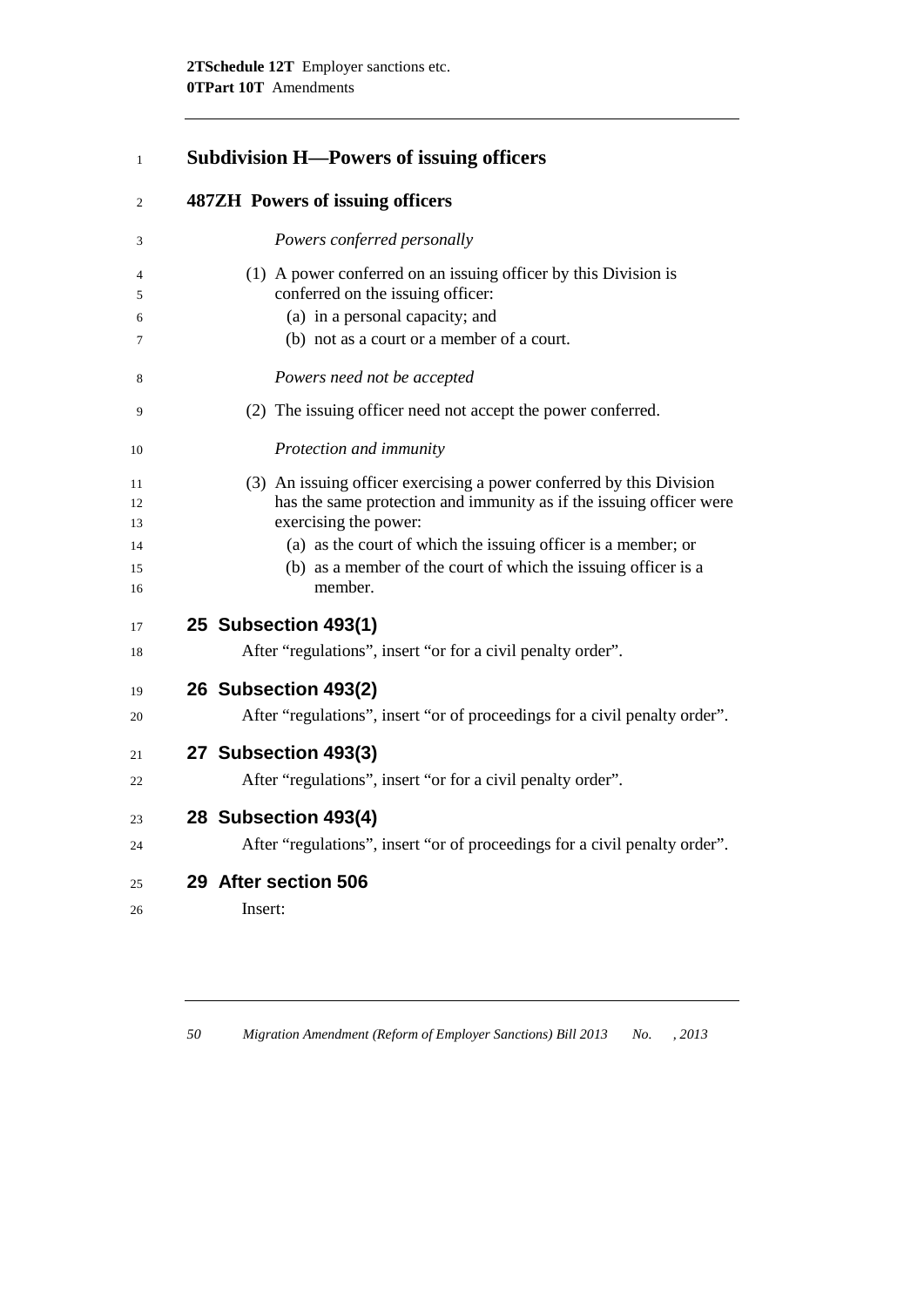#### **506A Regulations may provide for infringement notices**

| 2<br>3<br>$\overline{4}$<br>$\overline{\phantom{0}}$ | (1) The regulations may provide for a person who is alleged to have<br>contravened a civil penalty provision to pay a penalty to the<br>Commonwealth as an alternative to proceedings for a civil penalty<br>order against the person. |
|------------------------------------------------------|----------------------------------------------------------------------------------------------------------------------------------------------------------------------------------------------------------------------------------------|
| 6<br>$\tau$<br>8<br>9                                | (2) The penalty must not exceed one-fifth of the maximum penalty that<br>a court could impose on the person for a contravention of the civil<br>penalty provision.                                                                     |

*Migration Amendment (Reform of Employer Sanctions) Bill 2013 No. , 2013 51*